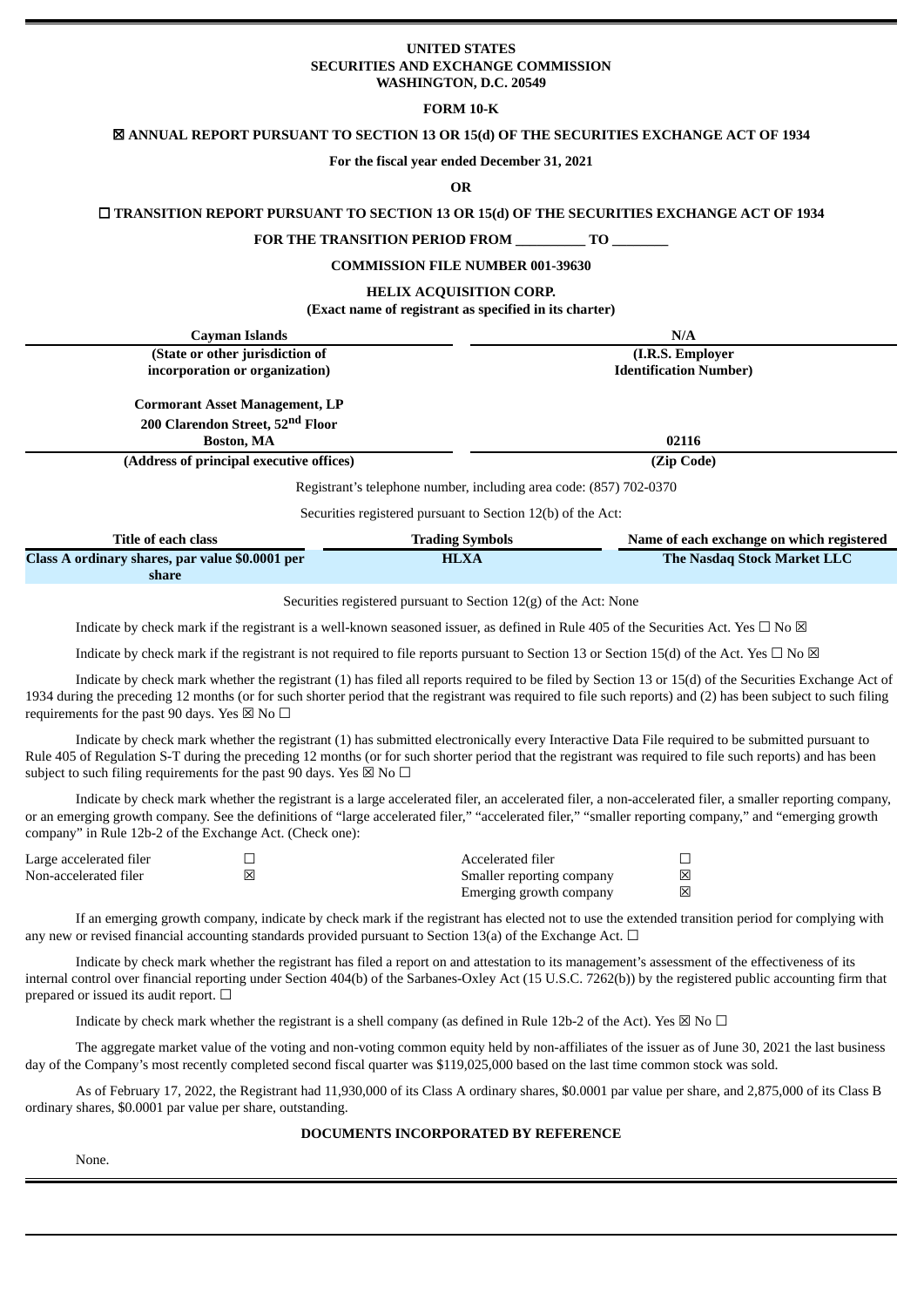# **TABLE OF CONTENTS**

| CAUTIONARY NOTE REGARDING FORWARD-LOOKING STATEMENTS AND RISK FACTOR SUMMARY                           | ii.          |
|--------------------------------------------------------------------------------------------------------|--------------|
| <b>PART I</b>                                                                                          | $\mathbf{1}$ |
| <b>ITEM 1. BUSINESS.</b>                                                                               | $\mathbf{1}$ |
| <b>ITEM 1A. RISK FACTORS.</b>                                                                          | 8            |
| <b>ITEM IB. UNRESOLVED STAFF COMMENTS.</b>                                                             | 40           |
| <b>ITEM 2. PROPERTIES.</b>                                                                             | 40           |
| <b>ITEM 3. LEGAL PROCEEDINGS.</b>                                                                      | 40           |
| <b>ITEM 4. MINE SAFETY DISCLOSURES.</b>                                                                | 40           |
| <b>PART II</b>                                                                                         | 41           |
| <u>ITEM 5. MARKET FOR REGISTRANT'S COMMON EQUITY, RELATED STOCKHOLDER MATTERS AND ISSUER PURCHASES</u> |              |
| OF EQUITY SECURITIES.                                                                                  | 41           |
| <b>ITEM 6. [RESERVED]</b>                                                                              | 42           |
| <u>ITEM 7. MANAGEMENT'S DISCUSSION AND ANALYSIS OF FINANCIAL CONDITION AND RESULTS OF OPERATIONS.</u>  | 42           |
| <b>ITEM 7A. QUANTITATIVE AND QUALITATIVE DISCLOSURES ABOUT MARKET RISK.</b>                            | 46           |
| <b>ITEM 8. FINANCIAL STATEMENTS AND SUPPLEMENTARY DATA.</b>                                            | 46           |
| ITEM 9. CHANGES IN AND DISAGREEMENTS WITH ACCOUNTANTS ON ACCOUNTING AND FINANCIAL DISCLOSURE.          | 46           |
| <b>ITEM 9A. CONTROLS AND PROCEDURES.</b>                                                               | 46           |
| <b>ITEM 9B. OTHER INFORMATION.</b>                                                                     | 47           |
| <b>ITEM 9C. DISCLOSURE REGARDING FOREIGN JURISDICTIONS THAT PREVENT INSPECTIONS</b>                    | 47           |
| <b>PART III</b>                                                                                        | 48           |
| ITEM 10. DIRECTORS, EXECUTIVE OFFICERS AND CORPORATE GOVERNANCE.                                       | 48           |
| <b>ITEM 11. EXECUTIVE COMPENSATION.</b>                                                                | 57           |
| <u>ITEM 12. SECURITY OWNERSHIP OF CERTAIN BENEFICIAL OWNERS AND MANAGEMENT AND RELATED STOCKHOLDER</u> |              |
| <b>MATTERS.</b>                                                                                        | 58           |
| ITEM 13. CERTAIN RELATIONSHIPS AND RELATED TRANSACTIONS, AND DIRECTOR INDEPENDENCE.                    | 59           |
| <b>ITEM 14. PRINCIPAL ACCOUNTING FEES AND SERVICES.</b>                                                | 62           |
| <b>PART IV</b>                                                                                         | 63           |
| ITEM 15. EXHIBITS, FINANCIAL STATEMENT SCHEDULES.                                                      | 63           |
| <b>SIGNATURES</b>                                                                                      | $F-17$       |
|                                                                                                        |              |

i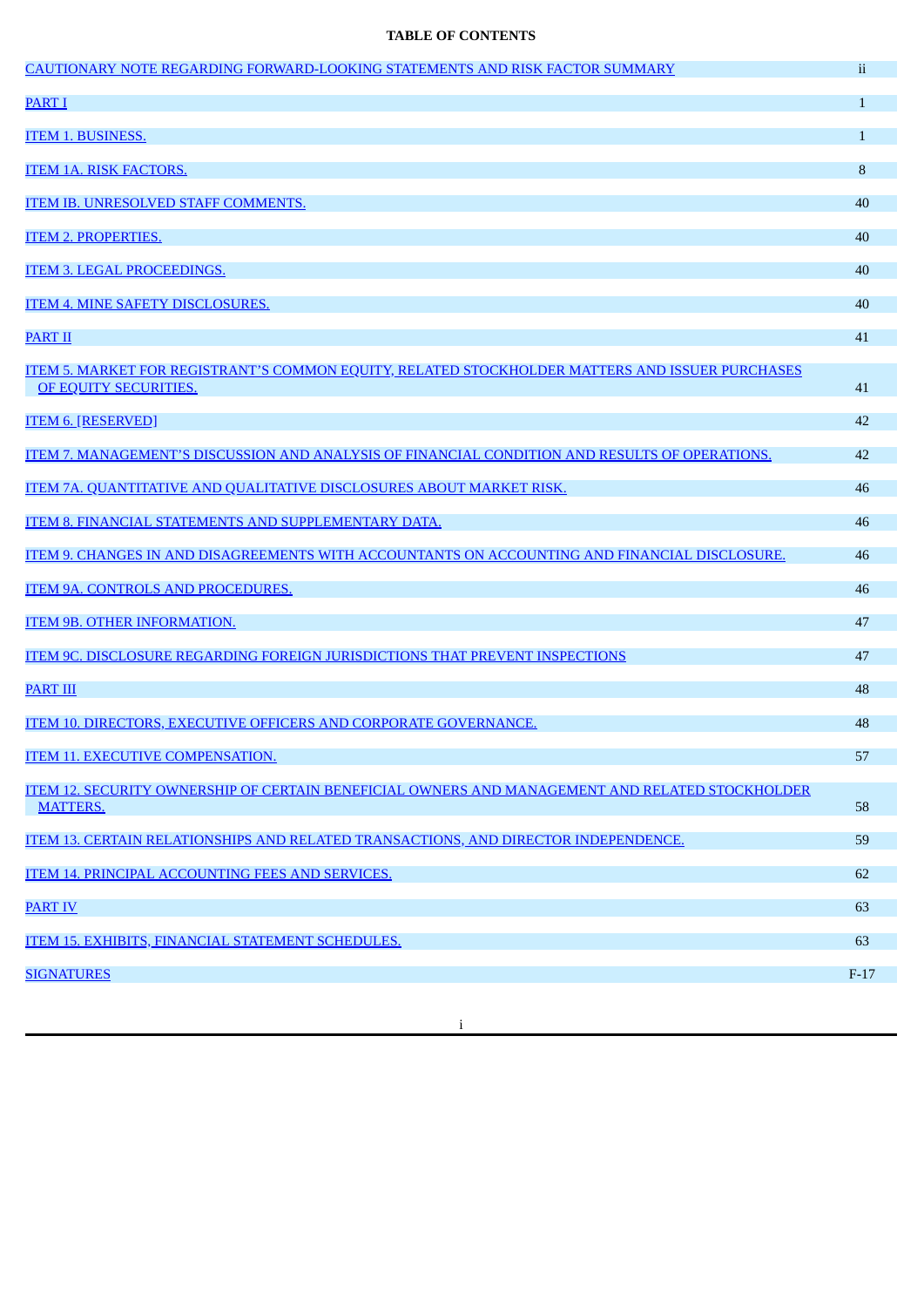#### **CAUTIONARY NOTE REGARDING FORWARD-LOOKING STATEMENTS AND RISK FACTOR SUMMARY**

<span id="page-2-0"></span>Some of the statements contained in this Annual Report on Form 10-K may constitute "forward-looking statements" for purposes of the federal securities laws. Our forward- looking statements include, but are not limited to, statements regarding our or our management team's expectations, hopes, beliefs, intentions or strategies regarding the future. In addition, any statements that refer to projections, forecasts or other characterizations of future events or circumstances, including any underlying assumptions, are forward-looking statements. The words "anticipate," "believe," "continue," "could," "estimate," "expect," "intend," "may," "might," "plan," "possible," "potential," "predict," "project," "should," "would" and similar expressions may identify forward- looking statements, but the absence of these words does not mean that a statement is not forward-looking. Forward- looking statements in this Annual Report on Form 10-K may include, for example, statements about:

- our ability to select an appropriate target business or businesses;
- our ability to complete our initial business combination;
- our expectations around the performance of the prospective target business or businesses;
- our success in retaining or recruiting, or changes required in, our officers, key employees or directors following our initial business combination;
- our officers and directors allocating their time to other businesses and potentially having conflicts of interest with our business or in approving our initial business combination;
- our potential ability to obtain additional financing to complete our initial business combination;
- our pool of prospective target businesses;
- the ability of our officers and directors to generate a number of potential business combination opportunities;
- our public securities' potential liquidity and trading;
- the lack of a market for our securities;
- the use of proceeds not held in the trust account (as described herein) or available to us from interest income on the Trust Account balance;
- the Trust Account not being subject to claims of third parties; or
- our financial performance.

The forward-looking statements contained in this Annual Report on Form 10-K are based on our current expectations and beliefs concerning future developments and their potential effects on us. There can be no assurance that future developments affecting us will be those that we have anticipated. These forward-looking statements involve a number of risks, uncertainties (some of which are beyond our control) or other assumptions that may cause actual results or performance to be materially different from those expressed or implied by these forward-looking statements. These risks and uncertainties include, but are not limited to, those factors described under the heading "Risk Factors" in this Annual Report on Form 10-K. Should one or more of these risks or uncertainties materialize, or should any of our assumptions prove incorrect, actual results may vary in material respects from those projected in these forward-looking statements. We undertake no obligation to update or revise any forward-looking statements, whether as a result of new information, future events or otherwise, except as may be required under applicable securities laws.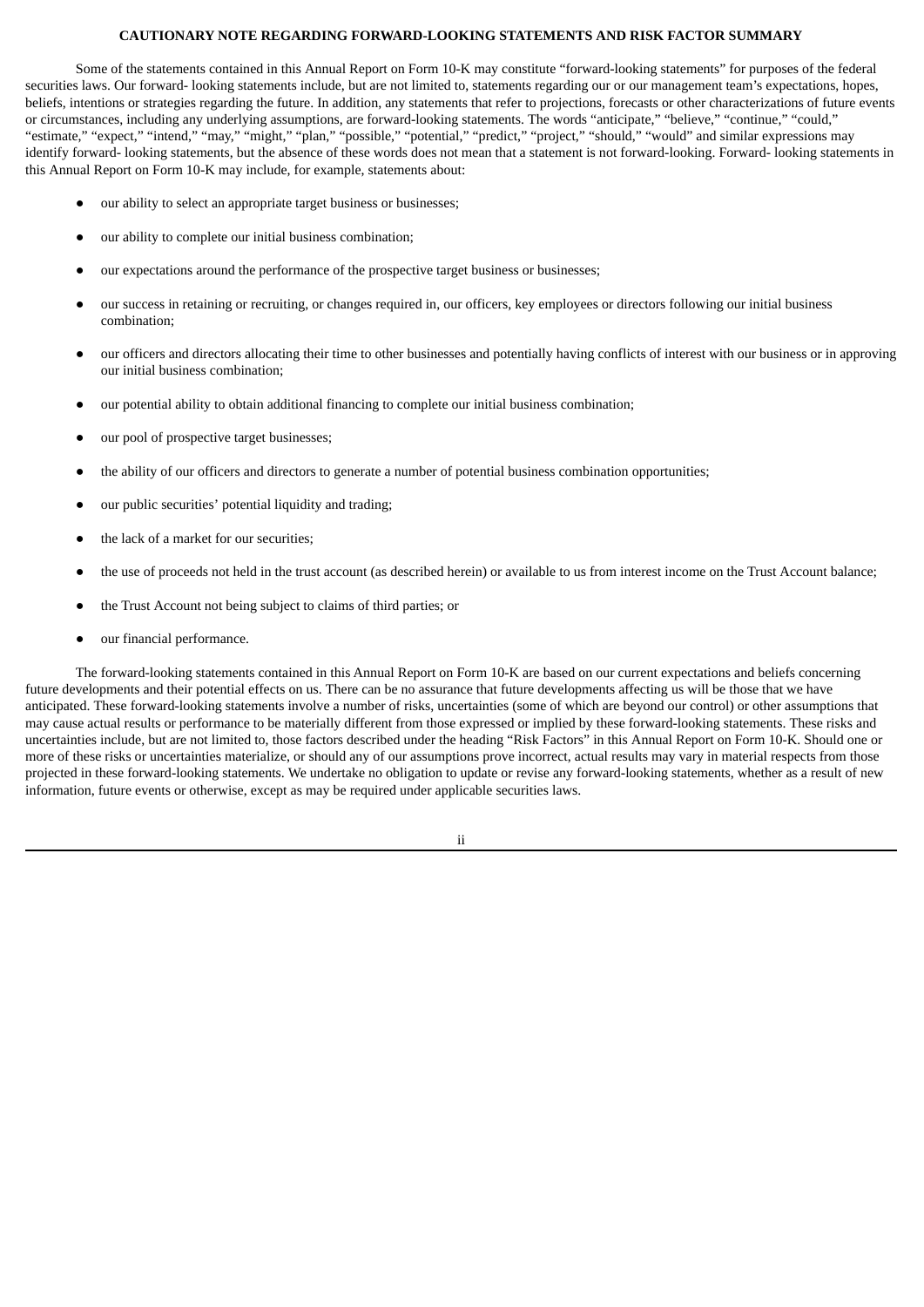### **Summary of Risk Factors**

An investment in our securities involves a high degree of risk. The occurrence of one or more of the events or circumstances described in the section of this Annual Report titled "Risk Factors," alone or in combination with other events or circumstances, may materially adversely affect our business, financial condition and operating results. In that event, the trading price of our securities could decline, and you could lose all or part of your investment. Such risks include, but are not limited to:

- While we intend to submit the proposed Business Combination with MoonLake to a vote of our shareholders, if we are not able to complete the proposed Business Combination or seek an alternate initial business combination, cur public shareholders may not be afforded an opportunity to vote on our proposed initial business combination, and even if we hold a vote, holders of our founder shares will participate in such vote, which means we may complete our initial business combination even though a majority of our public shareholders do not support such a combination.
- Your only opportunity to effect your investment decision regarding a potential business combination, including the proposed Business Combination with MoonLake, may be limited to the exercise of your right to redeem your Public Shares from us for cash.
- If we seek shareholder approval of our initial business combination, as we expect to do in connection with the proposed Business Combination with MoonLake, our initial shareholders and management team have agreed to vote in favor of such initial business combination, regardless of how our public shareholders vote.
- The ability of our public shareholders to redeem their shares for cash may make our financial condition unattractive to potential business combination targets, which may make it difficult for us to enter into a business combination with a target.
- The ability of our public shareholders to exercise redemption rights with respect to a large number of our shares may not allow us to complete the most desirable business combination or optimize our capital structure.
- The requirement that we complete our initial business combination within the completion window may give potential target businesses leverage over us in negotiating a business combination and may limit the time we have in which to conduct due diligence on potential business combination targets, in particular as we approach our dissolution deadline, which could undermine our ability to complete our initial business combination on terms that would produce value for our shareholders.
- Our search for a business combination, and any target business with which we ultimately consummate a business combination, including MoonLake, may be materially adversely affected by the recent coronavirus (COVID-19) outbreak and the status of debt and equity markets, as well as protectionist legislation in our target markets.
- If we seek shareholder approval of our initial business combination, as we expect to do in connection with the proposed Business Combination with MoonLake, our sponsor, initial shareholders, directors, officers, advisors and their affiliates may elect to purchase shares from public shareholders, which may influence a vote on a proposed business combination and reduce the public "float" of our Class A ordinary shares.
- If a shareholder fails to receive notice of our offer to redeem our Public Shares in connection with our initial business combination, or fails to comply with the procedures for submitting or tendering its shares, such shares may not be redeemed.
- You will not be entitled to protections normally afforded to investors of many other blank check companies.

iii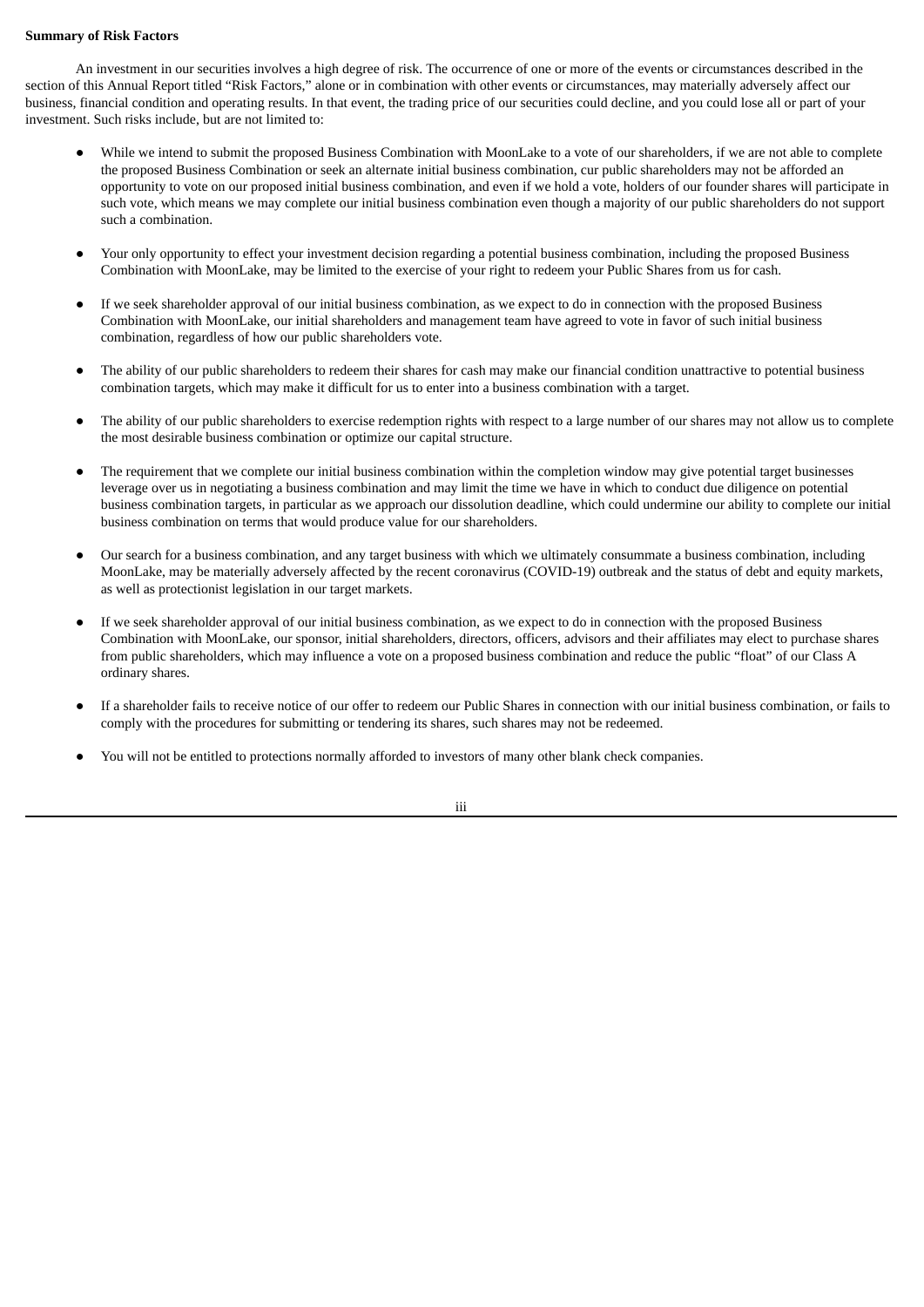- If the net proceeds of the Initial Public Offering (as defined below) and the sale of the Private Placement Shares (as defined below) not being held in the Trust Account are insufficient to allow us to operate until at least 24 months after the completion of our Initial Public Offering, it could limit the amount available to fund our search for a target business or businesses and complete our initial business combination, and we will depend on loans from our sponsor, its affiliates or our management team to fund our search and to complete our initial business combination.
- Unlike some other similarly structured special purpose acquisition companies, our initial shareholders will receive additional Class A ordinary shares if we issue certain shares to consummate an initial business combination.
- We may reincorporate in another jurisdiction in connection with our initial business combination and such reincorporation may result in taxes imposed on shareholders.
- You will not have any rights or interests in funds from the Trust Account, except under certain limited circumstances. Therefore, to liquidate your investment, you may be forced to sell your Public Shares (as defined below), potentially at a loss.
- Nasdaq may delist our securities from trading on its exchange, which could limit investors' ability to make transactions in our securities and subject us to additional trading restrictions.
- We are a recently incorporated company with no operating history and no revenues, and you have no basis on which to evaluate our ability to achieve our business objective.
- Past performance by our management team and their affiliates, including investments and transactions in which they have participated and businesses with which they have been associated, may not be indicative of future performance of an investment in the Company.
- Helix has no operating history and is subject to a mandatory liquidation and subsequent dissolution requirement if it does not complete an initial business combination by October 22, 2022. As such, there is a risk that Helix will be unable to continue as a going concern if it does not consummate an initial business combination by the applicable deadline. If Helix is unable to effect an initial business combination by the deadline, it will be forced to liquidate.
- Helix identified a material weakness in its internal control over financial reporting. This material weakness could continue to adversely affect Helix's ability to report its results of operations and financial condition accurately and in a timely manner.

iv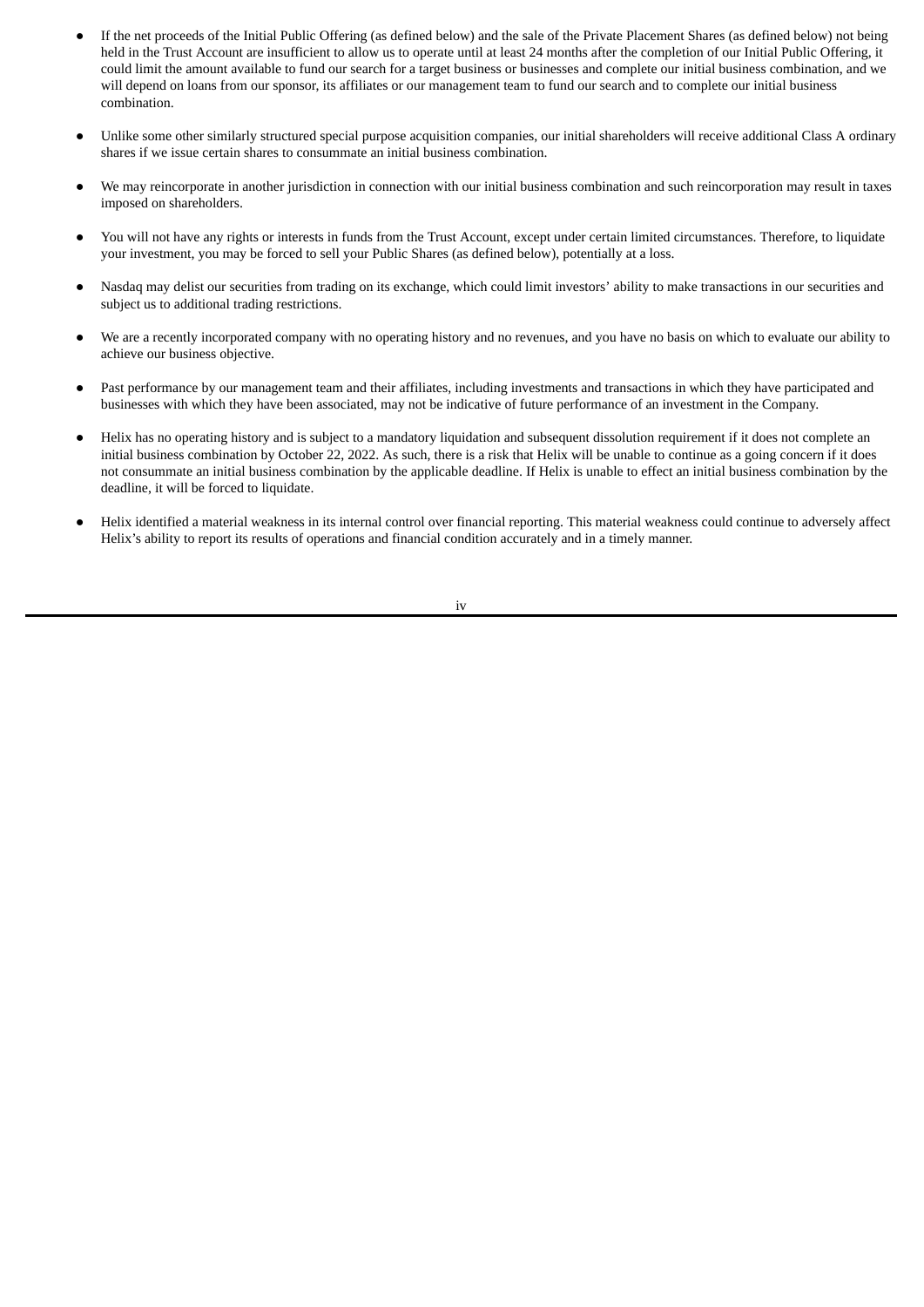#### **PART I**

<span id="page-5-0"></span>References in this Annual Report on Form 10-K to "we," "us" or the "Company" refer to Helix Acquisition Corp. References to our "management" or our "management team" refer to our officers and directors, and references to the "Sponsor" refer to Helix Holdings LLC, a Cayman Islands limited liability company. References to our "initial shareholders" refer to the holders of founder shares.

#### <span id="page-5-1"></span>**ITEM 1. BUSINESS.**

#### **Introduction**

We are a blank check company incorporated on August 13, 2020 as a Cayman Islands exempted company formed for the purpose of effecting a merger, share exchange, asset acquisition, share purchase, reorganization or similar business combination with one or more businesses. On October 4, 2021, Helix entered into a Business Combination Agreement (as may be amended and restated from time to time, the "Business Combination Agreement") with MoonLake Immunotherapeutics AG, a Swiss stock corporation (Aktiengesellschaft) registered with the commercial register of the Canton of Zug, Switzerland under the number CHE-433.093.536 ("MoonLake"), the existing securityholders of MoonLake set forth on the signature pages thereto (collectively, the "ML Parties"), Helix Holdings LLC, a Cayman Islands limited liability company and the sponsor of Helix (the "Sponsor"), and the representative of the ML Parties (in such capacity, the "ML Parties' Representative"). The terms of the Business Combination Agreement and the business combination contemplated thereby (the "Business Combination") are discussed in more detail below. Prior to executing the Business Combination Agreement, our activities were limited to organization activities, the completion of our initial public offering, and the evaluation of possible business combination candidates. We have neither engaged in any operations nor generated any revenue to date. Based on our business activities, the Company is a "shell company" as defined under the Exchange Act of 1934 (the "Exchange Act") because we have no operations and nominal assets consisting almost entirely of cash.

#### *Formation and Initial Public Offering*

On October 22, 2020, we consummated our initial public offering (the "Initial Public Offering") of 11,500,000 Class A ordinary shares, par value \$0.0001 per share (the "Class A Ordinary Shares" and with respect to the shares sold in the Initial Public Offering, the "Public Shares") at \$10.00 per Public Share, which included the full exercise by the underwriters of their over-allotment option in the amount of 1,500,000 Public Shares, at \$10.00 per Public Share, generating gross proceeds of \$115,000,000. Prior to the consummation of the Initial Public Offering, on August 19, 2020, the Sponsor paid \$25,000 to cover certain offering and formation costs of the Company in consideration for 3,593,750 Class B ordinary shares. On September 30, 2020, the Sponsor surrendered, for no consideration, 718,750 Class B ordinary shares, resulting in the Sponsor holding 2,875,000 Class B ordinary shares (the "founder shares"). In September 2020, the Sponsor transferred 30,000 founder shares to each of its independent directors. The founder shares included an aggregate of up to 375,000 shares that were subject to forfeiture depending on the extent to which the underwriters' over-allotment option was exercised, so that the number of founder shares would equal, on an as-converted basis, approximately 20% of the Company's issued and outstanding ordinary shares after the Initial Public Offering (assuming the Sponsor did not purchase any Public Shares in the Initial Public Offering and excluding the Private Placement Shares). As a result of the underwriters' election to fully exercise their over-allotment option, 375,000 founder shares were no longer subject to forfeiture.

Simultaneously with the closing of the Initial Public Offering, the Company completed the private placement ("Private Placement") of 430,000 Class A Ordinary Shares (the "Private Placement Shares") at a purchase price of \$10.00 per Private Placement Share, to the Sponsor, generating gross proceeds to the Company of \$4,300,000. The Private Placement Shares are identical to the shares of Class A Ordinary Shares sold in the Initial Public Offering, except that, so long as they are held by the Sponsor and its permitted transferees: (i) they may not, subject to certain limited exceptions, be transferred, assigned or sold until 30 days after the completion of a business combination and (ii) they are entitled to registration rights.

A total of \$115,000,000 comprised of the proceeds from the Initial Public Offering and the sale of the Private Placement Shares, were placed in a trust account (the "Trust Account"), located in the United States with Continental Stock Transfer & Trust Company acting as trustee. Except with respect to interest earned on the funds in the Trust Account that may be released to the Company to pay its taxes, the funds held in the Trust Account will not be released from the Trust Account until the earliest of (i) the completion of the Company's initial business combination, (ii) the redemption of any of the Company's Public Shares properly tendered in connection with a shareholder vote to amend the Company's amended and restated memorandum and articles of association to (A) modify the substance or timing of its obligation to allow redemption in connection with the Company's initial business combination or to redeem 100% of the Company's Public Shares if it does not complete its initial business combination within 24 months from the closing of the Initial Public Offering or (B) with respect to any other provision relating to shareholders' rights or pre-business combination activity, and (iii) the redemption of the Company's Public Shares if it is unable to complete its initial business combination within 24 months from the closing of the Initial Public Offering, subject to applicable law. As of December 31, 2021 there was \$115,042,608 in investments and cash held in the Trust Account and \$666,790 of cash held outside the Trust Account available for working capital purposes.

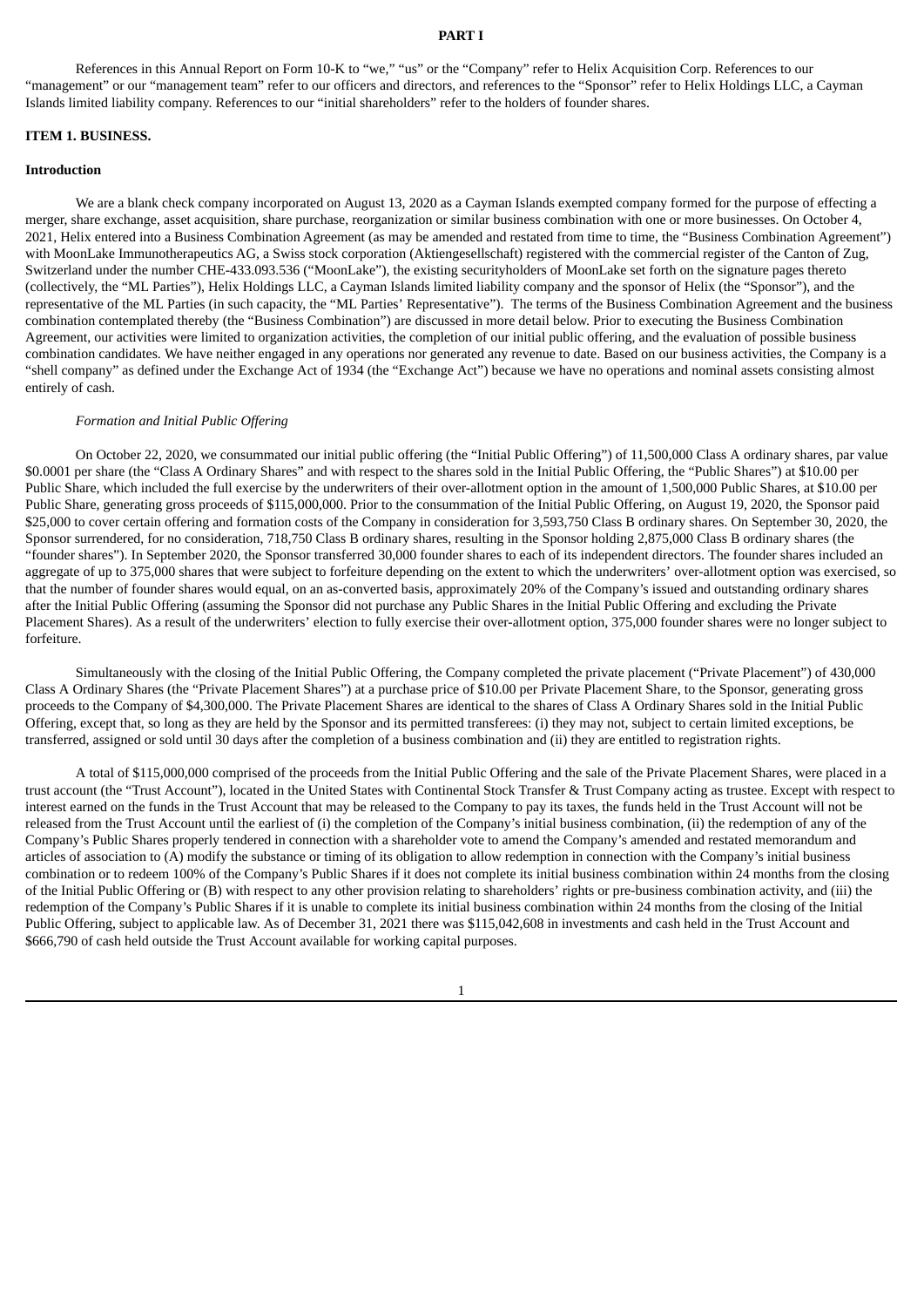#### *Proposed Business Combination*

On October 4, 2021, Helix entered into the Business Combination Agreement with MoonLake, the ML Parties, the Sponsor, and the ML Parties' Representative.

Following completion (the "Closing" and the date of Closing, the "Closing Date") of the Business Combination, (i) the existing securityholders of MoonLake (except as noted below with respect to the BVF Shareholders (as defined below)) will retain their equity interests in MoonLake and will receive a number of non-economic voting shares in Helix determined by multiplying the number of common shares of MoonLake with a par value of CFH 0.10 per share ("MoonLake Common Shares") held by them immediately prior to the Closing by the Exchange Ratio (as defined below); (ii) the BVF Shareholders will assign all of their MoonLake Common Shares to Helix and Helix will issue to the BVF Shareholders an aggregate number of Class A Ordinary Shares (as defined below) equal to the product of such number of assigned MoonLake Common Shares and the Exchange Ratio; and (iii) Helix will receive a controlling equity interest in MoonLake in exchange for making a cash contribution in the amount of the aggregate cash available to Helix at Closing, based on the amount of cash in the Trust Account, less amounts required to satisfy redemptions and expenses, plus the aggregate proceeds of the PIPE. The "Exchange Ratio" is the quotient obtained by dividing (a) 360,000,000 by (b) the fully diluted shares of MoonLake prior to the Closing by (c) 10. Substantially all of the assets and business of MoonLake and Helix will be held by MoonLake as the operating company following the Closing.

The ML Parties (other than the BVF Shareholders) will be issued, for nominal consideration, Class C ordinary shares of Helix, par value \$0.0001 per share ("Class C Ordinary Shares"), with each ML Party (other than the BVF Shareholders) receiving a number of Class C Ordinary Shares equal to the number of MoonLake Common Shares it owns following a pre-Closing restructuring of MoonLake's share capital multiplied by the Exchange Ratio. Beginning six months after the Closing Date, each ML Party (other than the BVF Shareholders) will have the option to exchange its MoonLake Common Shares for a number of Class A Ordinary Shares equal to the *product* of (i) the number of MoonLake Common Shares then held by (ii) the Exchange Ratio, and, upon such exchange, will surrender for no consideration a number of Class C Ordinary Shares equal to the number of Class A Ordinary Shares issued to the ML Party pursuant to the exchange.

On October 4, 2021, concurrently with the execution of the Business Combination Agreement, Helix entered into subscription agreements (collectively, the "Subscription Agreements") with certain investors (collectively, the "PIPE Investors" which include an affiliate of the Sponsor and the BVF Shareholders and their affiliates) pursuant to, and on the terms and subject to the conditions of which, the PIPE Investors have collectively subscribed for 11,500,000 Class A Ordinary Shares at a price of \$10.00 per share, for an aggregate purchase price of \$115,000,000 (the "PIPE").

At the Closing, Helix will change its name to "MoonLake Immunotherapeutics." We anticipate the post-Business Combination equity ownership of Helix, on a fully diluted share basis, will be as follows: Helix's public shareholders will hold approximately 18.5%, the Sponsor and initial shareholders will hold approximately 5.3%, the PIPE Investors (including an affiliate of the Sponsor and certain existing securityholders of MoonLake) will hold approximately 18.5%, and the ML Parties will hold approximately 57.8%, which pro forma ownership: assumes: (i) no holders of Helix's Public Shares exercise their redemption rights, (ii) the exchange of MoonLake Common Shares and simultaneous surrender of Class C Ordinary Shares for Class A Ordinary Shares by the ML Parties (other than the BVF Shareholders) and calculating the Exchange Ratio based on MoonLake's Fully Diluted Shares as of September 30, 2021, (iii) none of the parties purchase Class A Ordinary Shares in the open market, and (iv) there are no other issuances of equity securities of Helix prior to or in connection with the Closing. If the maximum number of Public Shares are redeemed which would still allow Helix to satisfy the requirement that Helix have at least \$5,000,001 of net tangible assets immediately prior to or upon the Closing, such percentages will be approximately 0%, 6.5%, 22.6%, and 70.9%, respectively.

Consummation of the proposed business combination is subject to customary closing conditions and covenants of the respective parties, including approval of the Company's shareholders. Further information regarding the proposed business combination, the proposed business of the combined company following the consummation of the Business Combination, and the risks relating to the proposed business of the combined company can be found in the Company's Current Report on Form 8-K filed with the SEC on October 4, 2021 and the definitive proxy statement filed by the Company with the SEC on February 14, 2022 (the "Definitive Proxy").

 $\overline{2}$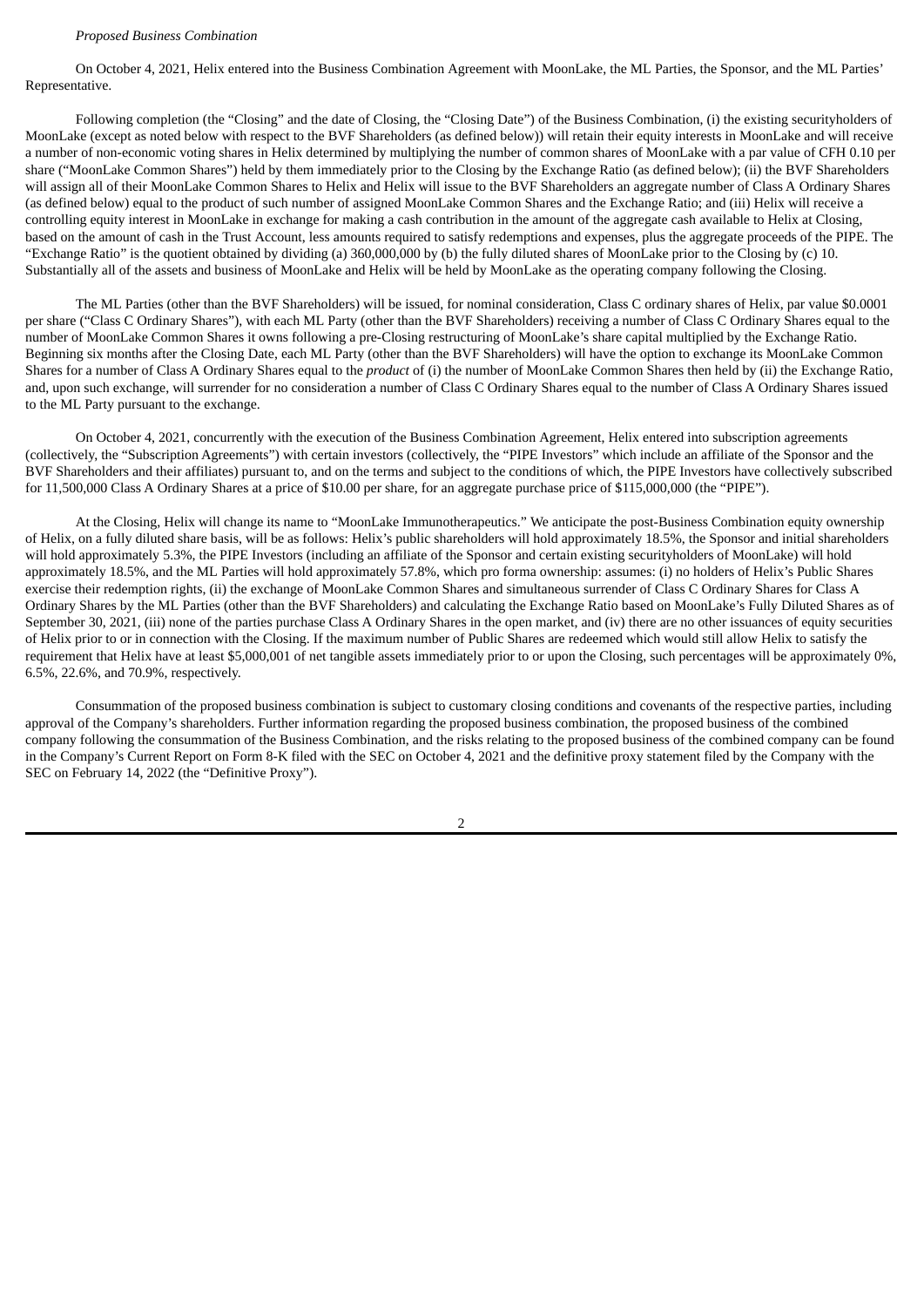#### **Effecting Our Initial Business Combination**

#### *General*

We are not presently engaged in, and we will not engage in, any operations for an indefinite period of time following the Initial Public Offering. We intend to effectuate the proposed Business Combination with MoonLake, or an alternate initial business combination using cash from the proceeds of the Initial Public Offering and the private placement of the Private Placement Shares, the proceeds of the sale of our shares in connection with our initial business combination, shares issued to the owners of the target, debt issued to bank or other lenders or the owners of the target, other securities issuances, or a combination of the foregoing. We may seek to complete our initial business combination with a company or business that may be financially unstable or in its early stages of development or growth, which would subject us to the numerous risks inherent in such companies and businesses.

If our initial business combination is paid for using equity, as we plan to do in connection with the proposed Business Combination with MoonLake, or debt securities, or not all of the funds released from the Trust Account are used for payment of the consideration in connection with our initial business combination or used for redemptions of our Class A ordinary shares, we may use the balance of the cash released to us from the Trust Account following the closing for general corporate purposes, including for maintenance or expansion of operations of the post-transaction company, the payment of principal or interest due on indebtedness incurred in completing our initial business combination, to fund the purchase of other companies, or for working capital.

We entered into Subscription Agreements with certain institutional investors to raise additional funds through the PIPE in connection with the proposed Business Combination with MoonLake. We may seek to raise additional funds through a private offering of debt or equity securities in connection with the completion of any other initial business combination, and we may effectuate such initial business combination using the proceeds of such offering rather than using the amounts held in the Trust Account. In addition, we have targeted, and may in the future target, businesses with enterprise values that are greater than we could acquire with the net proceeds of the Initial Public Offering and the Private Placement, and, as a result, if the cash portion of the purchase price exceeds the amount available from the Trust Account, net of amounts needed to satisfy any redemptions by public stockholders, we may be required to seek additional financing. Subject to compliance with applicable securities laws, we expect to complete the PIPE simultaneously with the completion of the Business Combination with MoonLake, and we would expect to complete any other financing simultaneously with the completion of our initial business combination. In the case of an initial business combination funded with assets other than the Trust Account assets, such as the Business Combination with MoonLake, our proxy materials or tender offer documents would disclose the terms of the financing and, only if required by law, as in the case of the Business Combination with MoonLake, we would seek stockholder approval of such financing. There is no limitation on our ability to raise funds through the issuance of equity or equity-linked securities or through loans, advances or other indebtedness in connection with any other initial business combination, including pursuant to forward purchase agreements or backstop agreements. At this time, except for the Subscription Agreements we entered into in connection with the PIPE, we are not a party to any arrangement or understanding with any third party with respect to raising any additional funds through the sale of securities or otherwise.

#### *Selection of Target Businesses*

We have evaluated a number of target businesses, including MoonLake. When evaluating each prospective target business, we conducted a thorough due diligence review that encompassed, among other things, meetings with incumbent management and employees, document reviews, and a review of financial and other information that made available to us.

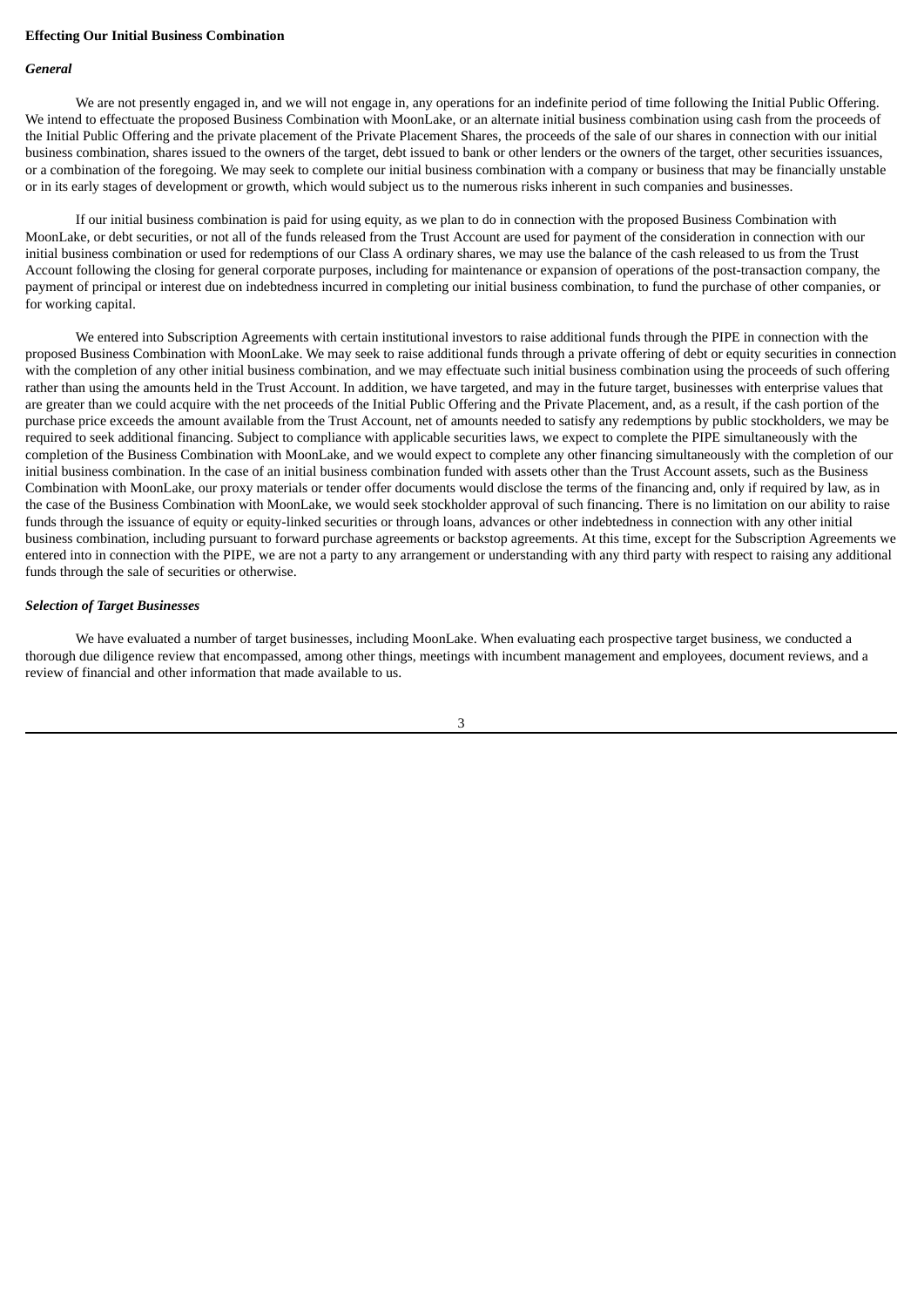The rules of Nasdaq require that we must consummate an initial business combination with one or more operating businesses or assets with a fair market value equal to at least 80% of the net assets held in the Trust Account (excluding the amount of any deferred underwriting discount held in trust) at the time of our signing a definitive agreement in connection with our initial business combination. Our board of directors determined that the proposed Business Combination with MoonLake satisfied this requirement and, in connection with such determination, relied on the opinion of an independent financial advisory firm. A copy of such opinion is included as an annex to the Definitive Proxy Statement. If we do not complete the Business Combination with MoonLake and we seek an alternate business combination, our board of directors will make the determination as to the fair market value of an alternate initial business combination. If our board of directors is not able to independently determine the fair market value of such other initial business combination (including with the assistance of financial advisors), we will obtain an opinion from an independent investment banking firm which is a member of FINRA or a valuation or appraisal firm with respect to the satisfaction of such criteria. While we consider it likely that our board of directors will be able to make an independent determination of the fair market value of such other initial business combination, it may be unable to do so if it is less familiar or experienced with the business of a particular target or if there is a significant amount of uncertainty as to the value of the target's assets or prospects, including if such company is at an early stage of development, operations or growth, or if the anticipated transaction involves a complex financial analysis or other specialized skills and the board of directors determines that outside expertise would be helpful or necessary in conducting such analysis. If required by Schedule 14A of the Exchange Act, any proxy solicitation materials or tender offer documents that we will file with the Securities and Exchange Commission (the "SEC") in connection with our initial business combination will include such opinion. Unless our board of directors is unable to independently determine the fair market value of our initial business combination or we complete our initial business combination with an affiliated entity as described below, we are not required to obtain an opinion from an independent investment banking firm or from an independent valuation or appraisal firm that regularly prepares fairness opinions that the price we are paying is fair to our company from a financial point of view. If no opinion is obtained, our shareholders will be relying on the judgment of our board of directors, who will determine fair market value based on standards generally accepted by the financial community. Such standards used will be disclosed in our proxy solicitation materials or tender offer documents, as applicable, related to our initial business combination. In addition, pursuant to Nasdaq rules, any initial business combination must be approved by a majority of our independent directors.

We have structured the proposed Business Combination with MoonLake so that we will obtain a controlling equity interest in MoonLake. If we do not complete the proposed Business Combination and search for an alternate initial business combination, we anticipate structuring such alternate initial business combination so that the post transaction company in which our public shareholders own shares will own or acquire 100% of the equity interests or assets of the target business or businesses. Alternately, we may structure our initial business combination such that the post transaction company owns or acquires less than 100% of such interests or assets of the target business in order to meet certain objectives of the target management team or shareholders or for other reasons, as we did with the proposed Business Combination with MoonLake, but we will only complete such business combination if the post transaction company owns or acquires 50% or more of the outstanding voting securities of the target or otherwise acquires a controlling interest in the target sufficient for it not to be required to register as an investment company under the Investment Company Act of 1940, as amended, or the Investment Company Act. Even if the post transaction company owns or acquires 50% or more of the voting securities of the target, our shareholders prior to the business combination may collectively own a minority interest in the post transaction company, depending on valuations ascribed to the target and us in the business combination. For example, we could pursue a transaction in which we issue a substantial number of new shares in exchange for all of the outstanding capital stock, shares or other equity interests of a target. In this case, we would acquire a controlling interest in MoonLake. However, as a result of the issuance of a substantial number of new shares, our shareholders immediately prior to the proposed Business Combination will own less than a majority of our issued and outstanding shares subsequent to the closing of the Business Combination. If we instead complete an alternate initial business combination in which less than 100% of the equity interests or assets of a target business or businesses are owned or acquired by the post-transaction company, the portion of such business or businesses that is owned or acquired is what will be taken into account for purposes of Nasdaq's 80% fair market value test. If the initial business combination involves more than one target business, the 80% fair market value test will be based on the aggregate value of all of the target businesses.

We are not prohibited from pursuing an initial business combination with a company that is affiliated with our sponsor, officers or directors, or completing the business combination through a joint venture or other form of shared ownership with our sponsor, officers or directors. MoonLake is not affiliated with our sponsor, officers, or directors. In the event we do not complete the proposed Business Combination, and instead seek to complete an initial business combination with a target that is affiliated with our sponsor, officers or directors, we, or a committee of independent directors, would obtain an opinion from an independent investment banking firm that is a member of FINRA or a valuation or appraisal firm that such an initial business combination is fair to our company from a financial point of view.

Members of our management team and our independent directors directly or indirectly own founder shares and/or Private Placement Shares and, accordingly, may have a conflict of interest in determining whether a particular target business is an appropriate business with which to effectuate our initial business combination. Further, each of our officers and directors may have a conflict of interest with respect to evaluating a particular business combination if the retention or resignation of any such officers and directors was included by a target business as a condition to any agreement with respect to our initial business combination. See the Definitive Proxy Statement for a discussion of potential conflicts of interest in connection with the proposed Business Combination with MoonLake.

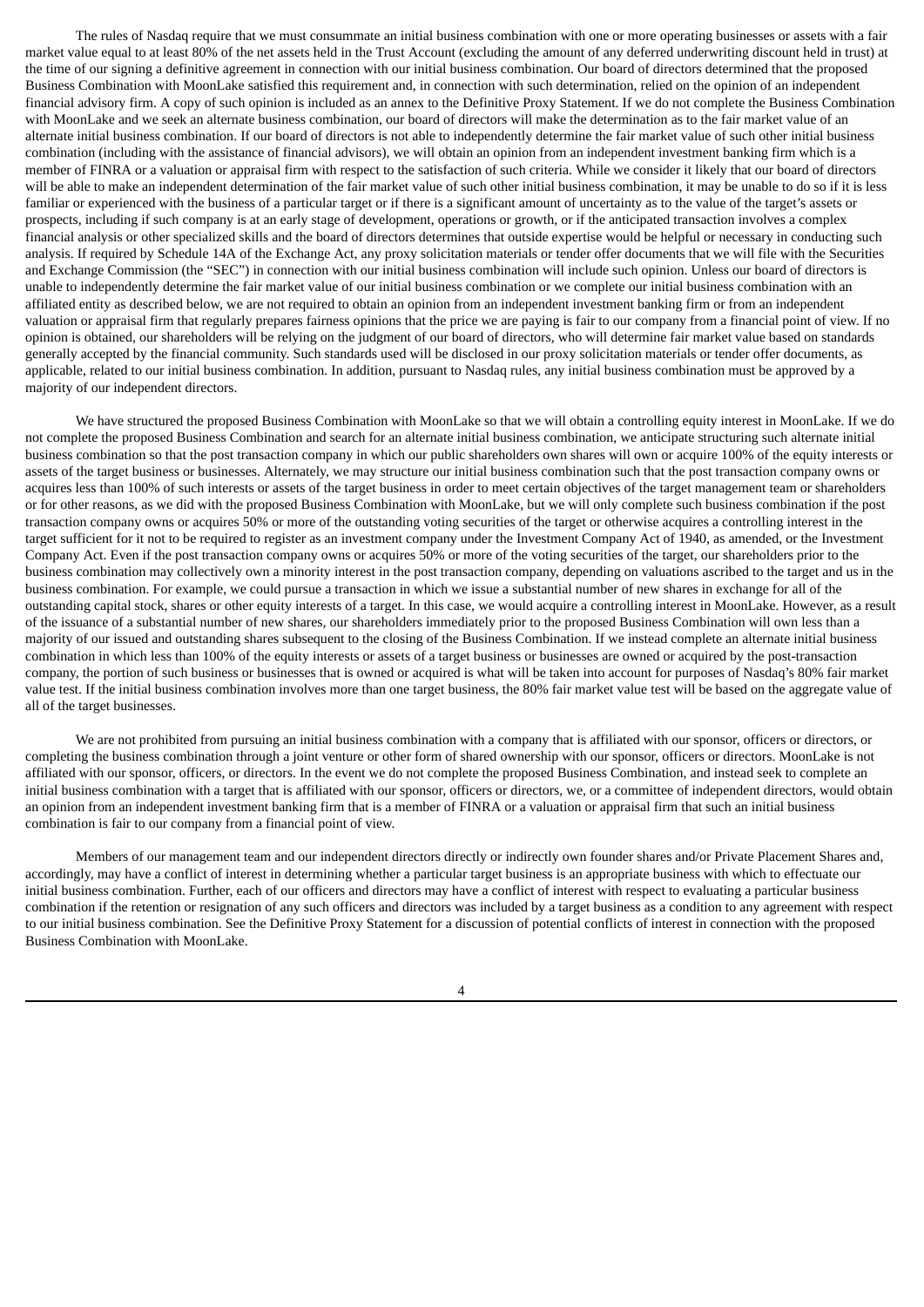Each of our officers and directors presently has, and any of them in the future may have additional, fiduciary or contractual obligations to at least one other entity pursuant to which such officer or director is or will be required to present a business combination opportunity to such entity. Accordingly, if any of our officers or directors becomes aware of a business combination opportunity which is suitable for an entity to which he or she has thencurrent fiduciary or contractual obligations, he or she will honor his or her fiduciary or contractual obligations to present such business combination opportunity to such other entity, subject to their fiduciary duties under Cayman Islands law. Our amended and restated memorandum and articles of association provide that we renounce our interest in any corporate opportunity offered to any director or officer unless such opportunity is expressly offered to such person solely in his or her capacity as a director or officer of the Company and it is an opportunity that we are able to complete on a reasonable basis. We do not believe, however, that the fiduciary duties or contractual obligations of our officers or directors will materially affect our ability to complete our initial business combination with MoonLake or any other potential target business.

In addition, our sponsor and our officers and directors may sponsor or form other special purpose acquisition companies similar to ours or may pursue other business or investment ventures during the period in which we are seeking an initial business combination. Any such companies, businesses or investments may present additional conflicts of interest in pursuing an initial business combination. However, we do not believe that any such potential conflicts would materially affect our ability to complete our initial business combination with MoonLake or any other potential target business.

In evaluating MoonLake, we conducted a due diligence review of MoonLake, which included: (i) research on the industry in which MoonLake operates; (ii) meetings with MoonLake's management team and representatives regarding MoonLake's operations, major customers, financial prospects and other customary due diligence matters; (iii) legal and commercial review of MoonLake's material business contracts, books and records, government regulations and filings, intellectual property and information technology; and (iv) financial due diligence and analysis of MoonLake with the assistance of our financial advisors. In evaluating any other prospective target business, we expect to conduct a due diligence review which may encompass, among other things, meetings with incumbent management and employees, document reviews, interviews of customers and suppliers, inspection of facilities, as applicable, as well as a review of financial, operational, legal and other information which will be made available to us. We may also retain consultants with expertise relating to a prospective target business.

We have expended considerable time, and incurred considerable costs, to select and evaluate MoonLake and to structure and pursue completion of the proposed Business Combination. The time required to select and evaluate any other target business and to structure and complete any other initial business combination, and the costs associated with this process, are not currently ascertainable with any degree of certainty. Any costs incurred with respect to the identification and evaluation of, and negotiation with, a prospective target business with which our initial business combination is not ultimately completed will result in our incurring losses and will reduce the funds we can use to complete another business combination. The Company will not pay any consulting fees to members of our management team, or any of their respective affiliates, for services rendered to or in connection with our initial business combination.

## *Redemption Rights for Public Shareholders upon Completion of Our Initial Business Combination*

We will provide our public shareholders with the opportunity to redeem all or a portion of their Public Shares upon the completion of our initial business combination at a per-share price, payable in cash, equal to the aggregate amount then on deposit in the Trust Account calculated as of two business days prior to the consummation of the initial business combination, including interest earned on the funds held in the Trust Account and not previously released to us to pay our taxes, divided by the number of then outstanding Public Shares, subject to the limitations and on the conditions described herein. For illustrative purposes, the amount in the Trust Account as of December 31, 2021, was approximately \$10.00 per Public Share. The per share amount we will distribute to investors who properly redeem their shares will not be reduced by the deferred underwriting commissions we will pay to the underwriters. Our sponsor, officers and directors have entered into a letter agreement with us, pursuant to which they have agreed to waive their redemption rights with respect to their founder shares, Private Placement Shares and any Public Shares they may hold in connection with the completion of our initial business combination. Such persons did not receive separate consideration for their waiver of redemption rights.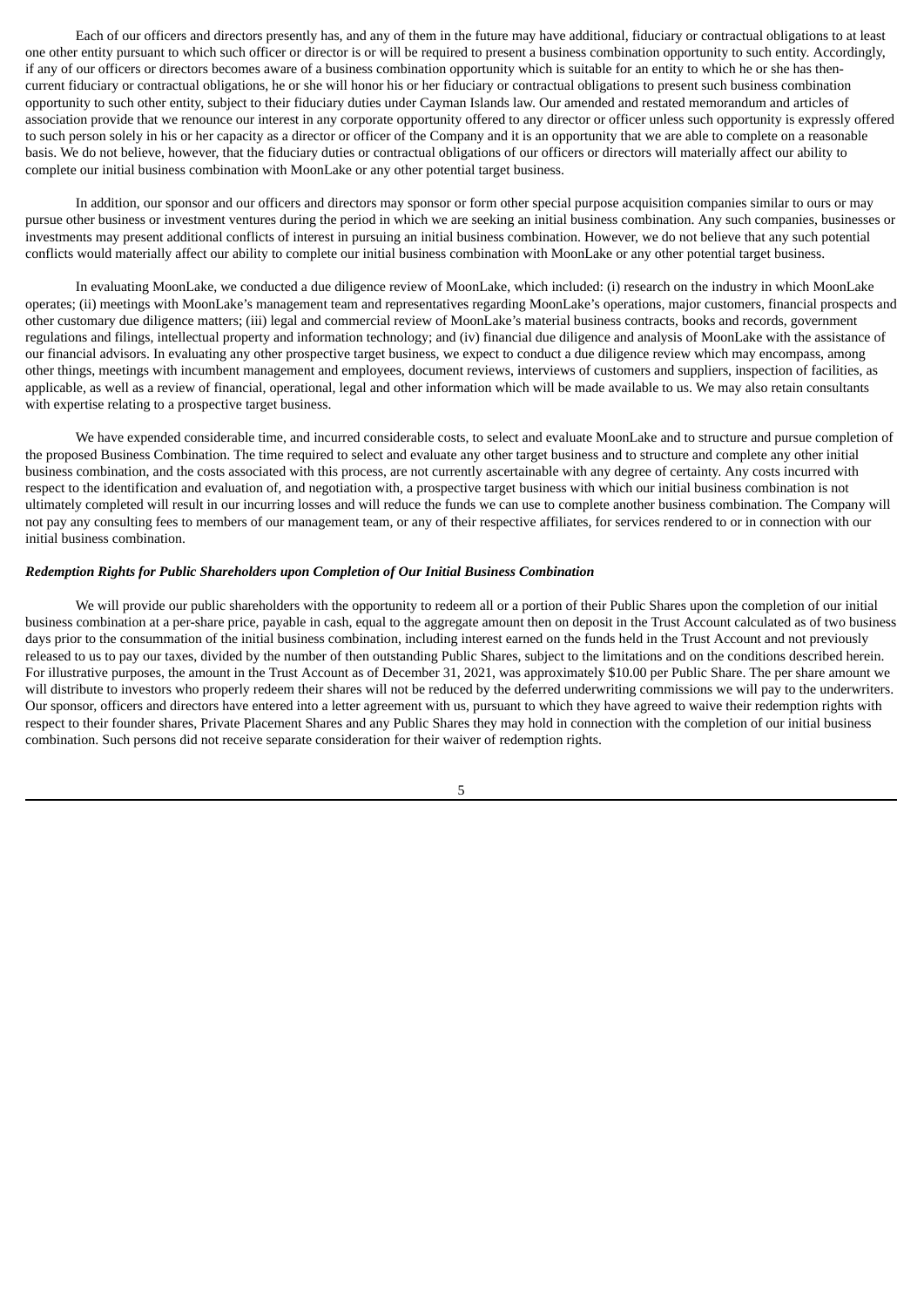#### *Conduct of Redemptions Pursuant to Tender Offer Rules*

In the event we do not complete the proposed Business Combination with MoonLake, and instead pursue an alternate business combination and conduct redemptions pursuant to the tender offer rules, our offer to redeem will remain open for at least 20 business days, in accordance with Rule 14e-1(a) under the Exchange Act, and we will not be permitted to complete our initial business combination until the expiration of the tender offer period. In addition, the tender offer will be conditioned on public shareholders not tendering more than the number of shares we are permitted to redeem. If public shareholders tender more shares than we have offered to purchase, we will withdraw the tender offer and not complete such initial business combination.

Upon the public announcement of such alternate initial business combination, if we elect to conduct redemptions pursuant to the tender offer rules, we or our sponsor will terminate any plan established in accordance with Rule 10b5-1 to purchase our Class A ordinary shares in the open market, in order to comply with Rule 14e-5 under the Exchange Act.

#### *Submission of Our Initial Business Combination to a Shareholder Vote*

We will seek shareholder approval of the MoonLake business combination as discussed in more detail in the Definitive Proxy Statement filed with the SEC on February 14, 2022. If we do not complete the business combination with MoonLake and seek an alternate business combination, and we seek shareholder approval of such alternate business combination, we will distribute proxy materials and, in connection therewith, provide our public shareholders with the redemption rights described above upon completion of the initial business combination.

If we seek shareholder approval, as we will in connection with the proposed Business Combination with MoonLake, we will complete our initial business combination only if it is approved by an ordinary resolution under Cayman Islands law, which requires the affirmative vote of the holders of the shares present in person or by proxy at a general meeting of the Company. A quorum for such meeting will be present if the holders of a majority of issued and outstanding shares entitled to vote at the meeting are represented in person or by proxy. Our sponsor, officers and directors will count toward this quorum and, pursuant to the letter agreement, our sponsor, officers and directors have agreed to vote their founder shares, Private Placement Shares and any Public Shares purchased during or after the Initial Public Offering (including in open market and privately-negotiated transactions) in favor of our initial business combination. For purposes of seeking approval of an ordinary resolution, non-votes will have no effect on the approval of our initial business combination once a quorum is obtained. As a result, in addition to our initial shareholders' founder shares, we would need 4,312,501, or 37.5%, of the 11,500,000 Public Shares sold in the Initial Public Offering to be voted in favor of an initial business combination in order to have our initial business combination approved (assuming all outstanding shares are voted). These quorum and voting thresholds, and the voting agreement of our sponsor, officers and directors, may make it more likely that we will consummate our initial business combination. Each public shareholder may elect to redeem their Public Shares irrespective of whether they vote for or against the proposed transaction or whether they were a public shareholder on the record date for the general meeting held to approve the proposed transaction.

If we seek shareholder approval of our initial business combination, as we will in connection with the proposed Business Combination with MoonLake, and we do not conduct redemptions in connection with our initial business combination pursuant to the tender offer rules, our sponsor, initial shareholders, directors, officers, advisors or their affiliates may purchase shares in privately negotiated transactions or in the open market either prior to or following the completion of our initial business combination. There is no limit on the number of shares our initial shareholders, directors, officers, advisors or their affiliates may purchase in such transactions, subject to compliance with applicable law and Nasdaq rules. However, they have no current commitments, plans or intentions to engage in such transactions and have not formulated any terms or conditions for any such transactions. None of the funds held in the Trust Account will be used to purchase shares in such transactions. If they engage in such transactions, they will not make any such purchases when they are in possession of any material nonpublic information not disclosed to the seller or if such purchases are prohibited by Regulation M under the Exchange Act. We do not currently anticipate that such purchases, if any, would constitute a tender offer subject to the tender offer rules under the Exchange Act or a going-private transaction subject to the going-private rules under the Exchange Act; however, if the purchasers determine at the time of any such purchases that the purchases are subject to such rules, the purchasers will comply with such rules. Any such purchases will be reported pursuant to Section 13 and Section 16 of the Exchange Act to the extent such purchasers are subject to such reporting requirements. Our sponsor, directors, officers, advisors or any of their affiliates will not make any purchases if the purchases would violate Section  $9(a)(2)$  or Rule 10b-5 of the Exchange Act.

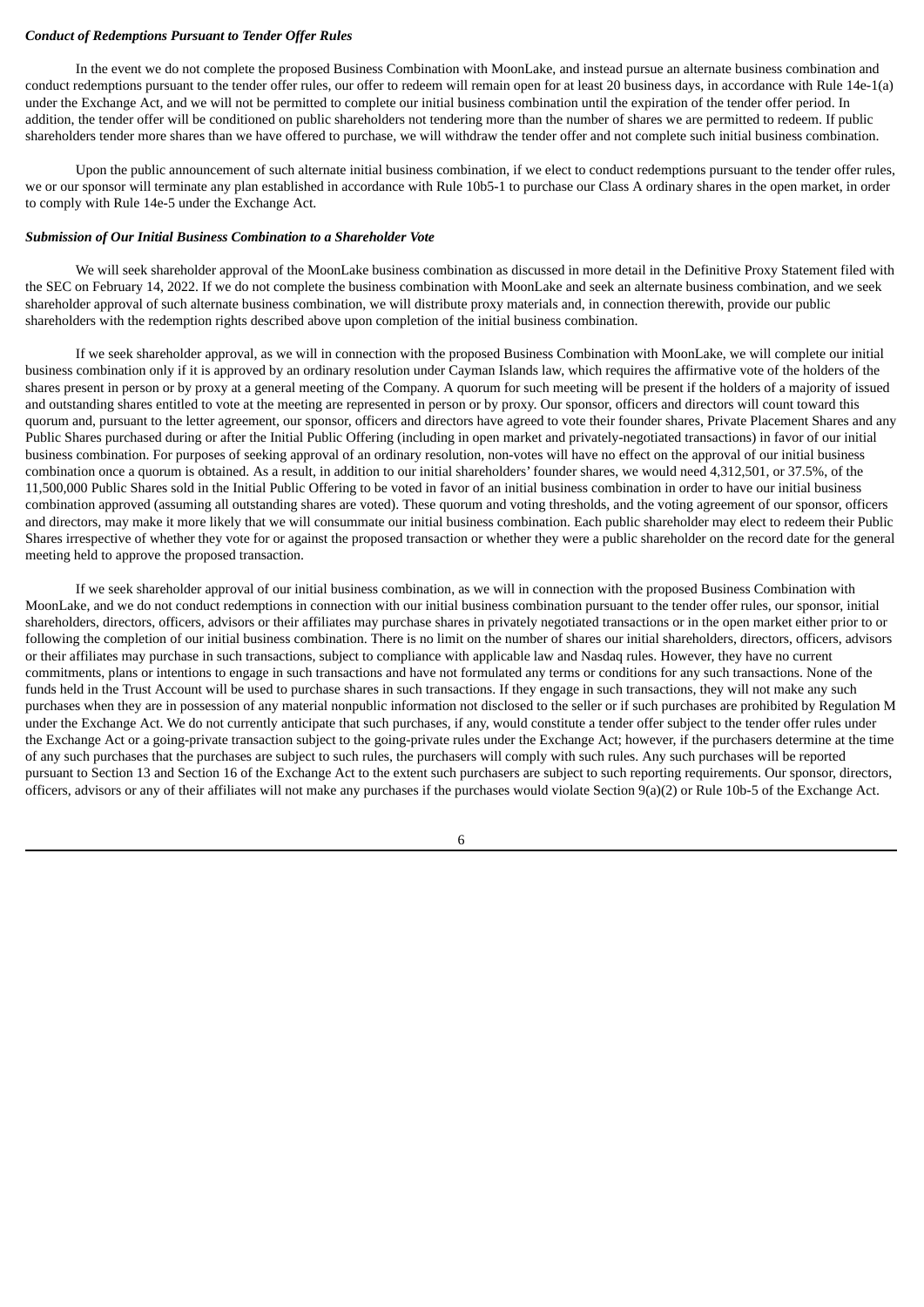The purpose of any such purchases of shares could be to (i) vote such shares in favor of the business combination and thereby increase the likelihood of obtaining shareholder approval of the business combination or (ii) to satisfy a closing condition in an agreement with a target that requires us to have a minimum net worth or a certain amount of cash at the closing of our initial business combination, where it appears that such requirement would otherwise not be met. Any such purchases of our shares may result in the completion of our initial business combination that may not otherwise have been possible. In addition, if such purchases are made, the public "float" of our Class A ordinary shares may be reduced and the number of beneficial holders of our Class A ordinary shares may be reduced, which may make it difficult to maintain or obtain the quotation, listing or trading of our Class A ordinary shares on a national securities exchange.

#### *Limitation on Redemption Upon Completion of Our Initial Business Combination If We Seek Shareholder Approval*

We will seek shareholder approval of the MoonLake business combination as discussed in more detail in the Definitive Proxy Statement. If we do not complete the business combination with MoonLake and seek an alternate business combination and if we seek shareholder approval of our initial business combination and we do not conduct redemptions in connection with our initial business combination pursuant to the tender offer rules, our amended and restated memorandum and articles of association provide that a public shareholder, together with any affiliate of such shareholder or any other person with whom such shareholder is acting in concert or as a "group" (as defined under Section 13 of the Exchange Act), will be restricted from seeking redemption rights with respect to Excess Shares (as defined below) without our prior consent. We believe this restriction will discourage shareholders from accumulating large blocks of shares, and subsequent attempts by such holders to use their ability to exercise their redemption rights against a proposed business combination as a means to force us or our management to purchase their shares at a significant premium to the thencurrent market price or on other undesirable terms. Absent this provision, a public shareholder holding more than an aggregate of 20% of the shares sold in the Initial Public Offering could threaten to exercise its redemption rights if such holder's shares are not purchased by us, our sponsor or our management at a premium to the then-current market price or on other undesirable terms. By limiting our shareholders' ability to redeem no more than 20% of the shares sold in the Initial Public Offering, we believe we will limit the ability of a small group of shareholders to unreasonably attempt to block our ability to complete our initial business combination, particularly in connection with a business combination with a target that requires as a closing condition that we have a minimum net worth or a certain amount of cash. However, we would not be restricting our shareholders' ability to vote all of their shares (including Excess Shares) for or against our initial business combination.

#### *Redemption of Public Shares and Liquidation If No Initial Business Combination*

Our amended and restated memorandum and articles of association provide that we will have only 24 months from the closing of the Initial Public Offering to complete our initial business combination. If we are unable to complete our initial business combination within such 24-month period, we will: (i) cease all operations except for the purpose of winding up, (ii) as promptly as reasonably possible but not more than ten business days thereafter, redeem the Public Shares, at a per-share price, payable in cash, equal to the aggregate amount then on deposit in the Trust Account, including interest earned on the funds held in the Trust Account (less taxes payable and up to \$100,000 of interest to pay dissolution expenses), divided by the number of then outstanding Public Shares, which redemption will completely extinguish public shareholders' rights as shareholders (including the right to receive further liquidation distributions, if any) and (iii) as promptly as reasonably possible following such redemption, subject to the approval of our remaining shareholders and our board of directors, liquidate and dissolve, subject, in the case of clauses (ii) and (iii), to our obligations under Cayman Islands law to provide for claims of creditors and in all cases subject to the other requirements of applicable law.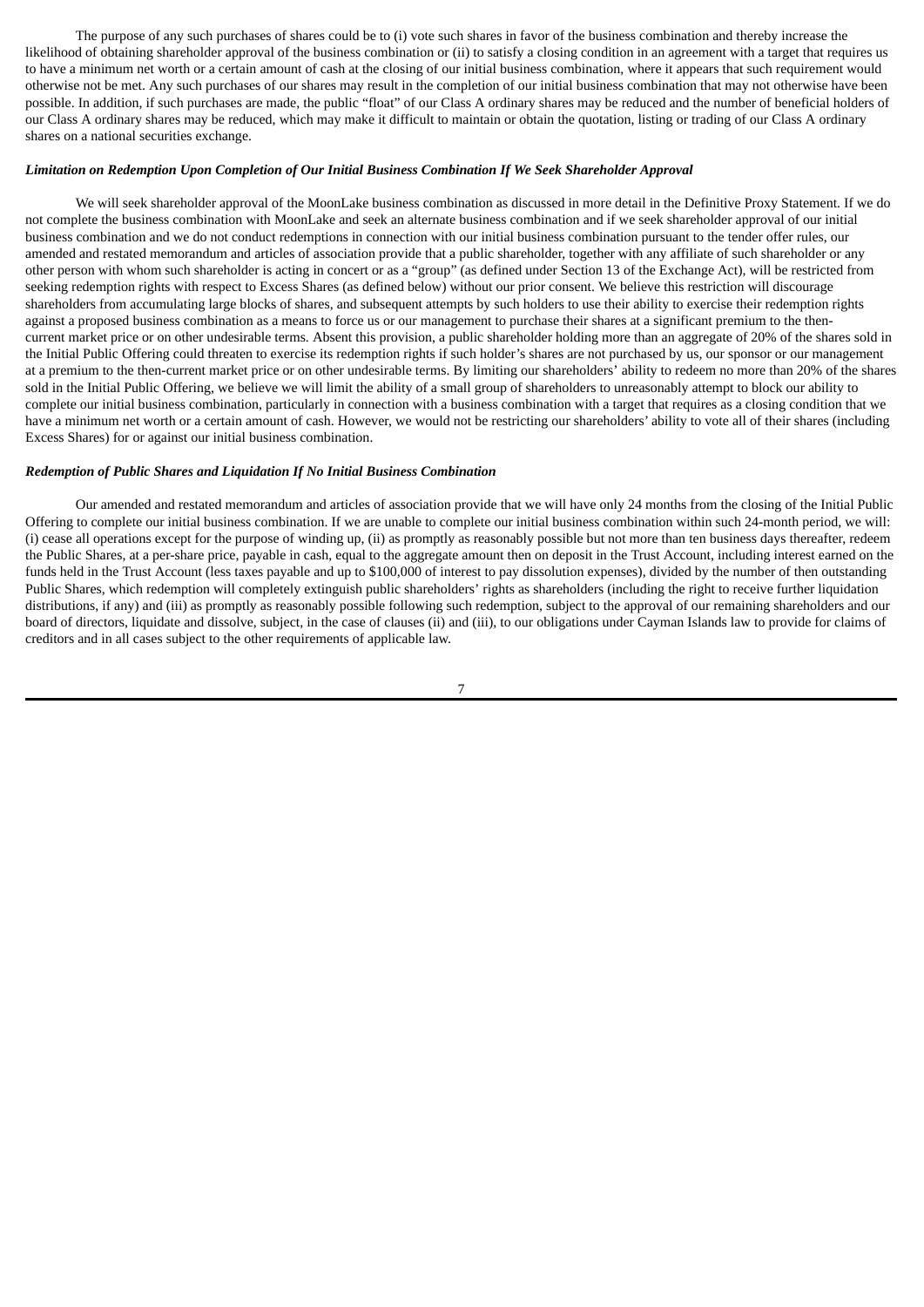#### *Competition*

If we are unable to complete our business combination with MoonLake, we expect to encounter competition in identifying, evaluating and selecting a target business for an alternate business combination, from other entities having a business objective similar to ours, including other special purpose acquisition companies, private equity groups and leveraged buyout funds, public companies and operating businesses seeking strategic acquisitions. Many of these entities are well established and have extensive experience identifying and effecting business combinations directly or through affiliates. Moreover, many of these competitors possess similar or greater financial, technical, human and other resources than us. Our ability to acquire larger target businesses will be limited by our available financial resources. This inherent limitation gives others an advantage in pursuing the acquisition of a target business. Furthermore, our obligation to pay cash in connection with our public shareholders who exercise their redemption rights may reduce the resources available to us for our initial business combination, and the future dilution they potentially represent, may not be viewed favorably by certain target businesses. Either of these factors may have placed us at a competitive disadvantage in negotiating the proposed Business Combination with MoonLake, or may place us at a competitive disadvantage in successfully negotiating an alternate initial business combination.

#### *Employees*

We currently have two officers: Bihua Chen, our Chief Executive Officer, and Andrew J. Phillips, our Chief Financial Officer. These individuals are not obligated to devote any specific number of hours to our matters but they intend to devote as much of their time as they deem necessary to our affairs until we have completed our initial business combination. The amount of time they will devote in any time period will vary based on whether a target business has been selected for our initial business combination and the stage of the business combination process we are in. We do not intend to have any full time employees prior to the completion of our initial business combination.

#### *Available Information*

We are required to file Annual Reports on Form 10-K and Quarterly Reports on Form 10-Q with the SEC on a regular basis, and are required to disclose certain material events (e.g., changes in corporate control, acquisitions or dispositions of a significant amount of assets other than in the ordinary course of business and bankruptcy) in a Current Report on Form 8-K. The SEC maintains an internet website that contains reports, proxy and information statements and other information regarding issuers that file electronically with the SEC. The SEC's Internet website is located at http://www.sec.gov. In addition, the Company will provide copies of these documents without charge upon request from us in writing at 200 Clarendon Street, 52<sup>nd</sup> Floor, Boston, MA 02116 or by telephone at (857) 702-0370.

## <span id="page-12-0"></span>**ITEM 1A. RISK FACTORS.**

An investment in our securities involves a high degree of risk. You should consider carefully all of the risks described below, together with the other information contained in this Annual Report on Form 10-K before making a decision to invest in our securities. If any of the following events occur, our business, financial condition and operating results may be materially adversely affected. In that event, the trading price of our securities could decline, and you could lose all or part of your investment. The risks set forth below do not include specific risks relating to our proposed business combination with MoonLake, or the risks inherent in MoonLake's business, which are included in the Definitive Proxy Statement which we filed with the SEC on January 20, 2022. The risks presented below assumes that we will not consummate the proposed business combination with MoonLake, and that we will seek to find an *alternative target with which to consummate an initial business combination.*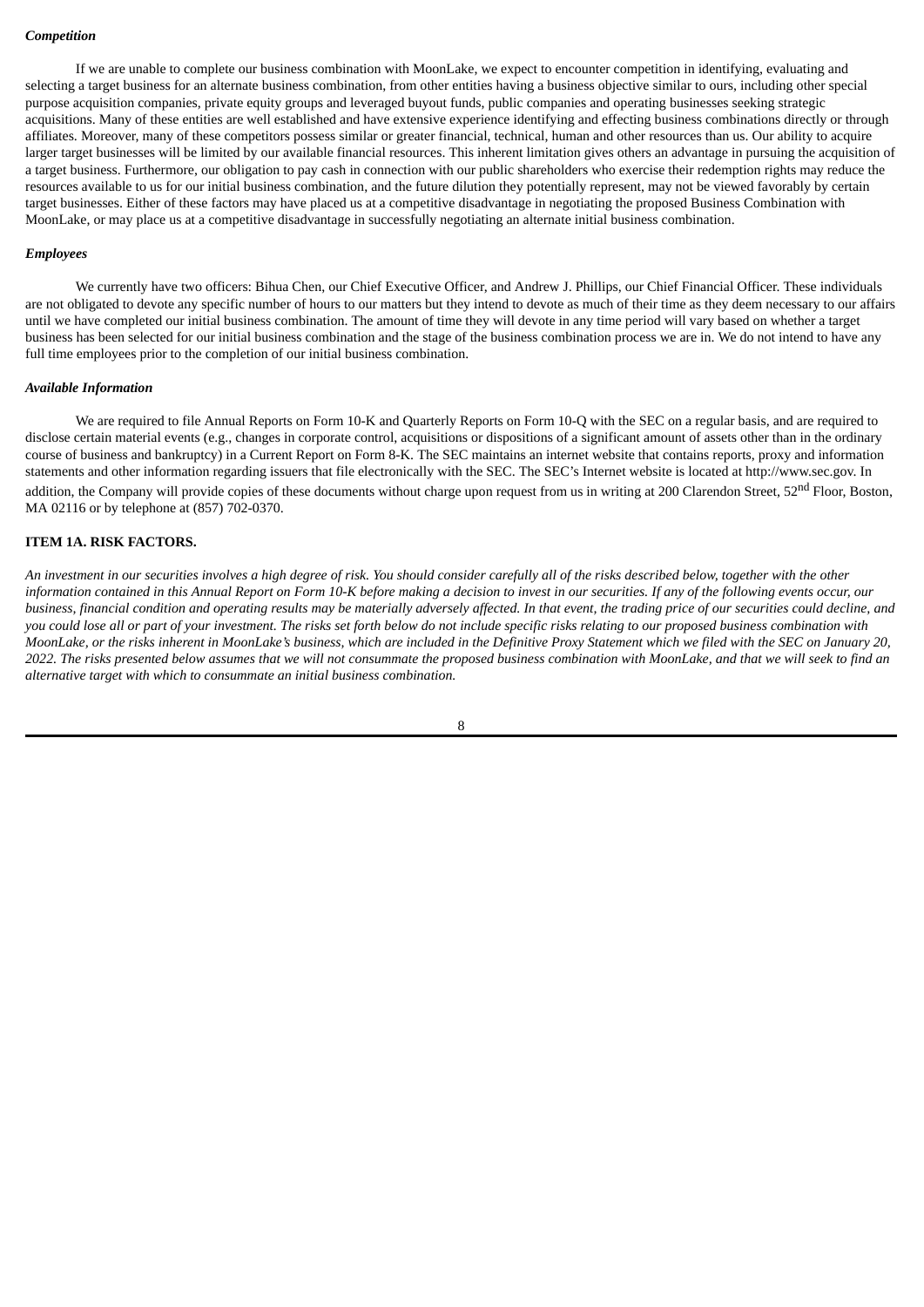#### **RISKS RELATING TO RESTATEMENT OF OUR PREVIOUSLY ISSUED FINANCIAL STATEMENTS**

#### We identified a material weakness in our internal control over financial reporting. This material weakness could continue to adversely affect our **ability to report our results of operations and financial condition accurately and in a timely manner.**

Our management is responsible for establishing and maintaining adequate internal control over financial reporting designed to provide reasonable assurance regarding the reliability of financial reporting and the preparation of financial statements for external purposes in accordance with GAAP. Our management also evaluates the effectiveness of our internal controls and we will disclose any changes and material weaknesses identified through such evaluation in those internal controls. A material weakness is a deficiency, or a combination of deficiencies, in internal control over financial reporting, such that there is a reasonable possibility that a material misstatement of our annual or interim financial statements will not be prevented or detected on a timely basis.

As described elsewhere in this Form 10-K, we have identified a material weakness in our internal control over financial reporting related to the accounting classification of the Public Shares issued as part of the units sold in our Initial Public Offering on October 22, 2020. Historically, a portion of the Public Shares was classified as permanent equity to maintain shareholders' equity greater than \$5 million on the basis that we will not redeem its Public Shares in an amount that would cause its net tangible assets to be less than \$5,000,001, as described in our amended and restated memorandum and articles of association. Pursuant to such re-evaluation, management has determined that the Public Shares include certain provisions that require classification of all of the Public Shares as temporary equity regardless of the net tangible assets redemption limitation contained in our amended and restated memorandum and articles of association. In addition, in connection with the change in presentation for the Public Shares, management determined it should restate its earnings per share calculation to allocate income and losses shared pro rata between the two classes of shares. This presentation contemplates a Business Combination as the most likely outcome, in which case, both classes of shares share pro rata in the income and losses of the Company. Management concluded that the control deficiency that resulted in the incorrect classification of temporary and permanent equity constituted a material weakness as of December 31, 2020 and September 30, 2021. This material weakness resulted in a material misstatement of our temporary and permanent equity, additional paid-in capital, accumulated deficit, and earnings (loss) per share and related financial disclosures in the (i) audited balance sheet as of October 22, 2020, (ii) audited financial statements included in the Annual Report on Form 10-K for the year ended December 31, 2020, (iii) unaudited interim financial statements included in the Quarterly Report on Form 10-Q for the quarterly period ended March 31, 2021; (iv) unaudited interim financial statements included in the Quarterly Report on Form 10-Q for the quarterly period ended June 30, 2021; and (v) unaudited interim financial statements included in the Quarterly Report on Form 10-Q for the quarterly period ended September 30, 2021. See Note 2 to the notes to the financial statements included herein.

We have implemented a remediation plan, described under Item 9A, Controls and Procedures, to remediate the material weakness surrounding our historical presentation of our complex financial instruments but can give no assurance that the measures we have taken will prevent any future material weaknesses or deficiencies in internal control over financial reporting. Even though we have strengthened our controls and procedures, in the future those controls and procedures may not be adequate to prevent or identify irregularities or errors or to facilitate the fair presentation of our financial statements. In addition, any such failures could result in litigation or regulatory action by the SEC or other regulatory authorities, loss of investor confidence, delisting of Helix's securities, and harm to Helix's reputation and financial condition, or diversion of financial and management resources from the operation of Helix's business.

#### We may face litigation and other risks as a result of the material weakness in our internal control over financial reporting.

Following the re-evaluation of accounting guidance, our management and our audit committee concluded that it was appropriate to restate our previously issued audited financial statements as of December 31, 2020 and for the year ended December 31, 2020. As part of the restatement, we identified a material weakness in our internal controls over financial reporting.

As a result of such material weakness, the restatement related to the accounting for complex financial instruments, and other matters raised or that may in the future be raised by the SEC, we face potential litigation or other disputes which may include, among others, claims invoking the federal and state securities laws, contractual claims or other claims arising from the Restatement and material weakness in our internal control over financial reporting. As of the date of this annual report, we have no knowledge of any such litigation or dispute. However, we can provide no assurance that such litigation or dispute will not arise in the future. Any such litigation or dispute, whether successful or not, could have a material adverse effect on our business, results of operations and financial condition or our ability to complete a business combination.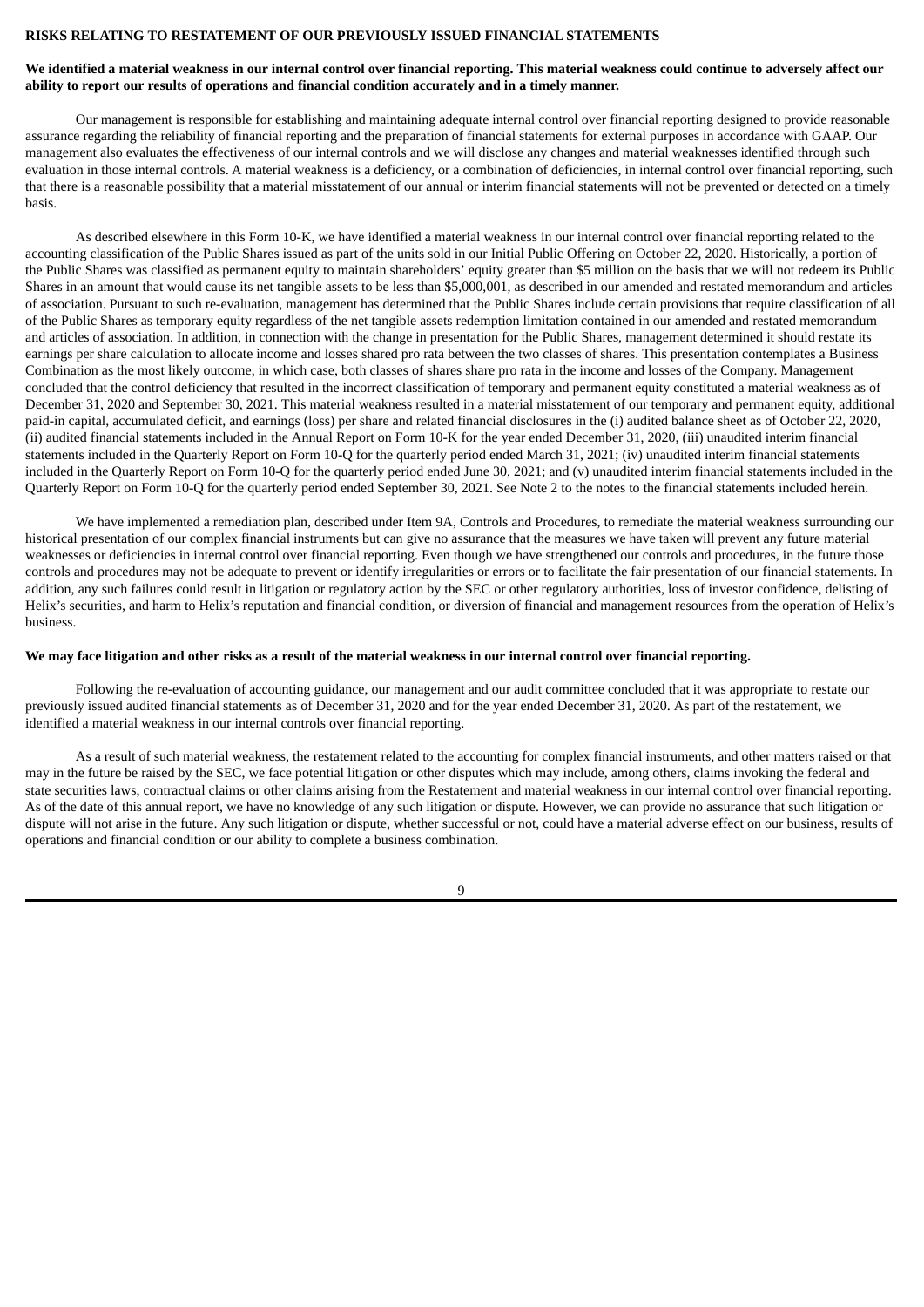### **RISKS RELATING TO OUR SEARCH FOR, AND CONSUMMATION OF OR INABILITY TO CONSUMMATE, A BUSINESS COMBINATION**

### Our public shareholders may not be afforded an opportunity to vote on our proposed initial business combination, and even if we hold a vote, holders of our founder shares will participate in such vote, which means we may complete our initial business combination even though a majority **of our public shareholders do not support such a combination.**

While we intend to seek shareholder approval of the proposed Business Combination with MoonLake, we may choose not to hold a shareholder vote to approve our initial business combination unless the business combination would require shareholder approval under applicable law or Nasdaq requirements. In such case, the decision as to whether we will seek shareholder approval of a proposed business combination or will allow shareholders to sell their shares to us in a tender offer will be made by us, solely in our discretion, and will be based on a variety of factors, such as the timing of the transaction and whether the terms of the transaction would otherwise require us to seek shareholder approval. Even if we seek shareholder approval, as we intend to do in connection with the proposed Business Combination with MoonLake, the holders of our founder shares will participate in the vote on such approval. Accordingly, we may complete our initial business combination even if holders of a majority of our ordinary shares do not approve of the business combination we complete.

### If we seek shareholder approval of our initial business combination, our initial shareholders and management team have agreed to vote in favor of **such initial business combination, regardless of how our public shareholders vote.**

Our initial shareholders own, on an as-converted basis, approximately 20% of our issued and outstanding ordinary shares. Pursuant to letter agreements with us, our sponsor, officers and directors have agreed to vote their founder shares, Private Placement Shares, as well as any Public Shares purchased (including in open market and privately negotiated transactions), in favor of our initial business combination.

Our initial shareholders and management team also may from time to time purchase Class A ordinary shares prior to our initial business combination. Our amended and restated memorandum and articles of association provides that, if we seek shareholder approval of an initial business combination, such initial business combination will be approved if it is approved by an ordinary resolution under Cayman Islands law, which requires the affirmative vote of the holders of the shares present in person or by proxy at a general meeting of the Company, including the founder shares. As a result, in addition to our initial shareholders' founder shares, we would need 4,312,501 or 37.5%, of the 11,500,000 Public Shares sold in the Initial Public Offering to be voted in favor of an initial business combination in order to have our initial business combination approved (assuming all outstanding shares are voted and the Private Placement Shares issued to our sponsor are voted in favor of the transaction). Accordingly, if we seek shareholder approval of our initial business combination, the agreement by our initial shareholders and management team to vote in favor of our initial business combination will increase the likelihood that we will receive an ordinary resolution, being the requisite shareholder approval for such initial business combination.

## If we do not complete the proposed Business Combination with MoonLake and instead pursue an alternate initial business combination, your only opportunity to effect your investment decision regarding a potential business combination may be limited to the exercise of your right to redeem **your shares from us for cash.**

At the time of your investment in us, you will not be provided with an opportunity to evaluate the specific merits or risks of our initial business combination. Since our board of directors may complete a business combination without seeking shareholder approval, public shareholders may not have the right or opportunity to vote on the business combination, unless we seek such shareholder vote. Accordingly, if we do not seek shareholder approval, your only opportunity to effect your investment decision regarding our initial business combination may be limited to exercising your redemption rights within the period of time (which will be at least 20 business days) set forth in our tender offer documents mailed to our public shareholders in which we describe our initial business combination.

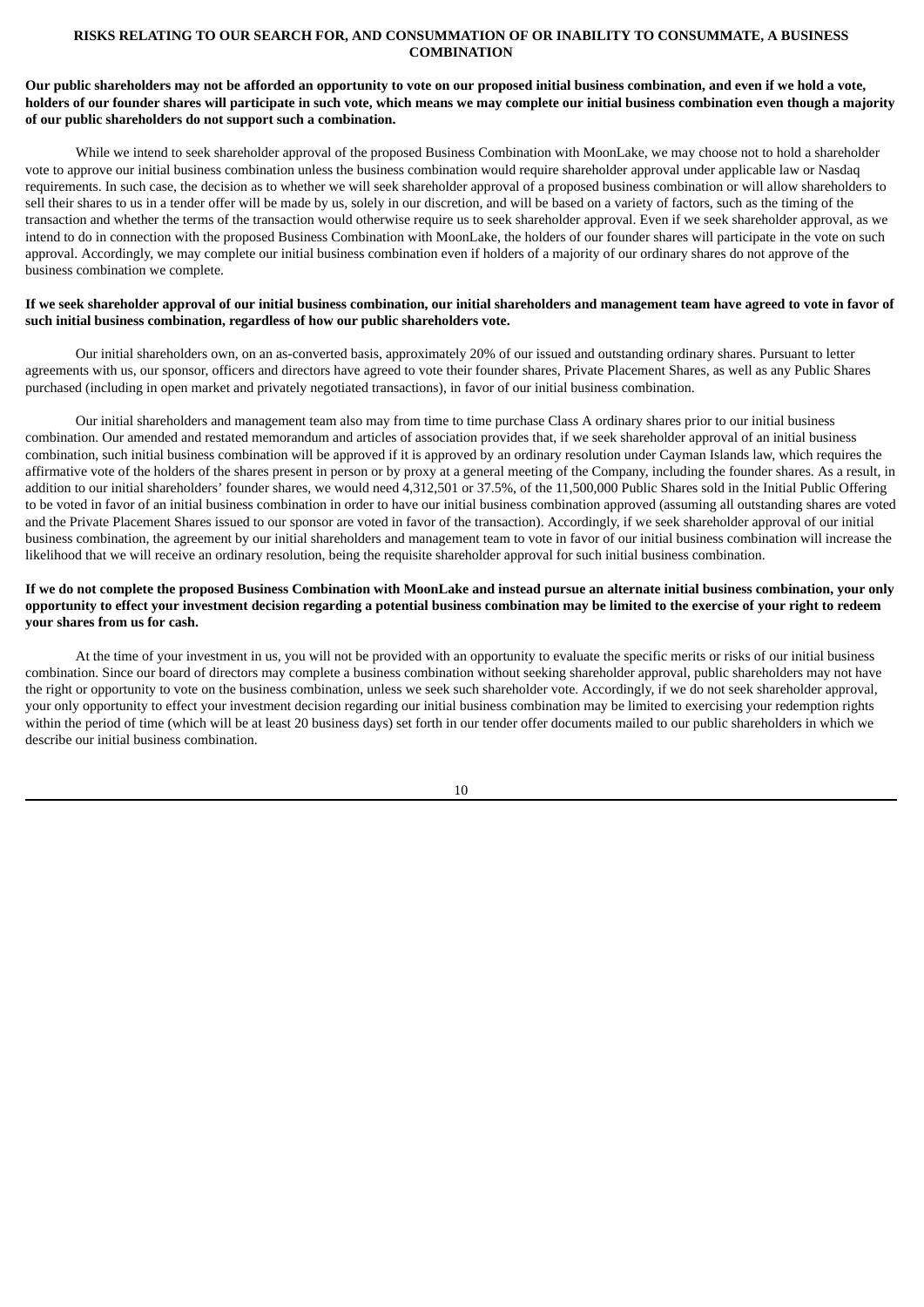### The ability of our public shareholders to redeem their shares for cash may make our financial condition unattractive to potential business combination targets, which may make it difficult for us to enter into a business combination with a target.

We may seek to enter into a business combination transaction agreement with a minimum cash requirement for (i) cash consideration to be paid to the target or its owners, (ii) cash for working capital or other general corporate purposes or (iii) the retention of cash to satisfy other conditions. For instance, the Business Combination Agreement with MoonLake includes a closing condition that we have at least \$150 million of cash available at the closing after giving effect to redemptions, payment of transaction expenses, and the cash raised in the PIPE. If too many public shareholders exercise their redemption rights, we may not be able to meet such closing condition and, as a result, would not be able to proceed with the business combination unless the condition is waived by MoonLake. Furthermore, in no event will we redeem our Public Shares in an amount that would cause our net tangible assets to be less than \$5,000,001. Consequently, if accepting all properly submitted redemption requests would cause our net tangible assets to be less than \$5,000,001 or such greater amount necessary to satisfy a condition as described above, we would not proceed with such redemption and the related business combination and may instead search for an alternate business combination. Prospective targets will be aware of these risks and, thus, may be reluctant to enter into a business combination transaction with us.

## The ability of our public shareholders to exercise redemption rights with respect to a large number of our shares may not allow us to complete the **most desirable business combination or optimize our capital structure.**

At the time we enter into an agreement for our initial business combination, we will not, and at the time we entered into the Business Combination Agreement, we did not, know how many shareholders may exercise their redemption rights, and therefore will need to structure the transaction based on our expectations as to the number of shares that will be submitted for redemption. If our initial business combination agreement requires us to use a portion of the cash in the Trust Account to pay the purchase price, like the Business Combination Agreement does, or requires us to have a minimum amount of cash at closing, like the Business Combination Agreement, we may need to arrange for third party financing. In addition, if a larger number of shares are submitted for redemption than we initially expected, we may need to restructure the transaction or arrange for third party financing. Raising additional third-party financing may involve dilutive equity issuances, such as the PIPE, or the incurrence of indebtedness at higher than desirable levels. Furthermore, this dilution would increase to the extent that the anti-dilution provision of the Class B ordinary shares results in the issuance of Class A ordinary shares on a greater than one-to-one basis upon conversion of the Class B ordinary shares at the time of our initial business combination. In addition, the amount of the deferred underwriting commissions payable to the underwriters will not be adjusted for any shares that are redeemed in connection with an initial business combination. The per share amount we will distribute to shareholders who properly exercise their redemption rights will not be reduced by the deferred underwriting commission and after such redemptions, the amount held in trust will continue to reflect our obligation to pay the entire deferred underwriting commissions. The above considerations may limit our ability to complete the most desirable business combination available to us or optimize our capital structure.

#### The ability of our public shareholders to exercise redemption rights with respect to a large number of our shares could increase the probability that our initial business combination, including the proposed Business Combination with MoonLake, would be unsuccessful and that you would **have to wait for liquidation in order to redeem your shares.**

If our initial business combination agreement requires us to use a portion of the cash in the Trust Account to pay the purchase price, or requires us to have a minimum amount of cash at closing, like the Business Combination Agreement does, the probability that our initial business combination would be unsuccessful is increased. If our initial business combination is unsuccessful, you would not receive your pro rata portion of the Trust Account until we liquidate the Trust Account. If you are in need of immediate liquidity, you could attempt to sell your shares in the open market; however, at such time our shares may trade at a discount to the pro rata amount per share in the Trust Account. In either situation, you may suffer a material loss on your investment or lose the benefit of funds expected in connection with your exercise of redemption rights until we liquidate or you are able to sell your shares in the open market.

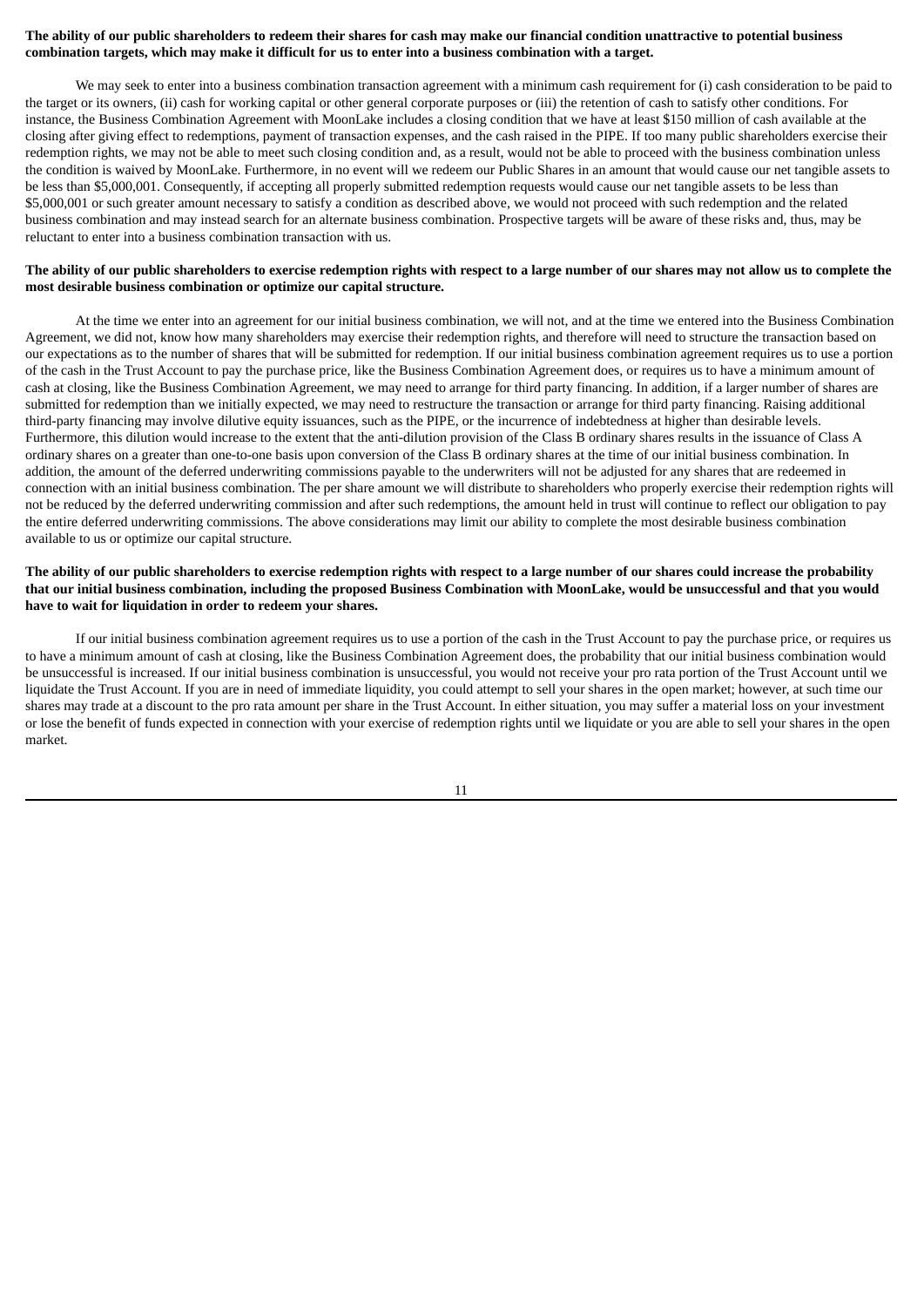The requirement that we complete our initial business combination within 24 months after the closing of the Initial Public Offering may give potential target businesses leverage over us in negotiating a business combination and may limit the time we have in which to conduct due diligence on potential business combination targets, in particular as we approach our dissolution deadline, which could undermine our ability to **complete our initial business combination on terms that would produce value for our shareholders.**

Any potential target business with which we enter into negotiations concerning a business combination will be aware that we must complete our initial business combination within 24 months from the closing of the Initial Public Offering. Consequently, such target business may obtain leverage over us in negotiating a business combination, knowing that if we do not complete our initial business combination with that particular target business, we may be unable to complete our initial business combination with any target business. This risk will increase as we get closer to the timeframe described above. In addition, we may have limited time to conduct due diligence and may enter into our initial business combination on terms that we would have rejected upon a more comprehensive investigation.

### The novel coronavirus, or COVID-19, pandemic, including the efforts to mitigate its impact, has and may continue to have a material adverse effect on our search for a business combination, as well as any target business with which we ultimately consummate a business combination.

The COVID-19 pandemic, including efforts to combat it, has and may continue to adversely affect our search for a business combination. In addition, the outbreak of COVID-19 has resulted in a widespread health crisis that has and may continue to adversely affect the economies and financial markets worldwide. As such, the business of any potential target business with which we may consummate a business combination could be materially and adversely affected.

In response to the pandemic, public health authorities and local, national and international governments have implemented measures that may directly or indirectly impact our ability to search for and acquire any target business, including measures such as voluntary or mandatory quarantines, restrictions on travel and orders to limit the activities of non-essential workforce personnel. We may be unable to complete a business combination if concerns relating to COVID-19 continue to restrict travel, limit the ability to have meetings with potential investors or the target company's personnel, vendors and services providers are unavailable to negotiate and consummate a transaction in a timely manner.

In addition, countries or supranational organizations in our target markets may develop and implement legislation that makes it more difficult or impossible for entities outside such countries or target markets to acquire or otherwise invest in companies or businesses deemed essential or otherwise vital. The extent to which the COVID-19 pandemic impacts our search for and ability to consummate a business combination will depend on future developments, which are highly uncertain and cannot be predicted, including new information which may emerge concerning the severity of the COVID-19 pandemic and the actions to contain it or treat its impact. If the disruptions posed by COVID-19 pandemic continue for an extended period of time and result in protectionist sentiments and legislation in our target markets, our ability to consummate a business combination, or the operations of a target business with which we ultimately consummate a business combination, may be materially adversely affected. In addition, our ability to consummate a transaction may be dependent on the ability to raise equity and debt financing, which may be impacted by the COVID-19 pandemic.

#### We may not be able to complete our initial business combination within 24 months after the closing of the Initial Public Offering, in which case we would cease all operations except for the purpose of winding up and we would redeem our Public Shares and liquidate.

We may not be able to find a suitable target business and complete our initial business combination within 24 months after the closing of the Initial Public Offering. Our ability to complete our initial business combination may be negatively impacted by general market conditions, volatility in the capital and debt markets and the other risks described herein. For example, the outbreak of COVID-19 continues to grow both in the U.S. and globally and, while the extent of the impact of the outbreak on us will depend on future developments, it could limit our ability to complete our initial business combination, including as a result of increased market volatility, decreased market liquidity and third-party financing being unavailable on terms acceptable to us or at all. Furthermore, we may be unable to complete a business combination if continued concerns relating to COVID-19 restrict travel, limit the ability to have meetings with potential investors or the target company's personnel, vendors and services providers are unavailable to negotiate and consummate a transaction in a timely manner. Additionally, the outbreak of COVID-19 may negatively impact businesses we may seek to acquire. If we have not completed our initial business combination within such time period, we will: (i) cease all operations except for the purpose of winding up, (ii) as promptly as reasonably possible but not more than ten business days thereafter, redeem the Public Shares, at a per-share price, payable in cash, equal to the aggregate amount then on deposit in the Trust Account, including interest earned on the funds held in the Trust Account (less taxes payable and up to \$100,000 of interest to pay dissolution expenses), divided by the number of then outstanding Public Shares, which redemption will completely extinguish public shareholders' rights as shareholders (including the right to receive further liquidation distributions, if any) and (iii) as promptly as reasonably possible following such redemption, subject to the approval of our remaining shareholders and our board of directors, liquidate and dissolve, subject in the case of clauses (ii) and (iii), to our obligations under Cayman Islands law to provide for claims of creditors and in all cases subject to the other requirements of applicable law.

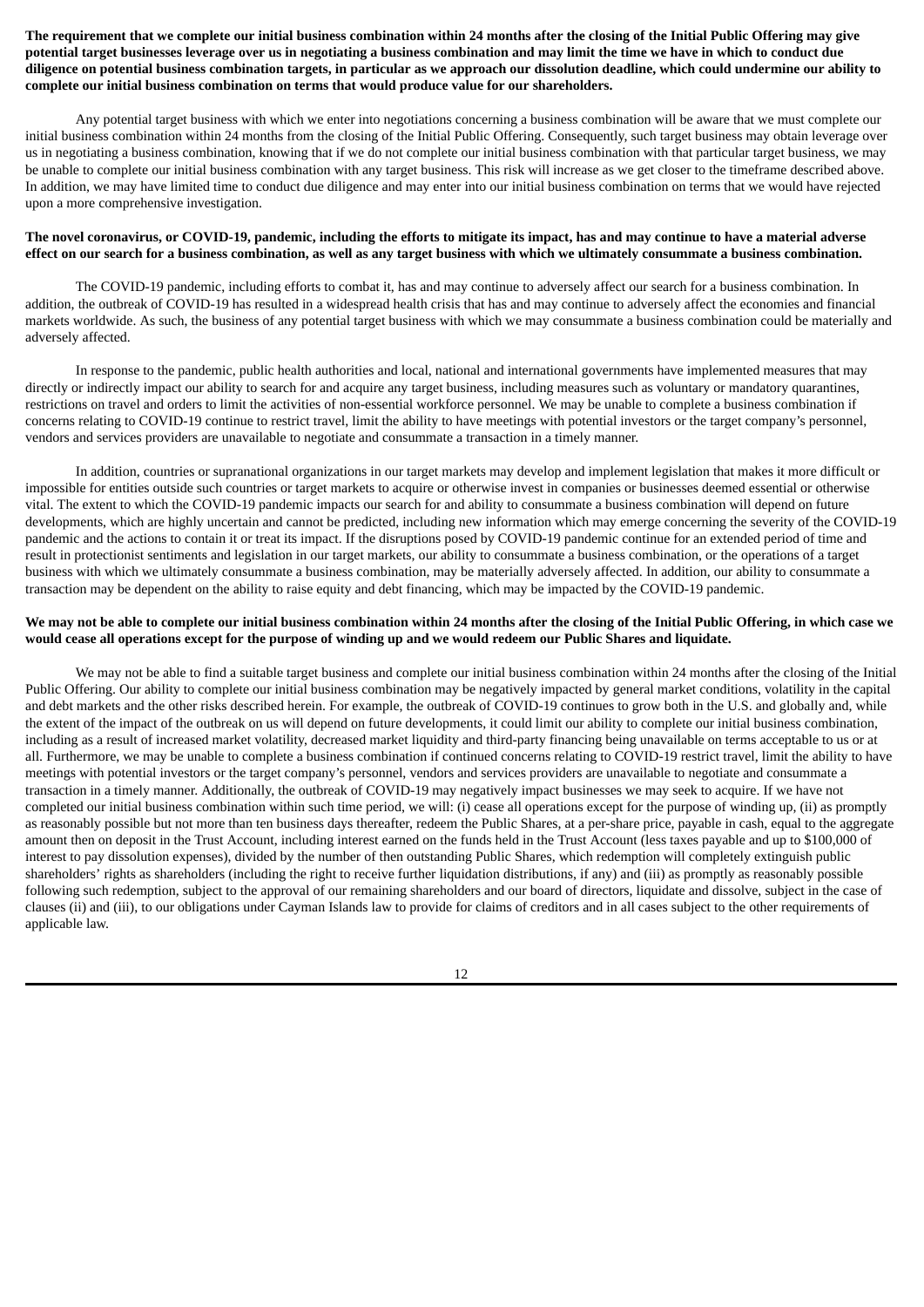## If we seek shareholder approval of our initial business combination, as we expect to do in connection with the proposed Business Combination with MoonLake, our sponsor, initial shareholders, directors, officers, advisors and their affiliates may elect to purchase shares from public shareholders, which may influence a vote on a proposed business combination and reduce the public "float" of our Class A ordinary shares.

If we seek shareholder approval of our initial business combination, as we expect to do in connection with the proposed Business Combination with MoonLake, and we do not conduct redemptions in connection with our initial business combination pursuant to the tender offer rules, our sponsor, directors, officers, advisors or their affiliates may purchase shares or equity-linked securities in privately negotiated transactions or in the open market either prior to or following the completion of our initial business combination, although they are under no obligation to do so. There is no limit on the number of shares our initial shareholders, directors, officers, advisors or their affiliates may purchase in such transactions, subject to compliance with applicable law and Nasdaq rules. However, they have no current commitments, plans or intentions to engage in such transactions and have not formulated any terms or conditions for any such transactions. None of the funds in the Trust Account will be used to purchase shares or equity-linked securities in such transactions. Such purchases may include a contractual acknowledgment that such shareholder, although still the record holder of our shares, is no longer the beneficial owner thereof and therefore agrees not to exercise its redemption rights.

In the event that our sponsor, directors, officers, advisors or their affiliates purchase shares in privately negotiated transactions from public shareholders who have already elected to exercise their redemption rights, such selling shareholders would be required to revoke their prior elections to redeem their shares. The purpose of any such purchases could be to vote such shares in favor of the Business Combination with MoonLake, or an alternate business combination if we do not complete the Business Combination with MoonLake, and thereby increase the likelihood of obtaining shareholder approval of the business combination or to satisfy a closing condition in an agreement that requires us to have a minimum net worth or a certain amount of cash at the closing of our initial business combination (as the Business Combination Agreement does), where it appears that such requirement would otherwise not be met. Any such purchases may result in the completion of our initial business combination that may not otherwise have been possible. Any such purchases will be reported pursuant to Section 13 and Section 16 of the Exchange Act to the extent such purchasers are subject to such reporting requirements.

In addition, if such purchases are made, the public "float" of our Class A ordinary shares and the number of beneficial holders of our Class A ordinary shares may be reduced, possibly making it difficult to obtain or maintain the quotation, listing or trading of our Class A ordinary shares on a national securities exchange.

### If a shareholder fails to receive notice of our offer to redeem our Public Shares in connection with our initial business combination, or fails to **comply with the procedures for submitting or tendering its shares, such shares may not be redeemed.**

We will comply with the proxy rules or tender offer rules, as applicable, when conducting redemptions in connection with our initial business combination. Despite our compliance with these rules, if a shareholder fails to receive our proxy materials or tender offer documents, as applicable, such shareholder may not become aware of the opportunity to redeem its shares. In addition, proxy materials or tender offer documents, as applicable, that we will furnish to holders of our Public Shares in connection with our initial business combination will describe the various procedures that must be complied with in order to validly tender or submit Public Shares for redemption. For example, we intend to require our public shareholders seeking to exercise their redemption rights, whether they are record holders or hold their shares in "street name," to, at the holder's option, either deliver their share certificates to our transfer agent, or to deliver their shares to our transfer agent electronically prior to the date set forth in the proxy materials or tender offer documents, as applicable. In the case of proxy materials, this date may be up to two business days prior to the scheduled vote on the proposal to approve the initial business combination. In addition, if we conduct redemptions in connection with a shareholder vote, we intend to require a public shareholder seeking redemption of its Public Shares to also submit a written request for redemption to our transfer agent two business days prior to the scheduled vote in which the name of the beneficial owner of such shares is included. In the event that a shareholder fails to comply with these or any other procedures disclosed in the proxy or tender offer materials, as applicable, its shares may not be redeemed.

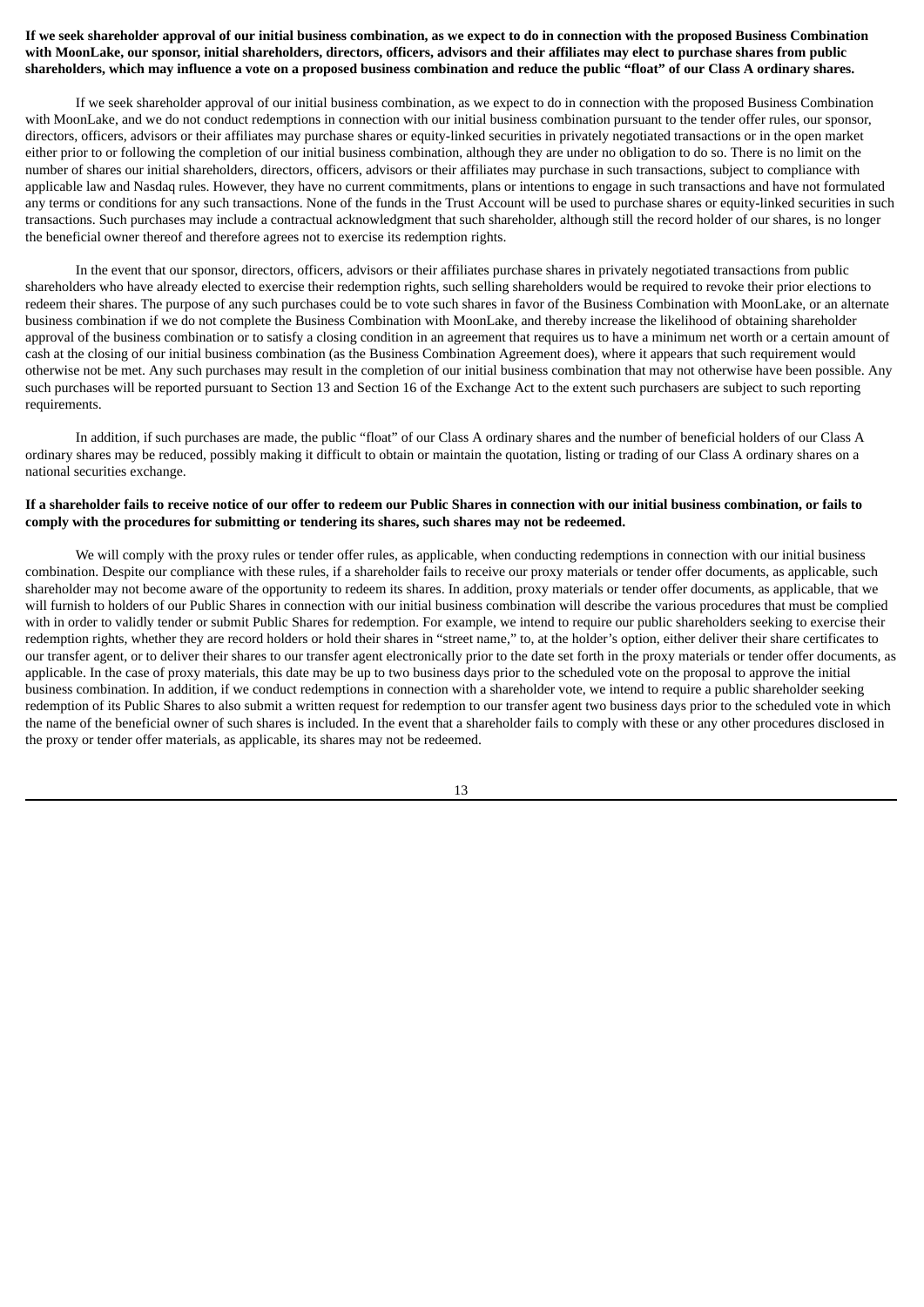#### **You are not entitled to protections normally afforded to investors of many other blank check companies.**

Since the net proceeds of the Initial Public Offering and the sale of the Private Placement Shares are intended to be used to complete an initial business combination with a target business that has not been selected, we may be deemed to be a "blank check" company under the U.S. securities laws. However, because we have net tangible assets in excess of \$5,000,000 upon the completion of the Initial Public Offering and the sale of the Private Placement Shares and have filed a Current Report on Form 8-K, including an audited balance sheet demonstrating this fact, we are exempt from rules promulgated by the SEC to protect investors in blank check companies, such as Rule 419. Accordingly, investors are not afforded the benefits or protections of those rules. Among other things, this means our shares will be immediately tradable and we will have a longer period of time to complete the proposed Business Combination with MoonLake or another initial business combination than do companies subject to Rule 419. Moreover, if the Initial Public Offering had been subject to Rule 419, that rule would prohibit the release of any interest earned on funds held in the Trust Account to us unless and until the funds in the Trust Account were released to us in connection with our completion of an initial business combination.

### If we seek shareholder approval of our initial business combination, as we expect to do in connection with the proposed Business Combination with MoonLake, and we do not conduct redemptions pursuant to the tender offer rules, and if you or a "group" of shareholders are deemed to hold in excess of 20% of our Class A ordinary shares, you will lose the ability to redeem all such shares in excess of 20% of our Class A ordinary **shares.**

If we seek shareholder approval of our initial business combination, as we expect to do in connection with the proposed Business Combination with MoonLake, and we do not conduct redemptions in connection with our initial business combination pursuant to the tender offer rules, our amended and restated memorandum and articles of association provides that a public shareholder, together with any affiliate of such shareholder or any other person with whom such shareholder is acting in concert or as a "group" (as defined under Section 13 of the Exchange Act), will be restricted from seeking redemption rights with respect to more than an aggregate of 20% of the shares sold in the Initial Public Offering without our prior consent, which we refer to as the "Excess Shares." However, we would not be restricting our shareholders' ability to vote all of their shares (including Excess Shares) for or against our initial business combination. Your inability to redeem the Excess Shares will reduce your influence over our ability to complete our initial business combination and you could suffer a material loss on your investment in us if you sell Excess Shares in open market transactions. Additionally, you will not receive redemption distributions with respect to the Excess Shares if we complete our initial business combination. And as a result, you will continue to hold that number of shares exceeding 20% and, in order to dispose of such shares, would be required to sell your shares in open market transactions, potentially at a loss.

### Because of our limited resources and the significant competition for business combination opportunities, it may be more difficult for us to complete our initial business combination. If we are unable to complete our initial business combination, our public shareholders may receive only their pro rata portion of the funds in the Trust Account that are available for distribution to public shareholders.

If we are unable to complete our business combination with MoonLake, we expect to encounter competition from other entities having a business objective similar to ours, including private investors (which may be individuals or investment partnerships), other blank check companies and other entities, domestic and international, competing for the types of businesses we intend to acquire. Many of these individuals and entities are well-established and have extensive experience in identifying and effecting, directly or indirectly, acquisitions of companies operating in or providing services to various industries. Many of these competitors possess similar or greater technical, human and other resources to ours or more local industry knowledge than we do and our financial resources will be relatively limited when contrasted with those of many of these competitors. While we believe there are numerous target businesses, including MoonLake, that we could potentially acquire with the net proceeds of the Initial Public Offering and the sale of the Private Placement Shares, our ability to compete with respect to the acquisition of certain target businesses that are sizable will be limited by our available financial resources. This inherent competitive limitation gives others an advantage in pursuing the acquisition of certain target businesses. Furthermore, we are obligated to offer holders of our Public Shares the right to redeem their shares for cash at the time of our initial business combination in conjunction with a shareholder vote or via a tender offer. Target companies will be aware that this may reduce the resources available to us for our initial business combination. Any of these obligations may place us at a competitive disadvantage in successfully negotiating a business combination. If we are unable to complete our initial business combination, our public shareholders may receive only their pro rata portion of the funds in the Trust Account that are available for distribution to public shareholders.

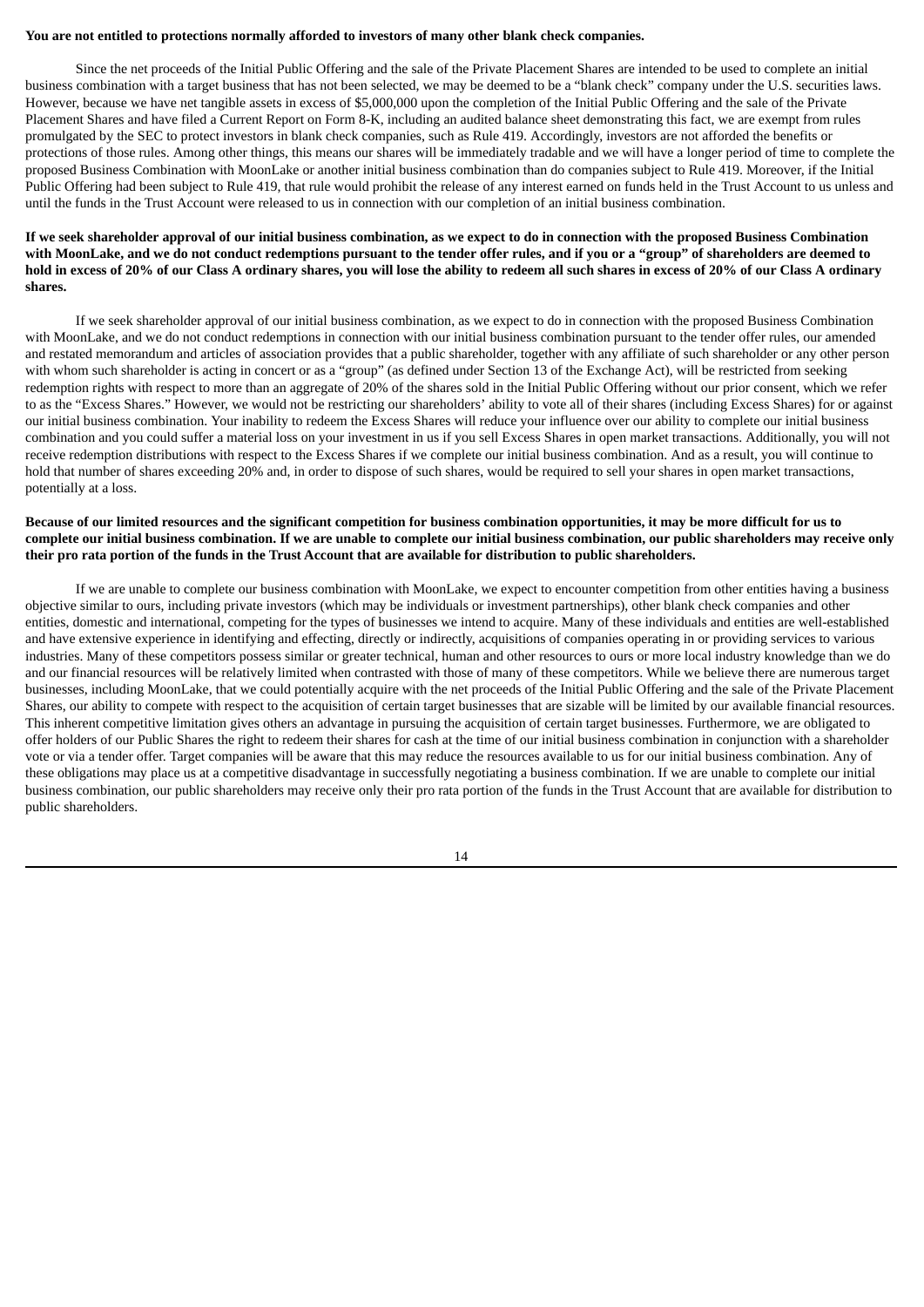If the net proceeds of the Initial Public Offering and the sale of the Private Placement Shares not being held in the Trust Account are insufficient to allow us to operate for at least the next 24 months, it could limit the amount available to fund our search for a target business or businesses and complete our initial business combination, and we will depend on loans from our sponsor or management team to fund our search and to complete **our initial business combination.**

We believe that the funds available to us outside of the Trust Account will be sufficient to allow us to operate until at least October 22, 2022; however, we cannot assure you that our estimate is accurate. Of the funds available to us, we could use a portion of the funds available to us to pay fees to consultants to assist us with our search for a target business. We could also use a portion of the funds as a down payment or to fund a "no-shop" provision (a provision in letters of intent or merger agreements designed to keep target businesses from "shopping" around for transactions with other companies or investors on terms more favorable to such target businesses) with respect to a particular proposed business combination, although we do not have any current intention to do so and we have not done so in connection with the proposed Business Combination with MoonLake. If we entered into a letter of intent or merger agreement where we paid for the right to receive exclusivity from a target business and were subsequently required to forfeit such funds (whether as a result of our breach or otherwise), we might not have sufficient funds to continue searching for, or conduct due diligence with respect to, a target business.

If we are required to seek additional capital, we would need to borrow funds from our sponsor, management team or other third parties to operate or may be forced to liquidate. Neither our sponsor, members of our management team nor any of their affiliates is under any obligation to advance funds to us in such circumstances. Any such advances would be repaid only from funds held outside the Trust Account or from funds released to us upon completion of our initial business combination. Up to \$1,500,000 of such loans may be convertible into Private Placement Shares of the post-business combination entity at a price of \$10.00 per share at the option of the lender. Prior to the completion of our initial business combination, we do not expect to seek loans from parties other than our sponsor or an affiliate of our sponsor as we do not believe third parties will be willing to loan such funds and provide a waiver against any and all rights to seek access to funds in our Trust Account. If we are unable to complete our initial business combination within the required time period because we do not have sufficient funds available to us, we will be forced to cease operations and liquidate the Trust Account. Consequently, our public shareholders may only receive an estimated \$10.00 per share, or possibly less, on our redemption of our Public Shares.

#### If third parties bring claims against us, the proceeds held in the Trust Account could be reduced and the per-share redemption amount received by **shareholders may be less than \$10.00 per share.**

Our placing of funds in the Trust Account may not protect those funds from third party claims against us. Although we will seek to have all vendors, service providers, prospective target businesses and other entities with which we do business execute agreements with us waiving any right, title, interest or claim of any kind in or to any monies held in the Trust Account for the benefit of our public shareholders, such parties may not execute such agreements, or even if they execute such agreements they may not be prevented from bringing claims against the Trust Account, including, but not limited to, fraudulent inducement, breach of fiduciary responsibility or other similar claims, as well as claims challenging the enforceability of the waiver, in each case in order to gain advantage with respect to a claim against our assets, including the funds held in the Trust Account. If any third party refuses to execute an agreement waiving such claims to the monies held in the Trust Account, our management will consider whether competitive alternatives are reasonably available to us and will only enter into an agreement with such third party if management believes that such third party's engagement would be in the best interests of the Company under the circumstances. WithumSmith+Brown, PC, our independent registered public accounting firm, and the underwriters of the Initial Public Offering did not execute agreements with us waiving such claims to the monies held in the Trust Account.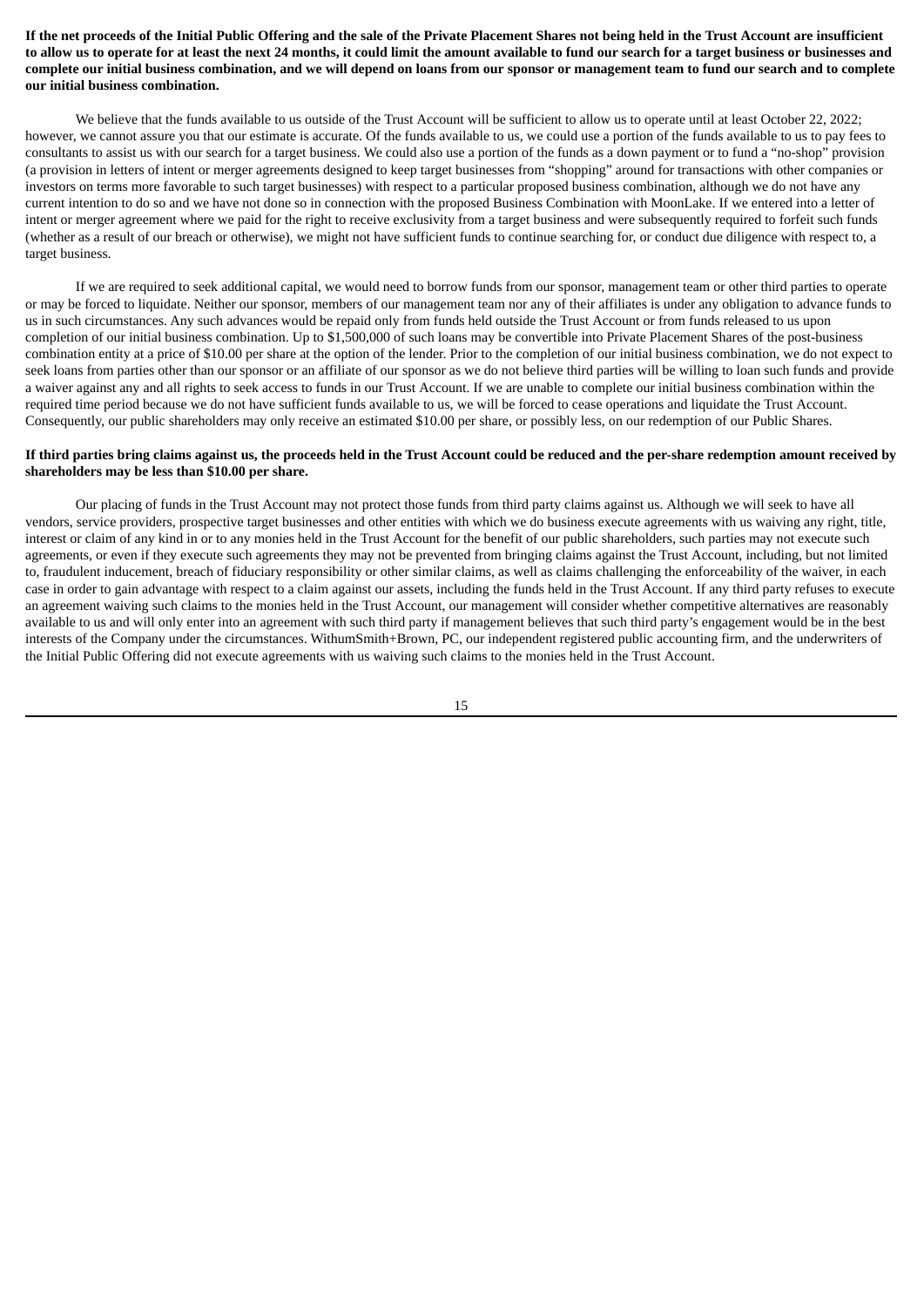Examples of possible instances where we may engage a third party that refuses to execute a waiver include the engagement of a third party consultant whose particular expertise or skills are believed by management to be significantly superior to those of other consultants that would agree to execute a waiver or in cases where management is unable to find a service provider willing to execute a waiver. In addition, there is no guarantee that such entities will agree to waive any claims they may have in the future as a result of, or arising out of, any negotiations, contracts or agreements with us and will not seek recourse against the Trust Account for any reason. Upon redemption of our Public Shares, if we are unable to complete our initial business combination within the prescribed timeframe, or upon the exercise of a redemption right in connection with our initial business combination, we will be required to provide for payment of claims of creditors that were not waived that may be brought against us within the 10 years following redemption. Accordingly, the per-share redemption amount received by public shareholders could be less than the \$10.00 per Public Share initially held in the Trust Account, due to claims of such creditors. Pursuant to the letter agreement entered into in connection with the Initial Public Offering, our sponsor has agreed that it will be liable to us if and to the extent any claims by a third party for services rendered or products sold to us, or a prospective target business with which we have entered into a written letter of intent, confidentiality or other similar agreement or business combination agreement, reduce the amount of funds in the Trust Account to below the lesser of (i) \$10.00 per Public Share and (ii) the actual amount per Public Share held in the Trust Account as of the date of the liquidation of the Trust Account, if less than \$10.00 per share due to reductions in the value of the trust assets, less taxes payable; *provided* that such liability will not apply to any claims by a third party or prospective target business who executed a waiver of any and all rights to the monies held in the Trust Account (whether or not such waiver is enforceable) nor will it apply to any claims under our indemnity of the underwriters of the Initial Public Offering against certain liabilities, including liabilities under the Securities Act. MoonLake has executed a waiver of any and all rights to the monies in the Trust Account. However, we have not asked our sponsor to reserve for such indemnification obligations, nor have we independently verified whether our sponsor has sufficient funds to satisfy its indemnity obligations and we believe that our sponsor's only assets are securities of our company. Therefore, we cannot assure you that our sponsor would be able to satisfy those obligations. As a result, if any such claims were successfully made against the Trust Account, the funds available for our initial business combination and redemptions could be reduced to less than \$10.00 per Public Share. In such event, we may not be able to complete our initial business combination, and you would receive such lesser amount per share in connection with any redemption of your Public Shares. None of our officers or directors will indemnify us for claims by third parties including, without limitation, claims by vendors and prospective target businesses.

#### Our directors may decide not to enforce the indemnification obligations of our sponsor, resulting in a reduction in the amount of funds in the Trust **Account available for distribution to our public shareholders.**

In the event that the proceeds in the Trust Account are reduced below the lesser of (i) \$10.00 per share and (ii) the actual amount per Public Share held in the Trust Account as of the date of the liquidation of the Trust Account if less than \$10.00 per share due to reductions in the value of the trust assets, in each case less taxes payable, and our sponsor asserts that it is unable to satisfy its obligations or that it has no indemnification obligations related to a particular claim, our independent directors would determine whether to take legal action against our sponsor to enforce its indemnification obligations. While we currently expect that our independent directors would take legal action on our behalf against our sponsor to enforce its indemnification obligations to us, it is possible that our independent directors in exercising their business judgment and subject to their fiduciary duties may choose not to do so in any particular instance if, for example, the cost of such legal action is deemed by the independent directors to be too high relative to the amount recoverable or if the independent directors determine that a favorable outcome is not likely. If our independent directors choose not to enforce these indemnification obligations, the amount of funds in the Trust Account available for distribution to our public shareholders may be reduced below \$10.00 per share.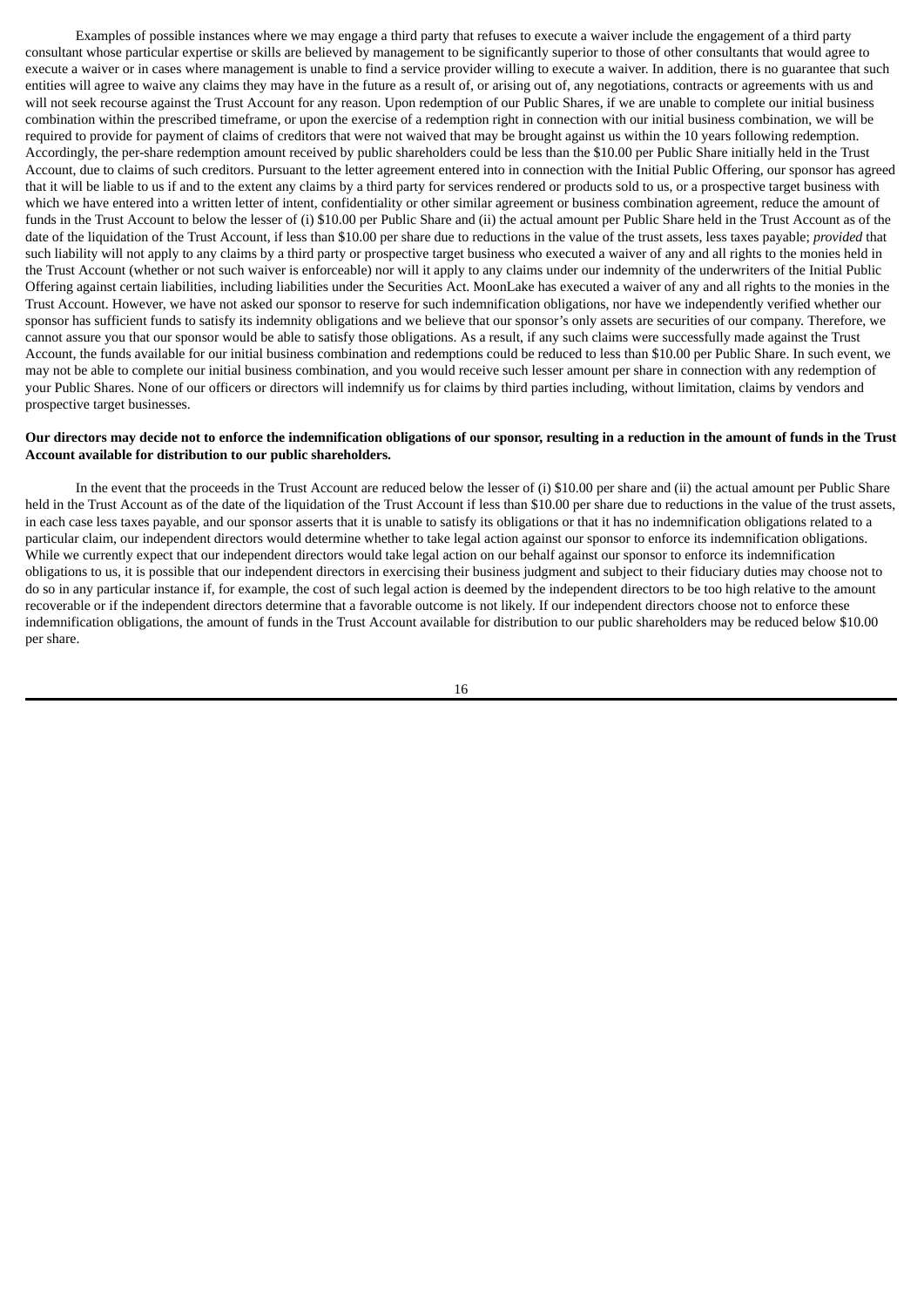If, after we distribute the proceeds in the Trust Account to our public shareholders, we file a bankruptcy or insolvency petition or an involuntary bankruptcy or insolvency petition is filed against us that is not dismissed, a bankruptcy or insolvency court may seek to recover such proceeds, and the members of our board of directors may be viewed as having breached their fiduciary duties to our creditors, thereby exposing the **members of our board of directors and us to claims of punitive damages.**

If, after we distribute the proceeds in the Trust Account to our public shareholders, we file a bankruptcy or insolvency petition or an involuntary bankruptcy or insolvency petition is filed against us that is not dismissed, any distributions received by shareholders could be viewed under applicable debtor/creditor and/or bankruptcy laws as either a "preferential transfer" or a "fraudulent conveyance." As a result, a bankruptcy or insolvency court could seek to recover some or all amounts received by our shareholders. In addition, our board of directors may be viewed as having breached its fiduciary duty to our creditors and/or having acted in bad faith, thereby exposing itself and us to claims of punitive damages, by paying public shareholders from the Trust Account prior to addressing the claims of creditors.

## If, before distributing the proceeds in the Trust Account to our public shareholders, we file a bankruptcy or insolvency petition or an involuntary bankruptcy or insolvency petition is filed against us that is not dismissed, the claims of creditors in such proceeding may have priority over the claims of our shareholders and the per-share amount that would otherwise be received by our shareholders in connection with our liquidation may **be reduced.**

If, before distributing the proceeds in the Trust Account to our public shareholders, we file a bankruptcy or insolvency petition or an involuntary bankruptcy or insolvency petition is filed against us that is not dismissed, the proceeds held in the Trust Account could be subject to applicable bankruptcy law, and may be included in our bankruptcy estate and subject to the claims of third parties with priority over the claims of our shareholders. To the extent any bankruptcy claims deplete the Trust Account, the per-share amount that would otherwise be received by our shareholders in connection with our liquidation may be reduced.

### If we are deemed to be an investment company under the Investment Company Act, we may be required to institute burdensome compliance requirements and our activities may be restricted, which may make it difficult for us to complete our initial business combination.

If we are deemed to be an investment company under the Investment Company Act, our activities may be restricted, including:

- restrictions on the nature of our investments; and
- restrictions on the issuance of securities,
- each of which may make it difficult for us to complete our initial business combination. In addition, we may have imposed upon us burdensome requirements, including:
- registration as an investment company;
- adoption of a specific form of corporate structure; and
- reporting, record keeping, voting, proxy and disclosure requirements and other rules and regulations.

In order not to be regulated as an investment company under the Investment Company Act, unless we can qualify for an exclusion, we must ensure that we are engaged primarily in a business other than investing, reinvesting or trading of securities and that our activities do not include investing, reinvesting, owning, holding or trading "investment securities" constituting more than 40% of our assets (exclusive of U.S. government securities and cash items) on an unconsolidated basis. Our business will be to identify and complete a business combination and thereafter to operate the post-transaction business or assets for the long term. We do not plan to buy businesses or assets with a view to resale or profit from their resale. We do not plan to buy unrelated businesses or assets or to be a passive investor.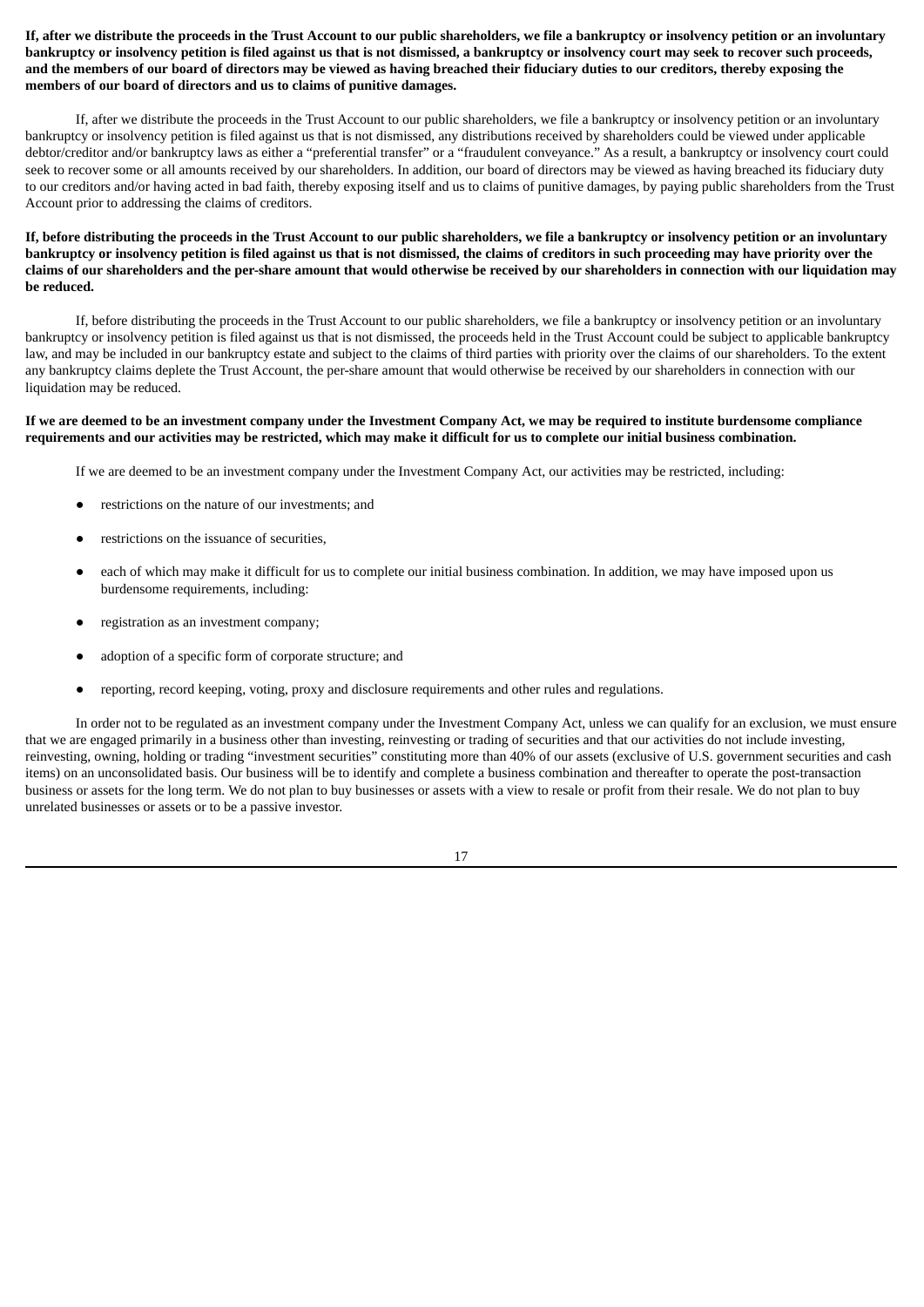We do not believe that our anticipated principal activities will subject us to the Investment Company Act. To this end, the proceeds held in the Trust Account may only be invested in U.S. "government securities" within the meaning of Section 2(a)(16) of the Investment Company Act having a maturity of 185 days or less or in money market funds meeting certain conditions under Rule 2a-7 promulgated under the Investment Company Act which invest only in direct U.S. government treasury obligations. Pursuant to the trust agreement, the trustee is not permitted to invest in other securities or assets. By restricting the investment of the proceeds to these instruments, and by having a business plan targeted at acquiring and growing businesses for the long term (rather than on buying and selling businesses in the manner of a merchant bank or private equity fund), we intend to avoid being deemed an "investment company" within the meaning of the Investment Company Act. Our securities are not intended for persons who are seeking a return on investments in government securities or investment securities. The Trust Account is intended as a holding place for funds pending the earliest to occur of either: (i) the completion of our initial business combination; (ii) the redemption of any Public Shares properly submitted in connection with a shareholder vote to amend our amended and restated memorandum and articles of association (A) to modify the substance or timing of our obligation to allow redemption in connection with our initial business combination or to redeem 100% of our Public Shares if we do not complete our initial business combination within 24 months from the closing of the Initial Public Offering or (B) with respect to any other material provisions relating to shareholders' rights or pre-initial business combination activity; or (iii) absent an initial business combination within 24 months from the closing of the Initial Public Offering, our return of the funds held in the Trust Account to our public shareholders as part of our redemption of the Public Shares. If we do not invest the proceeds as discussed above, we may be deemed to be subject to the Investment Company Act. If we were deemed to be subject to the Investment Company Act, compliance with these additional regulatory burdens would require additional expenses for which we have not allotted funds and may hinder our ability to complete a business combination. If we are unable to complete our initial business combination, our public shareholders may only receive their pro rata portion of the funds in the Trust Account that are available for distribution to public shareholders.

### Changes in laws or regulations, or a failure to comply with any laws and regulations, may adversely affect our business, including our ability to **negotiate and complete our initial business combination, and results of operations.**

We are subject to laws and regulations enacted by national, regional and local governments. In particular, we will be required to comply with certain SEC and other legal requirements. Compliance with, and monitoring of, applicable laws and regulations may be difficult, time consuming and costly. Those laws and regulations and their interpretation and application may also change from time to time and those changes could have a material adverse effect on our business, investments and results of operations. In addition, a failure to comply with applicable laws or regulations, as interpreted and applied, could have a material adverse effect on our business, including our ability to negotiate and complete our proposed Business Combination with MoonLake or another initial business combination, and results of operations.

### If we are unable to consummate our initial business combination within 24 months from the closing of the Initial Public Offering, our public **shareholders may be forced to wait beyond such to 24 months before redemption from our Trust Account.**

If we are unable to consummate our initial business combination within 24 months from the closing of the Initial Public Offering, the proceeds then on deposit in the Trust Account, including interest earned on the funds held in the Trust Account (less taxes payable and up to \$100,000 of interest to pay dissolution expenses), will be used to fund the redemption of our Public Shares, as further described herein. Any redemption of public shareholders from the Trust Account will be effected automatically by function of our amended and restated memorandum and articles of association prior to any voluntary winding up. If we are required to wind-up, liquidate the Trust Account and distribute such amount therein, pro rata, to our public shareholders, as part of any liquidation process, such winding up, liquidation and distribution must comply with the applicable provisions of the Companies Law (2020 Revision) of the Cayman Islands as the same may be amended from time to time ("Companies Law"). In that case, investors may be forced to wait beyond 24 months from the closing of the Initial Public Offering before the redemption proceeds of our Trust Account become available to them, and they receive the return of their pro rata portion of the proceeds from our Trust Account. We have no obligation to return funds to investors prior to the date of our redemption or liquidation unless we consummate our initial business combination prior thereto and only then in cases where investors have sought to redeem their Class A ordinary shares. Only upon our redemption or any liquidation will public shareholders be entitled to distributions if we are unable to complete our initial business combination.

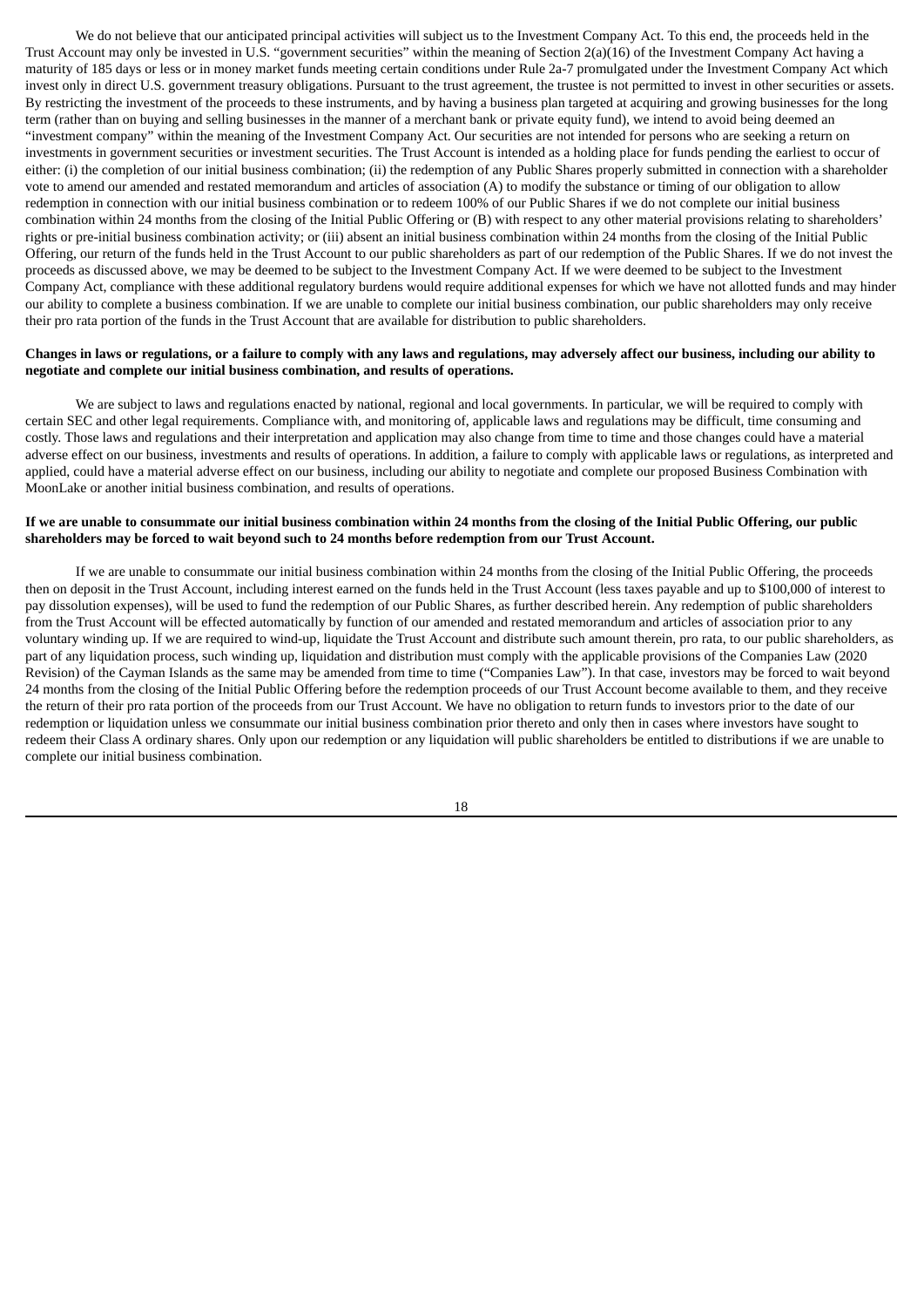### Our shareholders may be held liable for claims by third parties against us to the extent of distributions received by them upon redemption of their **shares.**

If we are forced to enter into an insolvent liquidation, any distributions received by shareholders could be viewed as an unlawful payment if it was proved that immediately following the date on which the distribution was made, we were unable to pay our debts as they fall due in the ordinary course of business. As a result, a liquidator could seek to recover some or all amounts received by our shareholders. Furthermore, our directors may be viewed as having breached their fiduciary duties to us or our creditors and/or may have acted in bad faith, thereby exposing themselves and our company to claims, by paying public shareholders from the Trust Account prior to addressing the claims of creditors. We cannot assure you that claims will not be brought against us for these reasons. We and our directors and officers who knowingly and willfully authorized or permitted any distribution to be paid out of our share premium account while we were unable to pay our debts as they fall due in the ordinary course of business would be guilty of an offence and may be liable to a fine of \$18,293 and to imprisonment for five years in the Cayman Islands.

### We may not hold an annual general meeting until after the consummation of our initial business combination, which could delay the opportunity **for our shareholders to appoint directors.**

In accordance with Nasdaq corporate governance requirements, we are not required to hold an annual general meeting until no later than one year after our first fiscal year end following our listing on Nasdaq. There is no requirement under the Companies Law for us to hold annual or extraordinary general meetings to appoint directors. Until we hold an annual general meeting, public shareholders may not be afforded the opportunity to appoint directors and to discuss company affairs with management. Our board of directors is divided into three classes with only one class of directors being appointed in each year and each class (except for those directors appointed prior to our first annual general meeting) serving a three-year term. In addition, as holders of our Class A ordinary shares, our public shareholders will not have the right to vote on the appointment of directors until after the consummation of our initial business combination.

### If we do not complete the proposed Business Combination with MoonLake, when we look for an alternate business combination target, we will not be limited to evaluating a target business in a particular industry sector, and you will be unable to ascertain the merits or risks of any particular **target business's operations.**

We may pursue an initial business combination opportunity in any industry or sector, except that our amended and restated memorandum and articles of association prohibits us from effectuating a business combination with another blank check company or similar company with nominal operations. We intend to complete the proposed Business Combination with MoonLake, and accordingly we may be affected by numerous risks inherent in MoonLake's business operations and industry, which are set forth in detail in the Definitive Proxy Statement. If we do not complete the proposed Business Combination with MoonLake, we may be affected by numerous risks relating to the target with which we combine. For example, if we combine with a financially unstable business or an entity lacking an established record of sales or earnings, we may be affected by the risks inherent in the business and operations of a financially unstable or a development stage entity. Although our officers and directors will endeavor to evaluate the risks inherent in a particular target business, and have done so in connection with the proposed Business Combination with MoonLake, we cannot assure you that we will properly ascertain or assess all of the significant risk factors or that we will have adequate time to complete due diligence. Furthermore, some of these risks may be outside of our control and leave us with no ability to control or reduce the chances that those risks will adversely impact a target business. We also cannot assure you that an investment in our Class A ordinary shares will ultimately prove to be more favorable to investors than a direct investment, if such opportunity were available, in MoonLake or another business combination target. Accordingly, any shareholders who choose to remain shareholders following the business combination could suffer a reduction in the value of their securities. Such shareholders are unlikely to have a remedy for such reduction in value unless they are able to successfully claim that the reduction was due to the breach by our officers or directors of a duty of care or other fiduciary duty owed to them, or if they are able to successfully bring a private claim under securities laws that the proxy solicitation or tender offer materials, as applicable, relating to the business combination contained an actionable material misstatement or material omission.

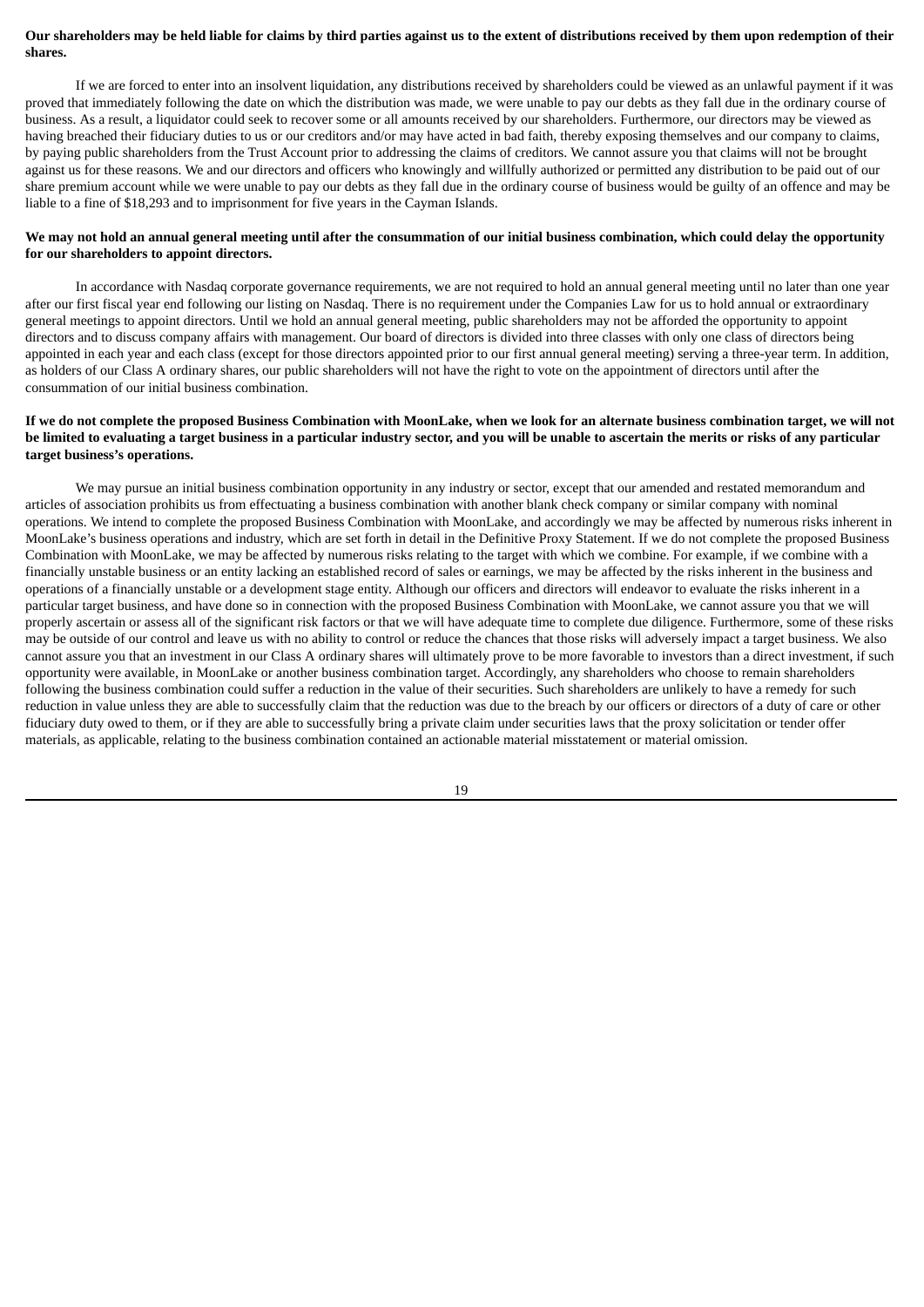#### We may seek business combination opportunities in industries or sectors that may be outside of our management's areas of expertise.

We will consider a business combination outside of our management's areas of expertise if a business combination candidate is presented to us and we determine that such candidate offers an attractive business combination opportunity for our company. Although our management will endeavor to evaluate the risks inherent in any particular business combination candidate, we cannot assure you that we will adequately ascertain or assess all of the significant risk factors. We also cannot assure you that an investment in our Class A ordinary shares will not ultimately prove to be less favorable to investors in the Initial Public Offering than a direct investment, if an opportunity were available, in a business combination candidate. In the event we elect to pursue a business combination outside of the areas of our management's expertise, our management's expertise may not be directly applicable to its evaluation or operation, and the information contained in the Initial Public Offering prospectus regarding the areas of our management's expertise would not be relevant to an understanding of the business that we elect to acquire. As a result, our management may not be able to ascertain or assess adequately all of the relevant risk factors. Accordingly, any shareholders who choose to remain shareholders following our initial business combination could suffer a reduction in the value of their shares. Such shareholders are unlikely to have a remedy for such reduction in value.

### Although we have identified general criteria and guidelines that we believe are important in evaluating prospective target businesses, we may enter into our initial business combination with a target that does not meet such criteria and guidelines, and as a result, the target business with which we enter into our initial business combination may not have attributes entirely consistent with our general criteria and guidelines, which **could adversely affect the shareholder support for the combination.**

Although we have identified general criteria and guidelines for evaluating prospective target businesses, it is possible that MoonLake or another target business with which we enter into our initial business combination will not have some or all of these positive attributes. If we complete our initial business combination with a target that does not meet some or all of these guidelines, such combination may not be as successful as a combination with a business that does meet all of our general criteria and guidelines. In addition, if we announce a prospective business combination with a target that does not meet our general criteria and guidelines, a greater number of shareholders may exercise their redemption rights, which may make it difficult for us to meet any closing condition with a target business that requires us to have a minimum net worth or a certain amount of cash. In addition, if shareholder approval of the transaction is required by law, or we decide to obtain shareholder approval for business or other reasons, it may be more difficult for us to attain shareholder approval of our initial business combination if the target business does not meet our general criteria and guidelines. If we are unable to complete our initial business combination, our public shareholders may only receive their pro rata portion of the funds in the Trust Account that are available for distribution to public shareholders.

### Although we obtained a fairness opinion in connection with the proposed Business Combination with MoonLake, we are not required to obtain an opinion from an independent investment banking firm or from a valuation or appraisal firm in connection with an alternate transaction, and consequently, you may have no assurance from an independent source that the price we are paying for the business is fair to our shareholders **from a financial point of view.**

We obtained a fairness opinion in connection with the proposed Business Combination with MoonLake, a copy of which is filed as an annex to the Definitive Proxy Statement. If we do not complete the Business Combination with MoonLake and instead pursue an alternate target, then, unless we complete our initial business combination with an affiliated entity or our board of directors cannot independently determine the fair market value of the target business or businesses (including with the assistance of financial advisors), we are not required to obtain an opinion from an independent investment banking firm which is a member of FINRA or from a valuation or appraisal firm that the price we are paying is fair to our shareholders from a financial point of view. If no opinion is obtained, our shareholders will be relying on the judgment of our board of directors, who will determine fair market value based on standards generally accepted by the financial community. Such standards used will be disclosed in our proxy materials or tender offer documents, as applicable, related to our initial business combination.

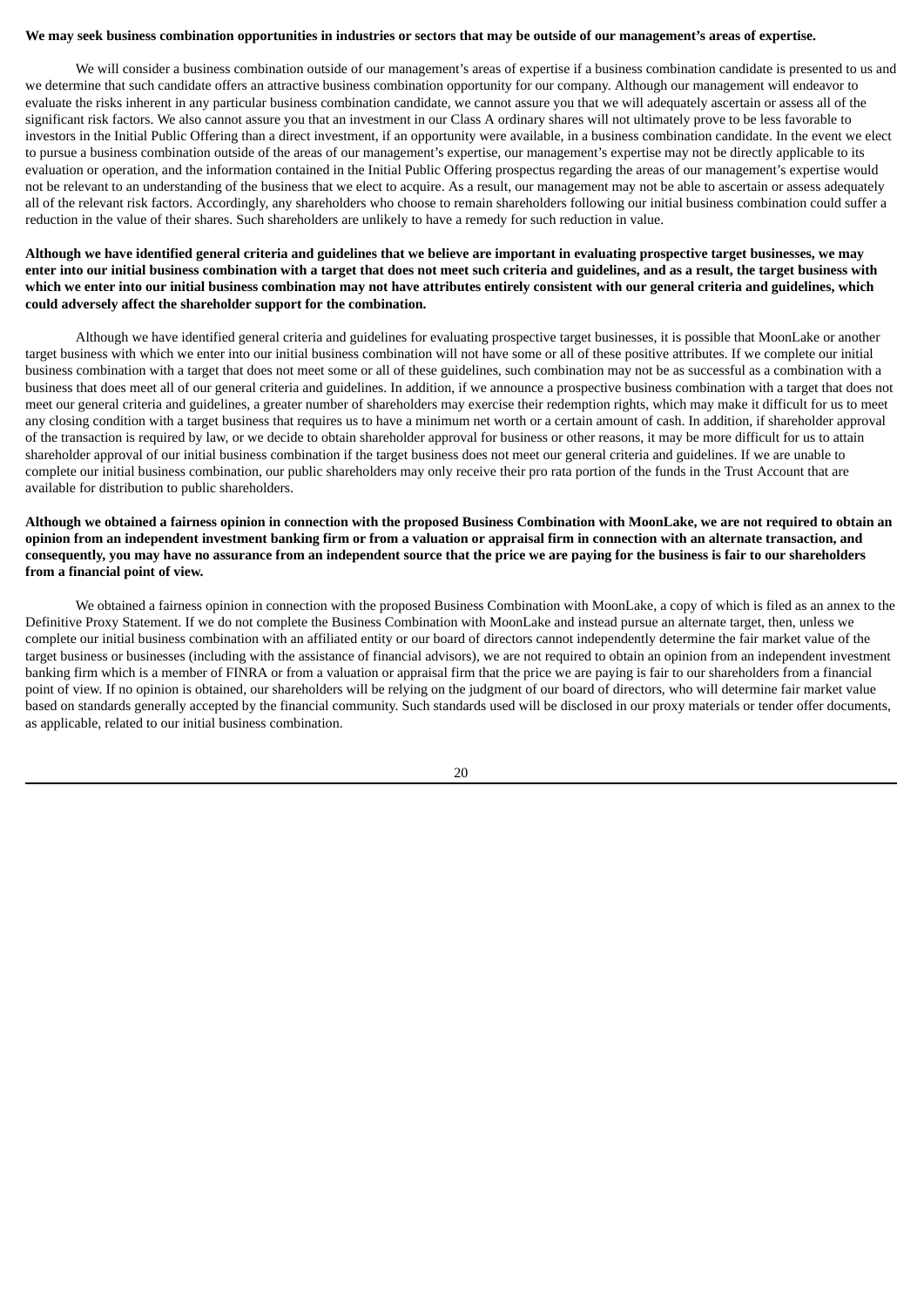We will issue additional Class A ordinary shares to complete the proposed Business Combination with MoonLake, or if we complete an alternate initial business combination in lieu of the proposed Business Combination, we may issue additional Class A ordinary shares or preferred shares to complete such alternate initial business combination, and we may issue such shares under an employee incentive plan after completion of our initial business combination. We may also issue Class A ordinary shares upon the conversion of the founder shares at a ratio greater than one-toone at the time of such alternate initial business combination as a result of the anti-dilution provisions contained therein. Any such issuances **would dilute the interest of our shareholders and likely present other risks.**

Our amended and restated memorandum and articles of association authorizes the issuance of up to 500,000,000 Class A ordinary shares, par value \$0.0001 per share, 50,000,000 Class B ordinary shares, par value \$0.0001 per share, and 5,000,000 preferred shares, par value \$0.0001 per share. As of the date of this Form 10-K, there are 488,070,000 and 47,125,000 authorized but unissued Class A ordinary shares and Class B ordinary shares, respectively, available for issuance which amount does not take into account shares issuable upon conversion of the Class B ordinary shares. The Class B ordinary shares are automatically convertible into Class A ordinary shares concurrently with or immediately following the consummation of our initial business combination, initially at a one-for-one ratio but subject to adjustment as set forth herein and in our amended and restated memorandum and articles of association, including in certain circumstances in which we issue Class A ordinary shares or equity-linked securities related to our initial business combination. Such anti-dilution adjustments were waived in connection with the proposed Business Combination. As of the date of this Form 10- K, there are no preferred shares issued and outstanding.

We will issue a substantial number of additional Class A ordinary shares and Class C ordinary shares to complete the proposed Business Combination with MoonLake, or if we complete an alternate initial business combination we may issue additional ordinary shares or preferred shares to complete such alternate initial business combination or under an employee incentive plan after completion of our initial business combination. We may also issue Class A ordinary shares upon conversion of the Class B ordinary shares at a ratio greater than one-to-one at the time of our initial business combination as a result of the anti-dilution provisions as set forth therein in connection with such alternate initial business combination. However, our amended and restated memorandum and articles of association provide, among other things, that prior to our initial business combination, we may not issue additional shares that would entitle the holders thereof to (i) receive funds from the Trust Account or (ii) vote on any initial business combination. These provisions of our amended and restated memorandum and articles of association, like all provisions of our amended and restated memorandum and articles of association, may be amended with a shareholder vote. The issuance of additional ordinary or preferred shares:

- may significantly dilute the equity interest of investors in the Initial Public Offering;
- may subordinate the rights of holders of Class A ordinary shares if preferred shares are issued with rights senior to those afforded our Class A ordinary shares;
- could cause a change in control if a substantial number of Class A ordinary shares are issued, which may affect, among other things, our ability to use our net operating loss carry forwards, if any, and could result in the resignation or removal of our present officers and directors; and
- may adversely affect prevailing market prices for our Class A ordinary shares.

### Unlike some other similarly structured special purpose acquisition companies, our initial shareholders will receive additional Class A ordinary **shares if we issue certain shares to consummate an initial business combination.**

The founder shares will automatically convert into Class A ordinary shares concurrently with or immediately following the consummation of our initial business combination on a one-for-one basis, subject to adjustment for share sub-divisions, share capitalizations, reorganizations, recapitalizations and the like, and subject to further adjustment to prevent dilution (which anti-dilution adjustment provisions have been waived by the holders of founder shares in connection with the proposed Business Combination with MoonLake). In the case that additional Class A ordinary shares or equity-linked securities are issued or deemed issued in connection with our initial business combination, the number of Class A ordinary shares issuable upon conversion of all founder shares will equal, in the aggregate, 20% of the total number of Class A ordinary shares outstanding after such conversion (after giving effect to any redemptions of Class A ordinary shares by public shareholders), including the total number of Class A ordinary shares issued, or deemed issued or issuable upon conversion or exercise of any equity-linked securities or rights issued or deemed issued, by the Company in connection with or in relation to the consummation of the initial business combination, excluding any Class A ordinary shares or equity-linked securities exercisable for or convertible into Class A ordinary shares issued, or to be issued, to any seller in the initial business combination and any Private Placement Shares issued to our sponsor, officers or directors upon conversion of working capital loans; *provided* that such conversion of founder shares will never occur on a less than one-for-one basis.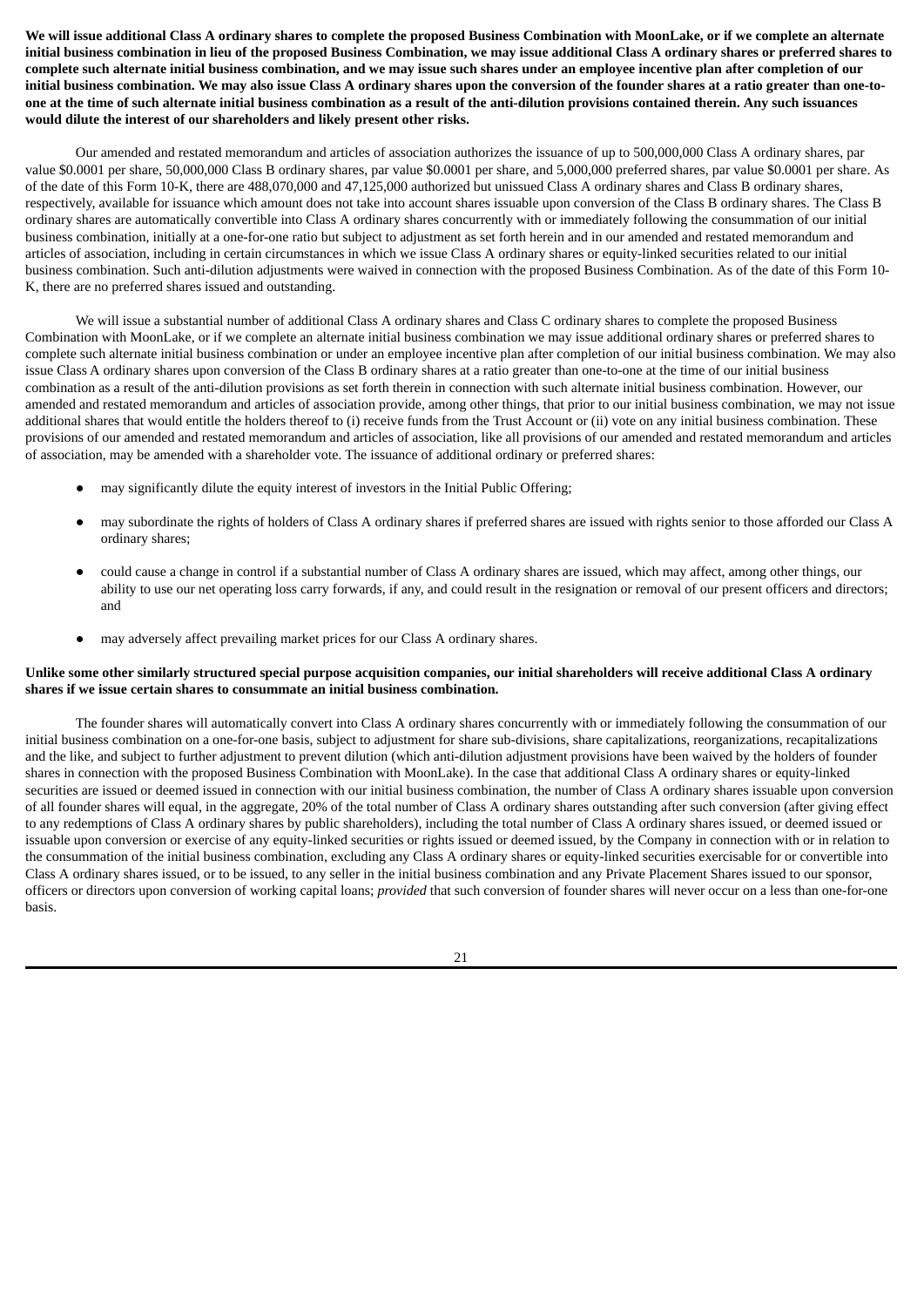### Resources could be wasted in researching business combinations that are not completed, which could materially adversely affect subsequent attempts to locate and acquire or merge with another business. If we are unable to complete our initial business combination, our public shareholders may only receive their pro rata portion of the funds in the Trust Account that are available for distribution to public shareholders.

We anticipate that the investigation of each specific target business and the negotiation, drafting and execution of relevant agreements, disclosure documents and other instruments will require substantial management time and attention and substantial costs for accountants, attorneys, consultants and others. If we decide not to complete a specific initial business combination, the costs incurred up to that point for the proposed transaction likely would not be recoverable. Furthermore, if we reach an agreement relating to a specific target business, we may fail to complete our initial business combination for any number of reasons including those beyond our control. Any such event will result in a loss to us of the related costs incurred which could materially adversely affect subsequent attempts to locate and acquire or merge with another business. If we are unable to complete our initial business combination, our public shareholders may only receive their pro rata portion of the funds in the Trust Account that are available for distribution to public shareholders.

### We may be a passive foreign investment company, or "PFIC," which could result in adverse United States federal income tax consequences to **U.S. investors.**

If we are a PFIC for any taxable year (or portion thereof) that is included in the holding period of a U.S. holder of our Class A ordinary shares, the U.S. holder may be subject to adverse U.S. federal income tax consequences and may be subject to additional reporting requirements. Following the Business Combination, for the taxable year that includes the Business Combination and subsequent taxable years, the asset and income tests will be applied based on the assets and activities of the combined business. We believe we were a PFIC for our taxable year ended December 31, 2021 (the "2021 Tax Year"). Based on the anticipated timing of the Business Combination and the income and assets of the Company following the Business Combination, it is possible we may be classified as a PFIC for the current taxable year. However, because the timing of the Business Combination and the PFIC characterization of the assets and revenue of the Company for these purposes is uncertain and because our PFIC status for each taxable year will depend on several factors, including the composition of our income and assets and the value of our assets (which may be determined in part by reference to the market value of our Class A ordinary shares), our PFIC status for the current taxable year or any other taxable year may not be determined until after the close of the taxable year. Accordingly, there can be no assurances with respect to our status as a PFIC for our current taxable year or any subsequent taxable year. If we determine we are a PFIC for any taxable year, upon written request, we will endeavor to provide to a U.S. Holder such information as the Internal Revenue Service ("IRS") may require, including a PFIC annual information statement, in order to enable the U.S. Holder to make and maintain a "qualified electing fund" election, but there can be no assurance that we will timely provide such required information.

We urge U.S. investors to consult their own tax advisors regarding the possible application of the PFIC rules.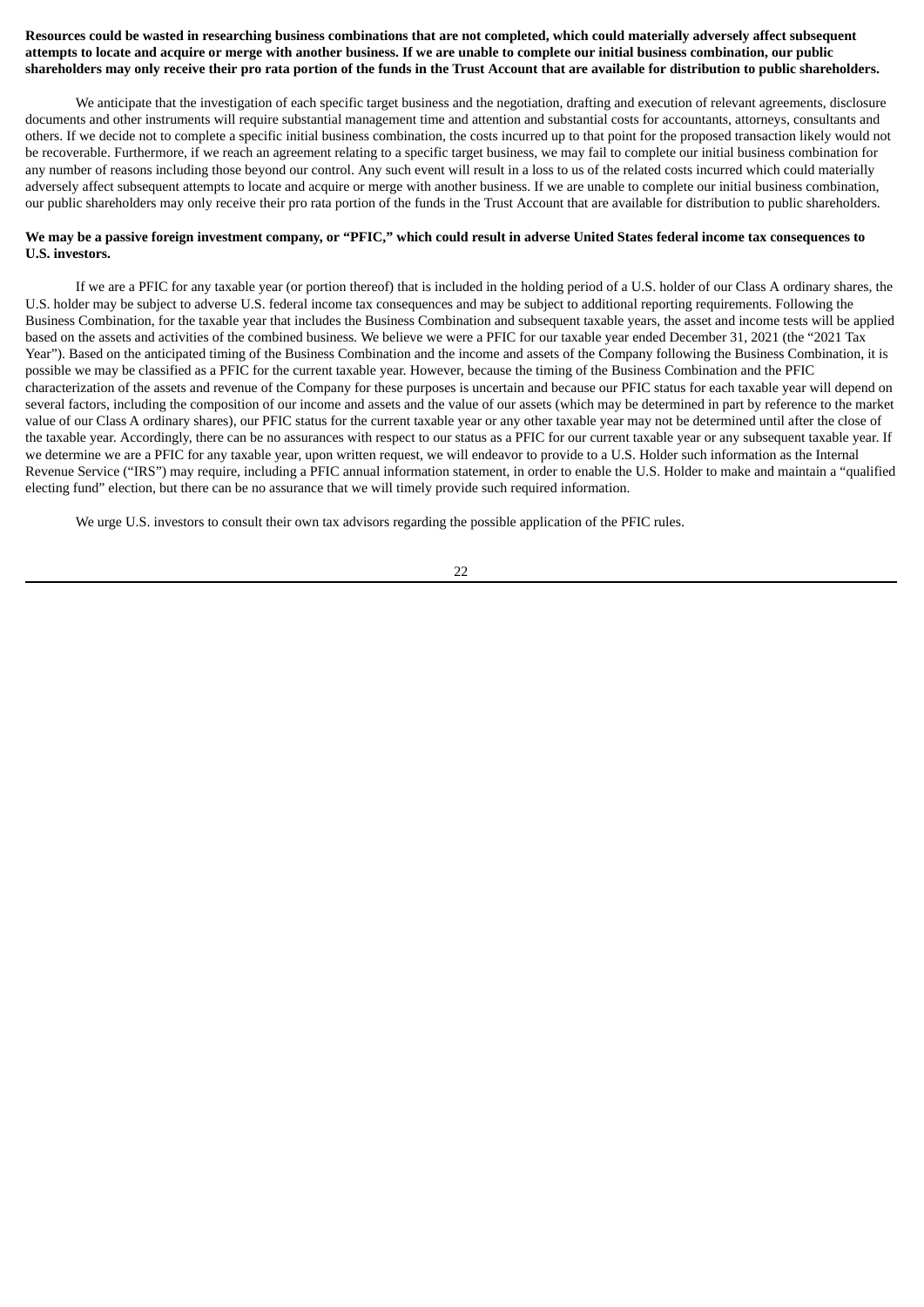## If we do not complete the proposed business combination with MoonLake and search for an alternate target with which to pursue an initial business combination, we may engage in a business combination with one or more target businesses that have relationships with entities that may be affiliated with our sponsor, officers, directors or existing holders which may raise potential conflicts of interest.

If we do not complete the proposed business combination with MoonLake and search for an alternate target with which to pursue an initial business combination, in light of the involvement of our sponsor, officers and directors with other entities, we may decide to acquire one or more businesses affiliated with our sponsor, officers, directors or existing holders. Our directors also serve as officers and board members for other entities, including, without limitation, those described under "*Directors, Executive Officers and Corporate Governance — Conflicts of Interest*." Such entities may compete with us for business combination opportunities. Our sponsor, officers and directors are not currently aware of any specific opportunities for us to complete our initial business combination with any entities with which they are affiliated, and there have been no substantive discussions concerning a business combination with any such entity or entities. Although we will not be specifically focusing on, or targeting, any transaction with any affiliated entities, we would pursue such a transaction if we determined that such affiliated entity met our criteria for a business combination and such transaction was approved by a majority of our independent and disinterested directors. Despite our agreement to obtain an opinion from an independent investment banking firm which is a member of FINRA or a valuation or appraisal firm regarding the fairness to our company from a financial point of view of a business combination with one or more domestic or international businesses affiliated with our sponsor, officers, directors or existing holders, potential conflicts of interest still may exist and, as a result, the terms of the business combination may not be as advantageous to our public shareholders as they would be absent any conflicts of interest.

## Since our sponsor, officers and directors will lose their entire investment in us if our initial business combination is not completed (other than with respect to Public Shares they may have acquired during or after the Initial Public Offering), a conflict of interest may arise in determining **whether a particular business combination target is appropriate for our initial business combination.**

On August 19, 2020, our sponsor paid \$25,000, or approximately \$0.007 per share, to cover certain of our offering and formation costs in exchange for 3,593,750 founder shares. On September 30, 2020, our sponsor surrendered, for no consideration, 718,750 founder shares, resulting in our sponsor holding 2,875,000 founder shares (value of \$0.009 per share). In September 2020, our sponsor transferred 30,000 founder shares to each of Dr. Chang, Mr. Lewis and Mr. Schmid.

Prior to the initial investment in the Company of \$25,000 by the sponsor, the Company had no assets, tangible or intangible. The purchase price of the founder shares was determined by dividing the amount of cash contributed to the Company by the number of founder shares issued. The number of founder shares outstanding was determined based on the expectation that the total size of the Initial Public Offering would be a maximum of 11,500,000 shares if the underwriters' over-allotment option was exercised in full, and therefore that such founder shares would represent 20% of the outstanding shares after the Initial Public Offering. The founder shares will be worthless if we do not complete an initial business combination. In addition, our sponsor purchased an aggregate of 430,000 Private Placement Shares for an aggregate purchase price of \$4,300,000, or \$10.00 per share. The Private Placement Shares will also be worthless if we do not complete our initial business combination. The personal and financial interests of our officers and directors may influence their motivation in identifying and selecting a target business combination, completing an initial business combination and influencing the operation of the business following the initial business combination. This risk may become more acute as the 24-month anniversary of the closing of the Initial Public Offering nears, which is the deadline for our completion of an initial business combination.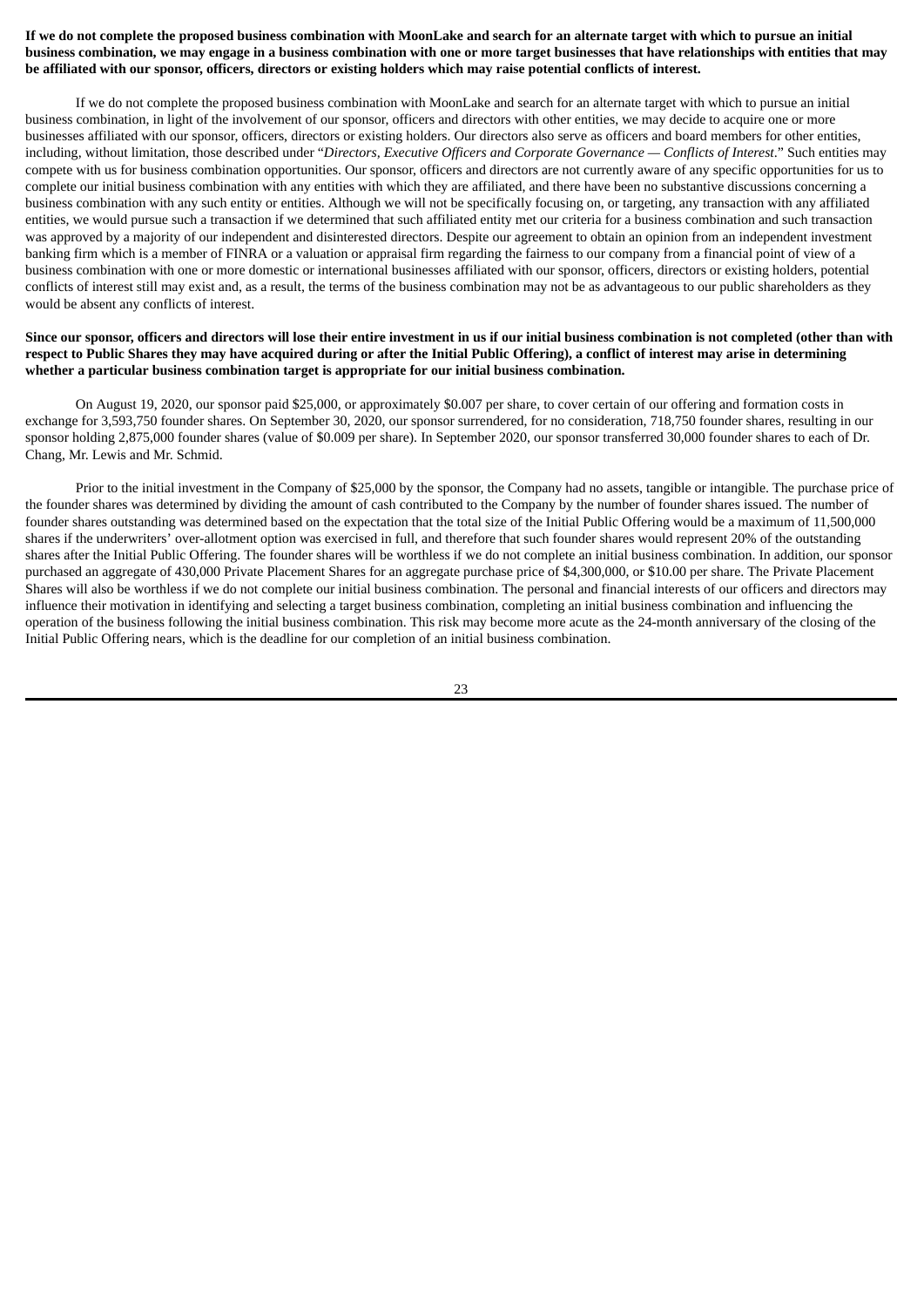### We may issue notes or other debt securities, or otherwise incur substantial debt, to complete a business combination, which may adversely affect our leverage and financial condition and thus negatively impact the value of our shareholders' investment in us.

Although we have no commitments as of the date of this Annual Report to issue any notes or other debt securities, or to otherwise incur outstanding debt, and we do not intend to do so in connection with the proposed Business Combination with MoonLake, we may choose to incur substantial debt to complete our initial business combination. We and our officers have agreed that we will not incur any indebtedness unless we have obtained from the lender a waiver of any right, title, interest or claim of any kind in or to the monies held in the Trust Account. As such, no issuance of debt will affect the per share amount available for redemption from the Trust Account. Nevertheless, the incurrence of debt could have a variety of negative effects, including:

- default and foreclosure on our assets if our operating revenues after an initial business combination are insufficient to repay our debt obligations;
- acceleration of our obligations to repay the indebtedness even if we make all principal and interest payments when due if we breach certain covenants that require the maintenance of certain financial ratios or reserves without a waiver or renegotiation of that covenant;
- our immediate payment of all principal and accrued interest, if any, if the debt security is payable on demand;
- our inability to obtain necessary additional financing if the debt security contains covenants restricting our ability to obtain such financing while the debt security is outstanding;
- our inability to pay dividends on our Class A ordinary shares;
- using a substantial portion of our cash flow to pay principal and interest on our debt, which will reduce the funds available for dividends on our Class A ordinary shares if declared, expenses, capital expenditures, acquisitions and other general corporate purposes;
- limitations on our flexibility in planning for and reacting to changes in our business and in the industry in which we operate;
- increased vulnerability to adverse changes in general economic, industry and competitive conditions and adverse changes in government regulation; and
- limitations on our ability to borrow additional amounts for expenses, capital expenditures, acquisitions, debt service requirements, execution of our strategy and other purposes and other disadvantages compared to our competitors who have less debt.

### We may only be able to complete one business combination with the proceeds of the Initial Public Offering and the sale of the Private Placement Shares, which will cause us to be solely dependent on a single business which may have a limited number of products or services. This lack of **diversification may negatively impact our operations and profitability.**

Although the Business Combination Agreement contemplates an initial business combination with a single target business, MoonLake, if we do not complete the proposed Business Combination, we may effectuate an alternate initial business combination with a single target business or multiple target businesses simultaneously or within a short period of time. However, we may not be able to effectuate our initial business combination with more than one target business because of various factors, including the existence of complex accounting issues and the requirement that we prepare and file pro forma financial statements with the SEC that present operating results and the financial condition of several target businesses as if they had been operated on a combined basis. By completing our initial business combination with only MoonLake or another single entity, our lack of diversification may subject us to numerous economic, competitive and regulatory developments. Further, we would not be able to diversify our operations or benefit from the possible spreading of risks or offsetting of losses, unlike other entities which may have the resources to complete several business combinations in different industries or different areas of a single industry. Accordingly, the prospects for our success may be:

- solely dependent upon the performance of a single business, property or asset; or
- dependent upon the development or market acceptance of a single or limited number of products, processes or services.

This lack of diversification may subject us to numerous economic, competitive and regulatory risks, any or all of which may have a substantial adverse impact upon the particular industry in which we may operate subsequent to our initial business combination.

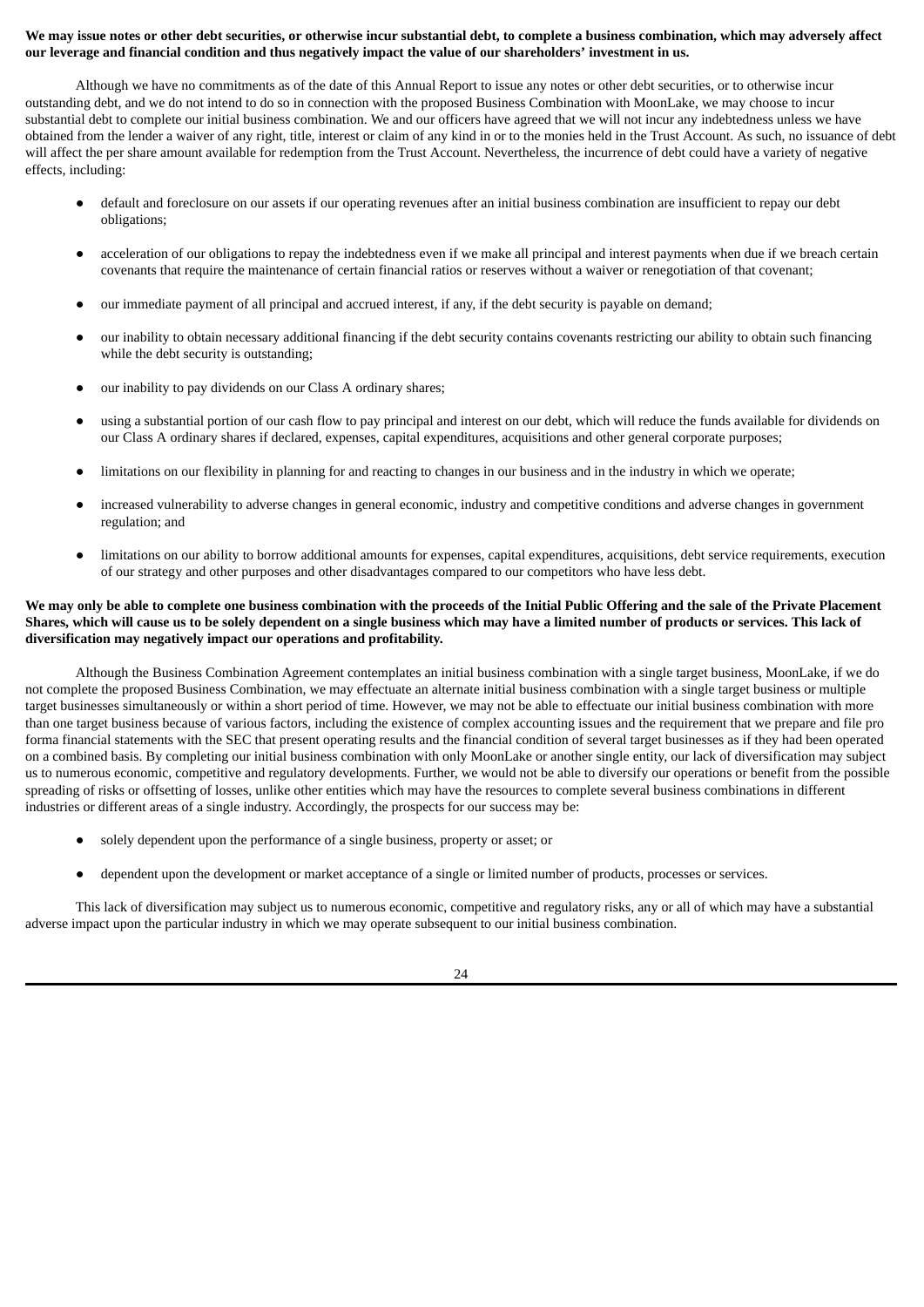### If we do not complete the proposed Business Combination with MoonLake, we may attempt to simultaneously complete business combinations with multiple prospective targets, which may hinder our ability to complete our initial business combination and give rise to increased costs and **risks that could negatively impact our operations and profitability.**

If we determine to simultaneously acquire several businesses that are owned by different sellers, we will need for each of such sellers to agree that our purchase of its business is contingent on the simultaneous closings of the other business combinations, which may make it more difficult for us, and delay our ability, to complete our initial business combination. We do not, however, intend to purchase multiple businesses in unrelated industries in conjunction with our proposed Business Combination. With multiple business combinations, we could also face additional risks, including additional burdens and costs with respect to possible multiple negotiations and due diligence investigations (if there are multiple sellers) and the additional risks associated with the subsequent assimilation of the operations and services or products of the acquired companies in a single operating business. If we are unable to adequately address these risks, it could negatively impact our profitability and results of operations.

### We are attempting to complete our initial business combination with MoonLake, a private company about which little information is available, which may result in a business combination with a company that is not as profitable as we suspected, if at all.

We are attempting to complete the proposed Business Combination with MoonLake, a private company. In pursuing our business combination strategy, if we do not complete the proposed business combination with MoonLake, we may seek to effectuate an alternate initial business combination with a different privately held company. Very little public information generally exists about private companies, and we could be required to make our decision on whether to pursue a potential initial business combination on the basis of limited information, which may result in a business combination with a company that is not as profitable as we suspected, if at all.

#### We do not have a specified maximum redemption threshold. The absence of such a redemption threshold may make it possible for us to complete **our initial business combination with which a substantial majority of our shareholders do not agree.**

Our amended and restated memorandum and articles of association provide that in no event will we redeem our Public Shares in an amount that would cause our net tangible assets to be less than \$5,000,001. In addition, the Business Combination Agreement imposes a minimum cash condition, and any proposed initial business combination with an alternate target may impose a minimum cash requirement for (i) cash consideration to be paid to the target or its owners, (ii) cash for working capital or other general corporate purposes or (iii) the retention of cash to satisfy other conditions. Nevertheless, we may be able to complete our initial business combination even though a substantial majority of our public shareholders do not agree with the transaction and have redeemed their shares. Similarly, if we seek shareholder approval of our initial business combination (as we expect to do in connection with the Business Combination with MoonLake) and do not conduct redemptions pursuant to the tender offer rules, we may enter into privately negotiated agreements with public shareholders to sell their shares to our sponsor, officers, directors, advisors or any of their affiliates. In the event the aggregate cash consideration we would be required to pay for all Class A ordinary shares that are validly submitted for redemption plus any amount required to satisfy cash conditions pursuant to the terms of the Business Combination Agreement or such other proposed business combination exceed the aggregate amount of cash available to us, we will not complete the business combination or redeem any shares, all Class A ordinary shares submitted for redemption will be returned to the holders thereof, and we instead may search for an alternate business combination.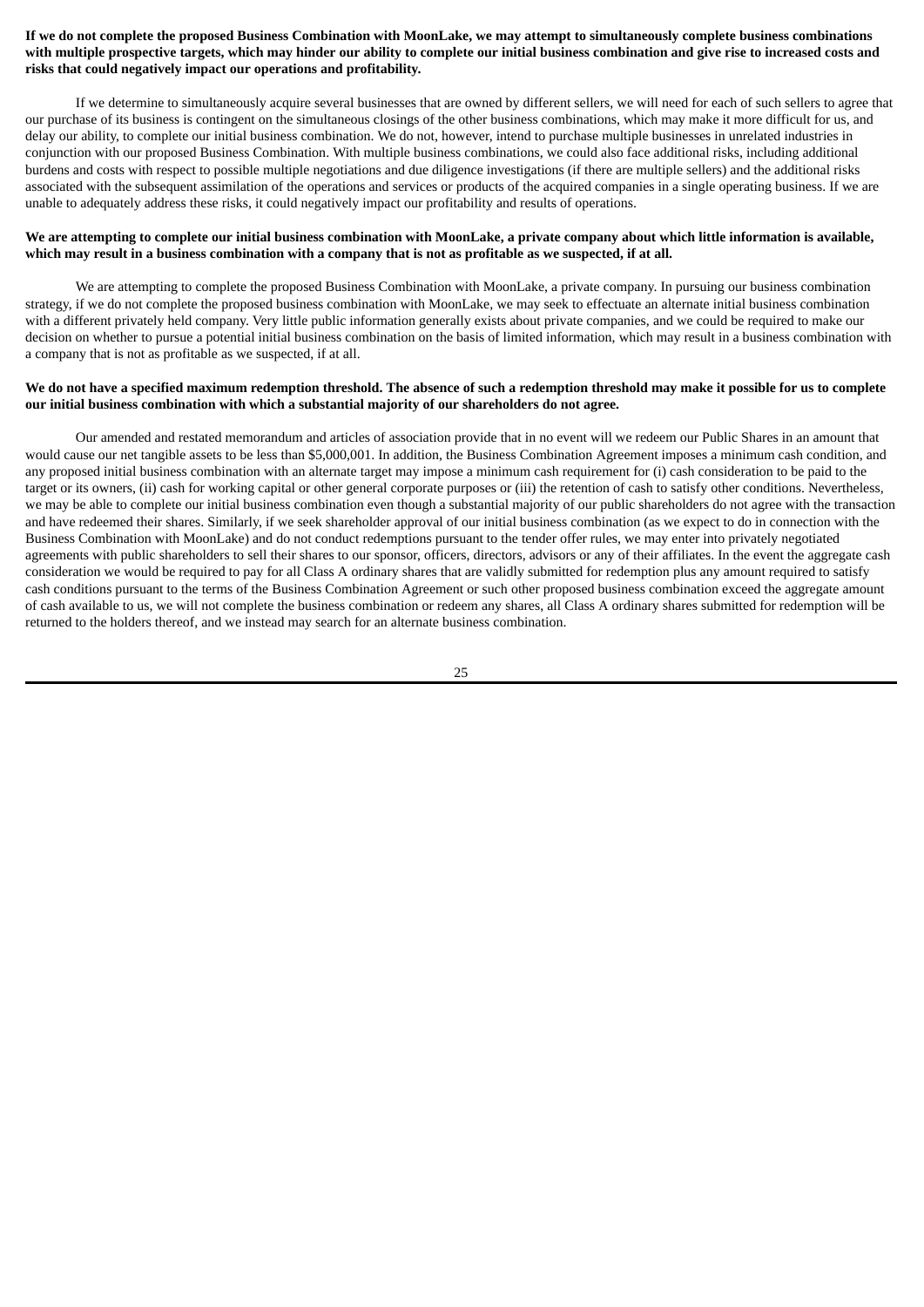In order to effectuate an initial business combination, special purpose acquisition companies have, in the recent past, amended various provisions of their charters and other governing instruments. We cannot assure you that we will not seek to amend our amended and restated memorandum and articles of association or governing instruments in a manner that will make it easier for us to complete our initial business combination that **our shareholders may not support.**

In order to effectuate a business combination, special purpose acquisition companies have, in the recent past, amended various provisions of their charters and governing instruments. For example, special purpose acquisition companies have amended the definition of business combination, increased redemption thresholds and extended the time to consummate an initial business combination. Amending such provisions of our amended and restated memorandum and articles of association will require a special resolution under Cayman Islands law, being the affirmative vote of a majority of at least twothirds of the shareholders who attend and vote at a general meeting of the Company. In addition, our amended and restated memorandum and articles of association requires us to provide our public shareholders with the opportunity to redeem their Public Shares for cash if we propose an amendment to our amended and restated memorandum and articles of association (A) to modify the substance or timing of our obligation to allow redemption in connection with our initial business combination or to redeem 100% of our Public Shares if we do not complete an initial business combination within 24 months of the closing of the Initial Public Offering or (B) with respect to any other material provisions relating to shareholders' rights or pre-initial business combination activity. To the extent any of such amendments would be deemed to fundamentally change the nature of the securities offered in our Initial Public Offering, we would register, or seek an exemption from registration for, the affected securities. We cannot assure you that we will not seek to amend our amended and restated memorandum and articles of association or governing instruments or extend the time to consummate an initial business combination in order to effectuate our initial business combination.

The provisions of our amended and restated memorandum and articles of association that relate to our pre-business combination activity (and corresponding provisions of the agreement governing the release of funds from our Trust Account) may be amended with the approval of holders of not less than two-thirds of our ordinary shares who attend and vote at a general meeting of the Company (or 65% of our ordinary shares with respect to amendments to the trust agreement governing the release of funds from our Trust Account), which is a lower amendment threshold than that of some other special purpose acquisition companies. It may be easier for us, therefore, to amend our amended and restated memorandum and articles of association to facilitate the completion of an initial business combination that some of our shareholders may not **support.**

Our amended and restated memorandum and articles of association provide that any of its provisions related to pre-business combination activity (including the requirement to deposit proceeds of the Initial Public Offering and the private placement of shares into the Trust Account and not release such amounts except in specified circumstances, and to provide redemption rights to public shareholders as described herein) may be amended if approved by special resolution, under Cayman Islands law being the affirmative vote of the holders of at least two-thirds of our ordinary shares who attend and vote at a general meeting of the Company (provided the holders of at least 50% of our ordinary shares attend such meeting), and corresponding provisions of the trust agreement governing the release of funds from our Trust Account may be amended if approved by holders of 65% of our outstanding ordinary shares. Our initial shareholders, who beneficially own approximately 20% of our ordinary shares will participate in any vote to amend our amended and restated memorandum and articles of association and/or trust agreement and will have the discretion to vote in any manner they choose. As a result, we may be able to amend the provisions of our amended and restated memorandum and articles of association which govern our pre-business combination behavior more easily than some other special purpose acquisition companies, and this may increase our ability to complete a business combination with which you do not agree. Our shareholders may pursue remedies against us for any breach of our amended and restated memorandum and articles of association.

Our sponsor, officers, directors and director nominees have agreed, pursuant to a written agreement with us, that they will not propose any amendment to our amended and restated memorandum and articles of association (A) to modify the substance or timing of our obligation to allow redemption in connection with our initial business combination or to redeem 100% of our Public Shares if we do not complete our initial business combination within 24 months from the closing of the Initial Public Offering or (B) with respect to any other material provisions relating to shareholders' rights or pre-initial business combination activity, unless we provide our public shareholders with the opportunity to redeem their Class A ordinary shares upon approval of any such amendment at a per-share price, payable in cash, equal to the aggregate amount then on deposit in the Trust Account, including interest earned on the funds held in the Trust Account and not previously released to us to pay our taxes, divided by the number of then outstanding Public Shares. Our shareholders are not parties to, or third party beneficiaries of, these agreements and, as a result, will not have the ability to pursue remedies against our sponsor, officers, directors or director nominees for any breach of these agreements. As a result, in the event of a breach, our shareholders would need to pursue a shareholder derivative action, subject to applicable law.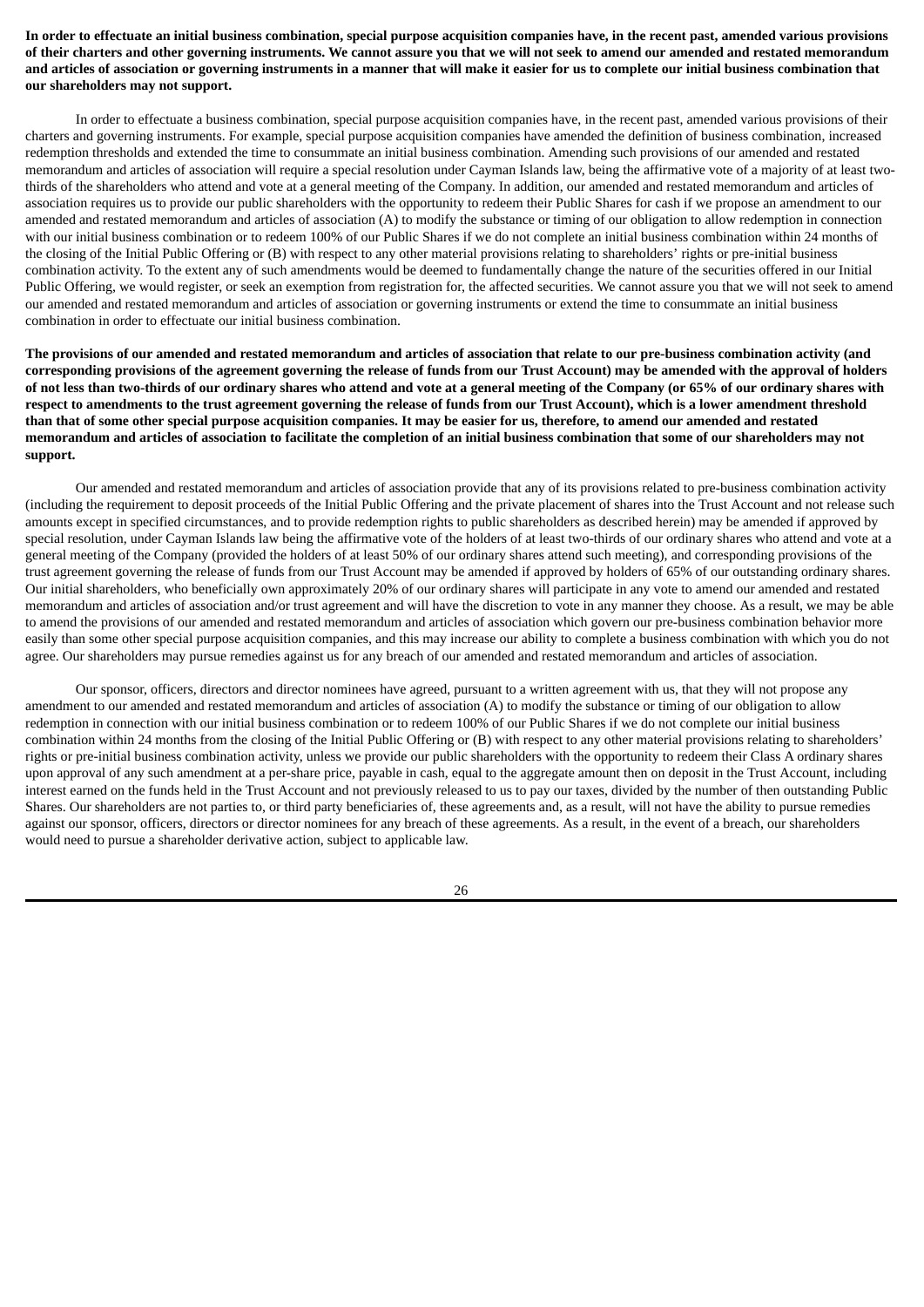### We may be unable to obtain additional financing to complete our initial business combination or to fund the operations and growth of a target **business, which could compel us to restructure or abandon a particular business combination.**

If redemptions of Public Shares exceed the minimum cash condition set forth in the Business Combination Agreement, we may be unable to complete the proposed Business Combination with MoonLake unless MoonLake waives such condition. If we seek an alternate initial business combination and if the cash portion of the purchase price of such alternate initial business combination exceeds the amount available from the Trust Account, net of amounts needed to satisfy any redemption by public shareholders, we may be required to seek additional financing to complete such proposed initial business combination. We cannot assure you that such financing will be available on acceptable terms, if at all. To the extent that additional financing proves to be unavailable when needed to complete our initial business combination, we would be compelled to either restructure the transaction or abandon that particular business combination and seek an alternative target business candidate. Further, we may be required to obtain additional financing in connection with the closing of our initial business combination for general corporate purposes, including for maintenance or expansion of operations of the post-transaction businesses, the payment of principal or interest due on indebtedness incurred in completing our initial business combination, or to fund the purchase of other companies. If we are unable to complete our initial business combination, our public shareholders may only receive their pro rata portion of the funds in the Trust Account that are available for distribution to public shareholders. In addition, even if we do not need additional financing to complete our initial business combination, we may require such financing to fund the operations or growth of the target business. The failure to secure additional financing could have a material adverse effect on the continued development or growth of the target business. None of our officers, directors or shareholders is required to provide any financing to us in connection with or after our initial business combination.

### Our initial shareholders control a substantial interest in us and thus may exert a substantial influence on actions requiring a shareholder vote, **potentially in a manner that you do not support.**

Our initial shareholders own approximately 20% of our issued and outstanding ordinary shares. Accordingly, they may exert a substantial influence on actions requiring a shareholder vote, potentially in a manner that you do not support, including amendments to our amended and restated memorandum and articles of association. If our initial shareholders purchase any additional Class A ordinary shares in the aftermarket or in privately negotiated transactions, this would increase their control. Neither our initial shareholders nor, to our knowledge, any of our officers or directors, have any current intention to purchase additional securities. Factors that would be considered in making such additional purchases would include consideration of the current trading price of our Class A ordinary shares. In addition, our board of directors, whose members were appointed by our sponsor, is divided into three classes, each of which will generally serve for a term for three years with only one class of directors being appointed in each year. We may not hold an annual or extraordinary general meeting to appoint new directors prior to the completion of our initial business combination, in which case all of the current directors will continue in office until at least the completion of the business combination. If there is an annual general meeting, as a consequence of our "staggered" board of directors, only a minority of the board of directors will be considered for appointment and our initial shareholders, because of their ownership position, will have considerable influence regarding the outcome. In addition, the founder shares, all of which are held by our initial shareholders, will, in a vote to continue the Company in a jurisdiction outside the Cayman Islands (which requires the approval of at least two thirds of the votes of all ordinary shares), entitle the holders to ten votes for every founder share. This provision of our amended and restated memorandum and articles of association may only be amended by a special resolution passed by a majority of at least two-thirds of our ordinary shares voting in a general meeting. As a result, you will not have any influence over our continuation in a jurisdiction outside the Cayman Islands prior to our initial business combination. Accordingly, our initial shareholders will continue to exert control at least until the completion of our initial business combination.

### Because we must furnish our shareholders with target business financial statements, we may lose the ability to complete an otherwise **advantageous initial business combination with some prospective target businesses.**

The federal proxy rules require that the proxy statement with respect to the vote on the proposed Business Combination with MoonLake or any other initial business combination include historical and pro forma financial statement disclosure. We will include the same financial statement disclosure in connection with our tender offer documents, whether or not they are required under the tender offer rules. In the case of MoonLake, these financial statements are, and in the case of any other target company, these financial statements may be, required to be prepared in accordance with, or be reconciled to, accounting principles generally accepted in the United States of America or international financial reporting standards as issued by the International Accounting Standards Board depending on the circumstances. In the case of MoonLake, the historical financial statements are, and in the case of any other target business, the historical financial statements may be, required to be audited in accordance with the standards of the Public Company Accounting Oversight Board (United States). These financial statement requirements may limit the pool of potential target businesses we may acquire because some targets may be unable to provide such financial statements in time for us to disclose such statements in accordance with federal proxy rules and complete our initial business combination within the prescribed time frame.

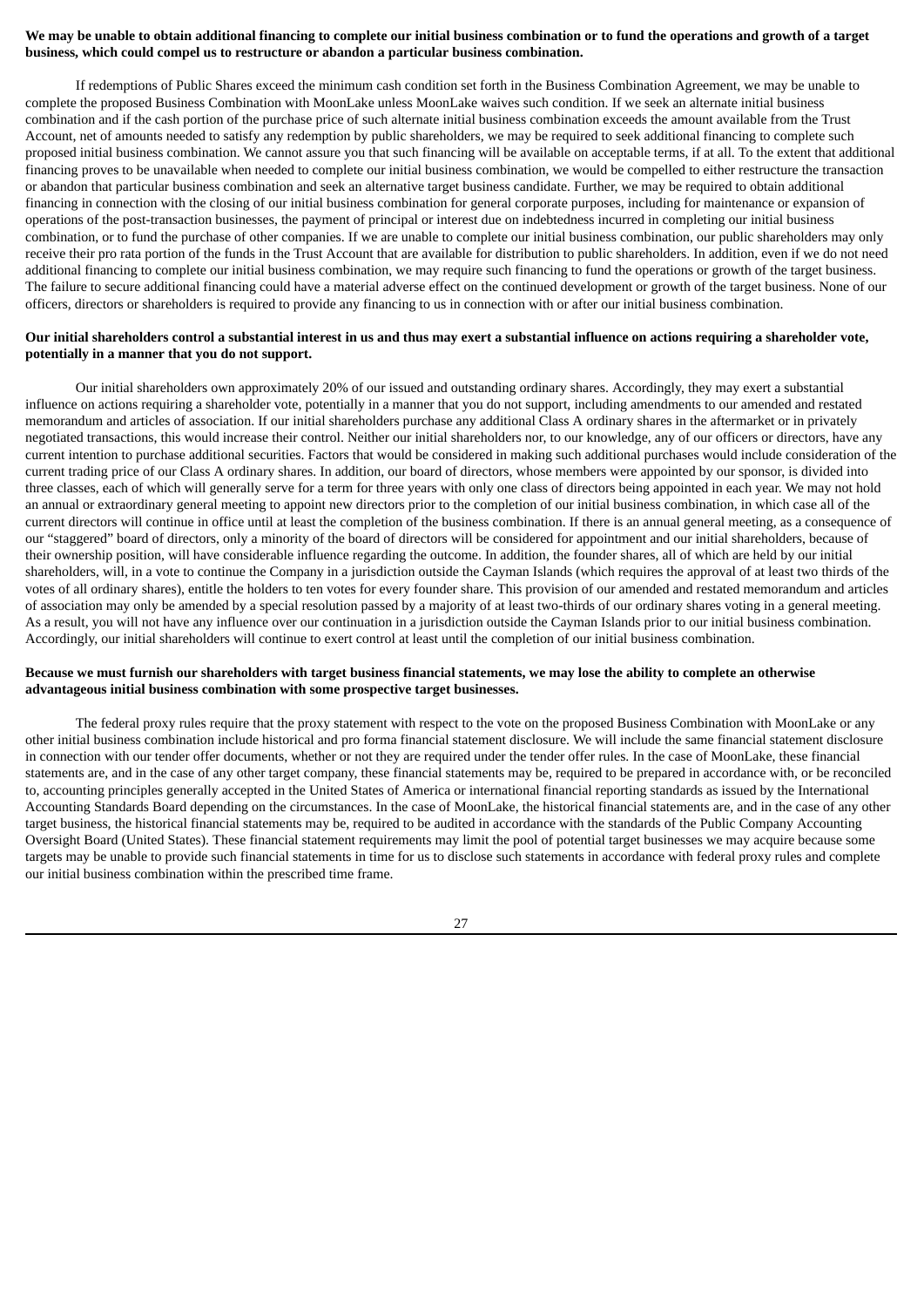### Compliance obligations under the Sarbanes-Oxley Act may make it more difficult for us to effectuate our initial business combination, require substantial financial and management resources, and increase the time and costs of completing an initial business combination.

Section 404 of the Sarbanes-Oxley Act requires that we evaluate and report on our system of internal controls beginning with this Annual Report on Form 10-K for the year ending December 31, 2021. Only in the event we are deemed to be a large accelerated filer or an accelerated filer, and no longer qualify as an emerging growth company, will we be required to comply with the independent registered public accounting firm attestation requirement on our internal control over financial reporting. Further, for as long as we remain an emerging growth company, we will not be required to comply with the independent registered public accounting firm attestation requirement on our internal control over financial reporting. The fact that we are a blank check company makes compliance with the requirements of the Sarbanes-Oxley Act particularly burdensome on us as compared to other public companies because a target business with which we seek to complete our initial business combination may not be in compliance with the provisions of the Sarbanes-Oxley Act regarding adequacy of its internal controls. The development of the internal control of any such entity to achieve compliance with the Sarbanes-Oxley Act may increase the time and costs necessary to complete any such business combination.

### The grant of registration rights to our initial shareholders and holders of our Private Placement Shares may make it more difficult to complete our initial business combination, and the future exercise of such rights may adversely affect the market price of our Class A ordinary shares.

Pursuant to an agreement to be entered into concurrently with the issuance and sale of the securities in the Initial Public Offering, following our initial business combination, our initial shareholders and their permitted transferees can demand that we register the Class A ordinary shares into which founder shares are convertible, holders of our Private Placement Shares and their permitted transferees can demand that we register the Private Placement Shares and the Class A ordinary shares and holders of Private Placement Shares that may be issued upon conversion of working capital loans may demand that we register such shares or the Class A ordinary shares issuable upon exercise of such loans. We will bear the cost of registering these securities. The registration and availability of such a significant number of securities for trading in the public market may have an adverse effect on the market price of our Class A ordinary shares. In addition, the existence of the registration rights may make our initial business combination more costly or difficult to conclude. This is because the shareholders of the target business may increase the equity stake they seek in the combined entity or ask for more cash consideration to offset the negative impact on the market price of our Class A ordinary shares that is expected when the ordinary shares owned by our initial shareholders, holders of our Private Placement Shares or holders of our working capital loans or their respective permitted transferees are registered.

## Helix has no operating history and is subject to a mandatory liquidation and subsequent dissolution requirement if it does not complete an initial business combination by October 22, 2022. As such, there is a risk that Helix will be unable to continue as a going concern if it does not consummate an initial business combination by the applicable deadline. If Helix is unable to effect an initial business combination by the deadline. **it will be forced to liquidate.**

Helix is a blank check company, and as Helix has no operating history and is subject to a mandatory liquidation and subsequent dissolution requirement, there is a risk that Helix will be unable to continue as a going concern if it does not consummate an initial business combination by October 22, 2022. There can be no assurance that Helix will complete a business combination by this time. If Helix does not complete its initial business combination by October 22, 2022, Helix will (i) cease all operations except for the purpose of winding up, (ii) as promptly as reasonably possible but not more than ten business days thereafter, redeem the Public Shares, at a per-share price, payable in cash, equal to the aggregate amount then on deposit in the Trust Account, including interest earned on the funds held in the Trust Account and not previously released to us (less taxes payable and up to \$100,000 of interest to pay dissolution expenses), divided by the number of then outstanding Public Shares, which redemption will completely extinguish Public Shareholders' rights as shareholders (including the right to receive further liquidation distributions, if any) and (iii) as promptly as reasonably possible following such redemption, subject to the approval of the remaining shareholders and the Helix Board, liquidate and dissolve, subject, in the case of clauses (ii) and (iii), to our obligations under Cayman Islands law to provide for claims of creditors and in all cases subject to the other requirements of applicable law. In the event of such distribution, it is possible that the per share value of the residual assets remaining available for distribution (including Trust Account assets) will be less than \$10.00 per share. Helix expects to consummate the proposed business combination with MoonLake prior to October 22, 2022 and does not currently intend to take any action to extend its life beyond the October 22, 2022 business combination deadline.

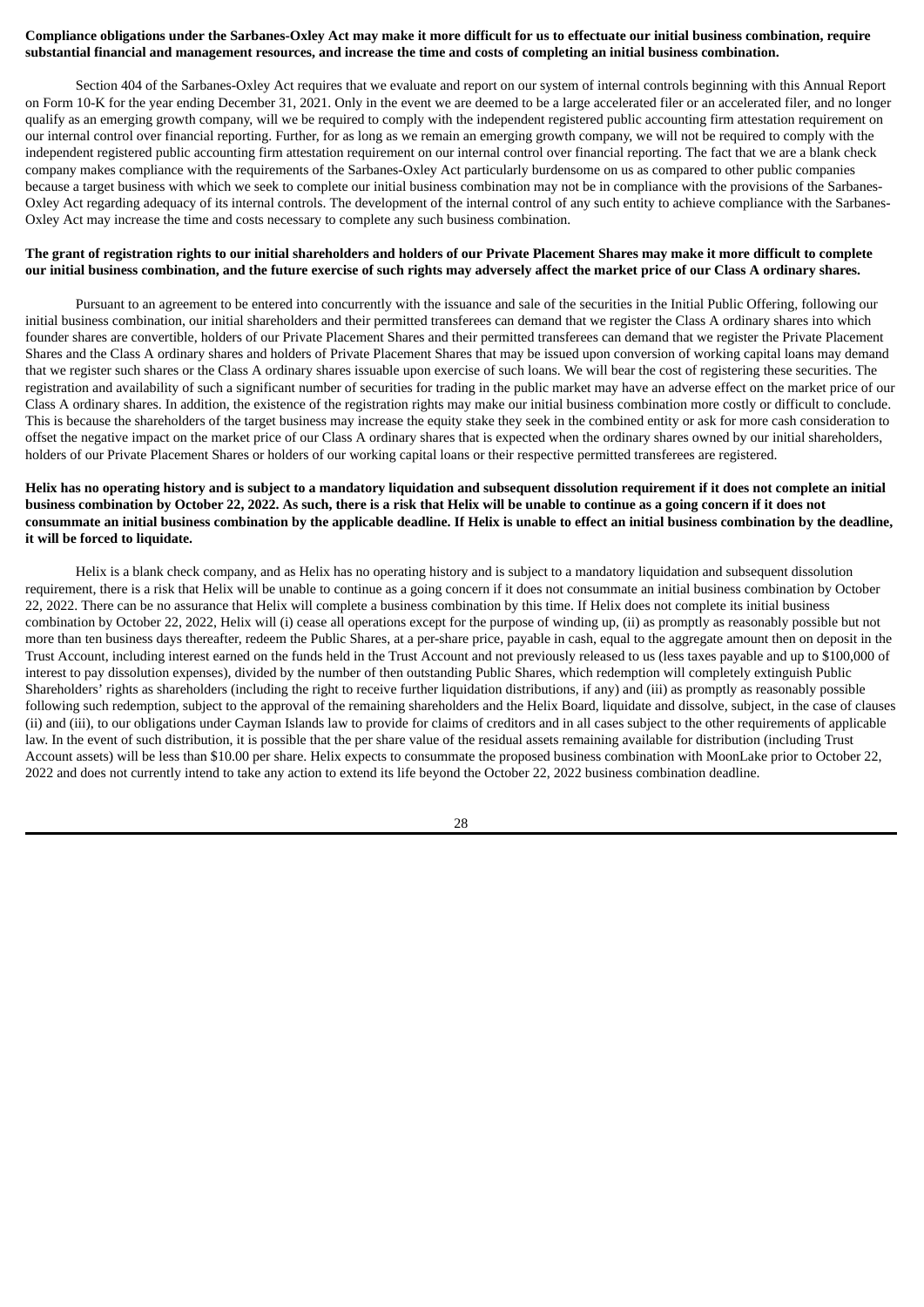#### **RISKS RELATING TO THE POST-BUSINESS COMBINATION COMPANY**

### Subsequent to our completion of our initial business combination, we may be required to take write-downs or write-offs, restructuring and impairment or other charges that could have a significant negative effect on our financial condition, results of operations and our share price, **which could cause you to lose some or all of your investment.**

Even if we conduct due diligence on a target business with which we combine, as we have done on MoonLake in connection with the proposed Business Combination, we cannot assure you that this diligence will identify all material issues that may be present with MoonLake or another target business, that it would be possible to uncover all material issues through a customary amount of due diligence, or that factors outside of MoonLake's or such other target business's control and outside of our control will not later arise. As a result of these factors, we may be forced to later write-down or write-off assets, restructure our operations, or incur impairment or other charges that could result in our reporting losses. Even if our due diligence successfully identifies certain risks, unexpected risks may arise and previously known risks may materialize in a manner not consistent with our preliminary risk analysis. Even though these charges may be non-cash items and not have an immediate impact on our liquidity, the fact that we report charges of this nature could contribute to negative market perceptions about us or our securities. In addition, charges of this nature may cause us to violate net worth or other covenants to which we may be subject as a result of assuming pre-existing debt held by a target business or by virtue of our obtaining debt financing to partially finance the initial business combination or thereafter. Accordingly, any shareholders who choose to remain shareholders following the business combination could suffer a reduction in the value of their securities. Such shareholders are unlikely to have a remedy for such reduction in value unless they are able to successfully claim that the reduction was due to the breach by our officers or directors of a duty of care or other fiduciary duty owed to them, or if they are able to successfully bring a private claim under securities laws that the proxy solicitation or tender offer materials, as applicable, relating to the business combination contained an actionable material misstatement or material omission.

#### The officers and directors of an acquisition candidate may resign upon completion of our initial business combination. The loss of a business combination target's key personnel could negatively impact the operations and profitability of our post-combination business.

The role of an acquisition candidate's key personnel upon the completion of our initial business combination cannot be ascertained at this time. Although we contemplate that certain members of an acquisition candidate's management team will remain associated with the acquisition candidate following our initial business combination, it is possible that members of the management of an acquisition candidate will not wish to remain in place.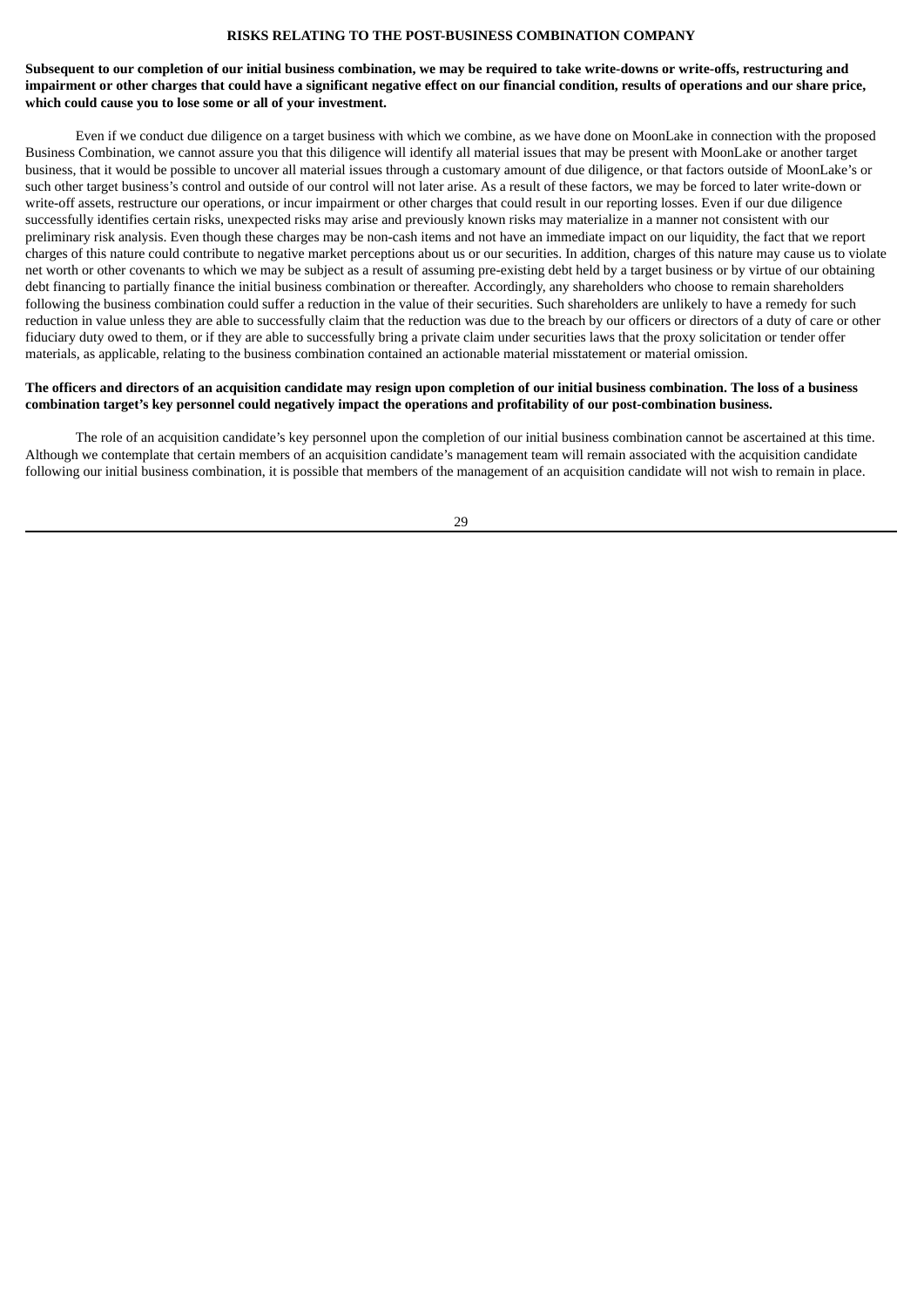### Our management may not be able to maintain control of a target business after our initial business combination. We cannot provide assurance that, upon loss of control of a target business, new management will possess the skills, qualifications or abilities necessary to profitably operate **such business.**

We have structured the proposed Business Combination with MoonLake so that the post-transaction company in which our public shareholders own shares will own less than 100% of the equity interests or assets of MoonLake. If we do not complete the Business Combination with MoonLake, we may structure an alternate business combination similarly, but we will only complete such business combination if the post-transaction company owns or acquires 50% or more of the outstanding voting securities of the target or otherwise acquires a controlling interest in the target sufficient for us not to be required to register as an investment company under the Investment Company Act. We will not consider any transaction that does not meet such criteria. Even if the post-transaction company owns 50% or more of the voting securities of the target, our shareholders prior to the business combination may collectively own a minority interest in the post business combination company, depending on valuations ascribed to the target and us in the business combination. For example, we could pursue a transaction in which we issue a substantial number of new Class A ordinary shares in exchange for all of the outstanding capital stock, shares or other equity interests of a target. In this case, we would acquire a 100% interest in the target. However, as a result of the issuance of a substantial number of new Class A ordinary shares, our shareholders immediately prior to such transaction could own less than a majority of our issued and outstanding Class A ordinary shares subsequent to such transaction. In addition, other minority shareholders may subsequently combine their holdings resulting in a single person or group obtaining a larger share of the Company's shares than we initially acquired. Accordingly, this may make it more likely that our management will not be able to maintain control of the target business.

### We may have a limited ability to assess the management of a prospective target business and, as a result, may effect our initial business combination with a target business whose management may not have the skills, qualifications or abilities to manage a public company.

When evaluating the desirability of effecting our initial business combination with a prospective target business, our ability to assess the target business's management may be limited due to a lack of time, resources or information. Our assessment of the capabilities of the target business's management, therefore, may prove to be incorrect and such management may lack the skills, qualifications or abilities we suspected. Should the target business's management not possess the skills, qualifications or abilities necessary to manage a public company, the operations and profitability of the postcombination business may be negatively impacted. Accordingly, any shareholders who choose to remain shareholders following the business combination could suffer a reduction in the value of their shares. Such shareholders are unlikely to have a remedy for such reduction in value unless they are able to successfully claim that the reduction was due to the breach by our officers or directors of a duty of care or other fiduciary duty owed to them, or if they are able to successfully bring a private claim under securities laws that the proxy solicitation or tender offer materials, as applicable, relating to the business combination contained an actionable material misstatement or material omission.

### **RISKS RELATING TO ACQUIRING AND OPERATING A BUSINESS IN FOREIGN COUNTRIES**

#### If we effect our initial business combination with a company located outside of the United States, such as MoonLake we would be subject to a **variety of additional risks that may adversely affect us.**

If we pursue a target company with operations or opportunities outside of the United States for our initial business combination, such as MoonLake we may face additional burdens in connection with investigating, agreeing to and completing such initial business combination, and if we effect such initial business combination, we would be subject to a variety of additional risks that may negatively impact our operations.

If we pursue a target a company with operations or opportunities outside of the United States for our initial business combination, we would be subject to risks associated with cross-border business combinations, including in connection with investigating, agreeing to and completing our initial business combination, conducting due diligence in a foreign jurisdiction, having such transaction approved by any local governments, regulators or agencies and changes in the purchase price based on fluctuations in foreign exchange rates.

If we effect our initial business combination with such a company, we would be subject to any special considerations or risks associated with companies operating in an international setting, including any of the following:

costs and difficulties inherent in managing cross-border business operations;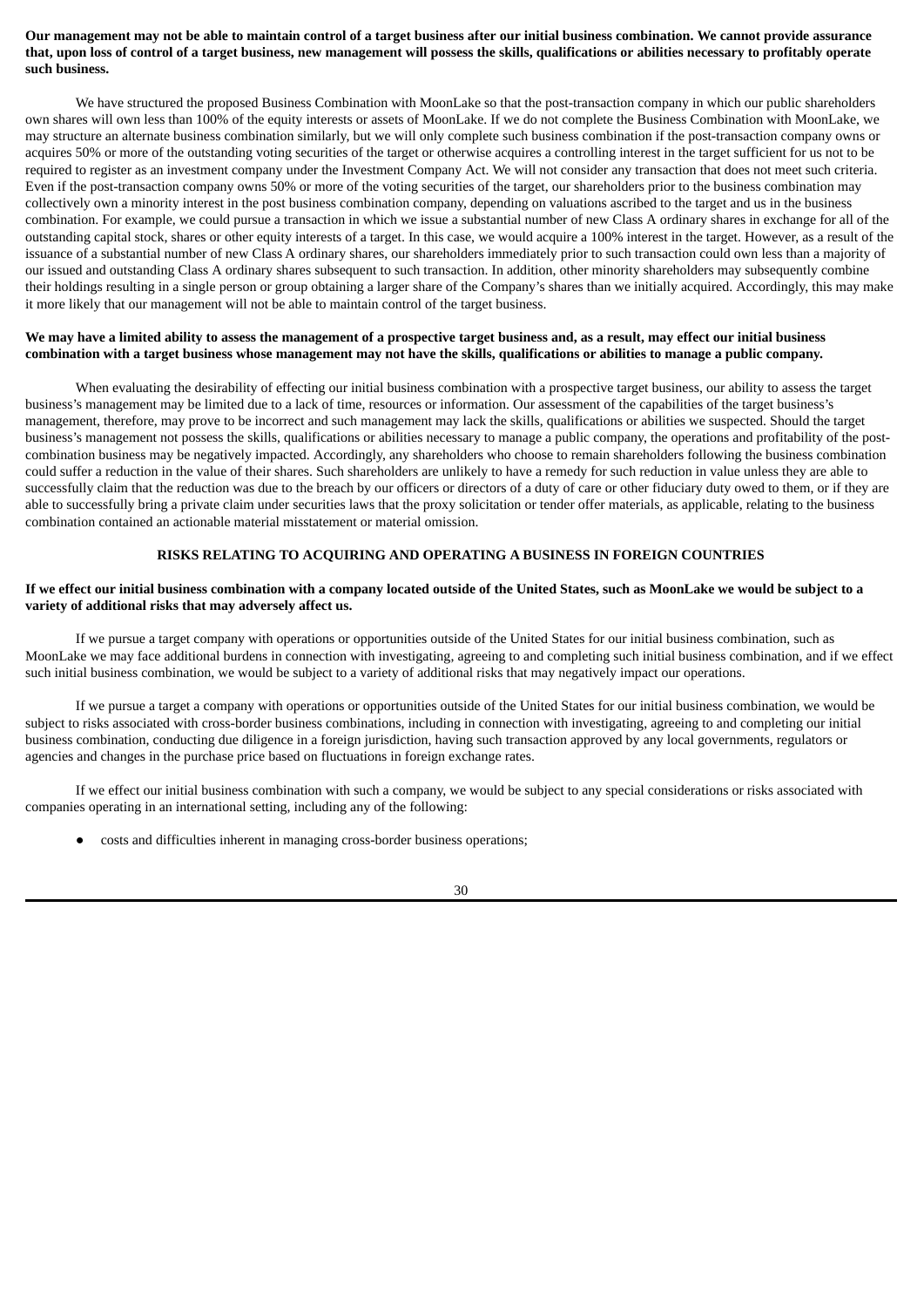- rules and regulations regarding currency redemption;
- complex corporate withholding taxes on individuals;
- laws governing the manner in which future business combinations may be effected;
- exchange listing and/or delisting requirements;
- tariffs and trade barriers;
- regulations related to customs and import/export matters;
- local or regional economic policies and market conditions;
- unexpected changes in regulatory requirements;
- challenges in managing and staffing international operations;
- longer payment cycles;
- tax issues, such as tax law changes and variations in tax laws as compared to the United States;
- currency fluctuations and exchange controls;
- rates of inflation:
- challenges in collecting accounts receivable;
- cultural and language differences;
- employment regulations;
- underdeveloped or unpredictable legal or regulatory systems;
- corruption:
- protection of intellectual property;
- social unrest, crime, strikes, riots and civil disturbances;
- regime changes and political upheaval;
- terrorist attacks and wars; and
- deterioration of political relations with the United States.

We may not be able to adequately address these additional risks. If we were unable to do so, we may be unable to complete such initial business combination, or, if we complete such initial business combination, our operations might suffer, either of which may adversely impact our business, financial condition and results of operations.

### We may reincorporate in another jurisdiction in connection with our initial business combination, and the laws of such jurisdiction may govern some or all of our future material agreements and we may not be able to enforce our legal rights.

If we do not complete the Business Combination with MoonLake, we may relocate the home jurisdiction of our business from the Cayman Islands to another jurisdiction as part of an alternate business combination. If we determine to do this, the laws of such jurisdiction may govern some or all of our future material agreements. The system of laws and the enforcement of existing laws in such jurisdiction may not be as certain in implementation and interpretation as in the United States. The inability to enforce or obtain a remedy under any of our future agreements could result in a significant loss of business, business opportunities or capital.

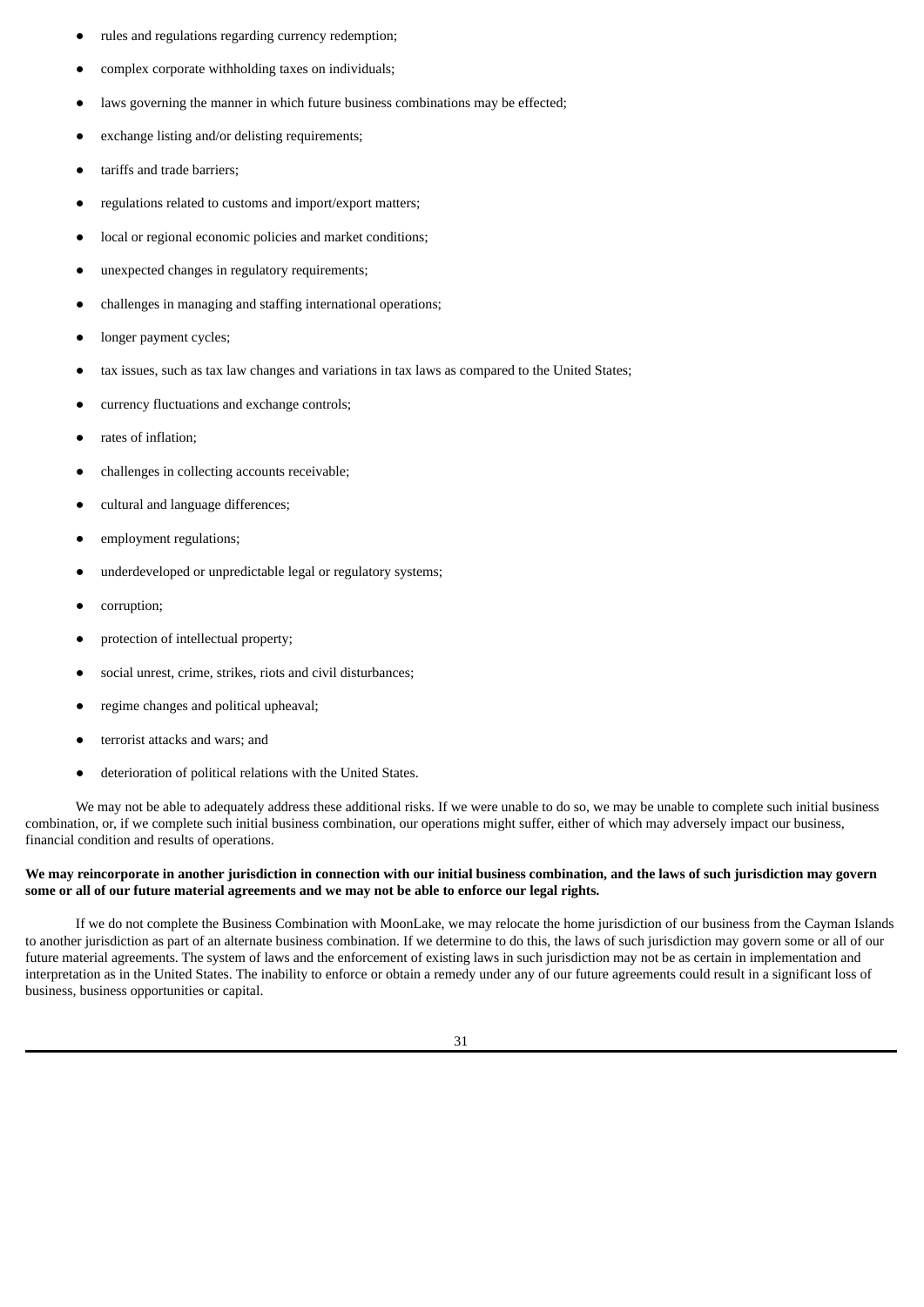# **We may reincorporate in another jurisdiction which may result in taxes imposed on shareholders.**

If we do not complete the Business Combination with MoonLake, we may, in connection with an alternate business combination or otherwise and subject to requisite shareholder approval by special resolution under the Companies Law, reincorporate in the jurisdiction in which the target company or business is located or in another jurisdiction. The transaction may require a shareholder to recognize taxable income in the jurisdiction in which the shareholder is a tax resident or in which its members are resident if it is a tax transparent entity. We do not intend to make any cash distributions to shareholders to pay such taxes. Shareholders may be subject to withholding taxes or other taxes with respect to their ownership of us after the reincorporation.

#### **An investment in our ordinary shares may result in uncertain U.S. federal income tax consequences.**

An investment in our ordinary shares may result in uncertain U.S. federal income tax consequences. For example, it is unclear whether the redemption rights with respect to our ordinary shares suspend the running of a U.S. holder's holding period for purposes of determining whether any gain or loss realized by such holder on the sale or exchange of Class A ordinary shares is long-term capital gain or loss and for determining whether any dividend we pay would be considered "qualified dividend income" for U.S. federal income tax purposes. Prospective investors are urged to consult their tax advisors with respect to these and other tax consequences when acquiring, owning or disposing of our securities.

# We are subject to changing law and regulations regarding regulatory matters, corporate governance and public disclosure that have increased **both our costs and the risk of non-compliance.**

We are subject to rules and regulations by various governing bodies, including, for example, the SEC, which are charged with the protection of investors and the oversight of companies whose securities are publicly traded, and to new and evolving regulatory measures under applicable law. Our efforts to comply with new and changing laws and regulations have resulted in and are likely to continue to result in, increased general and administrative expenses and a diversion of management time and attention from revenue-generating activities to compliance activities.

Moreover, because these laws, regulations and standards are subject to varying interpretations, their application in practice may evolve over time as new guidance becomes available. This evolution may result in continuing uncertainty regarding compliance matters and additional costs necessitated by ongoing revisions to our disclosure and governance practices. If we fail to address and comply with these regulations and any subsequent changes, we may be subject to penalty and our business may be harmed.

# If our management following our initial business combination is unfamiliar with U.S. securities laws, they may have to expend time and resources **becoming familiar with such laws, which could lead to various regulatory issues.**

Following our initial business combination, our management may resign from their positions as officers or directors of the Company and the management of the target business at the time of the business combination will remain in place. Management of the target business may not be familiar with U.S. securities laws. If new management is unfamiliar with U.S. securities laws, they may have to expend time and resources becoming familiar with such laws. This could be expensive and time-consuming and could lead to various regulatory issues which may adversely affect our operations.

# Exchange rate fluctuations and currency policies may cause a target business' ability to succeed in the international markets to be diminished.

In the event we acquire a non-U.S. target, such as MoonLake, all revenues and income would likely be received in a foreign currency, and the dollar equivalent of our net assets and distributions, if any, could be adversely affected by reductions in the value of the local currency. The value of the currencies in our target regions fluctuate and are affected by, among other things, changes in political and economic conditions. Any change in the relative value of such currency against our reporting currency may affect the attractiveness of any target business or, following consummation of our initial business combination, our financial condition and results of operations. Additionally, if a currency appreciates in value against the dollar prior to the consummation of our initial business combination, the cost of a target business as measured in dollars will increase, which may make it less likely that we are able to consummate such transaction.

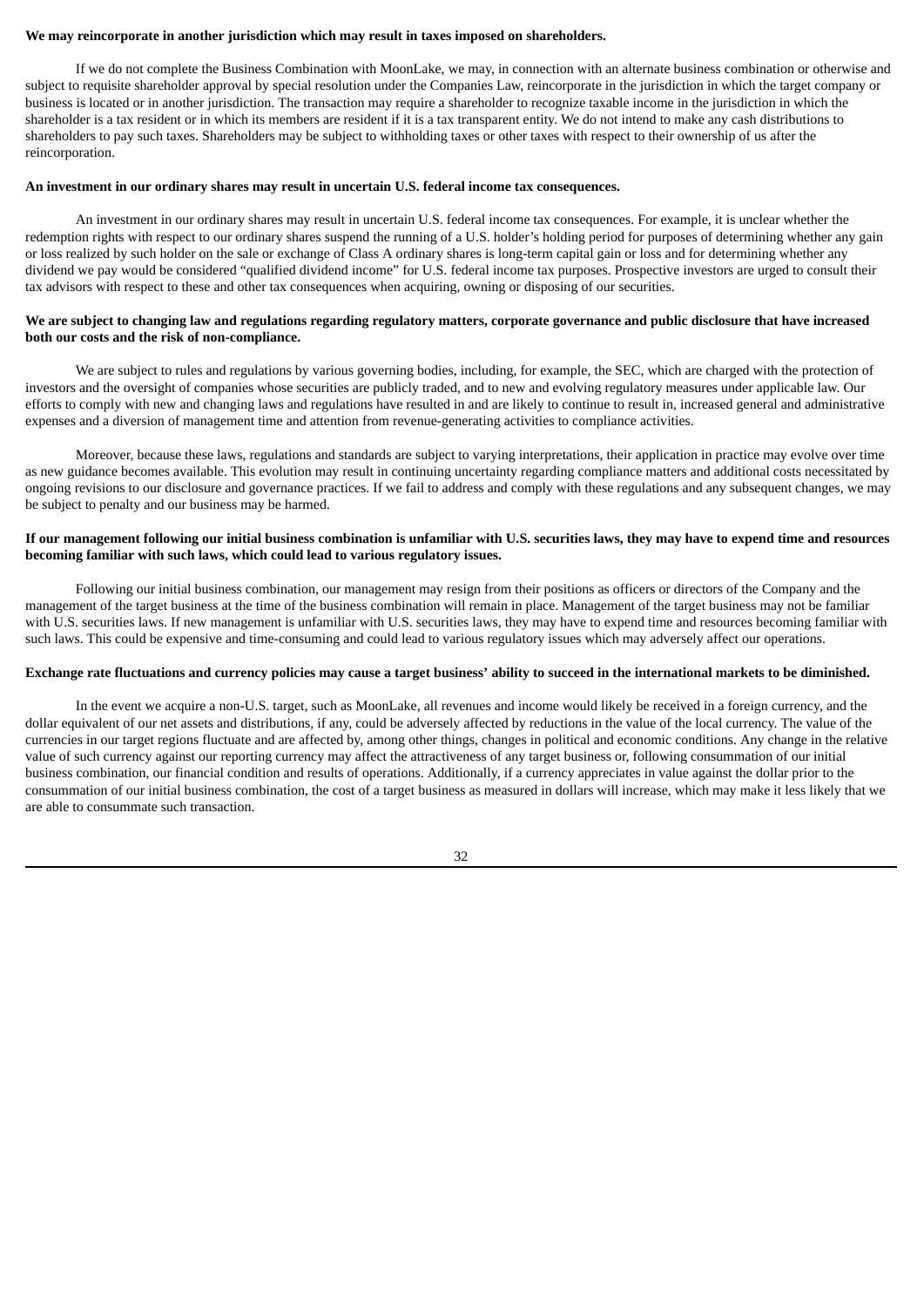# After our initial business combination, substantially all of our assets may be located in a foreign country and substantially all of our revenue will be derived from our operations in such country. Accordingly, our results of operations and prospects will be subject, to a significant extent, to the **economic, political and legal policies, developments and conditions in the country in which we operate.**

The economic, political and social conditions, as well as government policies, of the country in which our operations are located could affect our business. Economic growth could be uneven, both geographically and among various sectors of the economy and such growth may not be sustained in the future. If in the future such country's economy experiences a downturn or grows at a slower rate than expected, there may be less demand for spending in certain industries. A decrease in demand for spending in certain industries could materially and adversely affect our ability to find an attractive target business with which to consummate our initial business combination and if we effect our initial business combination, the ability of that target business to become profitable.

# **RISKS RELATING TO OUR MANAGEMENT TEAM**

# We are dependent upon our officers and directors and their loss could adversely affect our ability to operate.

Our operations are dependent upon a relatively small group of individuals and, in particular, our officers and directors. We believe that our success depends on the continued service of our officers and directors, at least until we have completed our initial business combination. In addition, our officers and directors are not required to commit any specified amount of time to our affairs and, accordingly, will have conflicts of interest in allocating their time among various business activities, including identifying potential business combinations and monitoring the related due diligence. We do not have an employment agreement with, or key-man insurance on the life of, any of our directors or officers. The unexpected loss of the services of one or more of our directors or officers could have a detrimental effect on us.

# Our ability to successfully effect our initial business combination and to be successful thereafter will be dependent upon the efforts of our key personnel, some of whom are expected to join us following our proposed Business Combination with MoonLake or may join us in an alternate business combination. The loss of key personnel could negatively impact the operations and profitability of our post-combination business.

Our ability to successfully effect our initial business combination is dependent upon the efforts of our key personnel. The role of our key personnel in the target business, however, cannot presently be ascertained. Although some of our key personnel may remain with the target business in senior management or advisory positions following our initial business combination, it is likely that some or all of the management of the target business will remain in place. While we intend to closely scrutinize any individuals we engage after our initial business combination, we cannot assure you that our assessment of these individuals will prove to be correct. These individuals may be unfamiliar with the requirements of operating a company regulated by the SEC, which could cause us to have to expend time and resources helping them become familiar with such requirements.

# Our key personnel may negotiate employment or consulting agreements with a target business in connection with a particular business combination, and a particular business combination may be conditioned on the retention or resignation of such key personnel. These agreements may provide for them to receive compensation following our initial business combination and as a result, may cause them to have conflicts of **interest in determining whether a particular business combination is the most advantageous.**

Our key personnel may be able to remain with our company after the completion of our initial business combination only if they are able to negotiate employment or consulting agreements in connection with the business combination. Such negotiations would take place simultaneously with the negotiation of the business combination and could provide for such individuals to receive compensation in the form of cash payments and/or our securities for services they would render to us after the completion of the business combination. Such negotiations also could make such key personnel's retention or resignation a condition to any such agreement. The personal and financial interests of such individuals may influence their motivation in identifying and selecting a target business, subject to their fiduciary duties under Cayman Islands law.

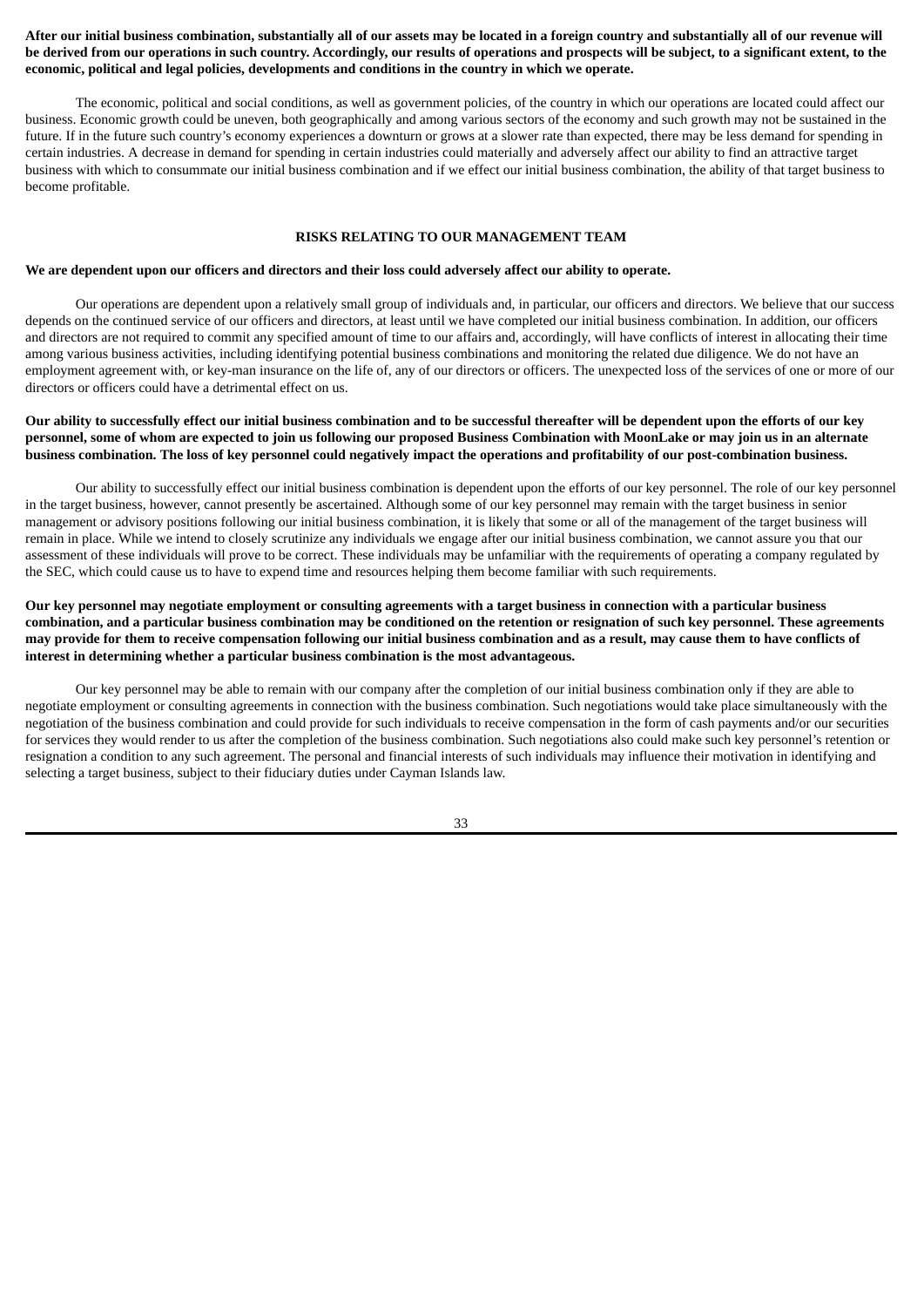# Our officers and directors will allocate their time to other businesses thereby causing conflicts of interest in their determination as to how much time to devote to our affairs. This conflict of interest could have a negative impact on our ability to complete our initial business combination.

Although we have identified a target in connection with the proposed Business Combination, our officers and directors are not required to, and will not, commit their full time to our affairs, which may result in a conflict of interest in allocating their time between our operations and our search for a business combination and their other businesses. We do not intend to have any full-time employees prior to the completion of our initial business combination. Each of our officers is engaged in other business endeavors for which he may be entitled to substantial compensation, and our officers are not obligated to contribute any specific number of hours per week to our affairs. Our independent directors also serve as officers and board members for other entities. If our officers' and directors' other business affairs require them to devote substantial amounts of time to such affairs in excess of their current commitment levels, it could limit their ability to devote time to our affairs which may have a negative impact on our ability to complete our initial business combination.

# Our officers and directors presently have, and any of them in the future may have additional, fiduciary or contractual obligations to other entities and, accordingly, may have conflicts of interest in determining to which entity a particular business opportunity should be presented.

Following the completion of the Initial Public Offering and until we consummate our initial business combination, we intend to engage in the business of identifying and combining with one or more businesses. Each of our officers and directors presently has, and any of them in the future may have, additional fiduciary or contractual obligations to other entities pursuant to which such officer or director is or will be required to present a business combination opportunity to such entities. Accordingly, they may have conflicts of interest in determining to which entity a particular business opportunity should be presented. These conflicts may not be resolved in our favor and a potential target business may be presented to another entity prior to its presentation to us, subject to their fiduciary duties under Cayman Islands law. Our amended and restated memorandum and articles of association will provide that we renounce our interest in any corporate opportunity offered to any director or officer unless such opportunity is expressly offered to such person solely in his or her capacity as a director or officer of the Company and it is an opportunity that we are able to complete on a reasonable basis.

In addition, our sponsor and our officers and directors may sponsor or form other special purpose acquisition companies similar to ours or may pursue other business or investment ventures during the period in which we are seeking an initial business combination. Any such companies, businesses or investments may present additional conflicts of interest in pursuing an initial business combination. However, we do not believe that any such potential conflicts would materially affect our ability to complete our initial business combination.

### Our officers, directors, security holders and their respective affiliates may have competitive pecuniary interests that conflict with our interests.

We have not adopted a policy that expressly prohibits our directors, officers, security holders or affiliates from having a direct or indirect pecuniary or financial interest in any investment to be acquired or disposed of by us or in any transaction to which we are a party or have an interest. In fact, if we do not complete the Business Combination with MoonLake, we may enter into a business combination with a target business that is affiliated with our sponsor, our directors or officers, although we do not intend to do so. Nor do we have a policy that expressly prohibits any such persons from engaging for their own account in business activities of the types conducted by us. Accordingly, such persons or entities may have a conflict between their interests and ours.

The personal and financial interests of our directors and officers may influence their motivation in timely identifying and selecting a target business and completing a business combination. Consequently, our directors' and officers' discretion in identifying and selecting a suitable target business may result in a conflict of interest when determining whether the terms, conditions and timing of a particular business combination are appropriate and in our shareholders' best interest. If this were the case, it would be a breach of their fiduciary duties to us as a matter of Cayman Islands law and we or our shareholders might have a claim against such individuals for infringing on our shareholders' rights.

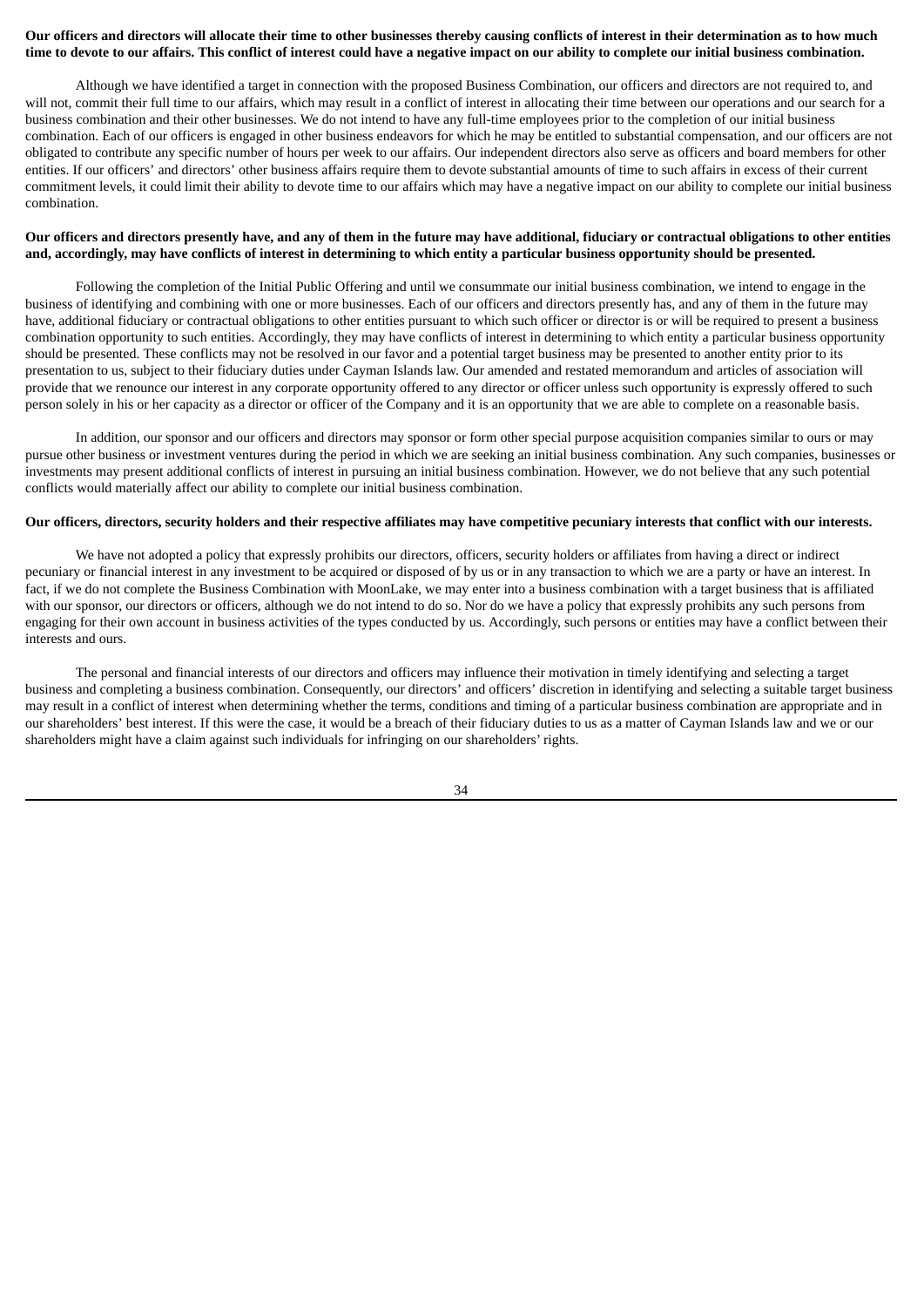# **We may not have sufficient funds to satisfy indemnification claims of our directors and officers.**

We have agreed to indemnify our officers and directors to the fullest extent permitted by law. However, our officers and directors have agreed to waive any right, title, interest or claim of any kind in or to any monies in the Trust Account and to not seek recourse against the Trust Account for any reason whatsoever. Accordingly, any indemnification provided will be able to be satisfied by us only if (i) we have sufficient funds outside of the Trust Account or (ii) we consummate an initial business combination. Our obligation to indemnify our officers and directors may discourage shareholders from bringing a lawsuit against our officers or directors for breach of their fiduciary duty. These provisions also may have the effect of reducing the likelihood of derivative litigation against our officers and directors, even though such an action, if successful, might otherwise benefit us and our shareholders. Furthermore, a shareholder's investment may be adversely affected to the extent we pay the costs of settlement and damage awards against our officers and directors pursuant to these indemnification provisions.

#### **Our letter agreement with our sponsor, officers and directors may be amended without shareholder approval.**

Our letter agreement with our sponsor, officers and directors contain provisions relating to transfer restrictions of our founder shares and Private Placement Shares, indemnification of the Trust Account, waiver of redemption rights and participation in liquidating distributions from the Trust Account. The letter agreement may be amended without shareholder approval. As is the case in connection with the MoonLake Business Combination, it may be possible that our board, in exercising its business judgment and subject to its fiduciary duties, chooses to approve one or more amendments to the letter agreement. Any such amendments to the letter agreement would not and have not required approval from our shareholders and may have an adverse effect on the value of an investment in our securities.

# **RISKS RELATING TO OUR SECURITIES**

### You will not have any rights or interests in funds from the Trust Account, except under certain limited circumstances. Therefore, to liquidate your **investment, you may be forced to sell your Public Shares, potentially at a loss.**

Our public shareholders will be entitled to receive funds from the Trust Account only upon the earliest to occur of: (i) our completion of an initial business combination, and then only in connection with those Class A ordinary shares that such shareholder properly elected to redeem, subject to the limitations and on the conditions described herein, (ii) the redemption of any Public Shares properly submitted in connection with a shareholder vote to amend our amended and restated memorandum and articles of association (A) to modify the substance or timing of our obligation to allow redemption in connection with our initial business combination or to redeem 100% of our Public Shares if we do not complete our initial business combination within 24 months from the closing of the Initial Public Offering or (B) with respect to any other material provisions relating to shareholders' rights or pre-initial business combination activity, and (iii) the redemption of our Public Shares if we are unable to complete an initial business combination within 24 months from the closing of the Initial Public Offering, subject to applicable law and as further described herein. In no other circumstances will a public shareholder have any right or interest of any kind in the Trust Account. Accordingly, to liquidate your investment, you may be forced to sell your Public Shares, potentially at a loss.

# Nasdag may delist our Class A ordinary shares from trading on its exchange, which could limit investors' ability to make transactions in our **securities and subject us to additional trading restrictions.**

We have been approved to have our Class A ordinary shares listed on Nasdaq. Although after giving effect to the Initial Public Offering we expect to meet, on a pro forma basis, the minimum initial listing standards set forth in Nasdaq listing standards, we cannot assure you that our Class A ordinary shares will continue to be listed on Nasdaq in the future or prior to our initial business combination. In order to continue listing our securities on Nasdaq prior to our initial business combination, we must maintain certain financial, distribution and share price levels. Generally, following the Public Offering, we must maintain a minimum amount in shareholders' equity (generally \$2,000,000) and a minimum number of holders of our securities (generally 300 public holders). Additionally, in connection with our initial business combination, we will be required to demonstrate compliance with Nasdaq's initial listing requirements, which are more rigorous than Nasdaq's continued listing requirements, in order to continue to maintain the listing of our securities on Nasdaq. For instance, our share price would generally be required to be at least \$4.00 per share and our shareholders' equity would generally be required to be at least \$5.0 million.

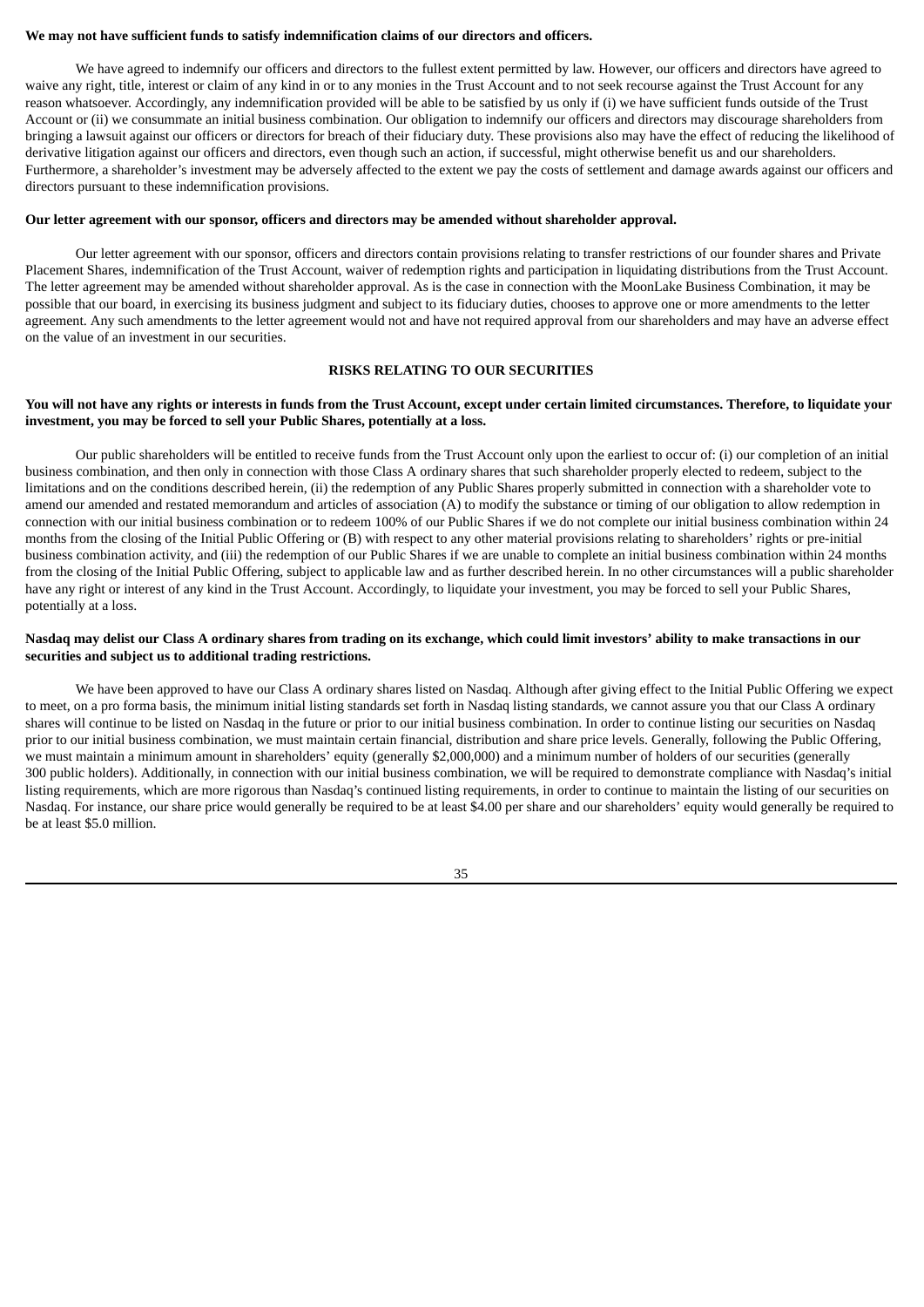If Nasdaq delists our Class A ordinary shares from trading on its exchange and we are not able to list our Class A ordinary shares on another national securities exchange, we expect our Class A ordinary shares could be quoted on an over-the-counter market. If this were to occur, we could face significant material adverse consequences, including:

- a limited availability of market quotations for our Class A ordinary shares;
- reduced liquidity for our Class A ordinary shares;
- a determination that our Class A ordinary shares are a "penny stock" which will require brokers trading in our Class A ordinary shares to adhere to more stringent rules and possibly result in a reduced level of trading activity in the secondary trading market for our Class A ordinary shares;
- a limited amount of news and analyst coverage; and
- a decreased ability to issue additional securities or obtain additional financing in the future.

The National Securities Markets Improvement Act of 1996, which is a federal statute, prevents or preempts the states from regulating the sale of certain securities, which are referred to as "covered securities." Because we expect that our Class A ordinary shares will be listed on Nasdaq, our Class A ordinary shares will qualify as covered securities under the statute. Although the states are preempted from regulating the sale of our Class A ordinary shares, the federal statute does allow the states to investigate companies if there is a suspicion of fraud, and, if there is a finding of fraudulent activity, then the states can regulate or bar the sale of covered securities in a particular case. While we are not aware of a state having used these powers to prohibit or restrict the sale of securities issued by blank check companies, other than the State of Idaho, certain state securities regulators view blank check companies unfavorably and might use these powers, or threaten to use these powers, to hinder the sale of securities of blank check companies in their states. Further, if we were no longer listed on Nasdaq, our securities would not qualify as covered securities under the statute and we would be subject to regulation in each state in which we offer our securities.

### Our initial shareholders have paid an aggregate of \$25,000, or approximately \$0.009 per founder share and, accordingly, investors will experience **immediate and substantial dilution from the purchase of our Class A ordinary shares.**

The difference between the public offering price per share and the pro forma net tangible book value per share of our Class A ordinary shares after the Initial Public Offering constituted the dilution to investors in the Initial Public Offering. Our initial shareholders acquired the founder shares at a nominal price, significantly contributing to this dilution. Upon closing of the Initial Public Offering the public shareholders incurred an immediate and substantial dilution of approximately 87.8% (or \$8.78 per share), the difference between the pro forma net tangible book value per share after the Initial Public Offering of \$1.22 and the initial offering price of \$10.00 per share. This dilution would increase to the extent that the anti-dilution provisions of the founder shares result in the issuance of Class A ordinary shares on a greater than one-to-one basis upon conversion of the founder shares at the time of our initial business combination. In addition, because of the anti-dilution protection in the founder shares, any equity or equity-linked securities issued in connection with our initial business combination would be disproportionately dilutive to our Class A ordinary shares.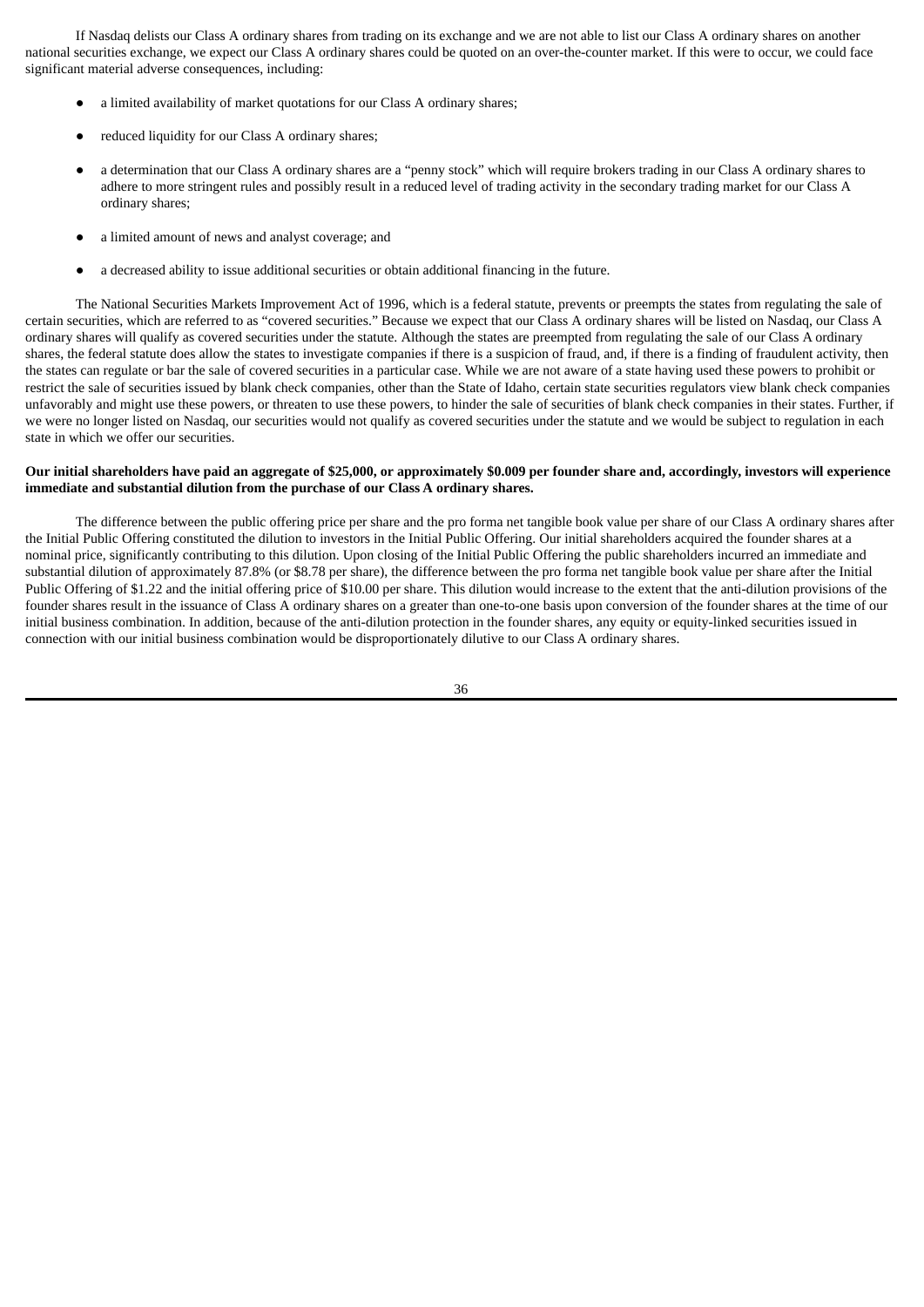# The determination of the offering price of our Class A ordinary shares and the size of the Initial Public Offering is more arbitrary than the pricing of shares and size of an offering of an operating company in a particular industry. You may have less assurance, therefore, that the offering price of our shares properly reflects the value of such shares than you would have in a typical offering of an operating company.

Prior to the Initial Public Offering there has been no public market for any of our Class A ordinary shares. The Initial Public Offering price of the shares was negotiated between us and the underwriters. In determining the size of the Initial Public Offering, management held customary organizational meetings with the representative of the underwriters, both prior to our inception and thereafter, with respect to the state of capital markets, generally, and the amount the underwriters believed they reasonably could raise on our behalf. Factors considered in determining the size of the Initial Public Offering, prices and terms of the Class A ordinary shares include:

- the history and prospects of companies whose principal business is the acquisition of other companies;
- prior offerings of those companies:
- our prospects for acquiring an operating business at attractive values;
- a review of debt to equity ratios in leveraged transactions;
- our capital structure;
- an assessment of our management and their experience in identifying operating companies;
- general conditions of the securities markets at the time of the Initial Public Offering; and
- other factors as were deemed relevant.

Although these factors were considered, the determination of our offering size, price and terms of the shares is more arbitrary than the pricing of securities of an operating company in a particular industry since we have no historical operations or financial results.

# There is currently no market for our securities and a market for our securities may not develop, which would adversely affect the liquidity and **price of our securities.**

There is currently no market for our securities. Shareholders therefore have no access to information about prior market history on which to base their investment decision. Following the Initial Public Offering, the price of our securities may vary significantly due to one or more potential business combinations and general market or economic conditions. Furthermore, an active trading market for our securities may never develop or, if developed, it may not be sustained. You may be unable to sell your securities unless a market can be established and sustained.

# Because we are incorporated under the laws of the Cayman Islands, you may face difficulties in protecting your interests, and your ability to **protect your rights through the U.S. Federal courts may be limited.**

We are an exempted company incorporated under the laws of the Cayman Islands. As a result, it may be difficult for investors to effect service of process within the United States upon our directors or officers, or enforce judgments obtained in the U.S. courts against our directors or officers.

Our corporate affairs will be governed by our amended and restated memorandum and articles of association, the Companies Law (as the same may be supplemented or amended from time to time) and the common law of the Cayman Islands. We will also be subject to the federal securities laws of the United States. The rights of shareholders to take action against the directors, actions by minority shareholders and the fiduciary responsibilities of our directors to us under Cayman Islands law are to a large extent governed by the common law of the Cayman Islands. The common law of the Cayman Islands is derived in part from comparatively limited judicial precedent in the Cayman Islands as well as from English common law, the decisions of whose courts are of persuasive authority, but are not binding on a court in the Cayman Islands. The rights of our shareholders and the fiduciary responsibilities of our directors under Cayman Islands law are different from what they would be under statutes or judicial precedent in some jurisdictions in the United States. In particular, the Cayman Islands has a different body of securities laws as compared to the United States, and certain states, such as Delaware, may have more fully developed and judicially interpreted bodies of corporate law. In addition, Cayman Islands companies may not have standing to initiate a shareholders derivative action in a Federal court of the United States.

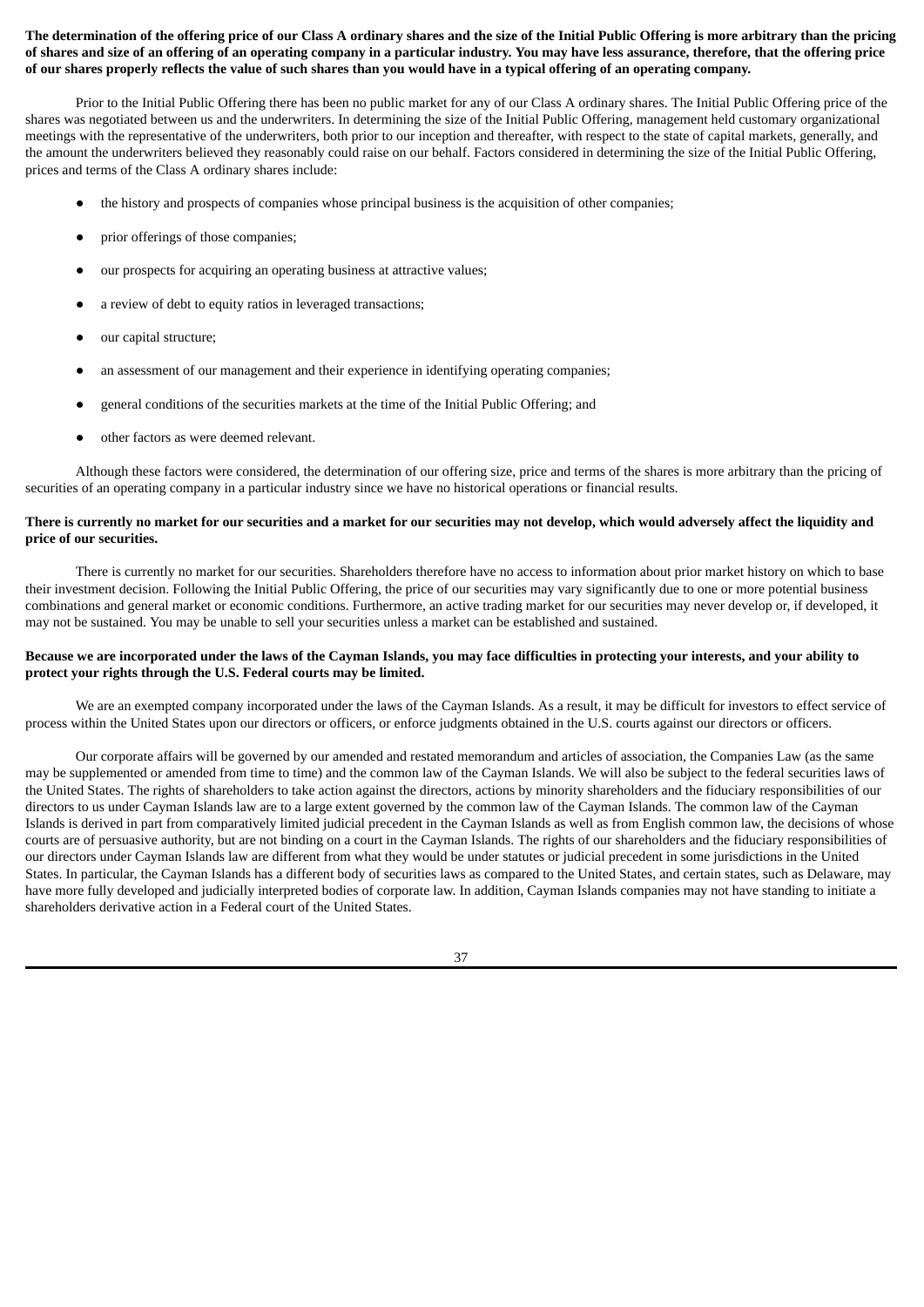We have been advised by Maples and Calder, our Cayman Islands legal counsel, that the courts of the Cayman Islands are unlikely (i) to recognize or enforce against us judgments of courts of the United States predicated upon the civil liability provisions of the federal securities laws of the United States or any state; and (ii) in original actions brought in the Cayman Islands, to impose liabilities against us predicated upon the civil liability provisions of the federal securities laws of the United States or any state, so far as the liabilities imposed by those provisions are penal in nature. In those circumstances, although there is no statutory enforcement in the Cayman Islands of judgments obtained in the United States, the courts of the Cayman Islands will recognize and enforce a foreign money judgment of a foreign court of competent jurisdiction without retrial on the merits based on the principle that a judgment of a competent foreign court imposes upon the judgment debtor an obligation to pay the sum for which judgment has been given, provided certain conditions are met. For a foreign judgment to be enforced in the Cayman Islands, such judgment must be final and conclusive and for a liquidated sum, and must not be in respect of taxes or a fine or penalty, inconsistent with a Cayman Islands judgment in respect of the same matter, impeachable on the grounds of fraud or obtained in a manner, or be of a kind the enforcement of which is, contrary to natural justice or the public policy of the Cayman Islands (awards of punitive or multiple damages may well be held to be contrary to public policy). A Cayman Islands Court may stay enforcement proceedings if concurrent proceedings are being brought elsewhere.

As a result of all of the above, public shareholders may have more difficulty in protecting their interests in the face of actions taken by management, members of the board of directors or controlling shareholders than they would as public shareholders of a U.S. company.

# After our initial business combination, it is possible that a majority of our directors and officers will live outside the United States and all of our assets will be located outside the United States; therefore, investors may not be able to enforce federal securities laws or their other legal rights.

It is possible that after our initial business combination, a majority of our directors and officers will reside outside of the United States and all of our assets will be located outside of the United States. As a result, it may be difficult, or in some cases not possible, for investors in the United States to enforce their legal rights, to effect service of process upon all of our directors or officers or to enforce judgments of U.S. courts predicated upon civil liabilities and criminal penalties on our directors and officers under U.S. laws.

## Provisions in our amended and restated memorandum and articles of association may inhibit a takeover of us, which could limit the price investors might be willing to pay in the future for our Class A ordinary shares and could entrench management.

Our amended and restated memorandum and articles of association contain provisions that may discourage unsolicited takeover proposals that shareholders may consider to be in their best interests. These provisions include a staggered board of directors and the ability of the board of directors to designate the terms of and issue new series of preferred shares, which may make the removal of management more difficult and may discourage transactions that otherwise could involve payment of a premium over prevailing market prices for our securities.

# The securities in which we invest the funds held in the Trust Account could bear a negative rate of interest, which could reduce the value of the assets held in trust such that the per-share redemption amount received by public shareholders may be less than \$10.00 per share.

The proceeds held in the Trust Account will be invested only in U.S. government treasury obligations with a maturity of 185 days or less or in money market funds meeting certain conditions under Rule 2a-7 under the Investment Company Act, which invest only in direct U.S. government treasury obligations. While short-term U.S. government treasury obligations currently yield a positive rate of interest, they have briefly yielded negative interest rates in recent years. Central banks in Europe and Japan pursued interest rates below zero in recent years, and the Open Market Committee of the Federal Reserve has not ruled out the possibility that it may in the future adopt similar policies in the United States. In the event that we are unable to complete our initial business combination or make certain amendments to our amended and restated memorandum and articles of association our public shareholders are entitled to receive their pro-rata share of the proceeds held in the Trust Account, plus any interest income not released to us, net of taxes payable. Negative interest rates could impact the per-share redemption amount that may be received by public shareholders.

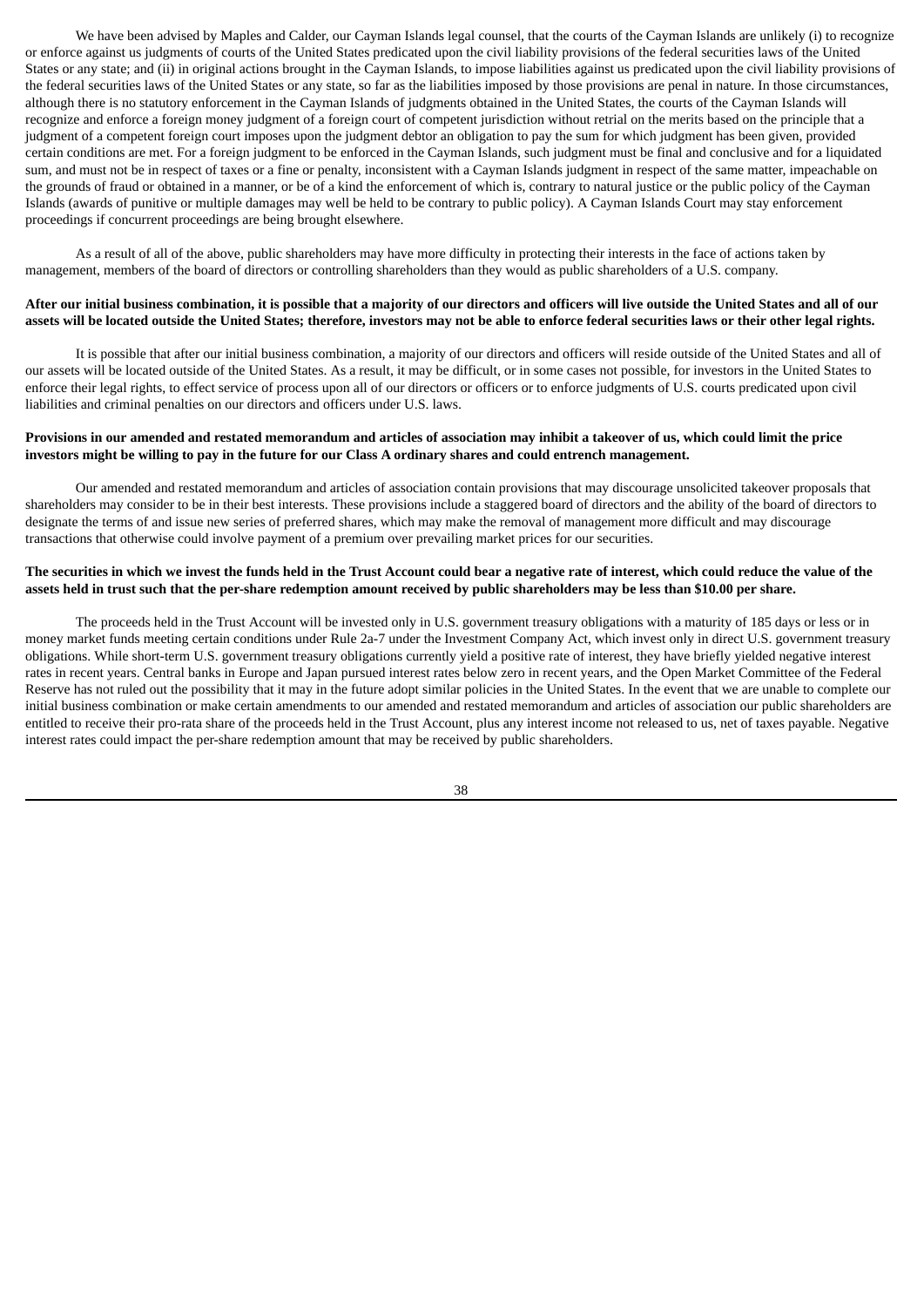#### **GENERAL RISK FACTORS**

# We are a blank check company with no operating history and no revenues, and you have no basis on which to evaluate our ability to achieve our **business objective.**

We are a newly incorporated blank check company incorporated under the laws of the Cayman Islands with no operating results, and we will not commence operations until obtaining funding through the Initial Public Offering. Because we lack an operating history, you have no basis upon which to evaluate our ability to achieve our business objective of completing our initial business combination. If we fail to complete our initial business combination, we will never generate any operating revenues.

# Past performance by our management team and their affiliates, including investments and transactions in which they have participated and businesses with which they have been associated, may not be indicative of future performance of an investment in the Company.

Information regarding our management team and their affiliates, including investments and transactions in which they have participated and businesses with which they have been associated, is presented for informational purposes only. Any past experience and performance by our management team and their affiliates and the businesses with which they have been associated, is not a guarantee that we will be able to successfully identify a suitable candidate for our initial business combination, that we will be able to provide positive returns to our shareholders, or of any results with respect to any initial business combination we may consummate. You should not rely on the historical experiences of our management team and their affiliates, including investments and transactions in which they have participated and businesses with which they have been associated, as indicative of the future performance of an investment in us or as indicative of every prior investment by each of the members of our management team or their affiliates. The market price of our securities may be influenced by numerous factors, many of which are beyond our and our management team's control, and our shareholders may experience losses on their investment in our securities.

# Cyber incidents or attacks directed at us could result in information theft, data corruption, operational disruption and/or financial loss.

We depend on digital technologies, including information systems, infrastructure and cloud applications and services, including those of third parties with which we may deal. Sophisticated and deliberate attacks on, or security breaches in, our systems or infrastructure, or the systems or infrastructure of third parties or the cloud, could lead to corruption or misappropriation of our assets, proprietary information and sensitive or confidential data. As an early stage company without significant investments in data security protection, we may not be sufficiently protected against such occurrences. We may not have sufficient resources to adequately protect against, or to investigate and remediate any vulnerability to, cyber incidents. It is possible that any of these occurrences, or a combination of them, could have adverse consequences on our business and lead to financial loss.

# We are an emerging growth company and a smaller reporting company within the meaning of the Securities Act, and if we take advantage of certain exemptions from disclosure requirements available to emerging growth companies or smaller reporting companies, this could make our securities less attractive to investors and may make it more difficult to compare our performance with other public companies.

We are an "emerging growth company" within the meaning of the Securities Act, as modified by the JOBS Act, and we may take advantage of certain exemptions from various reporting requirements that are applicable to other public companies that are not emerging growth companies, including, but not limited to, not being required to comply with the auditor internal controls attestation requirements of Section 404 of the Sarbanes-Oxley Act, reduced disclosure obligations regarding executive compensation in our periodic reports and proxy statements, and exemptions from the requirements of holding a nonbinding advisory vote on executive compensation and shareholder approval of any golden parachute payments not previously approved. As a result, our shareholders may not have access to certain information they may deem important. We could be an emerging growth company for up to five years, although circumstances could cause us to lose that status earlier, including if the market value of our Class A ordinary shares held by non-affiliates exceeds \$700 million as of any June 30 before that time, in which case we would no longer be an emerging growth company as of the following December 31. We cannot predict whether investors will find our securities less attractive because we will rely on these exemptions. If some investors find our securities less attractive as a result of our reliance on these exemptions, the trading prices of our securities may be lower than they otherwise would be, there may be a less active trading market for our securities and the trading prices of our securities may be more volatile.

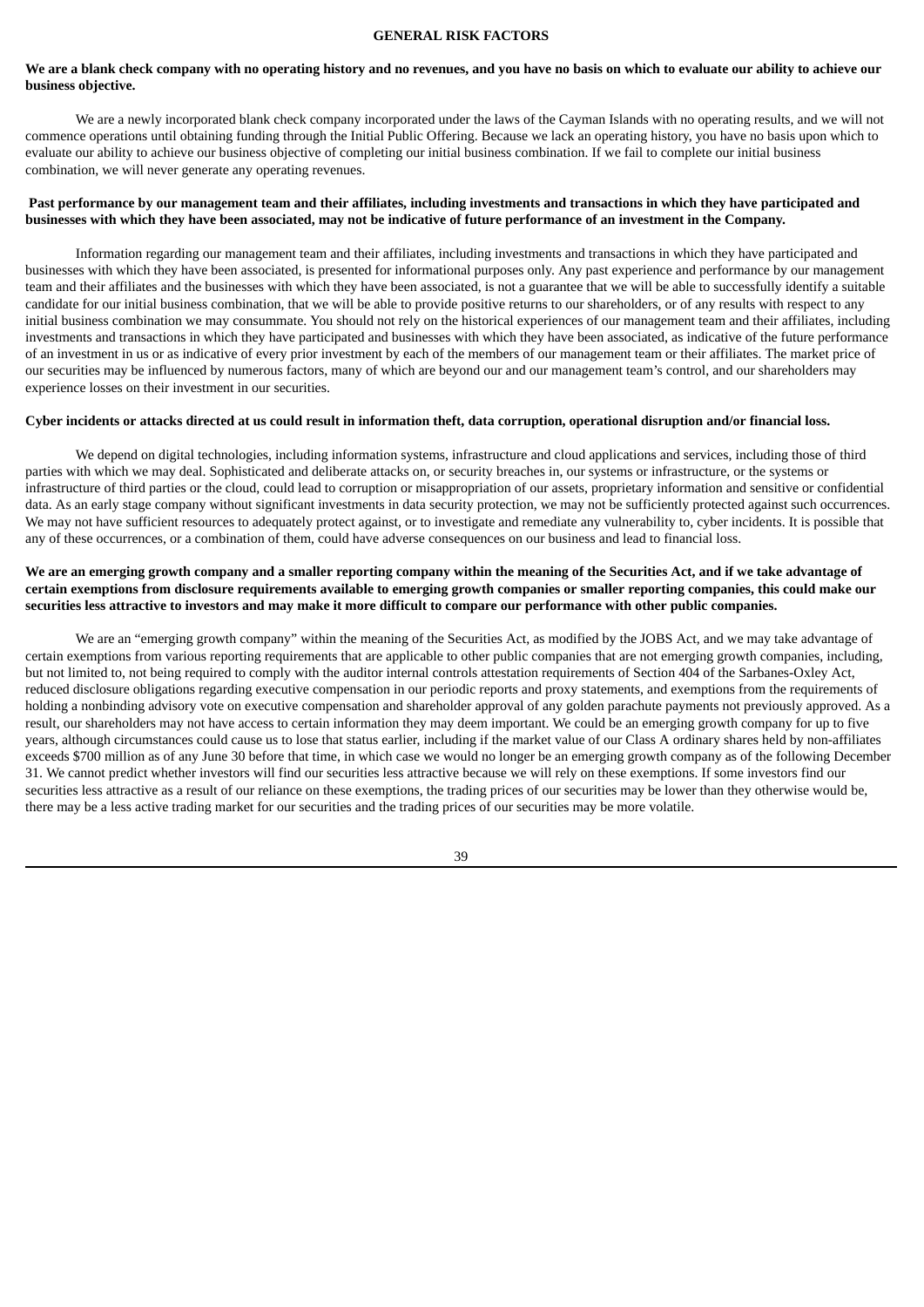Further, Section 102(b)(1) of the JOBS Act exempts emerging growth companies from being required to comply with new or revised financial accounting standards until private companies (that is, those that have not had a Securities Act registration statement declared effective or do not have a class of securities registered under the Exchange Act) are required to comply with the new or revised financial accounting standards. The JOBS Act provides that a company can elect to opt out of the extended transition period and comply with the requirements that apply to non-emerging growth companies but any such an election to opt out is irrevocable. We have elected not to opt out of such extended transition period which means that when a standard is issued or revised and it has different application dates for public or private companies, we, as an emerging growth company, can adopt the new or revised standard at the time private companies adopt the new or revised standard. This may make comparison of our financial statements with another public company which is neither an emerging growth company nor an emerging growth company which has opted out of using the extended transition period difficult or impossible because of the potential differences in accounting standards used.

Additionally, we are a "smaller reporting company" as defined in Item 10(f)(1) of Regulation S-K. Smaller reporting companies may take advantage of certain reduced disclosure obligations, including, among other things, providing only two years of audited financial statements. We will remain a smaller reporting company until the last day of the fiscal year in which (1) the market value of our ordinary shares held by non-affiliates exceeds \$250 million as of the prior June 30, or (2) our annual revenues exceeded \$100 million during such completed fiscal year and the market value of our ordinary shares held by non-affiliates exceeds \$700 million as of the prior June 30. To the extent we take advantage of such reduced disclosure obligations, it may also make comparison of our financial statements with other public companies difficult or impossible.

## We employ a mail forwarding service, which may delay or disrupt our ability to receive mail in a timely manner.

Mail addressed to the Company and received at its registered office will be forwarded unopened to the forwarding address supplied by Company to be dealt with. None of the Company, its directors, officers, advisors or service providers (including the organization which provides registered office services in the Cayman Islands) will bear any responsibility for any delay howsoever caused in mail reaching the forwarding address, which may impair your ability to communicate with us.

# **ITEM IB. UNRESOLVED STAFF COMMENTS.**

None.

## **ITEM 2. PROPERTIES.**

We currently lease executive offices at 200 Clarendon Street, 52<sup>nd</sup> Floor, Boston MA 02116 from our Sponsor and the members of our management team. We consider our current office space adequate for our current operations.

# **ITEM 3. LEGAL PROCEEDINGS.**

As of December 31, 2021, to the knowledge of our management, there was no material litigation, arbitration or governmental proceeding pending against us or any members of our management team in their capacity as such, and we and the members of our management team have not been subject to any such proceeding.

# **ITEM 4. MINE SAFETY DISCLOSURES.**

Not applicable.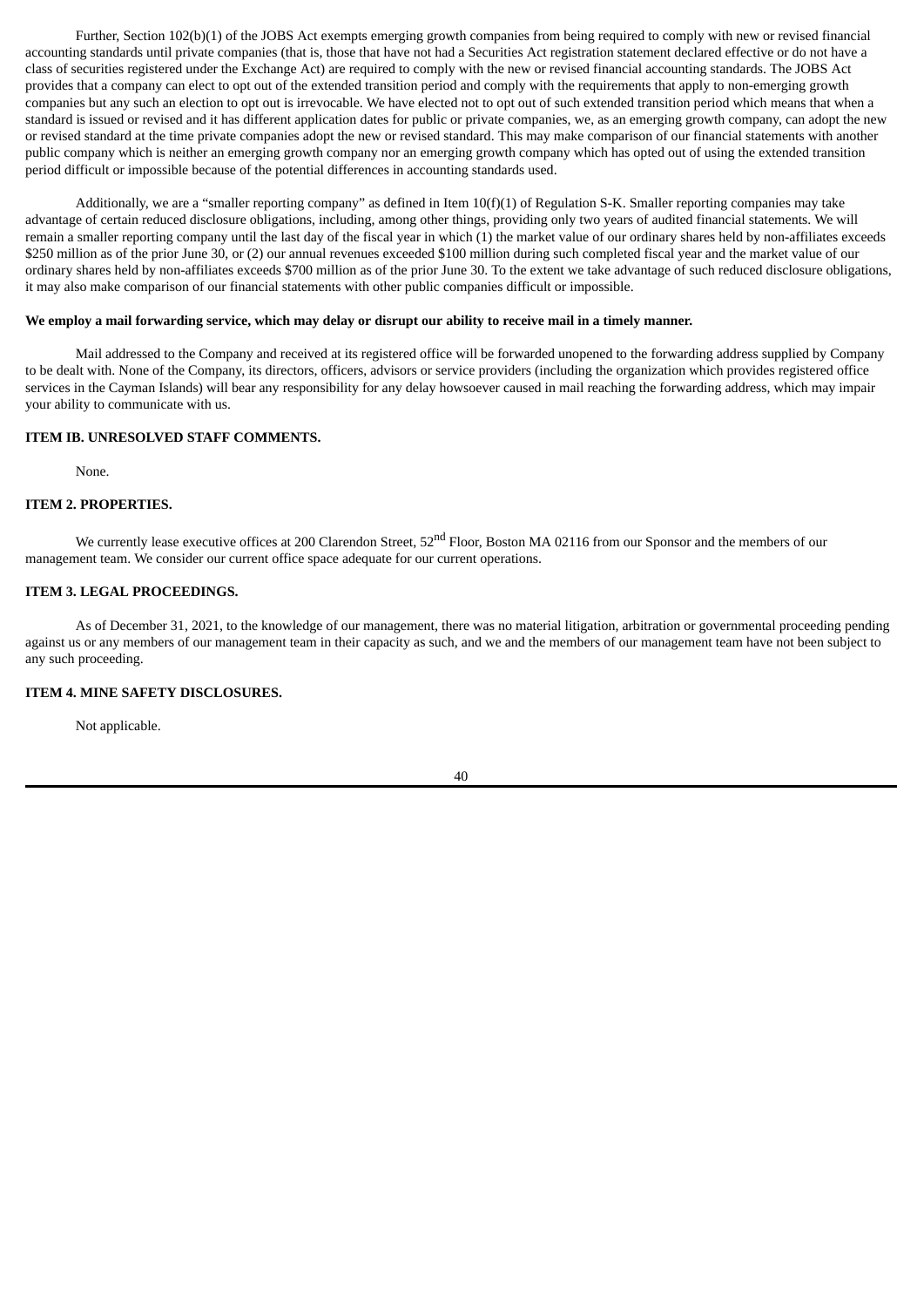#### **PART II**

# **ITEM 5. MARKET FOR REGISTRANT'S COMMON EQUITY, RELATED STOCKHOLDER MATTERS AND ISSUER PURCHASES OF EQUITY SECURITIES.**

#### **Market Information**

Our Class A ordinary shares are listed on Nasdaq under the symbol "HLXA."

#### **Holders**

As of December 31, 2021, there were two holders of record of our Class A ordinary shares. The number of holders of record does not include a substantially greater number of "street name" holders or beneficial holders whose Class A ordinary shares are held of record by banks, brokers and other financial institutions.

#### **Dividends**

We have not paid any cash dividends on our common stock to date and do not intend to pay cash dividends prior to the completion of our initial business combination. The payment of cash dividends in the future will be dependent upon our revenues and earnings, if any, capital requirements and general financial condition subsequent to completion of the initial business combination. Further, if we incur any indebtedness in connection with the initial business combination, our ability to declare dividends may be limited by restrictive covenants we may agree to in connection therewith.

#### **Securities Authorized for Issuance Under Equity Compensation Plans**

None.

#### **Recent Sales of Unregistered Securities; Use of Proceeds from Registered Offerings**

#### *Unregistered Sales*

The sales of the founder shares and Private Placement Shares to our Sponsor and our initial shareholders as described herein were deemed to be exempt from registration under the Securities Act, in reliance on Section 4(a)(2) of the Securities Act as transactions by an issuer not involving a public offering.

#### *Use of Proceeds*

On October 19, 2020, our registration statement on Form S-l (File No. 333-249197) was declared effective by the SEC for the Initial Public Offering pursuant to which we sold an aggregate 10,000,000 Class A Ordinary Shares at an offering price to the public of \$10.00 per share for an aggregate offering price of \$100,000,000. Jefferies LLC acted as representative for the underwriters (the "Underwriters"). Our Public Offering did not terminate before all of the securities registered in our registration statement were sold. The Initial Public Offering was consummated on October 22, 2020.

Net proceeds of \$115,000,000 from the Initial Public Offering, the closing of the over-allotment and the sale of the Private Placement Shares, including deferred underwriting discounts of approximately \$3,500,000, are held in the Trust Account. We paid \$2,300,000 in underwriting discounts and incurred offering costs of \$425,447 related to the Initial Public Offering. In addition, the Underwriters agreed to defer \$4,025,000 in underwriting discounts, which amount will be payable when and if a business combination is consummated. No payments were made by us to directors, officers or persons owning ten percent or more of our ordinary shares or to their associates, or to our affiliates. There has been no material change in the planned use of proceeds from the Initial Public Offering as described in our final prospectus dated October 19, 2020 which was filed with the SEC.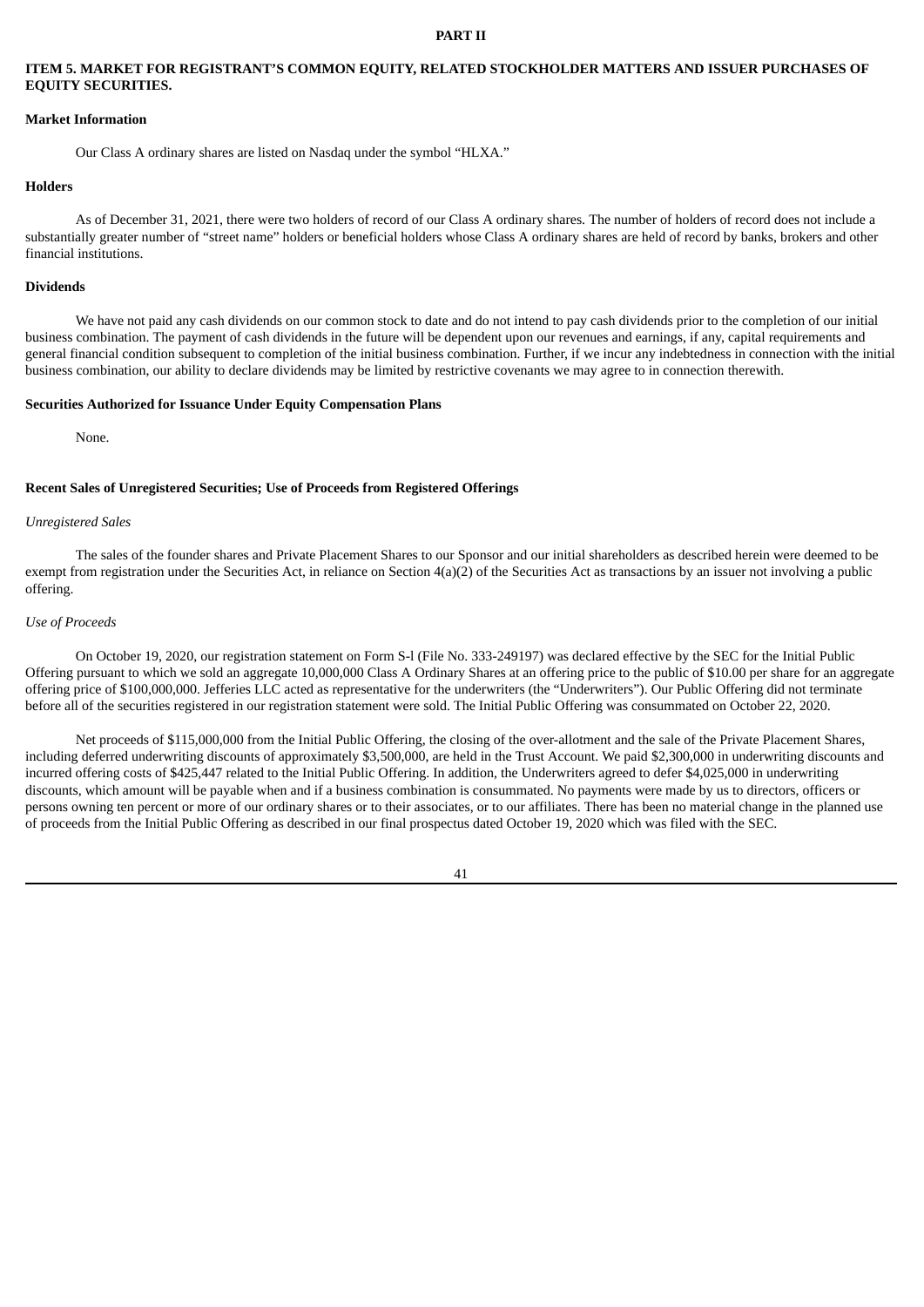#### **ITEM 6. [RESERVED]**

#### **ITEM 7. MANAGEMENT'S DISCUSSION AND ANALYSIS OF FINANCIAL CONDITION AND RESULTS OF OPERATIONS**

The following discussion and analysis of the Company's financial condition and results of operations should be read in conjunction with our audited financial statements and the notes related thereto which are included in "Item 8. Financial Statements and Supplementary Data" of this Annual Report on Form 10-K. Certain information contained in the discussion and analysis set forth below includes forward-looking statements. Our actual results may differ materially from those anticipated in these forward-looking statements as a result of many factors, including those set forth under "Special Note Regarding Forward-Looking Statements," "Item 1A. Risk Factors" and elsewhere in this Annual Report on Form 10-K.

#### **Overview**

We are a blank check company incorporated in the Cayman Islands on August 13, 2020, formed for the purpose of effecting a merger, amalgamation, share exchange, asset acquisition, share purchase, reorganization or other similar business combination with one or more businesses. We intend to effectuate our initial business combination using cash derived from the proceeds of the Initial Public Offering and the sale of the Private Placement Shares, our shares, debt or a combination of cash, shares and debt.

We expect to continue to incur significant costs in the pursuit of our acquisition plans. We cannot assure you that our plans to complete an initial business combination will be successful.

#### **Recent Developments**

Our sponsor is an affiliate of Cormorant Asset Management, LP ("Cormorant"), a leading life sciences focused investment firm with over \$2 billion in assets under management as of December 31, 2021. Our registration statement for the Initial Public Offering was declared effective on October 19, 2020.

Our management has broad discretion with respect to the specific application of the net proceeds of the Initial Public Offering and the sale of Private Placement Shares, although substantially all of the net proceeds are intended to be applied generally toward consummating an initial business combination.

If the Company is unable to complete a business combination within 24 months from the closing of the Initial Public Offering, or October 22, 2022 (the "Combination Period"), we will (i) cease all operations except for the purpose of winding up, (ii) as promptly as reasonably possible but not more than ten business days thereafter, redeem the Public Shares, at a per-share price, payable in cash, equal to the aggregate amount then on deposit in the Trust Account, including interest earned on the funds held in the Trust Account and not previously released to us (less taxes payable and up to \$100,000 of interest to pay dissolution expenses), divided by the number of then outstanding Public Shares, which redemption will completely extinguish Public Shareholders' rights as shareholders (including the right to receive further liquidation distributions, if any) and (iii) as promptly as reasonably possible following such redemption, subject to the approval of our remaining shareholders and our board of directors, liquidate and dissolve, subject, in the case of clauses (ii) and (iii), to our obligations under Cayman Islands law to provide for claims of creditors and in all cases subject to the other requirements of applicable law.

### **Proposed Business Combination**

On October 4, 2021, the Company announced that it entered into the Business Combination Agreement. Following the Closing of the Business Combination, (i) the existing equity holders of MoonLake will retain their equity interests in MoonLake (except as noted in the Company's Form 8-K filed on October 4, 2021) and will receive a number of non-economic voting shares in Helix determined by multiplying the number of MoonLake Common Shares held by them immediately prior to the Closing by the Exchange Ratio; (ii) the BVF Shareholders will assign all of their MoonLake common shares to Helix and Helix will issue to the BVF Shareholders an aggregate number of Helix Class A ordinary shares equal to the product of such number of assigned MoonLake common shares and the Exchange Ratio; and (iii) Helix will receive a controlling equity interest in MoonLake in exchange for making the Cash Contribution (as defined in the Business Combination Agreement). The Exchange Ratio is the quotient obtained by dividing (a) 360,000,000 by (b) the fully diluted shares of MoonLake prior to the Closing by (c) 10. Substantially all of the assets and business of MoonLake and Helix will be held by MoonLake as the operating company following the Closing.

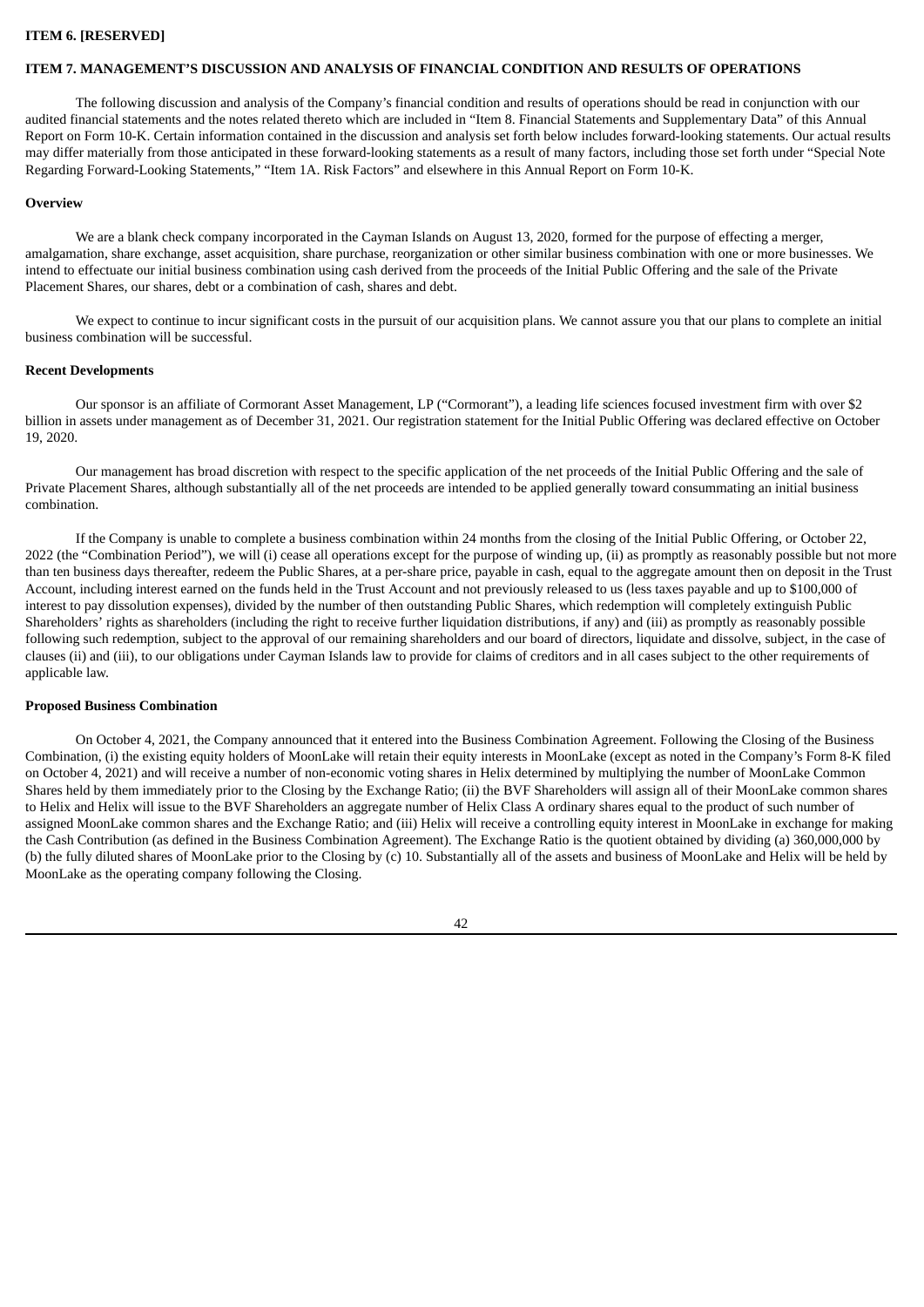For more information about the Business Combination Agreement and the Business Combination, see our Definitive Proxy Statement. Unless specifically stated, this Annual Report does not give effect to the Business Combination and does not contain the risks associated with the Business Combination. Such risks and effects relating to the Business Combination are included in the Definitive Proxy Statement.

The Business Combination is expected to close occur in the first half of 2022, following the receipt of required approval by the stockholders of the Company, required regulatory approvals and the fulfilment or waiver of other conditions set forth in the Business Combination Agreement.

#### **Results of Operations**

We have neither engaged in any operations (other than searching for an initial business combination after our Initial Public Offering) nor generated any operating revenues to date. Our only activities from inception through December 31, 2021 were organizational activities, those necessary to prepare for the Initial Public Offering, and, subsequent to the Initial Public Offering, identifying MoonLake as the target company for the Business Combination. We do not expect to generate any operating revenues until after the completion of the Business Combination with MoonLake or an alternate initial business combination. We expect to generate non-operating income in the form of interest income on investments held in trust after the Initial Public Offering. We expect that we will incur increased expenses as a result of being a public company (for legal, financial reporting, accounting and auditing compliance), as well as for due diligence expenses in connection with searching for, and completing, an initial business combination.

For the year ended December 31, 2021, we had a net loss of \$4,542,654, which consisted of general and administrative expenses of \$4,570,345 offset by interest earned on investments held in Trust Account of \$27,691.

For the period from August 13, 2020 (inception) through December 31, 2020, we had a net loss of \$90,838, which consisted of formation and operating costs of \$105,755, offset by interest earned on investments held in Trust Account of \$14,917.

#### **Liquidity and Capital Resources**

Until the consummation of the Initial Public Offering, our only source of liquidity was an initial purchase of ordinary shares by the Sponsor and loans from our Sponsor.

On October 22, 2020, we consummated the Initial Public Offering of 11,500,000 Public Shares, which included the full exercise by the underwriters of their over-allotment option in the amount of 1,500,000 Public Shares, at a price of \$10.00 per Share, generating gross proceeds of \$115,000,000. Simultaneously with the closing of the Initial Public Offering, we consummated the sale of 430,000 Private Placement Shares to the Sponsor at a price of \$10.00 per Private Placement Share generating gross proceeds of \$4,300,000.

Following the Initial Public Offering, the full exercise of their over-allotment option and the sale of the Private Placement Shares, a total of \$115,000,000 was placed in the Trust Account, and we had \$1,646,100 of cash held outside of the Trust Account, after payment of costs related to the Initial Public Offering, and available for working capital purposes. We incurred \$6,750,447 in transaction costs, including \$2,300,000 of underwriting fees, \$4,025,000 of deferred underwriting fees and \$425,447 of other offering costs.

For the year ended December 31, 2021, cash used in operating activities was \$611,071. Net loss of \$4,542,654 was affected by interest earned on investments held in the Trust Account of \$27,691 and changes in operating assets and liabilities, which used \$3,959,274 of cash for general and administrative expenses.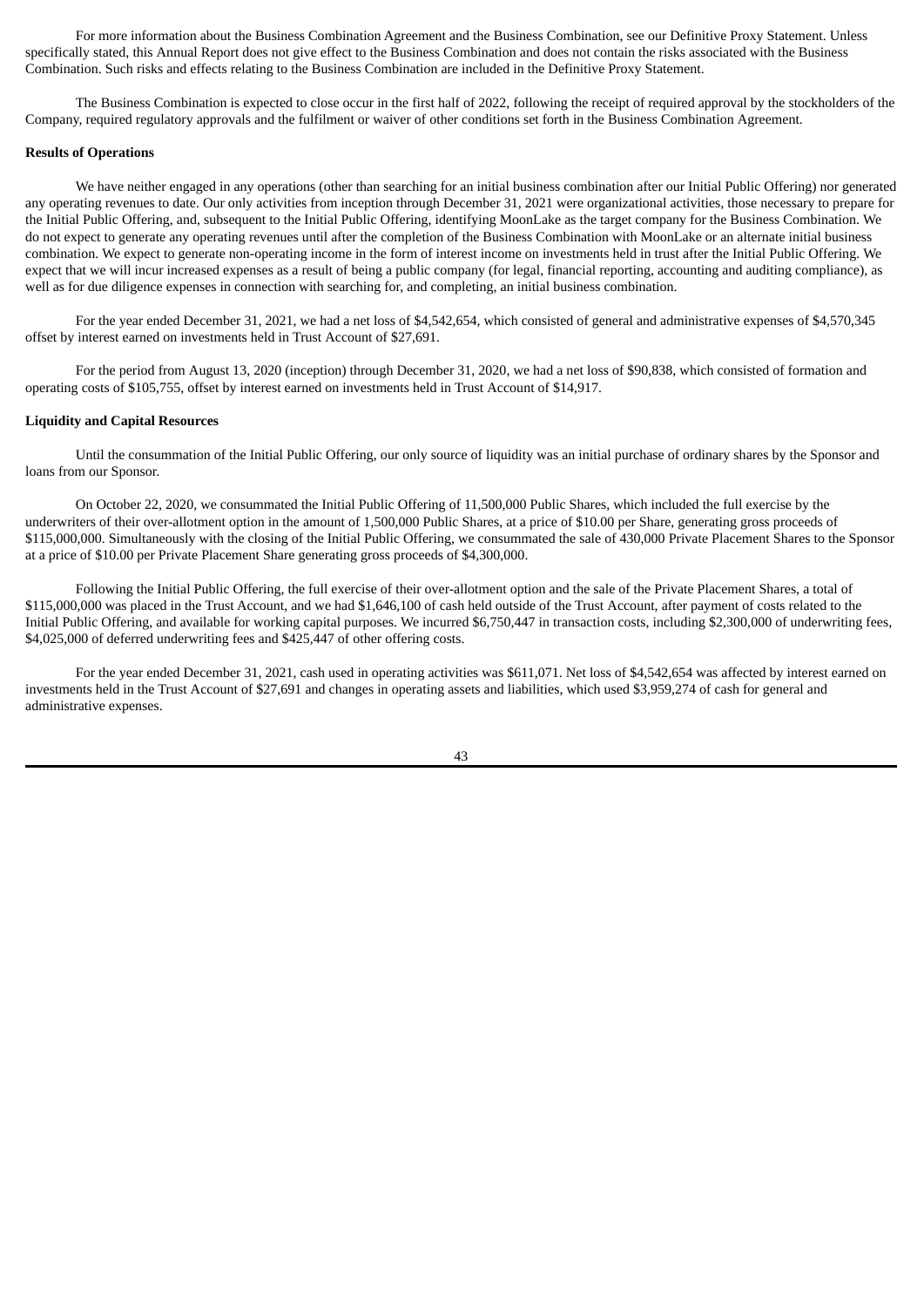For the period from August 13, 2020 (inception) through December 31, 2020, cash used in operating activities was \$316,692. Net loss of \$90,838 was affected by the formation cost paid by Sponsor in exchange for issuance of founder shares of \$5,000, interest earned on investments held in the Trust Account of \$14,917, and changes in operating assets and liabilities, which used \$215,937 of cash for operating activities.

As of December 31, 2021, we had investments held in the Trust Account of \$115,042,608. We intend to use substantially all of the funds held in the Trust Account, including any amounts representing interest earned on the Trust Account, which interest shall be net of taxes payable and excluding deferred underwriting commissions, to complete our Business Combination. We may withdraw interest from the Trust Account to pay taxes, if any. Through December 31, 2021, we did not withdraw any interest earned on the Trust Account to pay our taxes. To the extent that our share capital or debt is used, in whole or in part, as consideration to complete a Business Combination, the remaining proceeds held in the Trust Account will be used as working capital to finance the operations of the target business or businesses, make other acquisitions and pursue our growth strategies.

At December 31, 2021, we held \$666,790 of cash outside of the Trust Account. We intend to use the funds held outside the Trust Account primarily to complete the Business Combination with MoonLake. If we do not complete the Business Combination with MoonLake and seek an alternate business combination target, we will use such funds to identify and evaluate target businesses, perform business due diligence on prospective target businesses, travel to and from the offices, plants or similar locations of prospective target businesses or their representatives or owners, review corporate documents and material agreements of prospective target businesses, structure, negotiate and complete a Business Combination.

In order to fund working capital deficiencies or finance transaction costs in connection with a Business Combination, our Sponsor or an affiliate of our Sponsor or certain of our officers and directors may, but are not obligated to, loan us funds as may be required. If we complete the Business Combination or an alternate initial business combination, we may repay such loaned amounts out of the proceeds of the Trust Account released to us. In the event that the Business Combination or an alternate initial business combination does not close, we may use a portion of the working capital held outside the Trust Account to repay such loaned amounts, but no proceeds from our Trust Account would be used for such repayment. Up to \$1,500,000 of such loans may be convertible into shares, at a price of \$10.00 per share, at the option of the lender. The shares would be identical to the Private Placement Shares. As of December 31, 2021, there were no amounts outstanding under any working capital loans.

We do not believe we will need to raise additional funds in order to meet the expenditures required for operating our business. However, if our estimate of the costs of completing the Business Combination with MoonLake, or with identifying an alternate target business, undertaking in-depth due diligence and negotiating an alternate initial business combination are less than the actual amount necessary to do so, we may have insufficient funds available to operate our business prior to our initial Business Combination. Moreover, we may need to obtain additional financing either to complete the Business Combination or because we become obligated to redeem a significant number of our Public Shares upon completion of the Business Combination, in which case we may issue additional securities or incur debt in connection with the Business Combination.

#### **Going Concern**

We have until October 22, 2022 to consummate a Business Combination. It is uncertain that we will be able to consummate a Business Combination by this time. If a Business Combination is not consummated by this date, there will be a mandatory liquidation and subsequent dissolution. Management has determined that the mandatory liquidation, should a Business Combination not occur, and potential subsequent dissolution raises substantial doubt about our ability to continue as a going concern. No adjustments have been made to the carrying amounts of assets or liabilities should we be required to liquidate after October 22, 2022.

### **Off-Balance Sheet Financing Arrangements**

We have no obligations, assets or liabilities, which would be considered off-balance sheet arrangements as of December 31, 2021. We do not participate in transactions that create relationships with unconsolidated entities or financial partnerships, often referred to as variable interest entities, which would have been established for the purpose of facilitating off-balance sheet arrangements. We have not entered into any off-balance sheet financing arrangements, established any special purpose entities, guaranteed any debt or commitments of other entities, or purchased any non-financial assets.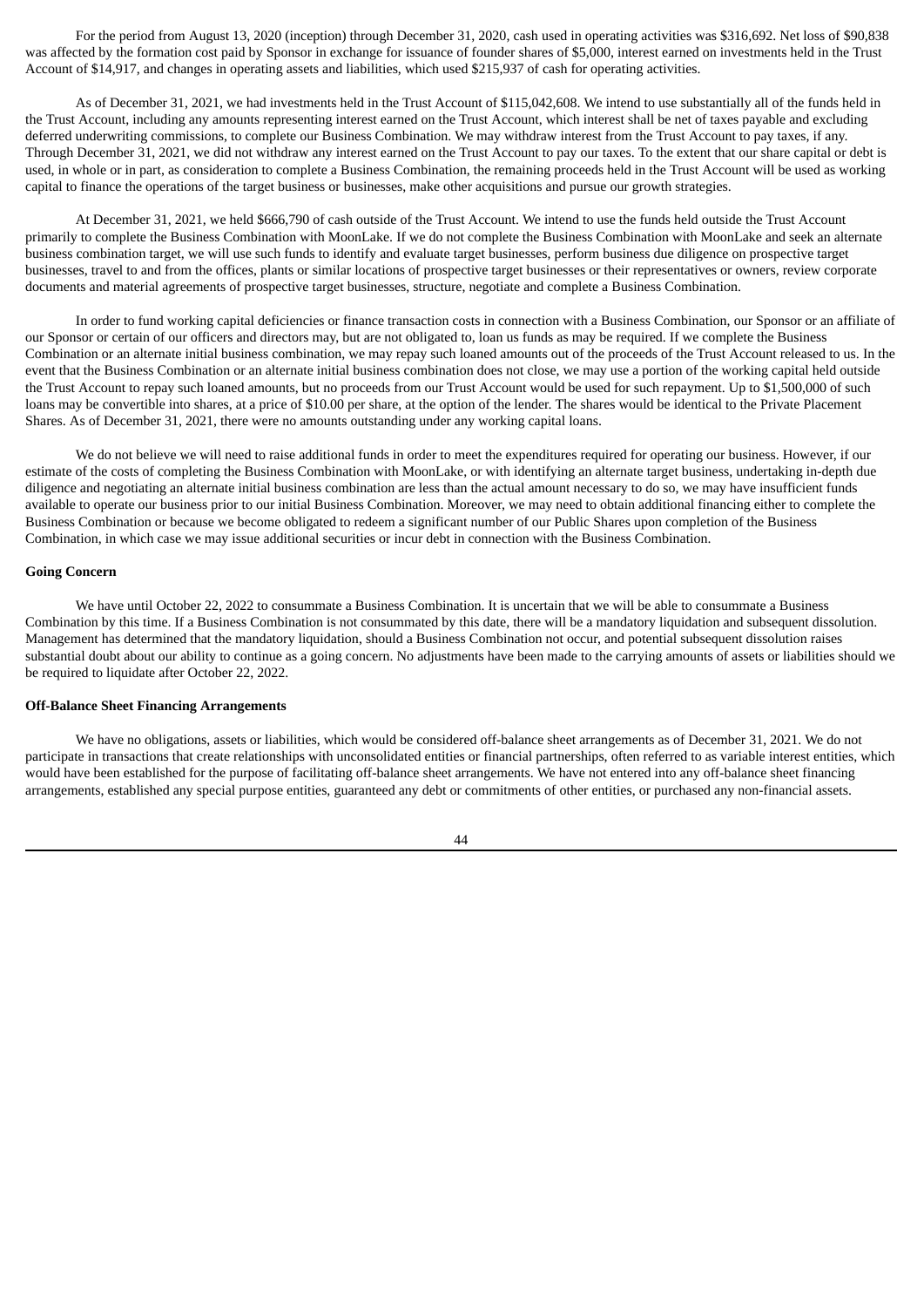#### **Contractual Obligations**

We do not have any long-term debt, capital lease obligations, operating lease obligations or long-term liabilities other than an agreement to pay the Sponsor a monthly fee of \$10,000 for office space, administrative services and remote support services provided to the Company. We began incurring these fees on October 22, 2020 and will continue to incur these fees monthly until the earlier of the completion of a Business Combination and the Company's liquidation.

The underwriters are entitled to a deferred fee of \$0.35 per Share, or \$4,025,000 in the aggregate. The deferred fee will become payable to the underwriters from the amounts held in the Trust Account solely in the event that we complete a Business Combination, subject to the terms of the underwriting agreement.

On July 22, 2021, Helix retained SVB Leerink as its financial advisor in connection with the proposed Business Combination, and SVB Leerink commenced its review of MoonLake and the proposed transaction. On the same date, Helix also retained Jefferies as lead capital markets advisor and lead placement agent, Cowen and Company, LLC ("*Cowen*") as co-lead placement agent, and SVB Leerink as financial advisor and co-lead placement agent for the PIPE financing. Under the placement agent engagement letters between Helix and each of Jefferies, Cowen, and SVB Leerink, each of Jefferies, Cowen, and SVB Leerink are entitled to a placement agent fee based on the amount of gross proceeds of the PIPE, payable upon the consummation of the PIPE.

### **Critical Accounting Policies**

The preparation of financial statements and related disclosures in conformity with accounting principles generally accepted in the United States of America requires management to make estimates and assumptions that affect the reported amounts of assets and liabilities, disclosure of contingent assets and liabilities at the date of the financial statements, and income and expenses during the periods reported. Actual results could materially differ from those estimates. We have not identified any critical accounting policies.

## *Class A Ordinary Shares Subject to Possible Redemption*

We account for our ordinary shares subject to possible redemption in accordance with the guidance in Accounting Standards Codification ("ASC") Topic 480 "Distinguishing Liabilities from Equity." Class A Ordinary shares subject to mandatory redemption is classified as a liability instrument and is measured at fair value. Conditionally redeemable ordinary shares (including ordinary shares that features redemption rights that is either within the control of the holder or subject to redemption upon the occurrence of uncertain events not solely within our control) is classified as temporary equity. At all other times, ordinary shares are classified as shareholders' equity. Our Class A ordinary shares feature certain redemption rights that are considered to be outside of our control and subject to occurrence of uncertain future events. Accordingly, Class A ordinary shares subject to possible redemption is presented as temporary equity, outside of the shareholders' equity section of our balance sheets.

### *Net Income (Loss) per Ordinary Share*

We calculate earnings per share to allocate net income (loss) evenly to Class A and Class B ordinary shares. This presentation contemplates a Business Combination as the most likely outcome, in which case, both classes of common stock share pro rata in the income (loss) of the Company.

#### *Recent Accounting Standards*

In August 2020, the FASB issued ASU No. 2020-06, "Debt—Debt with Conversion and Other Options (Subtopic 470-20) and Derivatives and Hedging—Contracts in Entity's Own Equity (Subtopic 815-40): Accounting for Convertible Instruments and Contracts in an Entity's Own Equity" ("ASU 2020-06"), which simplifies accounting for convertible instruments by removing major separation models required under current GAAP. ASU 2020-06 removes certain settlement conditions that are required for equity contracts to qualify for the derivative scope exception and it also simplifies the diluted earnings per share calculation in certain areas. ASU 2020-06 is effective for fiscal years beginning after December 15, 2023, including interim periods within those fiscal years, with early adoption permitted. The Company is currently assessing the impact, if any, that ASU 2020-06 would have on its financial position, results of operations or cash flows.

Management does not believe that any other recently issued, but not yet effective, accounting standards, if currently adopted, would have a material effect on our financial statements.

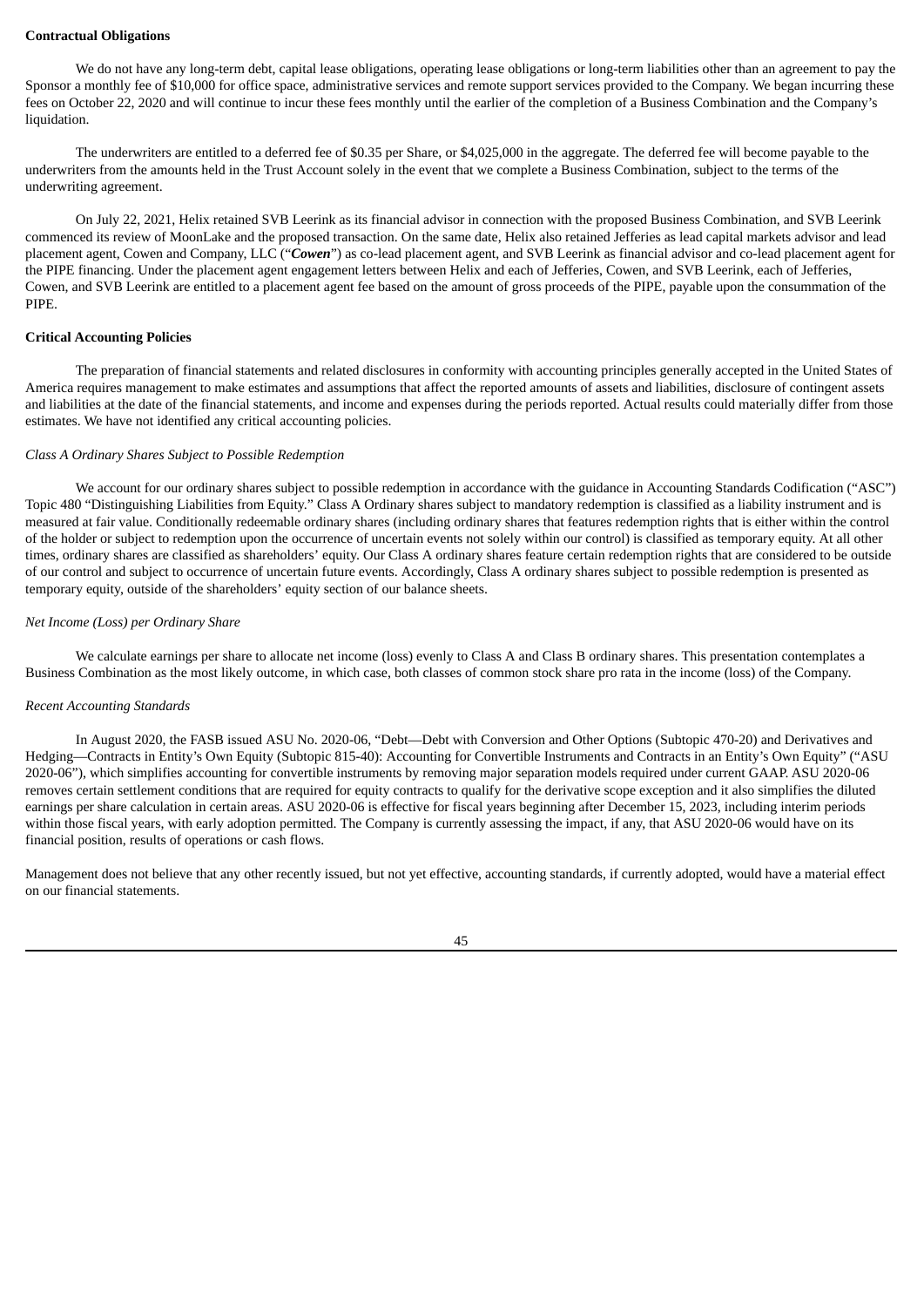### **ITEM 7A. QUANTITATIVE AND QUALITATIVE DISCLOSURES ABOUT MARKET RISK.**

Not applicable.

# **ITEM 8. FINANCIAL STATEMENTS AND SUPPLEMENTARY DATA.**

This information appears following Item 16 of this Form 10-K and is included herein by reference.

# **ITEM 9. CHANGES IN AND DISAGREEMENTS WITH ACCOUNTANTS ON ACCOUNTING AND FINANCIAL DISCLOSURE.**

None.

# **ITEM 9A. CONTROLS AND PROCEDURES.**

# *Evaluation of Disclosure Controls and Procedures*

Disclosure controls are procedures that are designed with the objective of ensuring that information required to be disclosed in our reports filed under the Exchange Act is recorded, processed, summarized, and reported within the time period specified in the SEC's rules and forms. Disclosure controls are also designed with the objective of ensuring that such information is accumulated and communicated to our management, including the chief executive officer and chief financial officer, as appropriate to allow timely decisions regarding required disclosure.

As required by Rules 13a-15 and 15d-15 under the Exchange Act, our Chief Executive Officer and Chief Financial Officer carried out an evaluation of the effectiveness of the design and operation of our disclosure controls and procedures as of December 31, 2021. Based upon their evaluation, and due to a material weakness in our internal control over financial reporting over the accounting for complex financial instruments, our Chief Executive Officer and Chief Financial Officer concluded that our disclosure controls and procedures (as defined in Rules 13a-15(e) and 15d-15(e) under the Exchange Act) were not effective as of December 31, 2021.

# *Management's Annual Report on Internal Control over Financial Reporting*

Our management is responsible for establishing and maintaining adequate internal control over financial reporting, as defined in the Exchange Act Rule 13a-15(f). Our internal control over financial reporting is designed to provide reasonable assurance to our management and board of directors regarding the preparation and fair presentation of published financial statements. A control system, no matter how well designed and operated, can only provide reasonable, not absolute, assurance that the objectives of the control system are met. Because of these inherent limitations, management does not expect that our internal control over financial reporting will prevent all error and all fraud. Management conducted an evaluation of our internal control over financial reporting based on the framework in Internal Control—Integrated Framework issued in 2013 by the Committee of Sponsoring Organizations of the Treadway Commission (the "2013 Framework"). Based on our evaluation under the 2013 Framework, management concluded that our internal control over financial reporting was not effective as of December 31, 2021, due to the material weakness in our internal control over financial reporting related to the Company's accounting for complex financial instruments. As a result, we performed additional analysis as deemed necessary to ensure that our financial statements were prepared in accordance with U.S. generally accepted accounting principles. Accordingly, management believes that the financial statements includedin this Form 10-K present fairly in all material respects our financial position, results of operations, and cash flows for the period presented.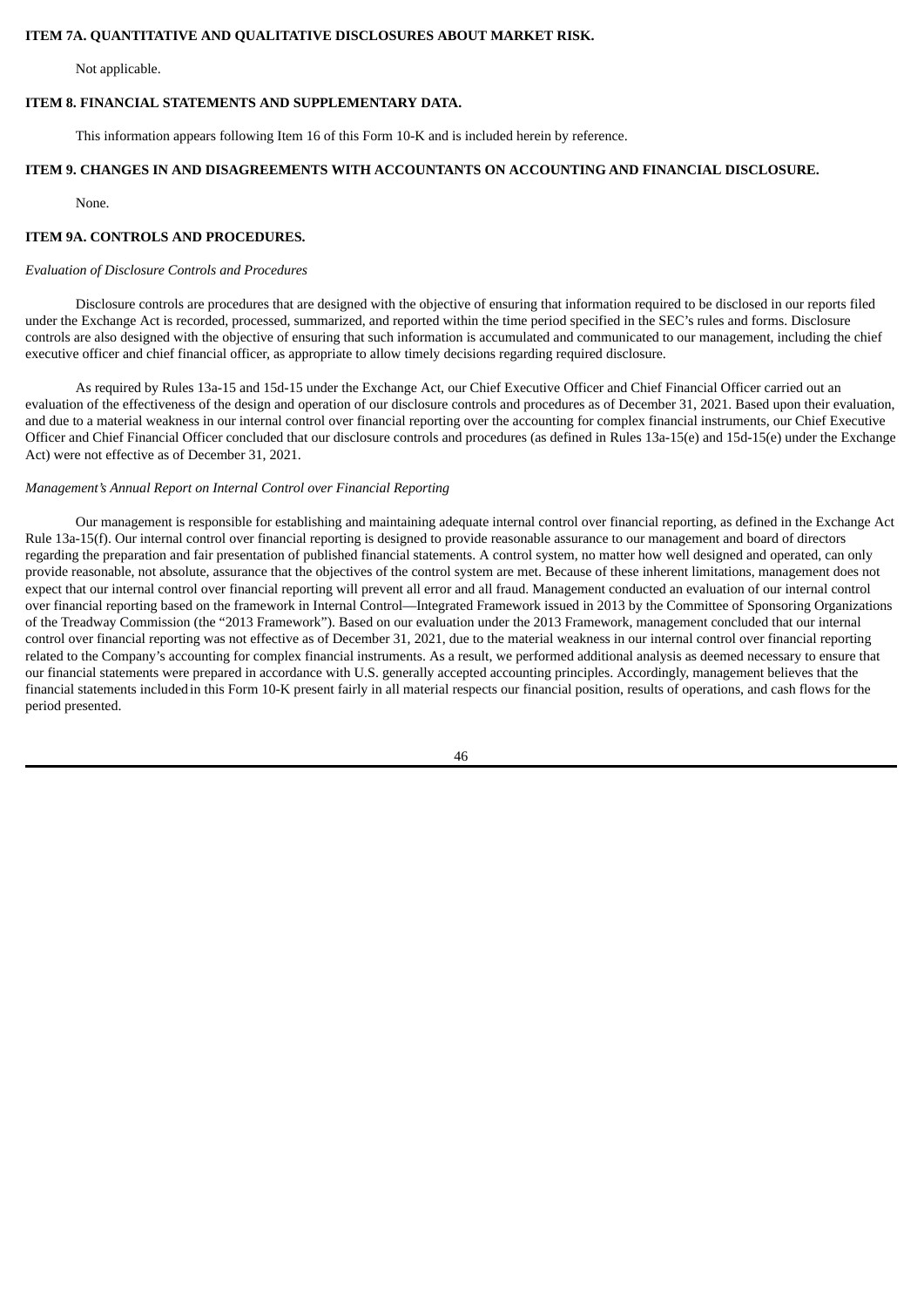Management has implemented remediation steps to improve our internal control over financial reporting. Specifically, we expanded and improved our review process for complex securities and related accounting standards. We plan to further improve this process by enhancing access to accounting literature, identification of third-party professionals with whom to consult regarding complex accounting applications and consideration of additional staff with the requisite experience and training to supplement existing accounting professionals.

This Annual Report on Form 10-K does not include an attestation report of internal controls from our independent registered public accounting firm due to our status as an emerging growth company under the JOBS Act.

# *Changes in Internal Control Over Financial Reporting*

The Company has made changes in its internal control over financial reporting to enhance our processes to identify and appropriately apply applicable accounting requirements to better evaluate and understand the nuances of the complex accounting standards that apply to our financial statements, including providing enhanced access to accounting literature, research materials and documents and increased communication among our personnel and third-party professionals with whom we consult regarding complex accounting applications. The Company can offer no assurance that these changes will ultimately have the intended effects.

# **ITEM 9B. OTHER INFORMATION.**

None.

# **ITEM 9C. DISCLOSURE REGARDING FOREIGN JURISDICTIONS THAT PREVENT INSPECTIONS.**

Not applicable.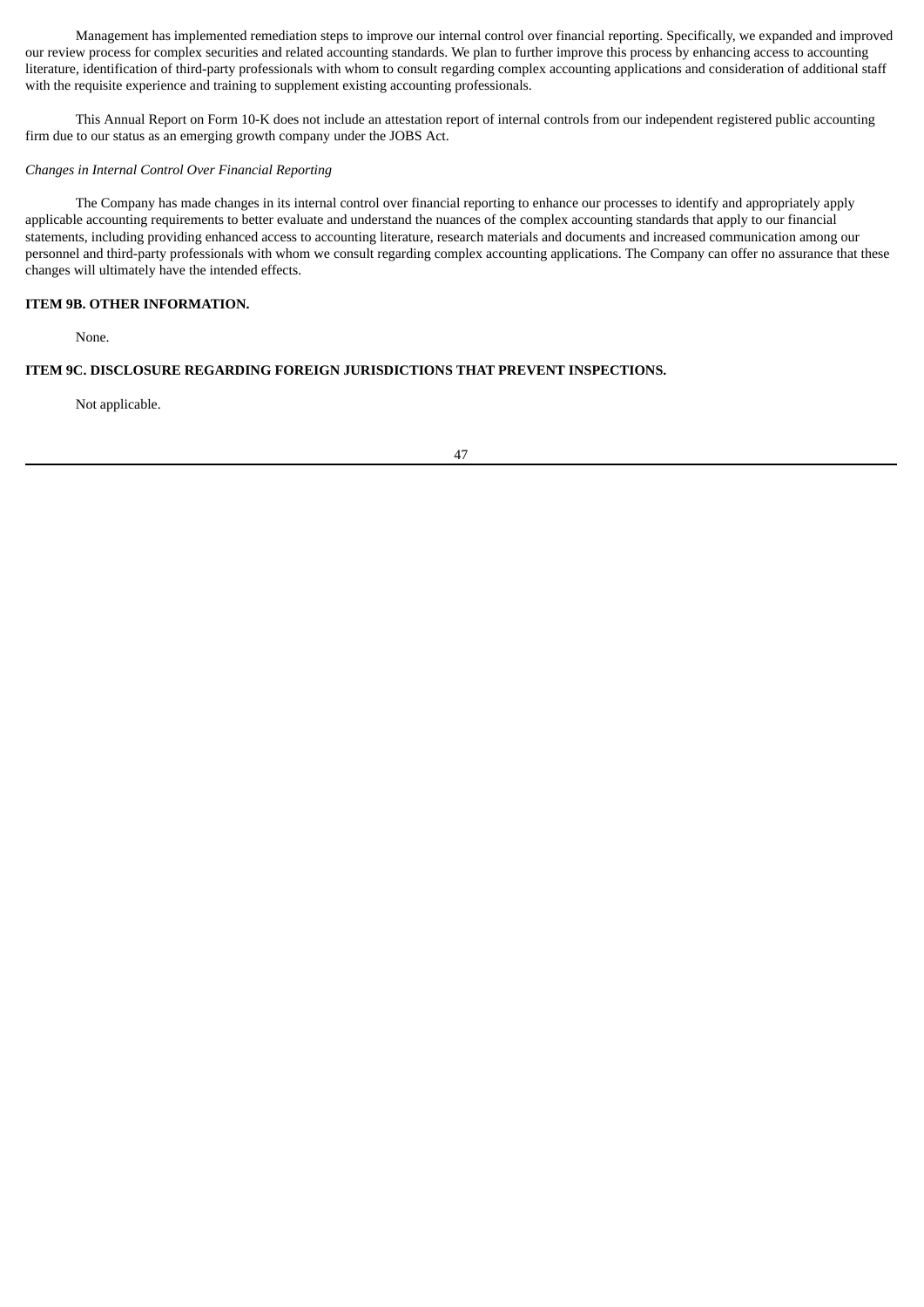#### **PART III**

### **ITEM 10. DIRECTORS EXECUTIVE OFFICERS AND CORPORATE GOVERNANCE**

### **Directors and Executive Officers**

Our current directors and executive officers are as follows:

| <b>Name</b>            | Age | <b>Position</b>                        |
|------------------------|-----|----------------------------------------|
| <b>Bihua Chen</b>      | 53  | Chief Executive Officer and Chairwoman |
| Dr. Andrew J. Phillips | 51  | Chief Financial Officer                |
| Nancy Chang            | 72  | <b>Director</b>                        |
| Will Lewis             | 53  | Director                               |
| John Schmid            | 59  | <b>Director</b>                        |

*Bihua Chen* serves as the Chief Executive Officer and Chairwoman of our board of directors. In addition, Ms. Chen has served as a director of Biomea Fusion, Inc. since April 2020, which completed its initial public offering in April 2021, and as a director of Erasca, Inc. since August 2020, which completed its initial public offering in July 2021. Ms. Chen also serves on the board of several privately held life science companies: Alta Vision, Inc., Supira Medical, Adona Medical, Inc., Umoja Biopharma, Inc., Chroma Medicine, Inc., Blossom Bioscience Ltd., Orionis Biosciences, Aleksia Therapeutics, Inc., and Akura Medical, Inc. Ms. Chen is the founder and managing member of Cormorant. Prior to founding Cormorant, Ms. Chen managed a separately managed account focused on the healthcare sector as a sub-adviser to a large, multi-strategy hedge fund based in New York. During Ms. Chen's time managing the account from 2005 through 2010, the account grew from \$75 million in assets to \$800 million in assets. Prior to that, Ms. Chen was a healthcare analyst and sector portfolio manager for American Express Asset Management, Boston. Ms. Chen has also served as a portfolio manager for the Asterion Life Science Fund from 2001 through 2002, an equity analyst and portfolio manager for Bellevue Research from 2000 through 2001 and an equity analyst for Putnam Investments from 1998 through 2001. Ms. Chen obtained a Master of Business Administration degree from the Wharton School of Business in 1998 and graduated with a Master of Science degree in Molecular Biology from the Graduate School of Biomedical Science at Cornell Medical College in 1994. Ms. Chen also holds a Bachelor of Science degree in Genetics and Genetic Engineering from Fudan University, Shanghai, China, which she received in 1990.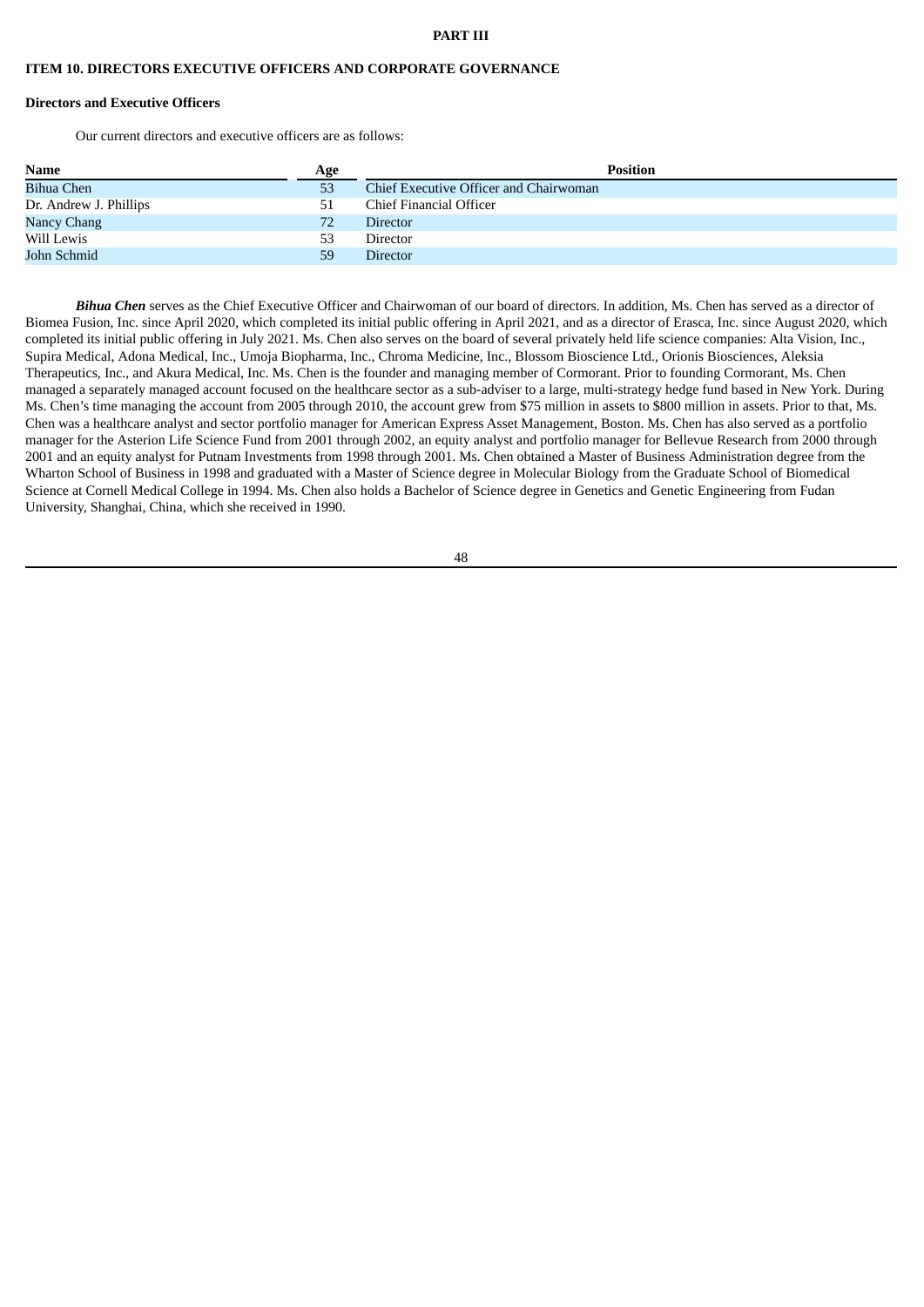*Dr. Andrew J. Phillips* has served as a Managing Director at Cormorant Asset Management, an investment manager, since August 2020. Since April 2021 he has also served as Chief Financial Officer of Helix and since June 2021 he has also served as Chief Executive Officer of Blossom Bioscience Ltd., and since December 2021 he has also served as interim Chief Executive Officer of Aleksia Therapeutics Inc. Dr. Phillips is a Director at the following private companies: OnKure, Inc., Expansion Therapeutics, Inc., BiVACOR, Inc., Blossom Bioscience, Ltd, Blossom Biomedicines USA, Inc., ONK Therapeutics, Ltd., Kestrel Therapeutics Inc., and Enliven Therapeutics, Inc. Dr. Phillips previously served as a Director at Elevation Oncology, Inc. from November 2020 through June 2021, and Immuneering Corp from December 2020 through July 2021. From January 2016 to March 2020, Dr. Phillips was with C4 Therapeutics, Inc., a clinical-stage biopharmaceutical company focused on therapeutics for the treatment of cancer and other diseases, where he served as Chief Executive Officer from May 2018 to March 2020, President from September 2016 to May 2018 and Chief Scientific Officer from January 2016 to May 2018. From July 2014 to January 2016, he served as Senior Director, Center for Development of Therapeutics at the Broad Institute, a biomedical and genomic research organization. From June 2010 to January 2015, Dr. Phillips was a Professor of Chemistry at Yale University, and from July 2001 to June 2010 he was Assistant Professor, Associate Professor, and Professor of Chemistry and Biochemistry at the University of Colorado. He holds a B.Sc. in Biochemistry and a Ph.D. in Chemistry from the University of Canterbury in New Zealand.

*Dr. Nancy Chang* has served on our board of directors since 2020. Dr. Chang is currently serving as the CEO of Ansun Biopharma, Inc., a clinical late stage biopharmaceutical company focused on the development of unique host-directed anti-viral therapies for respiratory viruses. In addition to her role with Ansun Biopharma, Inc., she also serves as the Chairman and Founder of Apex Capital, an investment management company focused on investments in healthcare, education and socially responsible ventures. From 2007 to 2012, Dr. Chang was the Founder, Chairperson and Senior Managing Director of Caduceus Asia Partners at OrbiMed Advisors L.L.C., one of the largest healthcare focused investment management firms in the world. Prior to that, Dr. Chang was the Co-Founder, President, Chief Executive Officer and Chairman of Tanox, Inc., a company focused on the development of therapeutics to address major unmet medical needs in the areas of asthma, allergy, inflammation, HIV infection and other diseases affecting the human immune system, from 1986 to 2006, and led the Company through an initial public offering in 2000 and growth to a \$1 billion public valuation until its acquisition by Genentech Inc. in 2007. From 1980 to 1986, Dr. Chang held several leadership positions at Centocor Biotech Inc., now a division of Johnson & Johnson. In addition, Dr. Chang has served on the boards of a number of companies, including Charles River Laboratory International, Inc., Eddingpharm (Cayman) Inc., Crown Bioscience Inc., Applied Optoelectronics, Inc., SciClone Pharmaceuticals, Inc., and a number of other private companies. In addition, Dr. Chang was a member of the board of directors at BIO (the Biotech Industry Organization in the U.S.) and BioHouston (the biotech industry organization in Houston, Texas). She has published more than 35 papers on topics ranging from monoclonal antibodies to human immunodeficiency virus (HIV) and holds seven patents. Dr. Chang graduated from National Tsing Hua University in Taiwan and received her Ph. D. from the Division of Medical Sciences at Harvard Medical School in 1979*.*

*Will Lewis* has served on our board of directors since 2020. He joined Insmed, Inc. in 2012 as President and Chief Executive Officer and as a member of the board of directors. Mr. Lewis became chair of the board of directors in November 2018. He is the former Co-Founder, President, and Chief Financial Officer of Aegerion Pharmaceuticals, Inc. (Nasdaq: AEGR), and previously spent more than 10 years working in investment banking in the U.S. and Europe. He also previously worked for the U.S. government. Will holds a Bachelor of Arts degree cum laude from Oberlin College as well as a Master of Business Administration and a Juris Doctor with Honors from Case Western Reserve University. Will is a member of the board of trustees of BioNJ, the life sciences association for New Jersey, and a member of the board of trustees of Case Western Reserve University.

*John Schmid* has served on our board of directors since 2020. Mr. Schmid currently serves as a member of the board of directors of AnaptysBio, Inc., Design Therapeutics, Inc., Poseida Therapeutics, Inc., Xeris Pharmaceuticals, Inc., and Forge Therapeutics, Inc., all pharmaceutical companies, and as the chairman of the board of directors of Speak, Inc., a speakers bureau, which he helped found in 1989. Mr. Schmid served as Chief Financial Officer of Auspex Pharmaceuticals, Inc. from 2013 until its sale to Teva Pharmaceuticals, Inc. in 2015. Prior to Auspex Pharmaceuticals, Inc., he co-founded Trius Therapeutics, Inc., where he served as Chief Financial Officer from 2004 until its merger with Cubist Pharmaceuticals, Inc. in 2013. Mr. Schmid also served as Chief Financial Officer at GeneFormatics, Inc. from 1998 to 2003 and as Chief Financial Officer at Endonetics, Inc. from 1995 to 1998. Mr. Schmid holds a Bachelor's degree in Economics from Wesleyan University and a Master of Business Administration degree from the University of San Diego.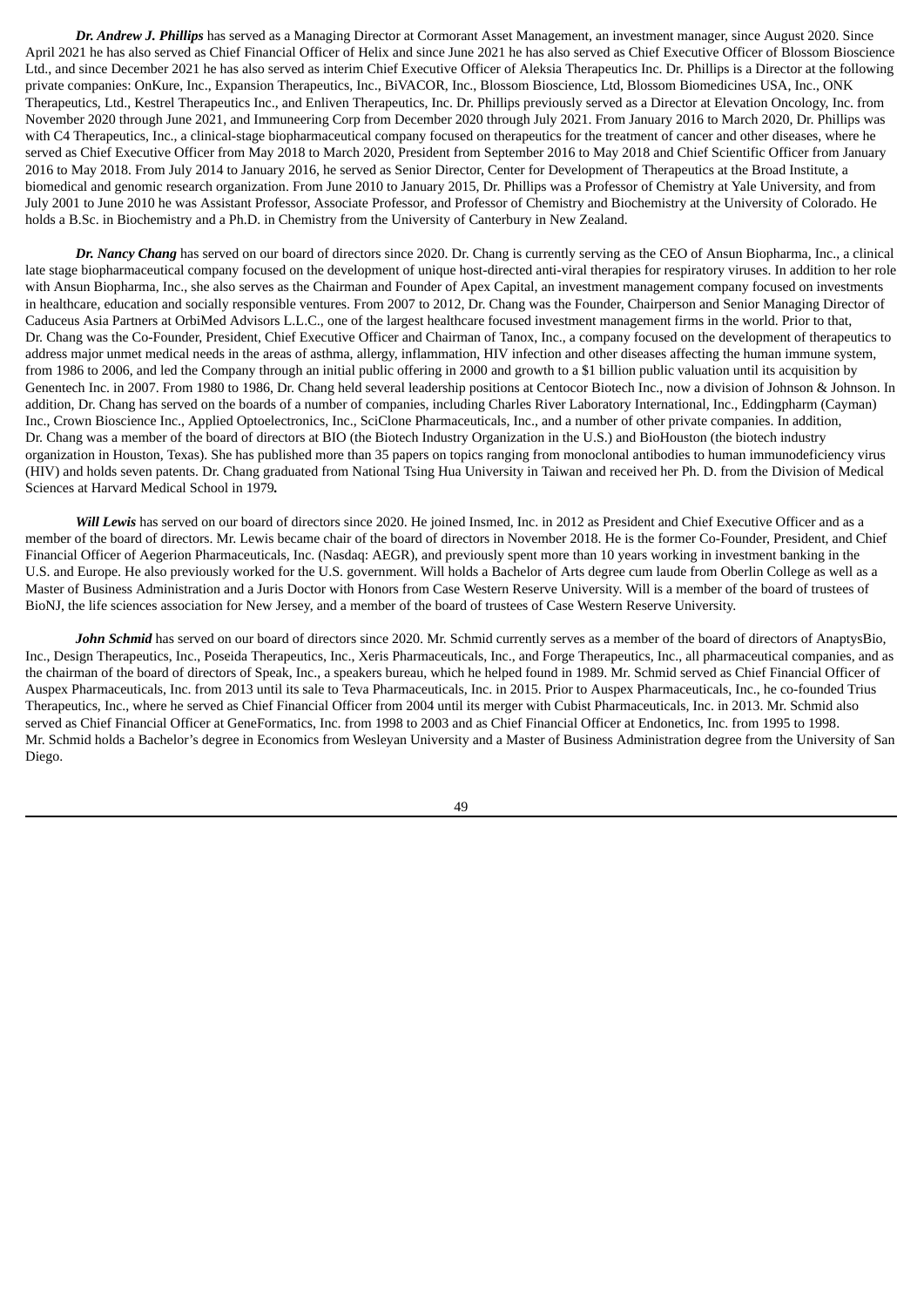#### **Number and Terms of Office of Officers and Directors**

Our board of directors consists of four members and is divided into three classes with only one class of directors being appointed in each year, and with each class (except for those directors appointed prior to our first general meeting) serving a three-year term. In accordance with Nasdaq corporate governance requirements, we are not required to hold an annual general meeting until one year after our first fiscal year end following our listing on Nasdaq. The term of office of the first class of directors, consisting of Nancy Chang and Will Lewis will expire at our first annual general meeting. The term of office of the second class of directors, consisting of John Schmid will expire at the second annual general meeting. The term of office of the third class of directors, consisting of Bihua Chen will expire at the third annual general meeting.

Our officers are appointed by the board of directors and serve at the discretion of the board of directors, rather than for specific terms of office. Our board of directors is authorized to appoint officers as it deems appropriate pursuant to our amended and restated memorandum and articles of association.

# **Director Independence**

The rules of Nasdaq require that a majority of our board of directors be independent within one year of our initial public offering. An "independent director" is defined generally as a person who, in the opinion of the Company's board of directors, has no material relationship with the listed company (either directly or as a partner, shareholder or officer of an organization that has a relationship with the Company). We have three "independent directors" as defined in Nasdaq rules and applicable SEC rules. Our board of directors has determined that Nancy Chang, Will Lewis and John Schmid are "independent directors" as defined in Nasdaq listing standards and applicable SEC rules. Our independent directors will have regularly scheduled meetings at which only independent directors are present.

#### **Officer and Director Compensation**

In September 2020, our sponsor transferred 30,000 founder shares to each of Dr. Chang, Mr. Lewis and Mr. Schmid. None of our officers or directors have received any cash compensation for services rendered to us. Commencing on the date that our securities are first listed on Nasdaq through the earlier of consummation of our initial business combination and our liquidation, we have agreed to pay our sponsor \$10,000 per month for office space, utilities, administrative services and remote support services provided to members of our management team. We may elect to make payment of customary fees to members of our board of directors for director service. In addition, our sponsor, officers and directors, or any of their respective affiliates will be reimbursed for any out-of-pocket expenses incurred in connection with activities on our behalf such as identifying potential target businesses and performing due diligence on suitable business combinations. Our audit committee will review on a quarterly basis all payments that were made to our sponsor, officers or directors, or our or their affiliates. Any such payments prior to an initial business combination will be made from funds held outside the trust account. Other than quarterly audit committee review of such reimbursements, we do not expect to have any additional controls in place governing our reimbursement payments to our directors and officers for their out-of-pocket expenses incurred in connection with our activities on our behalf in connection with identifying and consummating an initial business combination. Other than these payments and reimbursements, no compensation of any kind, including finder's and consulting fees, will be paid by the Company to our sponsor, officers and directors, or any of their respective affiliates, prior to completion of our initial business combination.

After the completion of our initial business combination, directors or members of our management team who remain with us may be paid consulting or management fees from the combined company. All of these fees will be fully disclosed to shareholders, to the extent then known, in the proxy solicitation materials or tender offer materials furnished to our shareholders in connection with a proposed initial business combination. We have not established any limit on the amount of such fees that may be paid by the combined company to our directors or members of management. It is unlikely the amount of such compensation will be known at the time of the proposed initial business combination, because the directors of the post-combination business will be responsible for determining officer and director compensation. Any compensation to be paid to our officers will be determined, or recommended to the board of directors for determination, either by a compensation committee constituted solely by independent directors or by a majority of the independent directors on our board of directors.

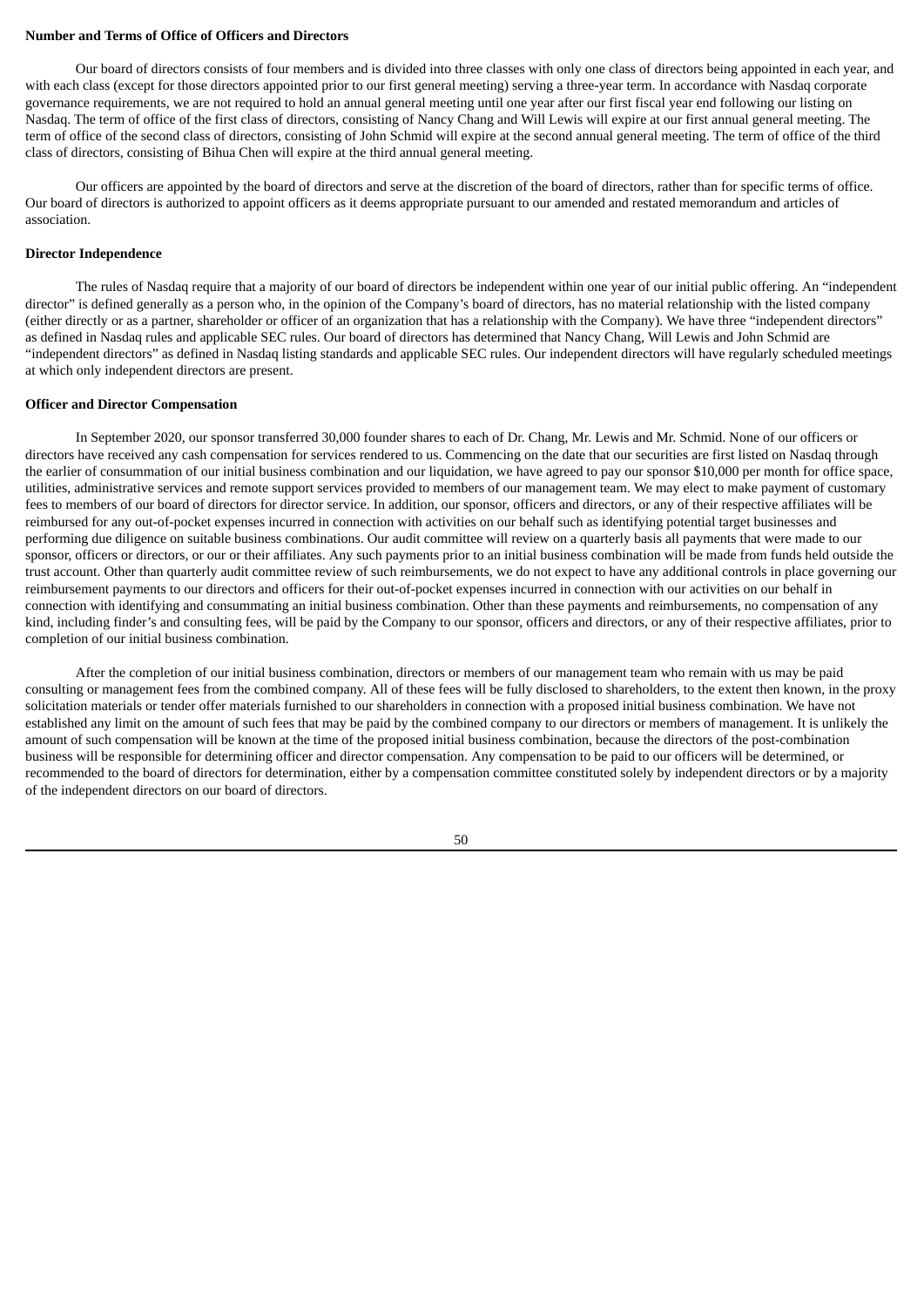We do not intend to take any action to ensure that members of our management team maintain their positions with us after the consummation of our initial business combination, although it is possible that some or all of our officers and directors may negotiate employment or consulting arrangements to remain with us after our initial business combination. The existence or terms of any such employment or consulting arrangements to retain their positions with us may influence our management's motivation in identifying or selecting a target business but we do not believe that the ability of our management to remain with us after the consummation of our initial business combination will be a determining factor in our decision to proceed with any potential business combination. We are not party to any agreements with our officers and directors that provide for benefits upon termination of employment.

### **Board Committees**

Our board of directors has three standing committees: an audit committee, a compensation committee and a nominating and corporate governance committee. Both our audit committee and our compensation committee are composed solely of independent directors. Subject to phase-in rules, the rules of Nasdaq and Rule 10A-3 of the Exchange Act require that the audit committee of a listed company be comprised solely of independent directors, and the rules of Nasdaq require that the compensation committee and the nominating and corporate governance committee of a listed company be comprised solely of independent directors. Each committee will operate under a charter that will be approved by our board and will have the composition and responsibilities described below.

# *Audit Committee*

We have established an audit committee of the board of directors. Will Lewis and Nancy Chang serve as the members of the audit committee, and John Schmid chairs the audit committee. All members of our audit committee are independent of and unaffiliated with our sponsor and our underwriters.

Each member of the audit committee is financially literate and our board of directors has determined that John Schmid qualifies as an "audit committee financial expert" as defined in applicable SEC rules and has accounting or related financial management expertise.

We have adopted an audit committee charter, which details the principal functions of the audit committee, including:

- assisting board oversight of (1) the integrity of our financial statements, (2) our compliance with legal and regulatory requirements, (3) our independent registered public accounting firm's qualifications and independence, and (4) the performance of our internal audit function and independent registered public accounting firm; the appointment, compensation, retention, replacement, and oversight of the work of the independent registered public accounting firm and any other independent registered public accounting firm engaged by us;
- pre-approving all audit and non-audit services to be provided by the independent registered public accounting firm or any other registered public accounting firm engaged by us, and establishing pre-approval policies and procedures; reviewing and discussing with the independent registered public accounting firm all relationships the firm has with us in order to evaluate their continued independence;
- setting clear policies for audit partner rotation in compliance with applicable laws and regulations; obtaining and reviewing a report, at least annually, from the independent registered public accounting firm describing (1) the registered public accounting firm's internal quality-control procedures and (2) any material issues raised by the most recent internal quality-control review, or peer review, of the audit firm, or by any inquiry or investigation by governmental or professional authorities, within the preceding five years respecting one or more independent audits carried out by the firm and any steps taken to deal with such issues;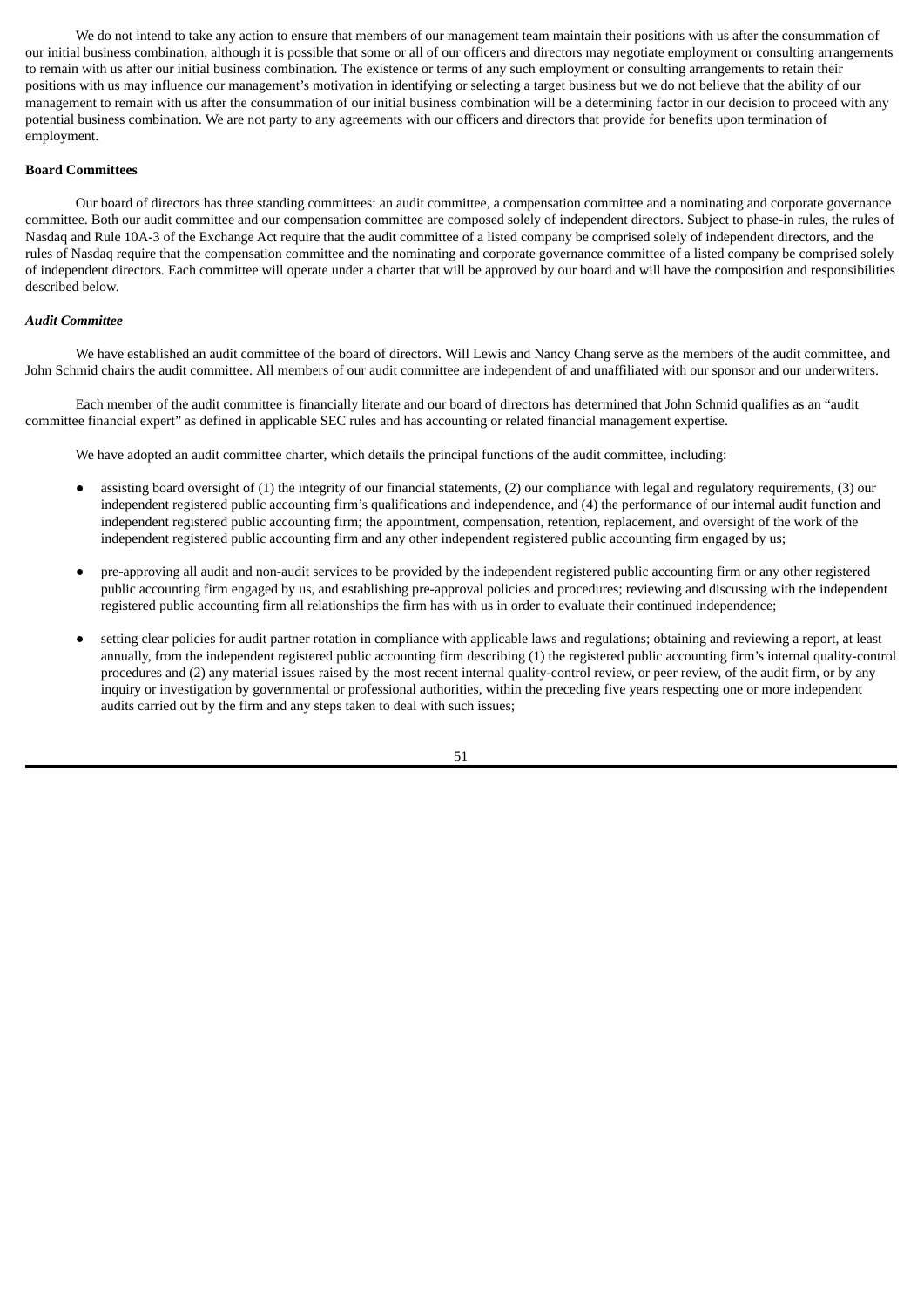- meeting to review and discuss our annual audited financial statements and quarterly financial statements with management and the registered public accounting firm, including reviewing our specific disclosures under "Management's Discussion and Analysis of Financial Condition and Results of Operations"; reviewing and approving any related party transaction required to be disclosed pursuant to Item 404 of Regulation S-K promulgated by the SEC prior to us entering into such transaction; and
- reviewing with management, the independent registered public accounting firm, and our legal advisors, as appropriate, any legal, regulatory or compliance matters, including any correspondence with regulators or government agencies and any employee complaints or published reports that raise material issues regarding our financial statements or accounting policies and any significant changes in accounting standards or rules promulgated by the Financial Accounting Standards Board, the SEC or other regulatory authorities.

#### *Compensation Committee*

We have established a compensation committee of the board of directors. Nancy Chang and John Schmid serve as the members of the compensation committee, and Will Lewis chairs the compensation committee. All members of our compensation committee are independent of and unaffiliated with our sponsor and our underwriters.

We have adopted a compensation committee charter, which details the principal functions of the compensation committee, including:

- reviewing and approving on an annual basis the corporate goals and objectives relevant to our chief executive officer's compensation, evaluating our chief executive officer's performance in light of such goals and objectives and determining and approving the remuneration (if any) of our chief executive officer's based on such evaluation;
- reviewing and making recommendations to our board of directors with respect to the compensation, and any incentive compensation and equity based plans that are subject to board approval of all of our other officers;
- reviewing our executive compensation policies and plans;
- implementing and administering our incentive compensation equity-based remuneration plans;
- assisting management in complying with our proxy statement and annual report disclosure requirements;
- approving all special perquisites, special cash payments and other special compensation and benefit arrangements for our officers and employees;
- producing a report on executive compensation to be included in our annual proxy statement; and
- reviewing, evaluating and recommending changes, if appropriate, to the remuneration for directors.

Notwithstanding the foregoing, as indicated above, other than the payment of customary fees we may elect to make to members of our board of directors for director service and payment to an affiliate of our sponsor of \$10,000 per month, for up to 24 months, for office space, utilities, administrative services and remote support services and reimbursement of expenses, no compensation of any kind, including finders, consulting or other similar fees, will be paid to any of our existing shareholders, officers, directors or any of their respective affiliates, prior to, or for any services they render in order to effectuate the consummation of an initial business combination. Accordingly, it is likely that prior to the consummation of an initial business combination, the compensation committee will only be responsible for the review and recommendation of any compensation arrangements to be entered into in connection with such initial business combination.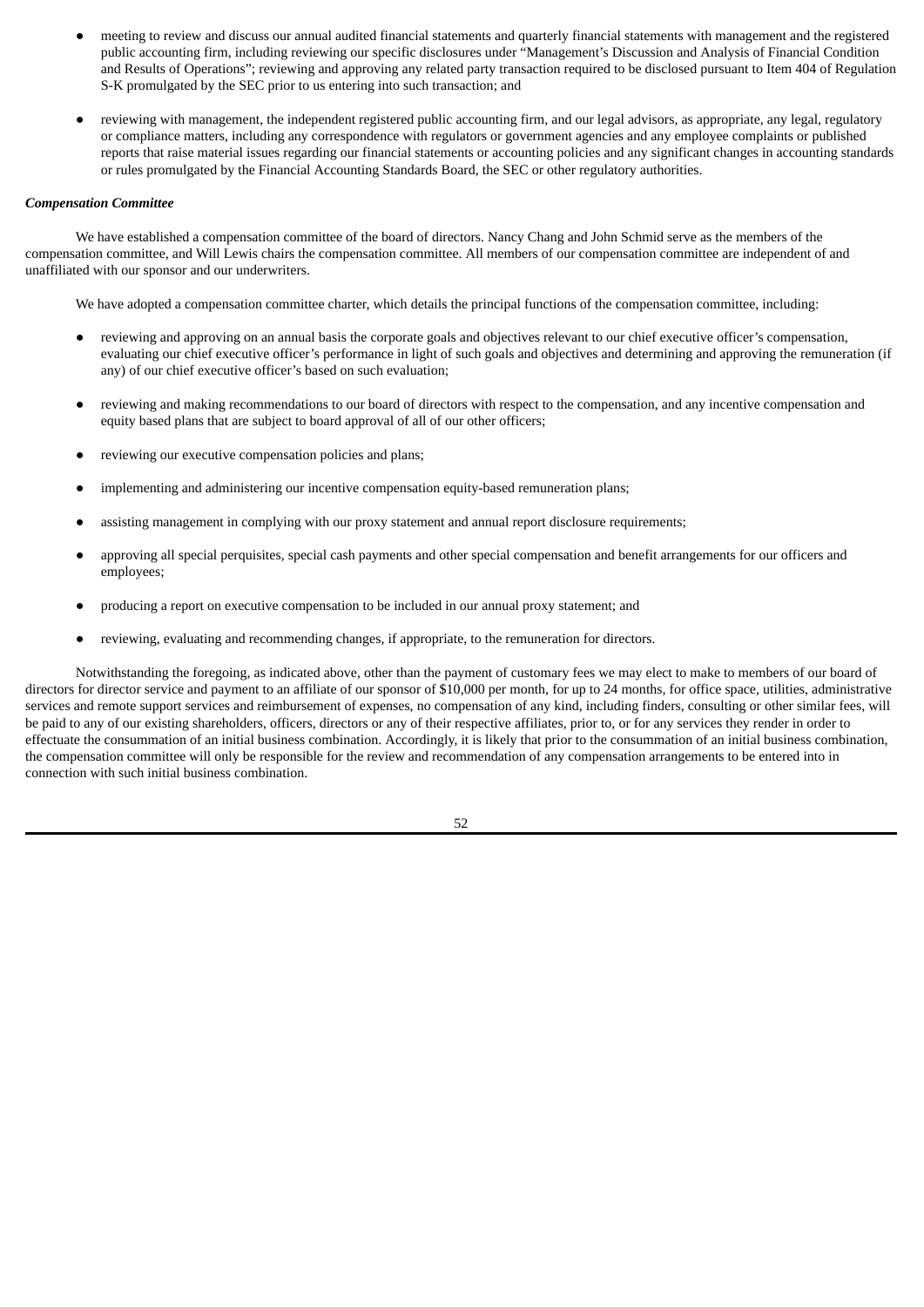The compensation committee charter provides that the compensation committee may, in its sole discretion, retain or obtain the advice of a compensation consultant, independent legal counsel or other adviser and will be directly responsible for the appointment, compensation and oversight of the work of any such adviser. However, before engaging or receiving advice from a compensation consultant, external legal counsel or any other adviser, the compensation committee will consider the independence of each such adviser, including the factors required by Nasdaq and the SEC.

#### *Nominating and Corporate Governance Committee*

We have established a nominating and corporate governance committee of the board of directors. John Schmid and Will Lewis serve as the members of the nominating and corporate governance committee, and Nancy Chang chairs the nominating and corporate governance committee. All members of our nominating and corporate governance committee are independent of and unaffiliated with our sponsor and our underwriters.

We have adopted a nominating and corporate governance committee charter, which details the purpose and responsibilities of the nominating and corporate governance committee, including:

- identifying, screening and reviewing individuals qualified to serve as directors, consistent with criteria approved by the board, and recommending to the board of directors candidates for nomination for election at the annual general meeting or to fill vacancies on the board of directors;
- developing and recommending to the board of directors and overseeing implementation of our corporate governance guidelines;
- coordinating and overseeing the annual self-evaluation of the board of directors, its committees, individual directors and management in the governance of the Company; and
- reviewing on a regular basis our overall corporate governance and recommending improvements as and when necessary.

The nominating and corporate governance committee charter provides that the nominating and corporate governance committee may, in its sole discretion, retain or obtain the advice of, and terminate, any search firm to be used to identify director candidates, and will be directly responsible for approving the search firm's fees and other retention terms.

We have not formally established any specific, minimum qualifications that must be met or skills that are necessary for directors to possess. In general, in identifying and evaluating nominees for director, the board of directors considers educational background, diversity of professional experience, knowledge of our business, integrity, professional reputation, independence, wisdom, and the ability to represent the best interests of our shareholders. Prior to our initial business combination, holders of our Public Shares will not have the right to recommend director candidates for nomination to our board of directors.

#### *Compensation Committee Interlocks and Insider Participation*

None of our officers currently serves, or in the past year has served, as a member of the compensation committee of any entity that has one or more officers serving on our board of directors.

# *Code of Business Conduct and Ethics*

We have adopted a Code of Business Conduct and Ethics applicable to our directors, officers and employees. We have previously filed a copy of our Code of Business Conduct and Ethics as an exhibit to the registration statement in connection with our Initial Public Offering. You will be able to review this document by accessing our public filings at the SEC's web site at *www.sec.gov*. In addition, a copy of the Code of Business Conduct and Ethics and the charters of the committees of our board of directors will be provided without charge upon request from us.

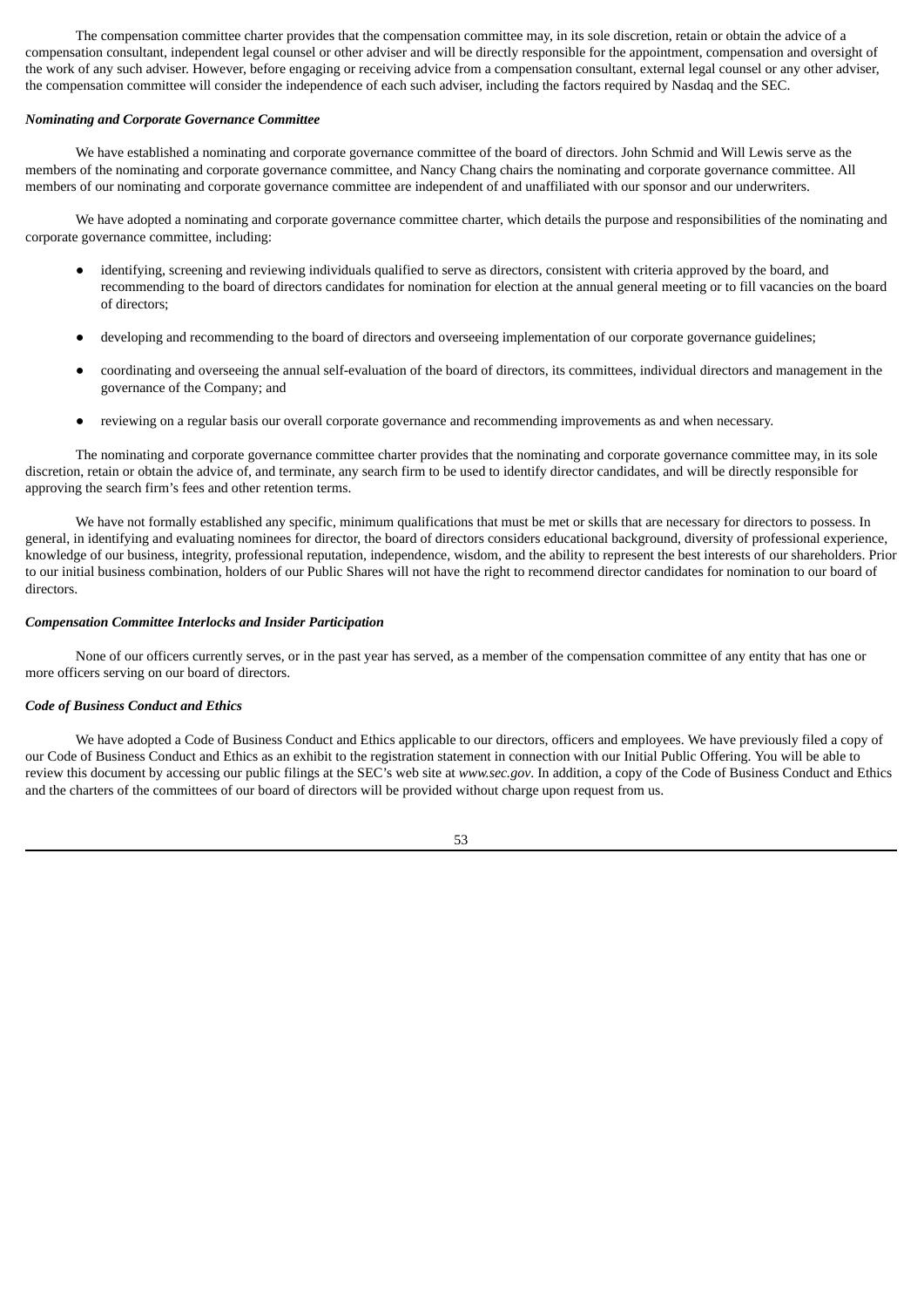# *Conflicts of Interest*

Under Cayman Islands law, directors and officers owe the following fiduciary duties:

- (i) duty to act in good faith in what the director or officer believes to be in the best interests of the Company as a whole;
- (ii) duty to exercise powers for the purposes for which those powers were conferred and not for a collateral purpose;
- (iii) directors should not improperly fetter the exercise of future discretion;
- (iv) duty to exercise powers fairly as between different sections of shareholders;
- (v) duty not to put themselves in a position in which there is a conflict between their duty to the Company and their personal interests; and
- (vi) duty to exercise independent judgment.

In addition to the above, directors also owe a duty of care which is not fiduciary in nature. This duty has been defined as a requirement to act as a reasonably diligent person having both the general knowledge, skill and experience that may reasonably be expected of a person carrying out the same functions as are carried out by that director in relation to the Company and the general knowledge skill and experience of that director.

As set out above, directors have a duty not to put themselves in a position of conflict and this includes a duty not to engage in self-dealing, or to otherwise benefit as a result of their position. However, in some instances what would otherwise be a breach of this duty can be forgiven and/or authorized in advance by the shareholders provided that there is full disclosure by the directors. This can be done by way of permission granted in the memorandum and articles of association or alternatively by shareholder approval at general meetings.

Each of our officers and directors presently has, and any of them in the future may have additional, fiduciary or contractual obligations to at least one other entity pursuant to which such officer or director is or will be required to present a business combination opportunity to such entity. Accordingly, if any of our officers or directors becomes aware of a business combination opportunity which is suitable for an entity to which he or she has then-current fiduciary or contractual obligations, he or she will honor his or her fiduciary or contractual obligations to present such business combination opportunity to such entity, subject to their fiduciary duties under Cayman Islands law. Our amended and restated memorandum and articles of association will provide that we renounce our interest in any corporate opportunity offered to any director or officer unless such opportunity is expressly offered to such person solely in his or her capacity as a director or officer of the Company and it is an opportunity that we are able to complete on a reasonable basis. We do not believe, however, that the fiduciary duties or contractual obligations of our officers or directors will materially affect our ability to complete our initial business combination.

54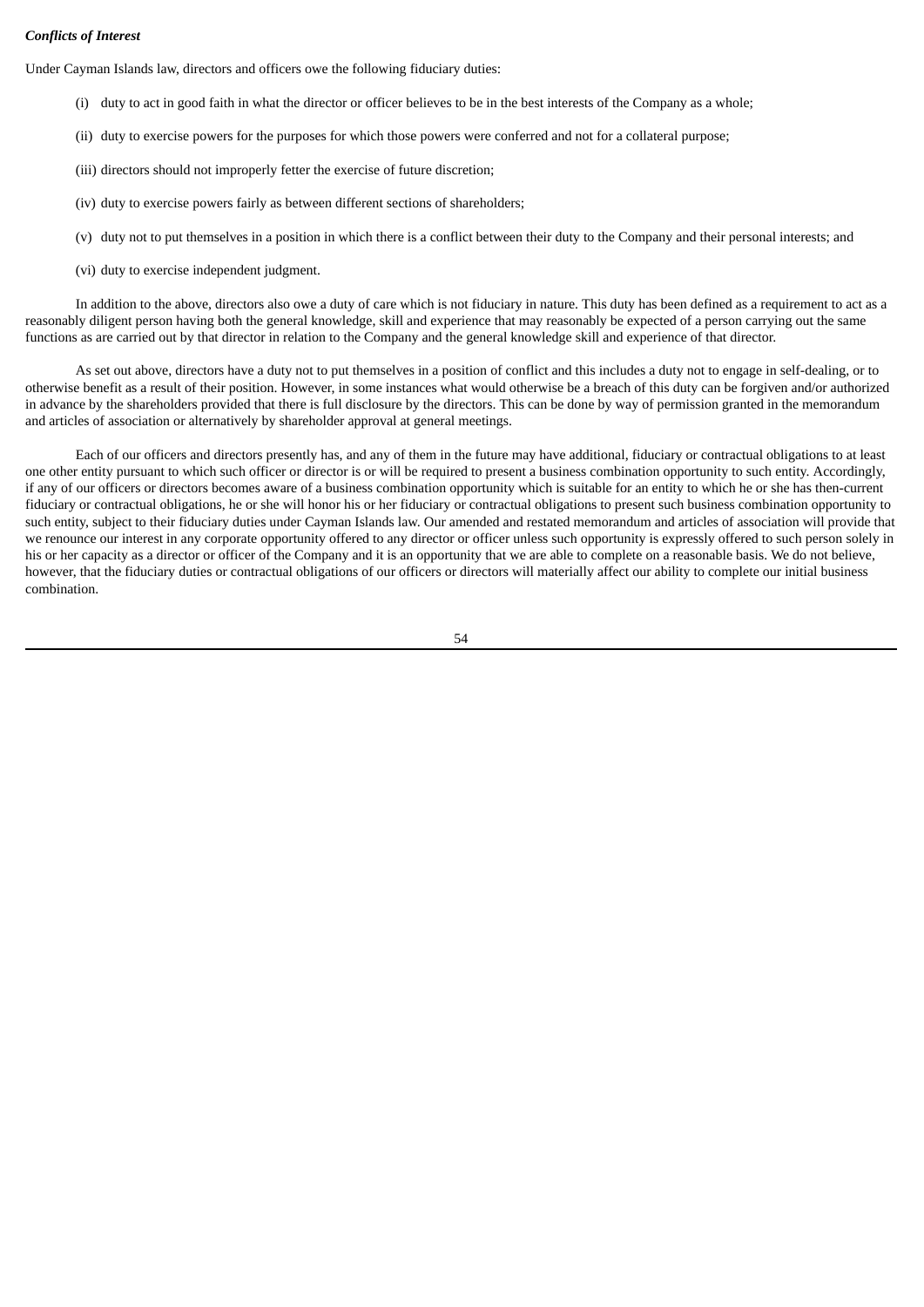Below is a table summarizing the entities to which our officers and directors currently have fiduciary duties or contractual obligations:

| <b>Individual</b>         | <b>Entity</b>                               | <b>Entity's Business</b> | <b>Affiliation</b>                           |
|---------------------------|---------------------------------------------|--------------------------|----------------------------------------------|
| <b>Bihua Chen</b>         | Cormorant Global Healthcare Master Fund, LP | Financial                | Managing member of the general partner       |
|                           | Cormorant Private Healthcare Fund I, LP     | Financial                | Managing member of the general partner       |
|                           | Cormorant Private Healthcare Fund II, LP    | Financial                | Managing member of the general partner       |
|                           | Atia Vision, Inc.                           | Biotechnology            | <b>Director</b>                              |
|                           | Supira Medical                              | Biotechnology            | <b>Director</b>                              |
|                           | Adona Medical, Inc.                         | Biotechnology            | Director                                     |
|                           | Biomea Fusion, Inc.                         | Biotechnology            | <b>Director</b>                              |
|                           | Erasca, Inc.                                | Biotechnology            | Director                                     |
|                           | Helix Acquisition Corp.                     | Biotechnology            | <b>Director</b>                              |
|                           | Umoja Biopharma, Inc.                       | Biotechnology            | Director                                     |
|                           | Chroma Medicine, Inc.                       | Biotechnology            | <b>Director</b>                              |
|                           | <b>Blossom Bioscience Ltd</b>               | Biotechnology            | Director                                     |
|                           | Aleksia Therapeutics, Inc.                  | Biotechnology            | <b>Director</b>                              |
|                           | Orionis Biosciences                         | Biotechnology            | Director                                     |
|                           |                                             |                          |                                              |
| Dr. Andrew J.<br>Phillips | Enliven Therapeutics, Inc.                  | Biotechnology            | Director                                     |
|                           | OnKure, Inc.                                | Biotechnology            | <b>Director</b>                              |
|                           |                                             |                          |                                              |
|                           | BiVacor, Inc.                               | Biotechnology            | <b>Director</b>                              |
|                           | <b>Blossom Bioscience Ltd</b>               | Biotechnology            | <b>Chief Executive Officer and Director</b>  |
|                           | Expansion Therapeutics, Inc.                | Biotechnology            | <b>Director</b>                              |
|                           | <b>Blossom Biomedicines USA</b>             | Biotechnology            | <b>Director</b>                              |
|                           | Aleksia Therapeutics, Inc.                  | Biotechnology            | Interim Chief Executive Officer and Director |
|                           | Kestrel Therapeutics, Inc.                  | Biotechnology            | <b>Director</b>                              |
|                           | ONK Therapeutics, Ltd                       | Biotechnology            | <b>Director</b>                              |
| Nancy Chang               | Ansun Biopharma, Inc.                       | Pharmaceutical           | Chief Executive Officer and Director         |
|                           | Apex Enterprises, Inc.                      | Biotechnology            | President                                    |
| Will Lewis                | Insmed, Inc.                                | Pharmaceutical           | Officer                                      |
|                           | <b>BioNJ</b>                                | <b>Life Sciences</b>     | <b>Director</b>                              |
|                           |                                             | Association              |                                              |
| John Schmid               | Speak, Inc.                                 | Advisory                 | Director                                     |
|                           | AnaptysBio, Inc.                            | Biotechnology            | <b>Director</b>                              |
|                           | Design Therapeutics, Inc.                   | Pharmaceutical           | Director                                     |
|                           | Xeris Pharmaceuticals, Inc.                 | Pharmaceutical           | <b>Director</b>                              |
|                           | Poseida Therapeutics, Inc.                  | Pharmaceutical           | Director                                     |
|                           | Forge Therapeutics, Inc.                    | Pharmaceutical           | <b>Director</b>                              |

In addition, our sponsor and our officers and directors may sponsor or form other special purpose acquisition companies similar to ours or may pursue other business or investment ventures during the period in which we are seeking an initial business combination. Any such companies, businesses or investments may present additional conflicts of interest in pursuing an initial business combination. However, we do not believe that any such potential conflicts would materially affect our ability to complete our initial business combination.

Potential investors should also be aware of the following other potential conflicts of interest:

● Our officers and directors are not required to, and will not, commit their full time to our affairs, which may result in a conflict of interest in allocating their time between our operations and our search for a business combination and their other businesses. We do not intend to have any full-time employees prior to the completion of our initial business combination. Each of our officers is engaged in several other business endeavors for which he may be entitled to substantial compensation, and our officers are not obligated to contribute any specific number of hours per week to our affairs.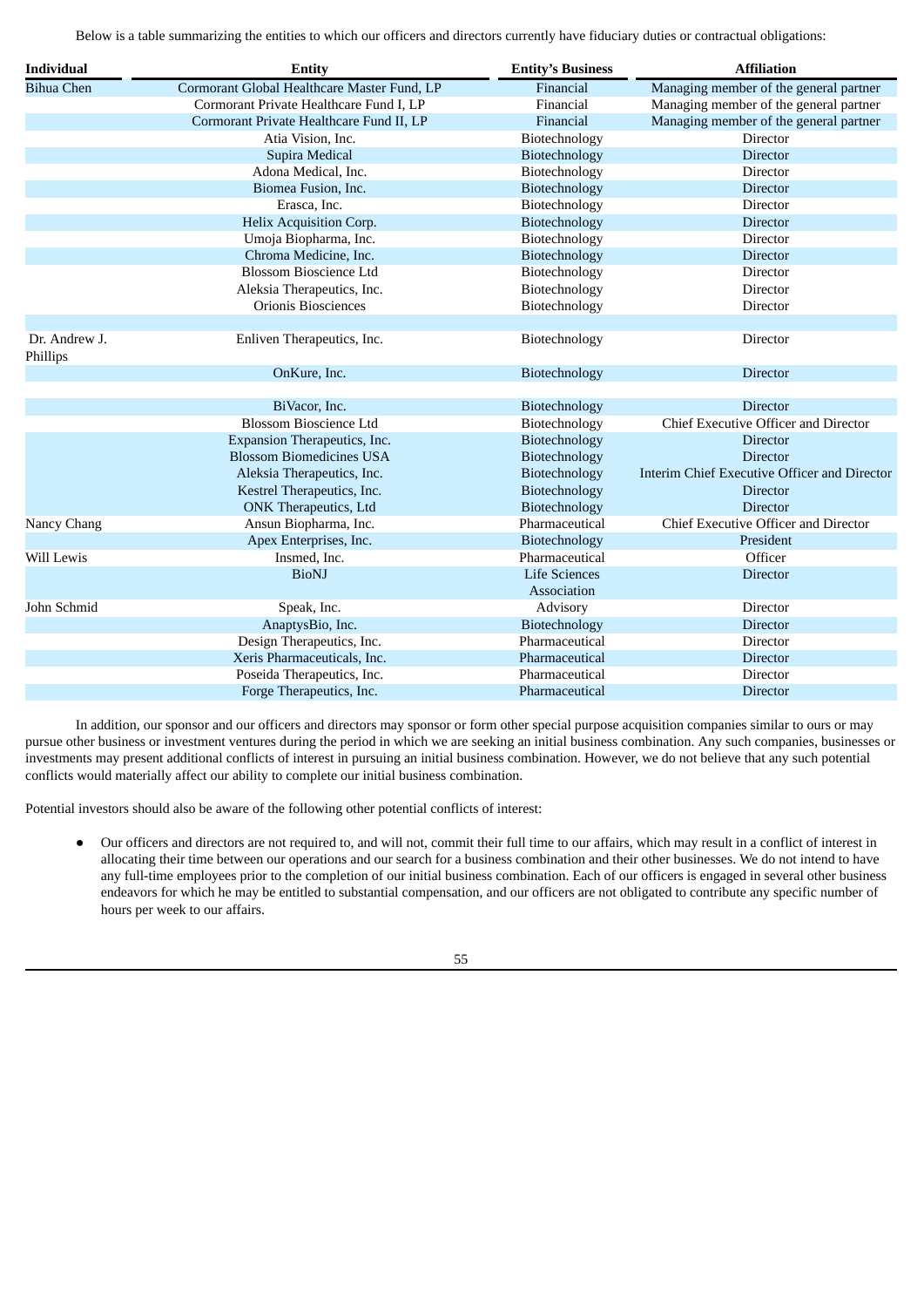- Our sponsor, officers and directors have entered into a letter agreement with us, pursuant to which they have agreed to waive their redemption rights with respect to their founder shares, Private Placement Shares and Public Shares in connection with the completion of our initial business combination. Additionally, our sponsor, officers and directors have agreed to waive their rights to liquidating distributions from the trust account with respect to their founder shares and Private Placement Shares if we fail to complete our initial business combination within the prescribed time frame. Furthermore, our sponsor, officers and directors have agreed not to transfer, assign or sell any of their founder shares: (i) one year after the completion of our initial business combination or (ii) the date following the completion of our initial business combination on which we complete a liquidation, merger, share exchange or other similar transaction that results in all of our shareholders having the right to exchange their ordinary shares for cash, securities or other property and our sponsor has agreed not to transfer, assign or sell any of its Private Placement Shares until 30 days after the completion of our initial business combination. Notwithstanding the foregoing, if the closing price of our Class A ordinary shares equals or exceeds \$12.00 per share (as adjusted for share sub-divisions, share capitalizations, reorganizations, recapitalizations and the like) for any 20 trading days within any 30-trading day period commencing at least 150 days after our initial business combination, the founder shares and Private Placement Shares will be released from the lockup. Because each of our officers and directors will own ordinary shares directly or indirectly, they may have a conflict of interest in determining whether a particular target business is an appropriate business with which to effectuate our initial business combination.
- Our officers and directors may have a conflict of interest with respect to evaluating a particular business combination if the retention or resignation of any such officers and directors was included by a target business as a condition to any agreement with respect to our initial business combination.
- We are not prohibited from pursuing an initial business combination with a business combination target that is affiliated with our sponsor, officers or directors or completing the business combination through a joint venture or other form of shared ownership with our sponsor, officers or directors. In the event we seek to complete our initial business combination with a business combination target that is affiliated with our sponsor, officers or directors, we, or a committee of independent directors, would obtain an opinion from an independent investment banking which is a member of FINRA or a valuation or appraisal firm, that such initial business combination is fair to our company from a financial point of view. We are not required to obtain such an opinion in any other context. Furthermore, in no event will our sponsor or any of our existing officers or directors, or any of their respective affiliates, be paid by the Company any finder's fee, consulting fee or other compensation prior to, or for any services they render in order to effectuate, the completion of our initial business combination. Further, commencing on the date our securities are first listed on Nasdaq, we will also pay our sponsor \$10,000 per month for office space, utilities, administrative services and remote support services provided to members of our management team.

We cannot assure you that any of the above mentioned conflicts will be resolved in our favor.

In the event that we submit our initial business combination to our public shareholders for a vote, our sponsor, officers and directors have agreed to vote their founder shares, and they and the other members of our management team have agreed to vote their founder shares and any shares purchased during or after the offering in favor of our initial business combination.

On October 4, 2021, we, the Sponsor, and other Insiders agreed, at and conditioned upon the Closing of the Business Combination, to enter into the Amended Sponsor Letters. Pursuant to the Amended Sponsor Letters, the Sponsor and Insiders will (i) waive the anti-dilution and conversion price adjustments set forth in our Existing MAA with respect to the Class B ordinary shares held by the Sponsor and Insiders and (ii) vote in favor of approval of the adoption of the Business Combination Agreement, the Business Combination, and each other proposal presented by the Company for approval by our shareholders.

# *Limitation on Liability and Indemnification of Officers and Directors*

Cayman Islands law does not limit the extent to which a company's memorandum and articles of association may provide for indemnification of officers and directors, except to the extent any such provision may be held by the Cayman Islands courts to be contrary to public policy, such as to provide indemnification against willful default, fraud or the consequences of committing a crime. Our amended and restated memorandum and articles of association will provide for indemnification of our officers and directors to the maximum extent permitted by law, including for any liability incurred in their capacities as such, except through their own actual fraud, willful default or willful neglect. We expect to purchase a policy of directors' and officers' liability insurance that insures our officers and directors against the cost of defense, settlement or payment of a judgment in some circumstances and insures us against our obligations to indemnify our officers and directors.

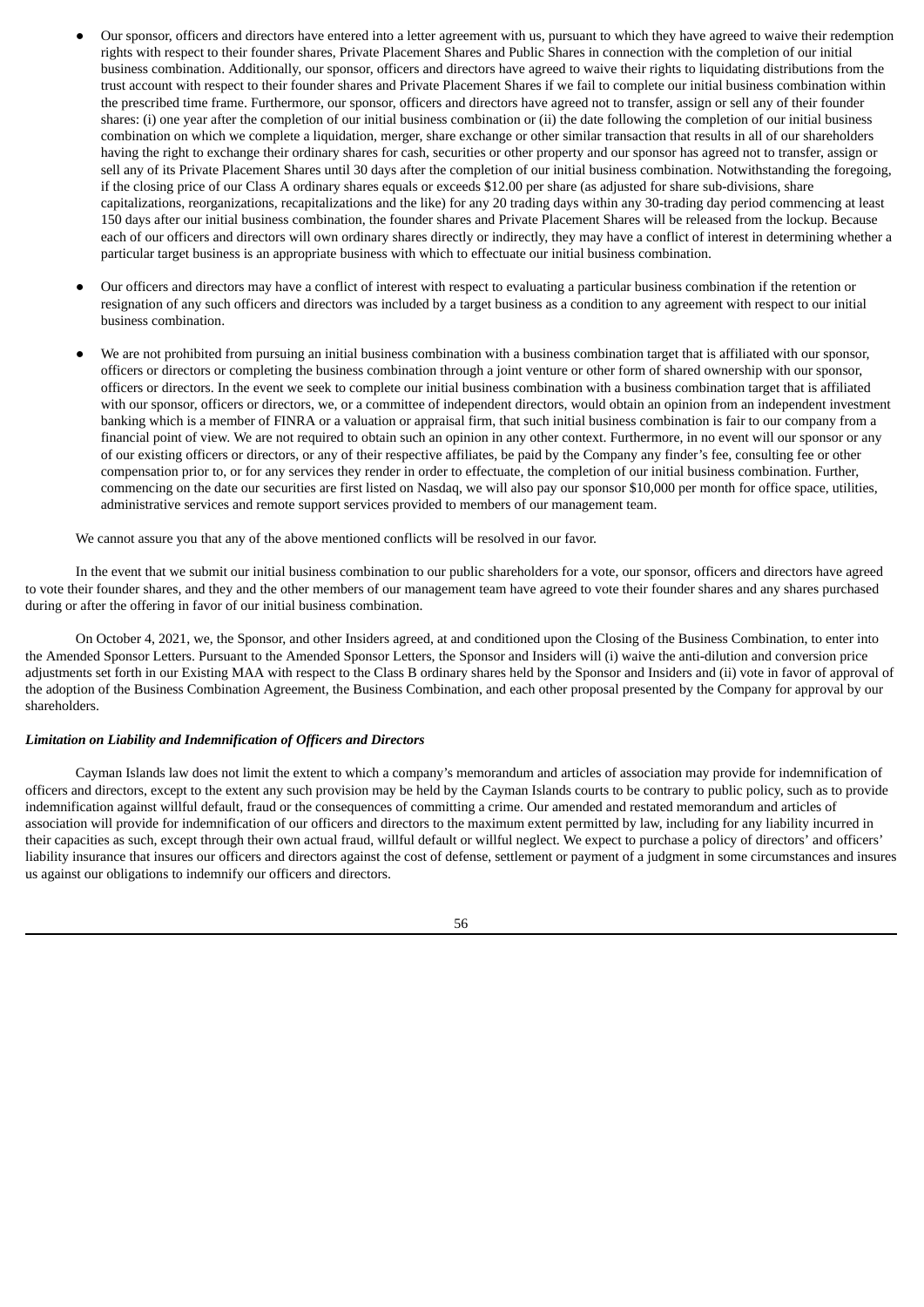Our officers and directors have agreed to waive any right, title, interest or claim of any kind in or to any monies in the trust account, and have agreed to waive any right, title, interest or claim of any kind they may have in the future as a result of, or arising out of, any services provided to us and will not seek recourse against the trust account for any reason whatsoever. Accordingly, any indemnification provided will only be able to be satisfied by us if (i) we have sufficient funds outside of the trust account or (ii) we consummate an initial business combination.

Our indemnification obligations may discourage shareholders from bringing a lawsuit against our officers or directors for breach of their fiduciary duty. These provisions also may have the effect of reducing the likelihood of derivative litigation against our officers and directors, even though such an action, if successful, might otherwise benefit us and our shareholders. Furthermore, a shareholder's investment may be adversely affected to the extent we pay the costs of settlement and damage awards against our officers and directors pursuant to these indemnification provisions.

We believe that these provisions, the insurance and the indemnity agreements are necessary to attract and retain talented and experienced officers and directors.

# **ITEM 11. EXECUTIVE COMPENSATION.**

None of our officers or directors have received any cash compensation for services rendered to us. We will pay our Sponsor \$10,000 per month for office space, utilities, secretarial and administrative support services provided to members of our management team. In addition, our Sponsor, officers and directors, or any of their respective affiliates will be reimbursed for any out-of-pocket expenses incurred in connection with activities on our behalf such as identifying potential target businesses and performing due diligence on suitable business combinations. Our audit committee will review on a quarterly basis all payments that were made to our sponsor, officers or directors, or our or their affiliates. Any such payments prior to an initial business combination will be made from funds held outside the trust account. Other than quarterly audit committee review of such reimbursements, we do not expect to have any additional controls in place governing our reimbursement payments to our directors and officers for their out-of-pocket expenses incurred in connection with our activities on our behalf in connection with identifying and consummating an initial business combination. Other than these payments and reimbursements, no compensation of any kind, including finder's and consulting fees, will be paid by the Company to our sponsor, officers and directors, or any of their respective affiliates, prior to completion of our initial business combination.

After the completion of our initial business combination, directors or members of our management team who remain with us may be paid consulting or management fees from the combined company. All of these fees will be fully disclosed to shareholders, to the extent then known, in the proxy solicitation materials or tender offer materials furnished to our shareholders in connection with a proposed business combination, including the Definitive Proxy Statement. We have not established any limit on the amount of such fees that may be paid by the combined company to our directors or members of management. It is unlikely the amount of such compensation will be known at the time of the proposed business combination, because the directors of the post-combination business will be responsible for determining officer and director compensation. Any compensation to be paid to our officers will be determined, or recommended to the board of directors for determination, either by a compensation committee constituted solely by independent directors or by a majority of the independent directors on our board of directors.

We do not intend to take any action to ensure that members of our management team maintain their positions with us after the consummation of our initial business combination, although it is possible that some or all of our officers and directors may negotiate employment or consulting arrangements to remain with us after our initial business combination. The existence or terms of any such employment or consulting arrangements to retain their positions with us may influence our management's motivation in identifying or selecting a target business but we do not believe that the ability of our management to remain with us after the consummation of our initial business combination will be a determining factor in our decision to proceed with any potential business combination. We are not party to any agreements with our officers and directors that provide for benefits upon termination of employment.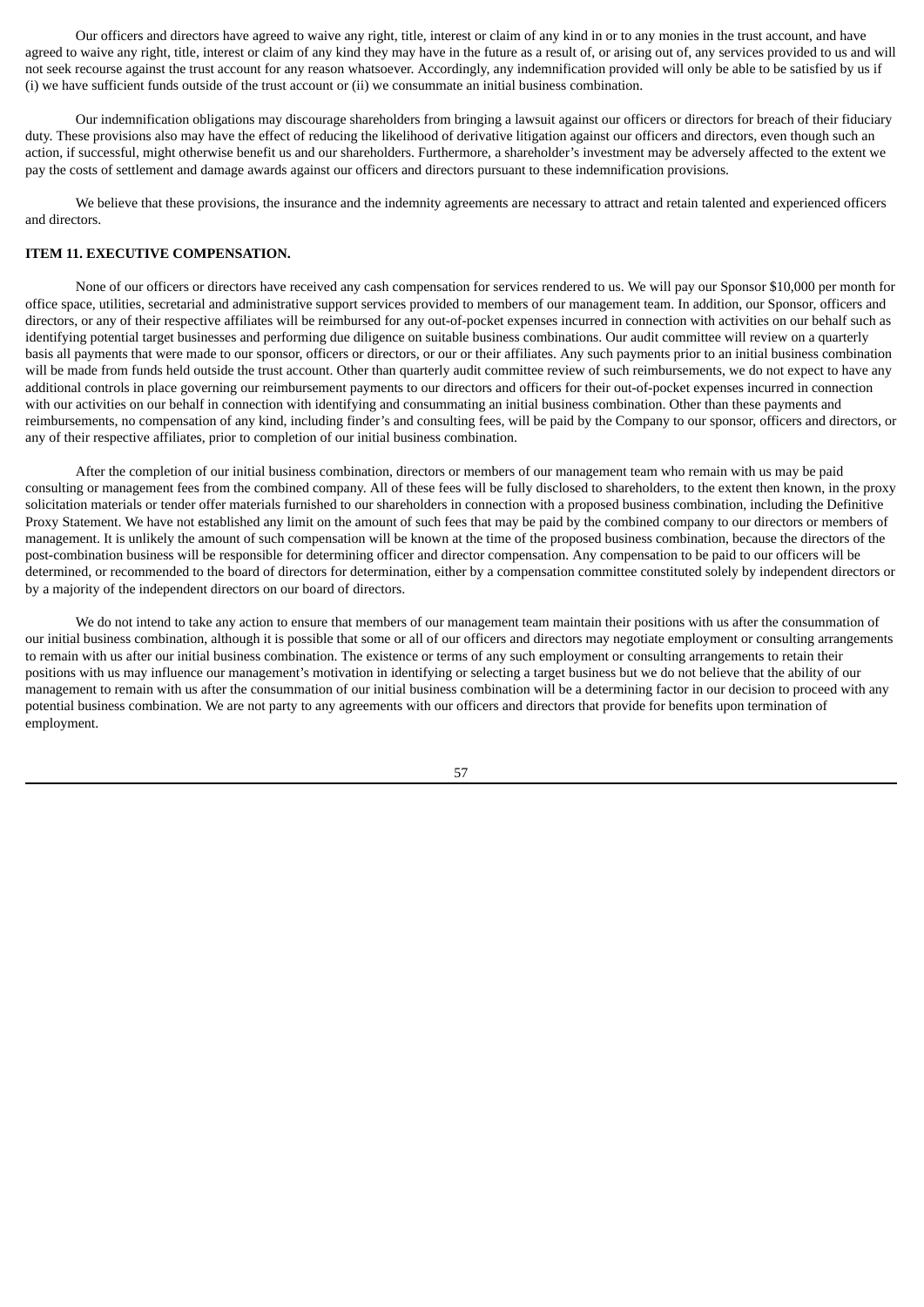# **ITEM 12. PRINCIPAL SHAREHOLDERS**

The following table sets forth information regarding the beneficial ownership of our ordinary shares as of the date of this 10-K, by:

- each person known by us to be the beneficial owner of more than 5% of our issued and outstanding ordinary shares;
- each of our officers, directors and director nominees; and
- all our officers and directors as a group.

The beneficial ownership of our ordinary shares is based on 14,805,000 ordinary shares issued and outstanding as of January 7, 2022, consisting of 11,930,000 Class A ordinary shares and 2,875,000 of Class B ordinary shares. Unless otherwise indicated, we believe that all persons named in the table have sole voting and investment power with respect to all of our ordinary shares beneficially owned by them.

| Name and Address of Beneficial Owner <sup>(1)</sup>                         | Number of<br><b>Shares</b><br><b>Beneficially</b><br>Owned $^{(2)}$ | <b>Approximate</b><br>Percentage of<br><b>Outstanding</b><br><b>Ordinary</b><br><b>Shares</b> |  |
|-----------------------------------------------------------------------------|---------------------------------------------------------------------|-----------------------------------------------------------------------------------------------|--|
| <b>Directors, Executive Officers and Founders</b>                           |                                                                     |                                                                                               |  |
| Bihua Chen <sup>(3)</sup>                                                   | 3,215,000                                                           | 21.7%                                                                                         |  |
| Dr. Andrew Phillips                                                         |                                                                     | $0.0\%$                                                                                       |  |
| <b>Nancy Chang</b>                                                          | 30,000                                                              | $\ast$                                                                                        |  |
| Will Lewis                                                                  | 30,000                                                              | $\ast$                                                                                        |  |
| John Schmid                                                                 | 30,000                                                              | $*$                                                                                           |  |
| All officers, directors and director nominees as a group (five individuals) | 3,305,000                                                           | 23.3%                                                                                         |  |
| <b>Five Percent Holders</b>                                                 |                                                                     |                                                                                               |  |
| Helix Holdings $LLC^{(3)}$                                                  | 3,215,000                                                           | 21.7%                                                                                         |  |
| Certain funds managed by Adage Capital Partners, L.P. <sup>(4)</sup>        | 1,011,589                                                           | 6.8%                                                                                          |  |
| T. Rowe Price Associates, Inc. <sup>(5)</sup>                               | 746,862                                                             | 6.2%                                                                                          |  |
| Certain funds managed by BlackRock, Inc. <sup>(6)</sup>                     | 741,906                                                             | 5.0%                                                                                          |  |
| Certain funds managed by RTW Investments, $LP^{(7)}$                        | 750,000                                                             | 5.1%                                                                                          |  |
| FMR LLC $(8)$                                                               | 1,193,000                                                           | 8.1%                                                                                          |  |
| Citadel Advisors LLC <sup>(9)</sup>                                         | 685,937                                                             | 5.7%                                                                                          |  |

Less than one percent.

(1) Unless otherwise noted, the business address of each of the following is 200 Clarendon Street, 52nd Floor, Boston, MA 02116.

- (2) Interests of Helix Holdings LLC, Nancy Chang, Will Lewis and John Schmid shown consist solely of founder shares, classified as Class B ordinary shares. Such shares will automatically convert into Class A ordinary shares concurrently with or immediately following the consummation of our initial business combination on a one-for-one basis, subject to adjustment.
- (3) Helix Holdings LLC, our sponsor, is the record holder of such shares. Bihua Chen is the manager of Helix Holdings LLC and has voting and investment discretion with respect to the ordinary shares held of record by Helix Holdings LLC. Bihua Chen disclaims any beneficial ownership of the securities held by Helix Holdings LLC other than to the extent of any pecuniary interest she may have therein, directly or indirectly.

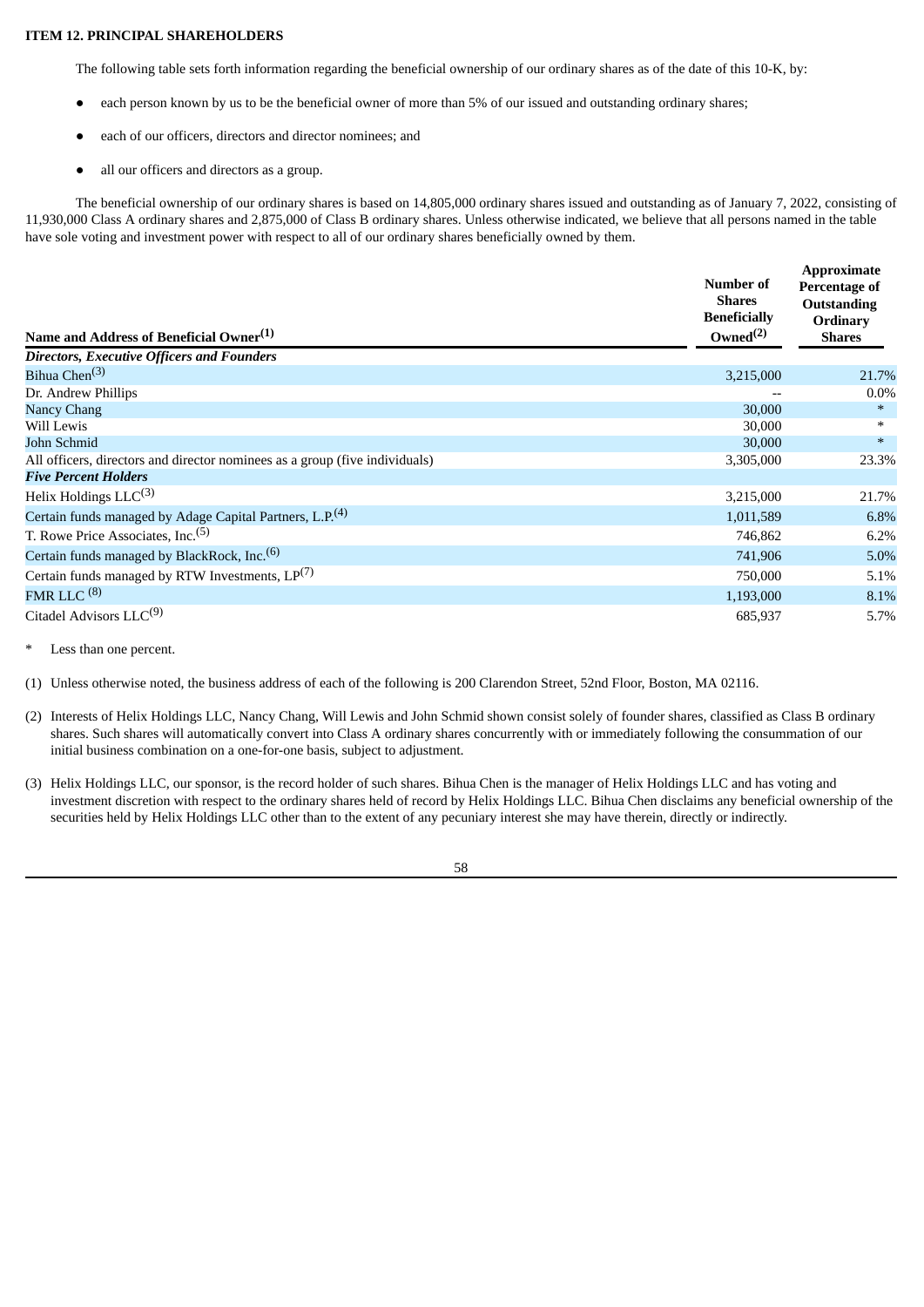- (4) According to a Schedule 13G filed with the SEC on February 11, 2021 on behalf of Adage Capital Partners, L.P. and Phillip Gross, as managing member of Adage Capital Advisors, L.L.C., managing member of Adage Capital Partners GP, L.L.C., general partner of Adage Capital Partners, L.P., with respect to the Class A Ordinary Shares directly owned by Adage Capital Partners GP, L.L.C., each of which may be deemed the beneficial owner with respect to certain of the reported Class A Ordinary Shares shown above. The business address of each reporting person is 200 Clarendon Street, 52nd Floor, Boston, Massachusetts 02116.
- (5) According to a Schedule 13G/A filed with the SEC on February 14, 2022 on behalf of by T. Rowe Price Associates, Inc. with respect to the Class A Ordinary Shares owned by it. The business address of this reporting person is 100 E. Pratt Street, Baltimore, MD 21202.
- (6) According to a Schedule 13G/A filed with the SEC on February 3, 2022 on behalf of by BlackRock, Inc. with respect to the Class A Ordinary Shares owned by it. The business address of this reporting person is 55 East 52nd Street, New York, NY 10055.
- (7) According to a Schedule 13G filed with the SEC on February 16, 2021, on behalf of RTW Investments, LP and Roderick Wong, as managing partner of RTW Investments, LP. The Class A Ordinary Shares are held by one or more private funds (together the "Funds"), which are managed by RTW Investments, LP (the "Adviser"). The Adviser, in its capacity as the investment manager of Funds, has the power to vote and the power to direct the disposition of all shares held by the Funds. Each of the Adviser and Mr. Wong disclaims beneficial ownership of the shares except to the extent of his or its pecuniary interest therein. The business address of each reporting person is 40 10th Avenue, Floor 7, New York, NY 10014.
- (8) Based on a Schedule 13G filed by FMR LLC and Abigail P. Johnson with the SEC on December 10, 2021. Represents shares held by various accounts managed by FMR LLC. Abigail P. Johnson is a Director, the Chairman, and the Chief Executive Officer of FMR LLC. Members of the Johnson family, including Abigail P. Johnson, are the predominant owners, directly or through trusts, of Series B voting common shares of FMR LLC, representing 49% of the voting power of FMR LLC. The Johnson family group and all other Series B shareholders have entered into a shareholders' voting agreement under which all Series B voting common shares will be voted in accordance with the majority vote of Series B voting common shares. Accordingly, through their ownership of voting common shares and the execution of the shareholders' voting agreement, members of the Johnson family may be deemed, under the Investment Company Act, to form a controlling group with respect to FMR LLC. Neither FMR LLC nor Abigail P. Johnson has the sole power to vote or direct the voting of the shares owned directly by the various investment companies registered under the Investment Company Act (the "Fidelity Funds") advised by Fidelity Management & Research Company LLC ("FMR Co. LLC"), a wholly owned subsidiary of FMR LLC, which power resides with the Fidelity Funds' Boards of Trustees. FMR Co. LLC carries out the voting of the shares under written guidelines established by the Fidelity Funds' Boards of Trustees. The business address of FMR LLC is 245 Summer Street, Boston, MA 02210.
- (9) Based on a Schedule 13G filed by Citadel Advisors LLC ("Citadel Advisors"), Citadel Advisors Holdings LP ("CAH"), Citadel GP LLC ("CGP"), Citadel Securities LLC ("Citadel Securities"), Citadel Securities Group LP ("CALC4"), Citadel Securities GP LLC ("CSGP") and Mr. Kenneth Griffin on February 14, 2022, with respect to the Class A ordinary shares owned by Citadel Multi-Strategy Equities Master Fund Ltd., a Cayman Islands company ("CM"), and Citadel Securities. Such owned Class A ordinary shares may include other instruments exercisable for or convertible into Class A ordinary shares. Citadel Advisors is the portfolio manager for CM. CAH is the sole member of Citadel Advisors. CGP is the general partner of CAH. CALC4 is the non-member manager of Citadel Securities. CSGP is the general partner of CALC4. Mr. Griffin is the President and Chief Executive Officer of CGP, and owns a controlling interest in CGP and CSGP. This disclosure shall not be construed as an admission that Mr. Griffin or any of the Citadel related entities listed above is the beneficial owner of any securities of the Company other than the securities actually owned by such person (if any). The business address of Citadel Advisors, CAH, CGP, Citadel Securities, CALC4, CSGP, and Mr. Griffin is 131 S. Dearborn Street, 32nd Floor, Chicago, Illinois 60603.

## **ITEM 13. CERTAIN RELATIONSHIPS AND RELATED PARTY TRANSACTIONS**

#### *Founder Shares*

On August 19, 2020, our sponsor paid \$25,000, or approximately \$0.007 per share, to cover certain of our offering and formation costs in exchange for 3,593,750 founder shares. On September 30, 2020, our sponsor surrendered, for no consideration, 718,750 founder shares, resulting in our sponsor holding 2,875,000 founder shares (value of \$0.009 per share). In September 2020, our sponsor transferred 30,000 founder shares to each of Dr. Chang, Mr. Lewis and Mr. Schmid.

The founder shares, Private Placement Shares and any Class A ordinary shares issued upon conversion or exercise thereof are each subject to transfer restrictions pursuant to lock-up provisions in the agreement entered into by our sponsor and management team. Those lock-up provisions provide that (i) the founder shares are not transferable or salable until the earlier of (A) one year after the completion of our initial business combination or earlier if, subsequent to our initial business combination, the closing price of the Class A ordinary shares equals or exceeds \$12.00 per share (as adjusted for share sub-divisions, share capitalizations, reorganizations, recapitalizations and the like) for any 20 trading days within any 30-trading day period commencing at least 150 days after our initial business combination and (B) the date following the completion of our initial business combination on which we complete a liquidation, merger, share exchange or other similar transaction that results in all of our shareholders having the right to exchange their Class A ordinary shares for cash, securities or other property and (ii) the Private Placement Shares are not transferable or salable until 30 days after the completion of our initial business combination. Additionally, pursuant to the Sponsor Letter, our Sponsor has agreed not to transfer, assign or sell any of its Private Placement Shares until 30 days after the completion of our initial business combination.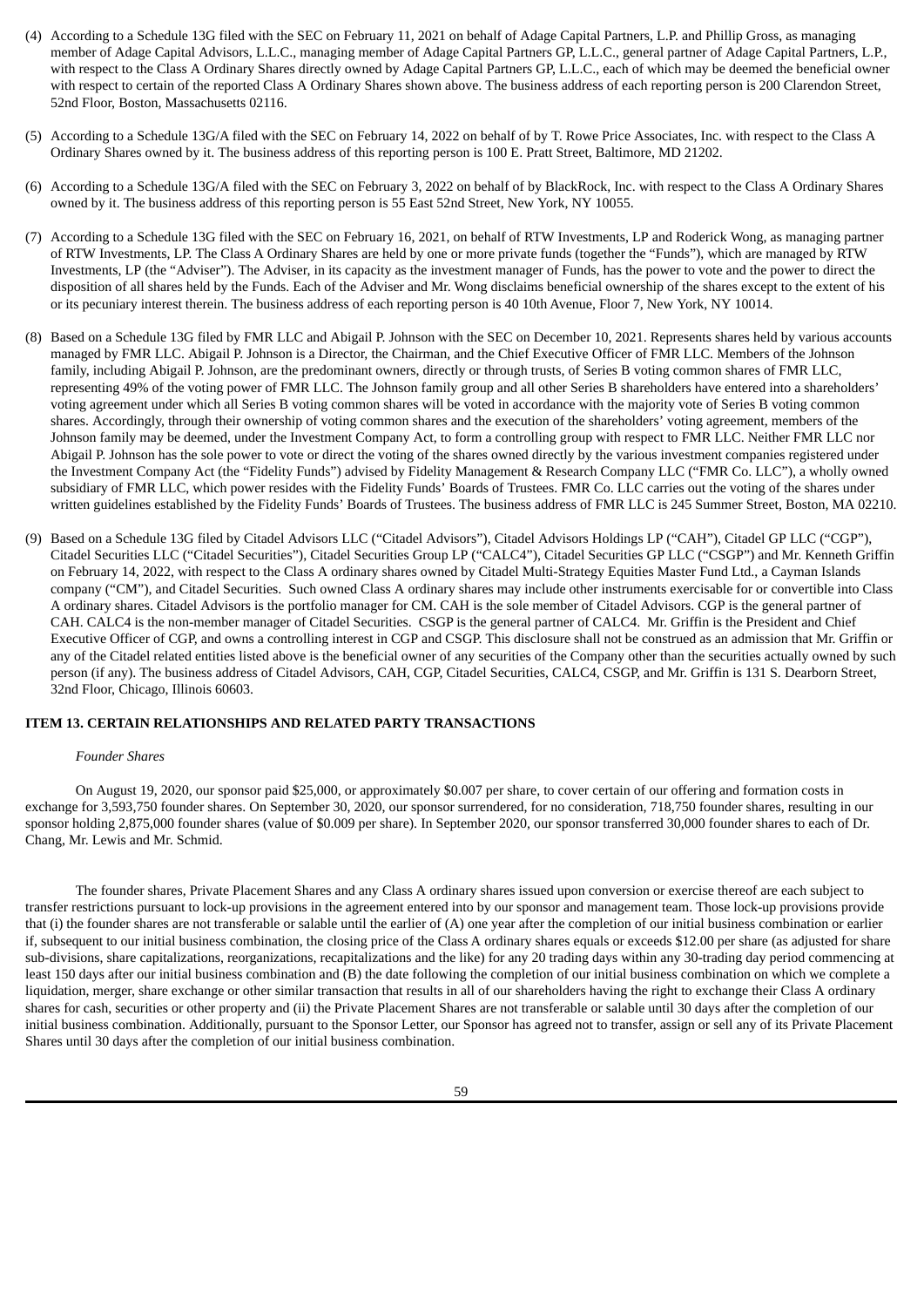#### *Private Placement Shares*

Our sponsor purchased an aggregate of 430,000 Private Placement Shares at a price of \$10.00 per share, or \$4,300,000 in the aggregate in a private placement that closed simultaneously with the closing of the Initial Public Offering.

The Private Placement Shares may not, subject to certain limited exceptions, be transferred, assigned or sold by the holder until 30 days after the completion of our initial business combination.

### *Administrative Support Agreement*

We currently utilize office space at 200 Clarendon Street, 52<sup>nd</sup> Floor, Boston, MA 02116 from our sponsor as our executive offices. Commencing on the date of the prospectus, we have paid our sponsor \$10,000 per month for office space, utilities, administrative services and remote support services provided to members of our management team. Upon completion of our initial business combination or our liquidation, we will cease paying these monthly fees.

No compensation of any kind, including finder's and consulting fees, will be paid by the Company to our sponsor, officers and directors, or any of their respective affiliates, for services rendered prior to or in connection with the completion of an initial business combination. However, these individuals will be reimbursed for any out-of-pocket expenses incurred in connection with activities on our behalf such as identifying potential target businesses and performing due diligence on suitable business combinations. Our audit committee will review on a quarterly basis all payments that were made to our sponsor, officers, directors or our or their affiliates.

#### *Sponsor Loans*

On August 19, 2020, the Company issued an unsecured promissory note to the sponsor, pursuant to which the Company may borrow up to an aggregate principal amount of \$300,000. The promissory note was non-interest bearing and payable on the earlier of (i) December 31, 2020 and (ii) the completion of the Initial Public Offering. As of December 31, 2020, there was \$58,063 outstanding under the Promissory Note.

In addition, in order to finance transaction costs in connection with an intended initial business combination, our sponsor or an affiliate of our sponsor or certain of our officers and directors may, but are not obligated to, loan us funds as may be required on a non-interest basis. If we complete an initial business combination, we would repay such loaned amounts. In the event that the initial business combination does not close, we may use a portion of the working capital held outside the trust account to repay such loaned amounts but no proceeds from our trust account would be used for such repayment. Up to \$1,500,000 of such loans may be convertible into Private Placement Shares of the post business combination entity at a price of \$10.00 per share at the option of the lender. Except as set forth above, the terms of such loans, if any, have not been determined and no written agreements exist with respect to such loans. Prior to the completion of our initial business combination, we do not expect to seek loans from parties other than our sponsor or an affiliate of our sponsor as we do not believe third parties will be willing to loan such funds and provide a waiver against any and all rights to seek access to funds in our trust account.

Any of the foregoing payments to our sponsor, repayments of loans from our sponsor or repayments of working capital loans prior to our initial business combination will be made using funds held outside the trust account.

*PIPE*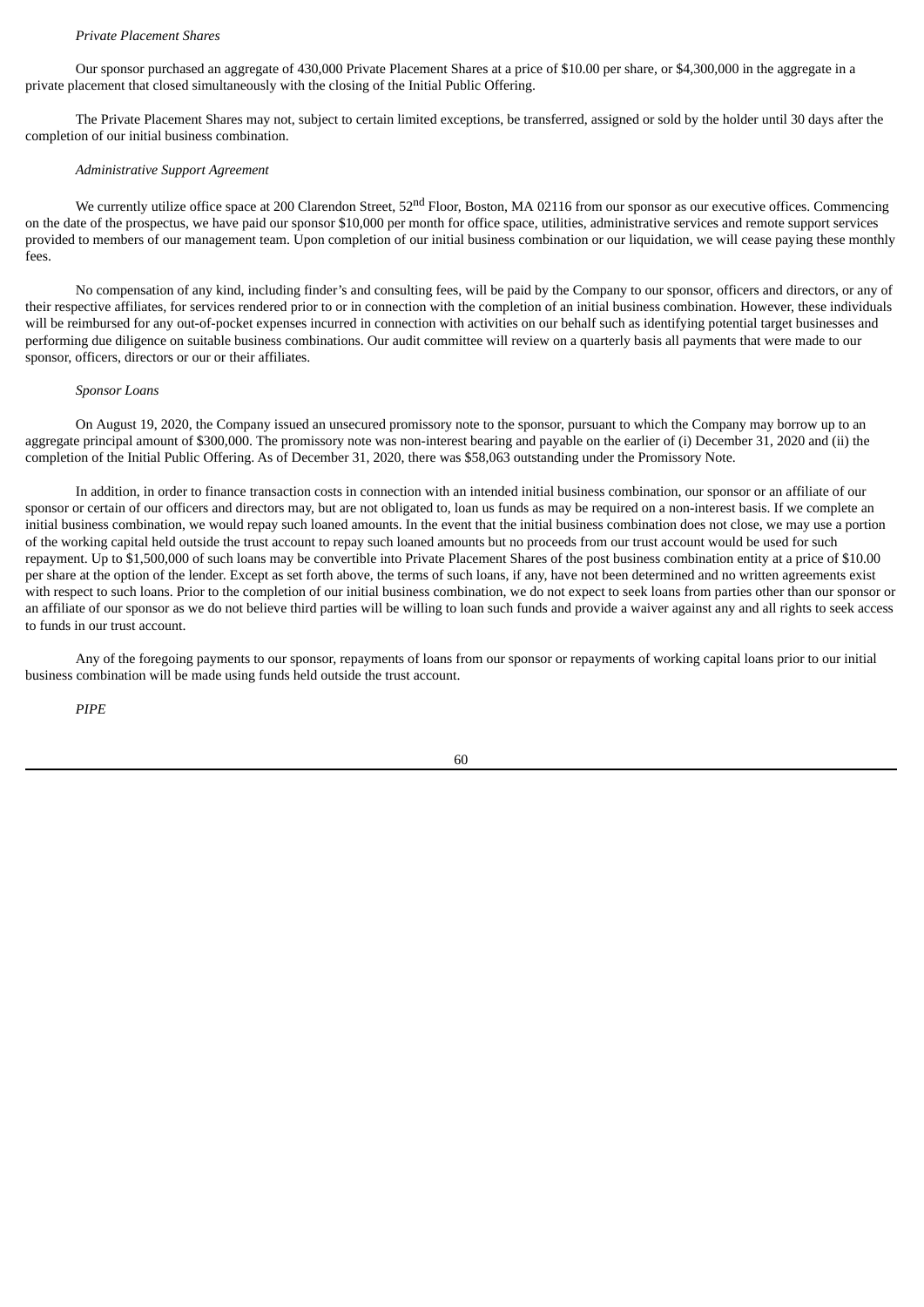On October 4, 2021, concurrently with the execution of the Business Combination Agreement, Helix entered into Subscription Agreements with the PIPE Investors which include an affiliate of the Sponsor and the BVF Shareholders and their affiliates pursuant to, and on the terms and subject to the conditions of which, the PIPE Investors have collectively subscribed for 11,500,000 Class A Ordinary Shares at a price of \$10.00 per share, for an aggregate purchase price of \$115,000,000. The funds from such private placement will be used as part of the consideration to the sellers in our initial business combination, and any excess funds from such private placement will be used for working capital in the post-transaction company.

### *Post-Consummation Management Team Payments*

After our initial business combination, members of our management team who remain with us may be paid consulting, management or other fees from the combined company with any and all amounts being fully disclosed to our shareholders, to the extent then known, in the proxy solicitation or tender offer materials, as applicable, furnished to our shareholders. It is unlikely the amount of such compensation will be known at the time of distribution of such tender offer materials or at the time of a general meeting held to consider our initial business combination, as applicable, as it will be up to the directors of the post-combination business to determine executive and director compensation.

### *Registration Rights*

The holders of the (i) founder shares, (ii) Private Placement Shares and the Class A ordinary shares underlying such Private Placement Shares and (iii) Private Placement Shares that may be issued upon conversion of working capital loans have registration rights to require us to register following the completion of our initial business combination the resale of any of our securities held by them pursuant to a registration rights agreement. Pursuant to the registration rights agreement, we will be obligated to register up to 3,305,000 Class A ordinary shares and 4,300,000 Private Placement Shares. The number of Class A ordinary shares includes (i) 2,875,000 Class A ordinary shares to be issued upon conversion of the founder shares, (ii) 430,000 Private Placement Shares. The holders of these securities are entitled to make up to three demands, excluding short form demands, that we register such securities. In addition, the holders have certain "piggyback" registration rights with respect to registration statements filed subsequent to our completion of our initial business combination. We will bear the expenses incurred in connection with the filing of any such registration statements.

At the Closing of the Business Combination, MoonLake, the Sponsor and certain ML Parties will enter into the Amended and Restated Registration Rights Agreement, pursuant to which, among other things, the parties thereto will be granted certain customary registration rights with respect to Class A Ordinary Shares beneficially held by them, directly or indirectly, and to transfer restrictions with respect to the Class A Ordinary Shares and Class C Ordinary Shares beneficially held by them, as applicable.

#### *Amended Sponsor Letters*

On October 4, 2021, the Company, the Sponsor, and other Insiders agreed, at and conditioned upon the Closing, to enter into the Amended Sponsor Letters. Pursuant to the Amended Sponsor Letters, the Sponsor and Insiders will (i) waive the anti-dilution and conversion price adjustments set forth in our Existing MAA with respect to the Class B ordinary shares held by the Sponsor and Insiders and (ii) yote in favor of approval of the adoption of the Business Combination Agreement, the Business Combination, and each other proposal presented by the Company for approval by our shareholders.

#### *Policy for Approval of Related Party Transactions*

The audit committee of our board of directors will adopt a policy setting forth the policies and procedures for its review and approval or ratification of "related party transactions." A "related party transaction" is any consummated or proposed transaction or series of transactions: (i) in which the Company was or is to be a participant; (ii) the amount of which exceeds (or is reasonably expected to exceed) the lesser of \$120,000 or 1% of the average of the Company's total assets at year end for the prior two completed fiscal years in the aggregate over the duration of the transaction (without regard to profit or loss); and (iii) in which a "related party" had, has or will have a direct or indirect material interest. "Related parties" under this policy will include: (i) our directors, nominees for director or officers; (ii) any record or beneficial owner of more than 5% of any class of our voting securities; (iii) any immediate family member of any of the foregoing if the foregoing person is a natural person; and (iv) any other person who maybe a "related person" pursuant to Item 404 of Regulation S-K under the Exchange Act. Pursuant to the policy, the audit committee will consider (i) the relevant facts and circumstances of each related party transaction, including if the transaction is on terms comparable to those that could be obtained in arm's-length dealings with an unrelated third party, (ii) the extent of the related party's interest in the transaction, (iii) whether the transaction contravenes our code of ethics or other policies, (iv) whether the audit committee believes the relationship underlying the transaction to be in the best interests of the Company and its shareholders and (v) the effect that the transaction may have on a director's status as an independent member of the board and on his or her eligibility to serve on the board's committees. Management will present to the audit committee each proposed related party transaction, including all relevant facts and circumstances relating thereto. Under the policy, we may consummate related party transactions only if our audit committee approves or ratifies the transaction in accordance with the guidelines set forth in the policy. The policy will not permit any director or officer to participate in the discussion of, or decision concerning, a related person transaction in which he or she is the related party.

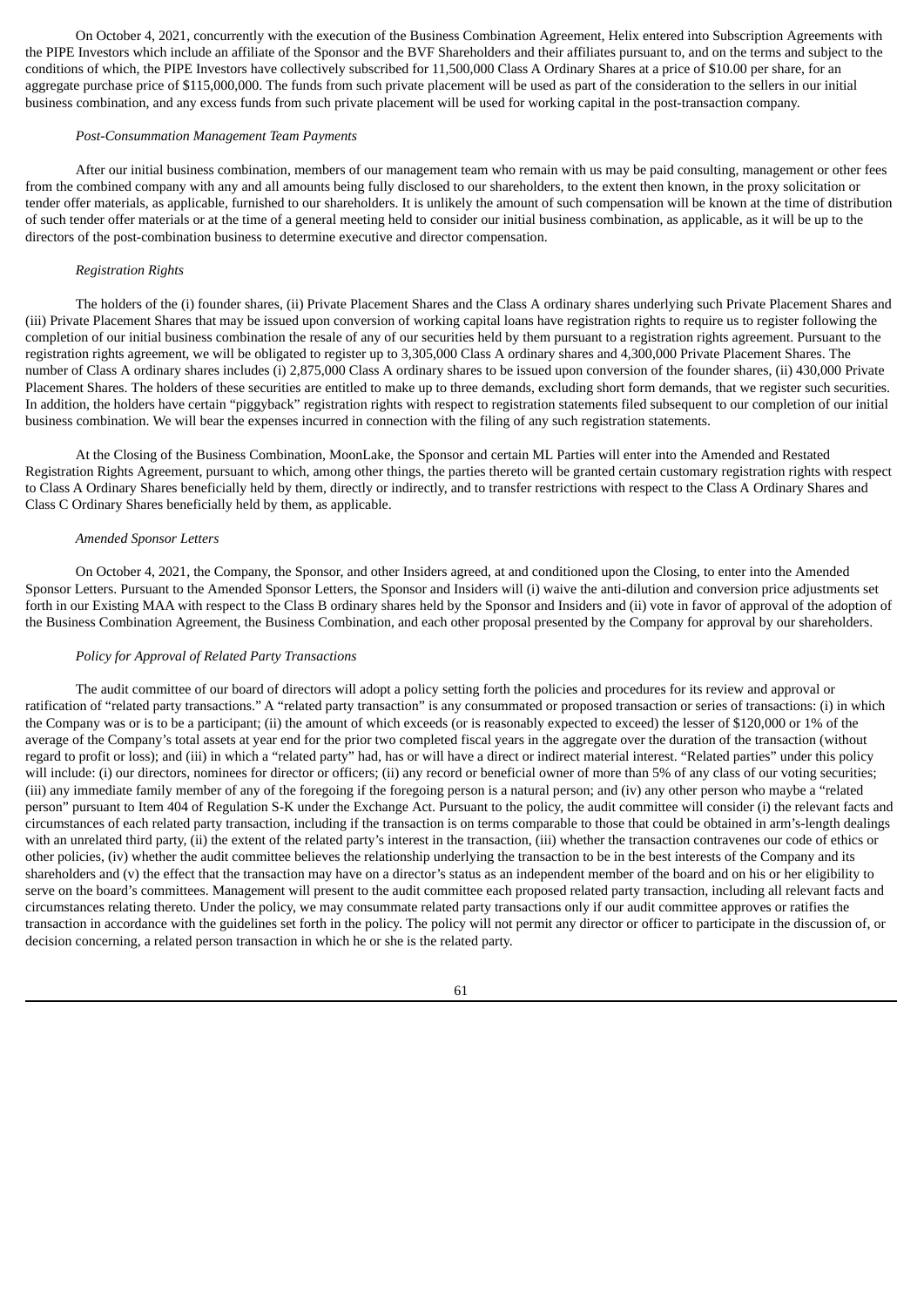### **ITEM 14. PRINCIPAL ACCOUNTING FEES AND SERVICES.**

The firm of WithumSmith+Brown, PC, or Withum, acts as our independent registered public accounting firm. The following is a summary of fees paid to Withum for services rendered.

*Audit Fees*. During the year ended December 31, 2021 and for the period from August 13, 2020 (inception) through December 31, 2020, fees for our independent registered public accounting firm were approximately \$105,318 and \$43,775, respectively, for the services Withum performed in connection with our Initial Public Offering and the audit of our December 31, 2021 and 2020 financial statements included in this Annual Report on Form 10-K.

*Audit-Related Fees.* During the year ended December 31, 2021 and for the period from August 13, 2020 (inception) through December 31, 2020, our independent registered public accounting firm did not render assurance and related services related to the performance of the audit or review of financial statements.

*Tax Fees*. During the year ended December 31, 2021 and for the period from August 13, 2020 (inception) through December 31, 2020, our independent registered public accounting firm did not render services to us for tax compliance, tax advice and tax planning.

*All Other Fees*. During the year ended December 31, 2021 and for the period from August 13, 2020 (inception) through December 31, 2020, there were no fees billed for products and services provided by our independent registered public accounting firm other than those set forth above.

### **Pre-Approval Policy**

Our audit committee was formed upon the consummation of our Initial Public Offering. As a result, the audit committee did not pre-approve all of the foregoing services, although any services rendered prior to the formation of our audit committee were approved by our board of directors. Since the formation of our audit committee, and on a going-forward basis, the audit committee has and will pre-approve all auditing services and permitted non-audit services to be performed for us by our auditors, including the fees and terms thereof (subject to the de minimis exceptions for non-audit services described in the Exchange Act which are approved by the audit committee prior to the completion of the audit).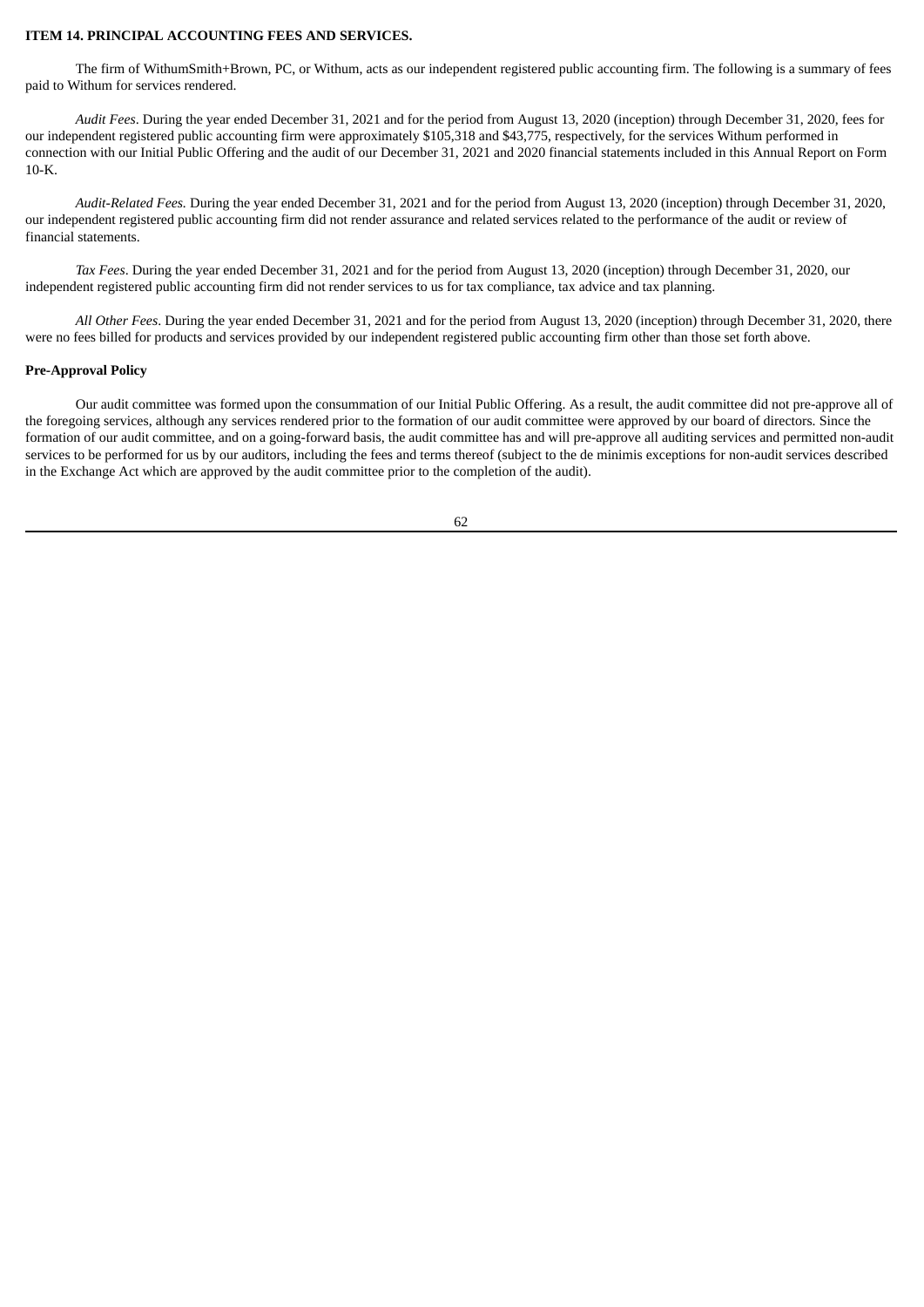# **ITEM 15. EXHIBITS, FINANCIAL STATEMENT SCHEDULES.**

- (a) The following documents are filed as part of this Form 10-K:
	- (1) Financial Statements:

|                                                         | Page            |
|---------------------------------------------------------|-----------------|
| Report of Independent Registered Public Accounting Firm | $F-2$           |
| <b>Financial Statements:</b>                            |                 |
| <b>Balance Sheets</b>                                   | $F-3$           |
| <b>Statements of Operations</b>                         | $F-4$           |
| <b>Statements of Changes in Shareholders' Deficit</b>   | $F-5$           |
| <b>Statements of Cash Flows</b>                         | $F-6$           |
| <b>Notes to Financial Statements</b>                    | $F-7$ to $F-17$ |
|                                                         |                 |

(2) Financial Statement Schedules:

None.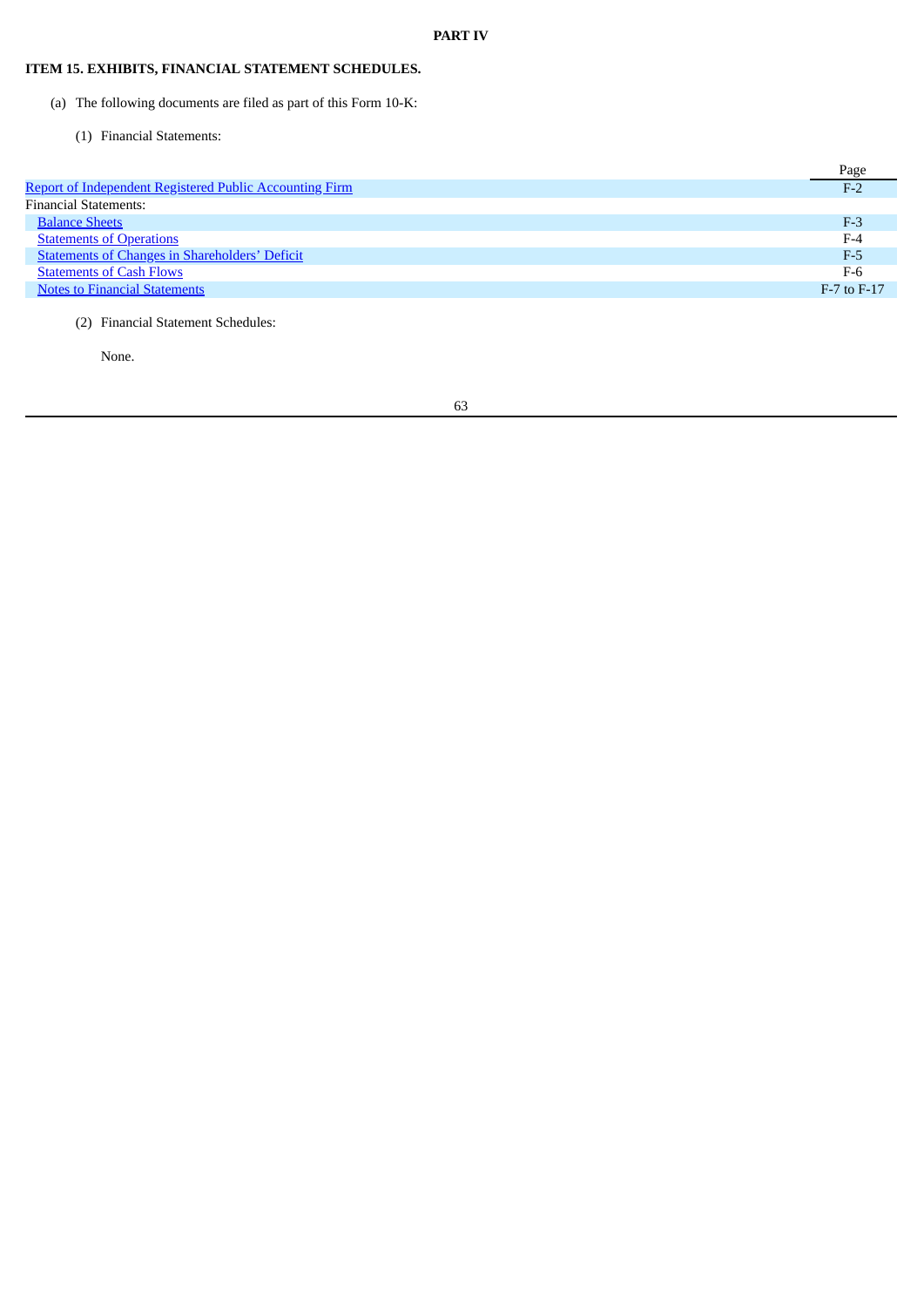The exhibits listed in the accompanying index to exhibits are filed or incorporated by reference as part of this Annual Report on Form 10-K.

| <b>Exhibit Number</b> | <b>Description</b>                                                                                                                                                                                                                               |
|-----------------------|--------------------------------------------------------------------------------------------------------------------------------------------------------------------------------------------------------------------------------------------------|
| 1.1                   | Underwriting Agreement, dated October 19, 2020, between the Company and Jefferies LLC (incorporated by reference to Exhibit 1.1 to                                                                                                               |
|                       | the Company's Current Report on Form 8-K (File No. 001-39630), filed with the Securities and Exchange Commission on October 22,                                                                                                                  |
|                       | 2020).                                                                                                                                                                                                                                           |
| 2.1                   | Business Combination Agreement, dated as of October 4, 2021, by and among Helix Acquisition Corp., MoonLake Immunotherapeutics                                                                                                                   |
|                       | AG, the existing shareholders and option rights holders of MoonLake Immunotherapeutics AG, Helix Holdings LLC, and Matthias<br>Bodenstedt (incorporated by reference to Exhibit 2.1 of Helix's Form 8-K, filed with the SEC on October 4, 2021). |
| 3.1                   | Amended and Restated Memorandum and Articles of Association (incorporated by reference to Exhibit 3.1 to the Company's Current                                                                                                                   |
|                       | Report on Form 8-K (File No. 001-39630), filed with the Securities and Exchange Commission on October 22, 2020)                                                                                                                                  |
| 3.2                   | Proposed Memorandum and Articles of Association of MoonLake Immunotherapeutics (incorporated by reference to Annex B of                                                                                                                          |
|                       | Helix's Definitive Proxy Statement, filed with the SEC on February 14, 2022).                                                                                                                                                                    |
| 4.1                   | Specimen Ordinary Share Certificate (incorporated by reference to Exhibit 4.1 of Helix's Form S-1/A (File No. 333-249197), filed with                                                                                                            |
|                       | the SEC on October 14, 2021).                                                                                                                                                                                                                    |
| 4.5                   | <b>Description of Securities.</b>                                                                                                                                                                                                                |
| 10.1                  | Letter Agreement, dated October 19, 2020, among the Company, Helix Holdings LLC and each of the officers and directors of the                                                                                                                    |
|                       | Company (incorporated by reference to Exhibit 10.1 to the Company's Current Report on Form 8-K (File No. 001-39630), filed with the<br>Securities and Exchange Commission on October 22, 2020).                                                  |
| 10.2                  | Investment Management Trust Agreement, dated October 19, 2020, between the Company and Continental Stock Transfer & Trust                                                                                                                        |
|                       | Company, as trustee (incorporated by reference to Exhibit 10.2 to the Company's Current Report on Form 8-K (File No. 001-39630),                                                                                                                 |
|                       | filed with the Securities and Exchange Commission on October 22, 2020).                                                                                                                                                                          |
| 10.3                  | Registration Rights Agreement, dated October 19, 2020, among the Company, Helix Holdings LLC and the Holders signatory thereto                                                                                                                   |
|                       | (incorporated by reference to Exhibit 10.3 to the Company's Current Report on Form 8-K (File No. 001-39630), filed with the Securities                                                                                                           |
|                       | and Exchange Commission on October 22, 2020).                                                                                                                                                                                                    |
| 10.4                  | Private Placement Class A Ordinary Shares Purchase Agreement, dated October 19, 2020, between the Company and Helix Holdings                                                                                                                     |
|                       | LLC (incorporated by reference to Exhibit 10.4 to the Company's Current Report on Form 8-K (File No. 001-39630), filed with the                                                                                                                  |
|                       | Securities and Exchange Commission on October 22, 2020).                                                                                                                                                                                         |
| 10.8                  | Administrative Services Agreement, dated October 19, 2020, between the Company and Helix Holdings LLC (incorporated by reference                                                                                                                 |
|                       | to Exhibit 10.8 to the Company's Current Report on Form 8-K (File No. 001-39630), filed with the Securities and Exchange                                                                                                                         |
| 10.9                  | Commission on October 22, 2020)<br>Investment Agreement, dated as of October 4, 2021, by and among Helix Acquisition Corp., MoonLake Immunotherapeutics AG and                                                                                   |
|                       | the existing shareholders and option rights holders of MoonLake Immunotherapeutics AG (incorporated by reference to Exhibit 10.1 of                                                                                                              |
|                       | Helix's Form 8-K, filed with the SEC on October 4, 2021).                                                                                                                                                                                        |
| 10.10                 | Form of Amended and Restated Shareholders' Agreement (incorporated by reference to Exhibit 10.2 of Helix's Form 8-K, filed with the                                                                                                              |
|                       | SEC on October 4, 2021).                                                                                                                                                                                                                         |
| 10.11                 | Amended Sponsor Agreement, dated as of October 4, 2021, by and among Helix Acquisition Corp., Helix Holdings LLC, and the                                                                                                                        |
|                       | officers and directors of Helix Acquisition Corp (incorporated by reference to Exhibit 10.4 of Helix's Form 8-K, filed with the SEC on                                                                                                           |
|                       | October 4, 2021).                                                                                                                                                                                                                                |
| 10.12                 | Form of Amended and Restated Registration Rights Agreement (incorporated by reference to Exhibit 10.5 of Helix's Form 8-K, filed                                                                                                                 |
|                       | with the SEC on October 4, 2021).                                                                                                                                                                                                                |
| 10.13                 | Form of Subscription Agreement (incorporated by reference to Exhibit 10.3 of Helix's Form 8-K, filed with the SEC on October 4,                                                                                                                  |
|                       | 2021).                                                                                                                                                                                                                                           |
| 31.1                  | Certification of Principal Executive Officer Pursuant to Securities Exchange Act Rules 13a-14(a) and 15(d)-14(a), as adopted Pursuant<br>to Section 302 of the Sarbanes-Oxley Act of 2002                                                        |
| 31.2                  | Certification of Principal Financial Officer Pursuant to Securities Exchange Act Rules 13a-14(a) and 15(d)-14(a), as adopted Pursuant to                                                                                                         |
|                       | Section 302 of the Sarbanes-Oxley Act of 2002                                                                                                                                                                                                    |
| 32.1                  | Certification of Principal Executive Officer Pursuant to 18 U.S.C. Section 1350, as adopted Pursuant to Section 906 of the Sarbanes-                                                                                                             |
|                       | Oxley Act of 2002                                                                                                                                                                                                                                |
| 32.2                  | Certification of Principal Financial Officer Pursuant to 18 U.S.C. Section 1350, as adopted Pursuant to Section 906 of the Sarbanes-                                                                                                             |
|                       | Oxley Act of 2002                                                                                                                                                                                                                                |
| 101.INS               | Inline XBRL Instance Document.                                                                                                                                                                                                                   |
| 101.SCH               | Inline XBRL Taxonomy Extension Schema Document.                                                                                                                                                                                                  |
| 101.CAL               | Inline XBRL Taxonomy Extension Calculation Linkbase Document.                                                                                                                                                                                    |
| 101.DEF               | Inline XBRL Taxonomy Extension Definition Linkbase Document.                                                                                                                                                                                     |
| 101.LAB               | Inline XBRL Taxonomy Extension Label Linkbase Document.                                                                                                                                                                                          |
| 101.PRE<br>104        | Inline XBRL Taxonomy Extension Presentation Linkbase Document.<br>Cover Page Interactive Data File (formatted as Inline XBRL and contained in Exhibit 101).                                                                                      |
|                       |                                                                                                                                                                                                                                                  |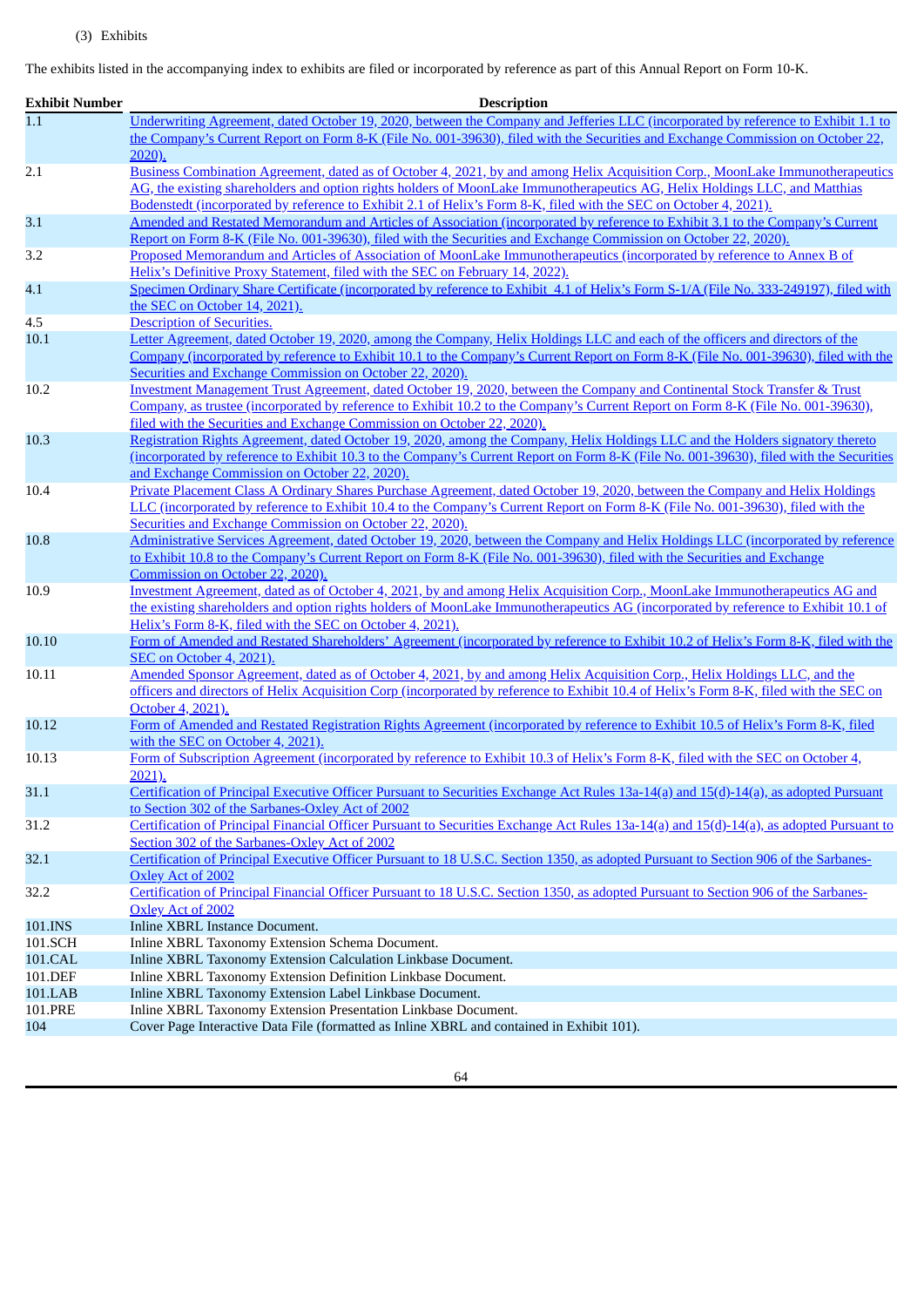# **HELIX ACQUISITION CORP.**

# **TABLE OF CONTENTS**

| Report of Independent Registered Public Accounting Firm |                 |
|---------------------------------------------------------|-----------------|
| <b>Financial Statements:</b>                            |                 |
| <b>Balance Sheets</b>                                   | $F-3$           |
| <b>Statements of Operations</b>                         | $F-4$           |
| <b>Statements of Changes in Shareholders' Deficit</b>   | $F-5$           |
| <b>Statements of Cash Flows</b>                         | $F-6$           |
| <b>Notes to Financial Statements</b>                    | $F-7$ to $F-17$ |
|                                                         |                 |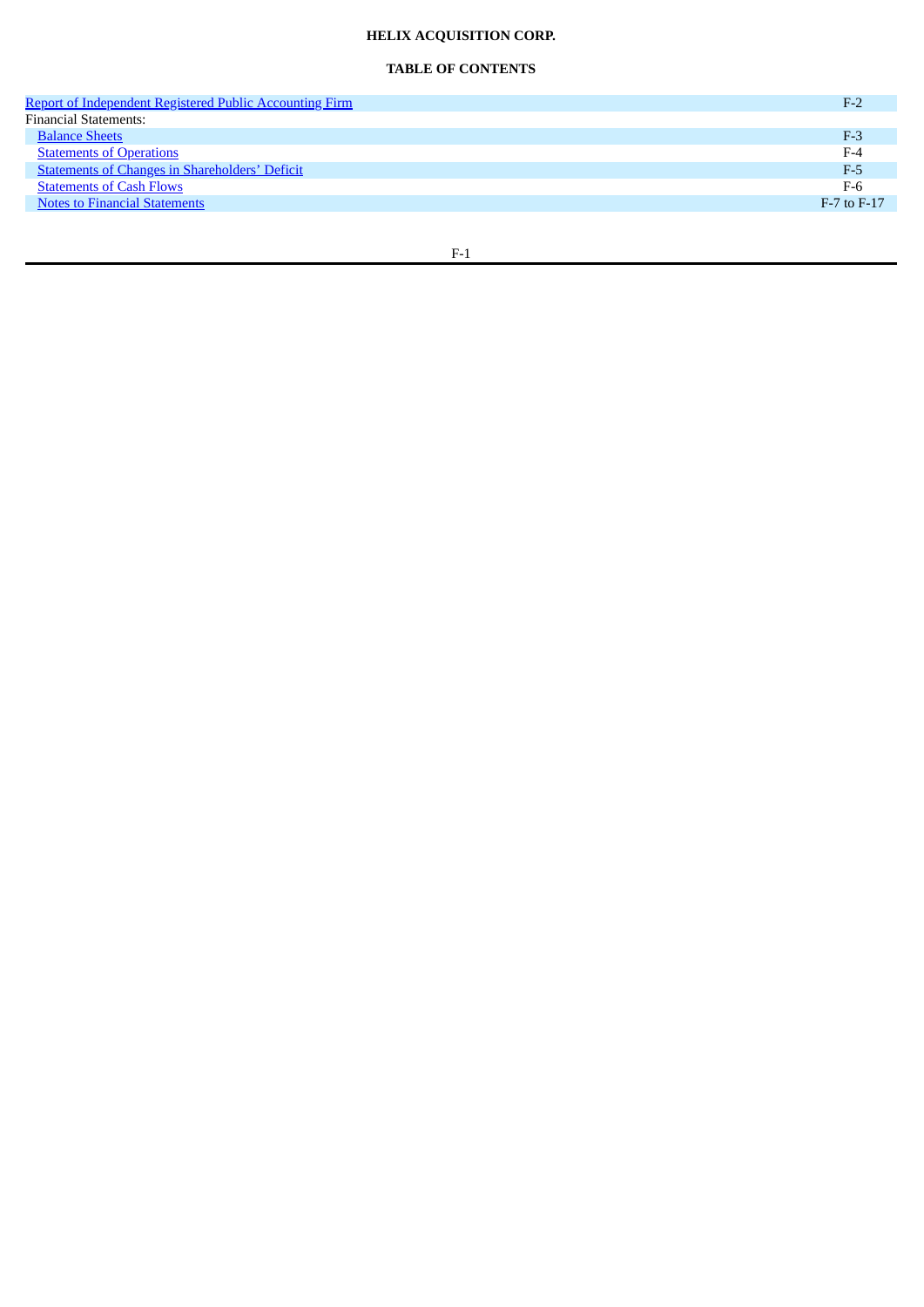# **REPORT OF INDEPENDENT REGISTERED PUBLIC ACCOUNTING FIRM**

<span id="page-70-0"></span>To the Shareholders and the Board of Directors of Helix Acquisition Corp.

#### **Opinion on the Financial Statements**

We have audited the accompanying balance sheets of Helix Acquisition Corp. (the "Company") as of December 31, 2021 and 2020 and the related statements of operations, changes in shareholders' deficit and cash flows for the year ended December 31, 2021 and for the period from August 13, 2020 (inception) through December 31, 2020 and the related notes (collectively referred to as the "financial statements"). In our opinion, the financial statements present fairly, in all material respects, the financial position of the Company as of December 31, 2021 and 2020, and the results of its operations and its cash flows for the year ended December 31, 2021 and for the period from August 13, 2020 (inception) through December 31, 2020, in conformity with accounting principles generally accepted in the United States of America.

#### **Going Concern**

The accompanying financial statements have been prepared assuming that the Company will continue as a going concern. As discussed in Note 1 to the financial statements, if the Company is unable to raise additional funds to alleviate liquidity needs as well as complete a Business Combination by the close of business on October 22, 2022, then the Company will cease all operations except for the purpose of liquidating. This date for mandatory liquidation and subsequent dissolution raises substantial doubt about the Company's ability to continue as a going concern. The financial statements do not include any adjustments that might result from the outcome of this uncertainty.

#### **Basis for Opinion**

These financial statements are the responsibility of the Company's management. Our responsibility is to express an opinion on the Company's financial statements based on our audit. We are a public accounting firm registered with the Public Company Accounting Oversight Board (United States) ("PCAOB") and are required to be independent with respect to the Company in accordance with the U.S. federal securities laws and the applicable rules and regulations of the Securities and Exchange Commission and the PCAOB.

We conducted our audit in accordance with the standards of the PCAOB. Those standards require that we plan and perform the audit to obtain reasonable assurance about whether the financial statements are free of material misstatement, whether due to error or fraud. The Company is not required to have, nor were we engaged to perform, an audit of its internal control over financial reporting. As part of our audit, we are required to obtain an understanding of internal control over financial reporting but not for the purpose of expressing an opinion on the effectiveness of the entity's internal control over financial reporting. Accordingly, we express no such opinion.

Our audit included performing procedures to assess the risks of material misstatement of the financial statements, whether due to error or fraud, and performing procedures that respond to those risks. Such procedures included examining, on a test basis, evidence regarding the amounts and disclosures in the financial statements. Our audit also included evaluating the accounting principles used and significant estimates made by management, as well as evaluating the overall presentation of the financial statements. We believe that our audit provides a reasonable basis for our opinion.

/s/ WithumSmith+Brown, PC

We have served as the Company's auditor since 2020.

New York, New York February 16, 2022 PCAOB ID Number 100

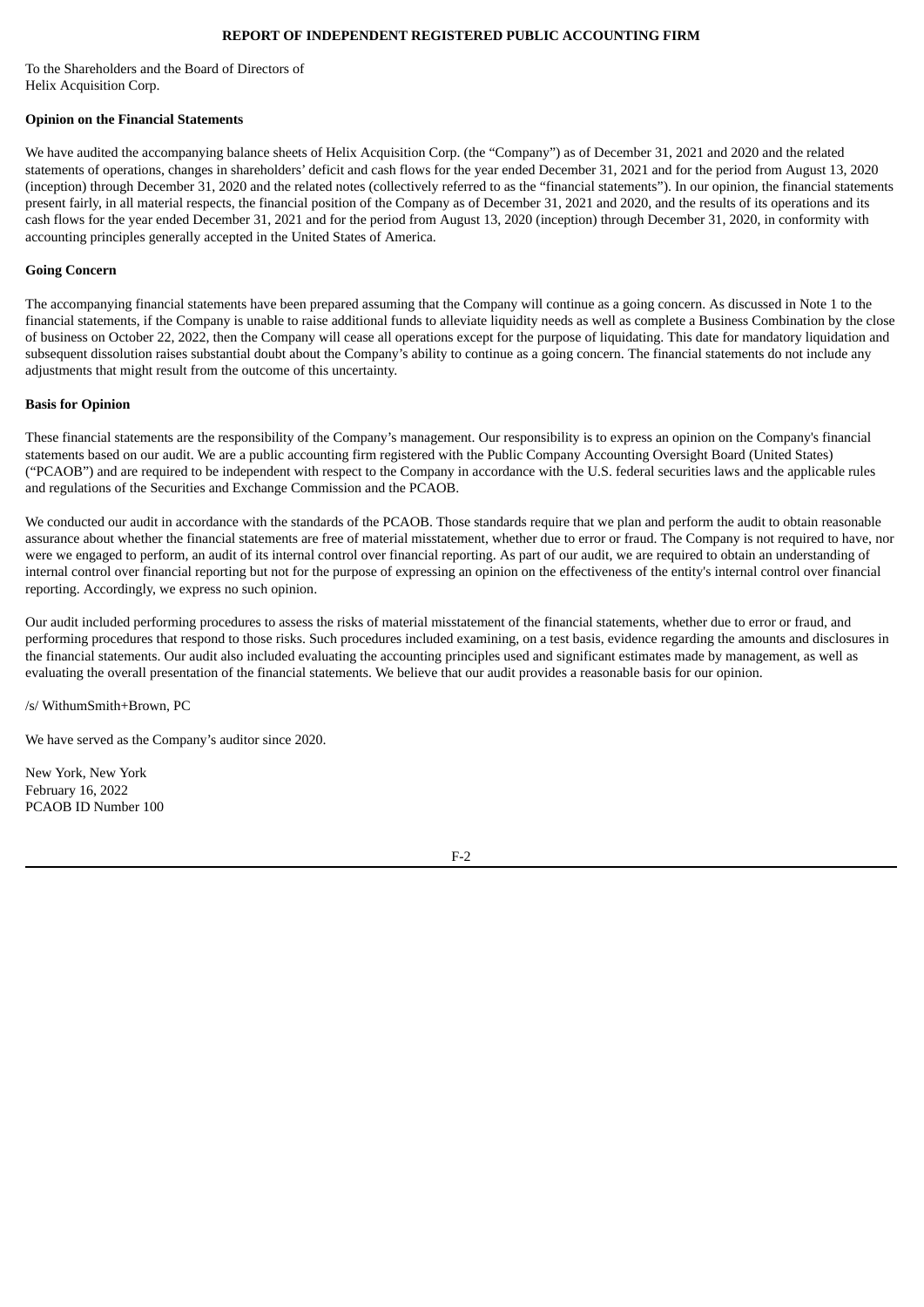# **HELIX ACQUISITION CORP. BALANCE SHEETS**

<span id="page-71-0"></span>

|                                                                                                                                                                                                              | December 31,<br>2021 |               | December 31,<br>2020 |               |
|--------------------------------------------------------------------------------------------------------------------------------------------------------------------------------------------------------------|----------------------|---------------|----------------------|---------------|
| <b>ASSETS</b>                                                                                                                                                                                                |                      |               |                      |               |
| Current assets                                                                                                                                                                                               |                      |               |                      |               |
| Cash                                                                                                                                                                                                         | \$                   | 666,790       | -\$                  | 1,335,924     |
| Prepaid expenses                                                                                                                                                                                             |                      | 126,916       |                      | 283,057       |
| <b>Total Current Assets</b>                                                                                                                                                                                  |                      | 793,706       |                      | 1,618,981     |
| <b>Investments held in Trust Account</b>                                                                                                                                                                     |                      | 115,042,608   |                      | 115,014,917   |
| <b>TOTAL ASSETS</b>                                                                                                                                                                                          |                      | \$115,836,314 |                      | \$116,633,898 |
|                                                                                                                                                                                                              |                      |               |                      |               |
| <b>LIABILITIES AND SHAREHOLDERS' DEFICIT</b><br><b>Current liabilities</b>                                                                                                                                   |                      |               |                      |               |
| Accrued expenses                                                                                                                                                                                             | \$                   | 3,870,251     | -\$                  | 67,120        |
| Promissory note - related party                                                                                                                                                                              |                      |               |                      | 58,063        |
| <b>Total Current Liabilities</b>                                                                                                                                                                             |                      | 3,870,251     |                      | 125,183       |
|                                                                                                                                                                                                              |                      |               |                      |               |
| Deferred underwriting fee payable                                                                                                                                                                            |                      | 4,025,000     |                      | 4,025,000     |
| <b>Total Liabilities</b>                                                                                                                                                                                     |                      | 7,895,251     |                      | 4,150,183     |
|                                                                                                                                                                                                              |                      |               |                      |               |
| <b>Commitments and Contingencies</b>                                                                                                                                                                         |                      |               |                      |               |
| Class A ordinary shares subject to possible redemption, 11,500,000 shares at \$10.00 per share as of December 31,<br>2021 and 2020                                                                           |                      | 115,000,000   |                      | 115,000,000   |
| <b>Shareholders' Deficit</b>                                                                                                                                                                                 |                      |               |                      |               |
| Preference shares, \$0.0001 par value; 5,000,000 shares authorized; no shares issued and outstanding                                                                                                         |                      |               |                      |               |
| Class A ordinary shares, \$0.0001 par value; 500,000,000 shares authorized; 430,000 shares issued and outstanding<br>(excluding 11,500,000 shares subject to redemption) as of<br>December 31, 2021 and 2020 |                      | 43            |                      | 43            |
| Class B ordinary shares, \$0.0001 par value; 50,000,000 shares authorized; 2,875,000 shares issued and outstanding as                                                                                        |                      |               |                      |               |
| of December 31, 2021 and 2020                                                                                                                                                                                |                      | 288           |                      | 288           |
| <b>Accumulated deficit</b>                                                                                                                                                                                   |                      | (7,059,268)   |                      | (2,516,616)   |
| <b>Total Shareholders' Deficit</b>                                                                                                                                                                           |                      | (7,058,937)   |                      | (2,516,285)   |
| TOTAL LIABILITIES AND SHAREHOLDERS' DEFICIT                                                                                                                                                                  |                      | 115,836,314   | \$                   | 116,633,898   |
|                                                                                                                                                                                                              |                      |               |                      |               |

The accompanying notes are an integral part of these financial statements.

F-3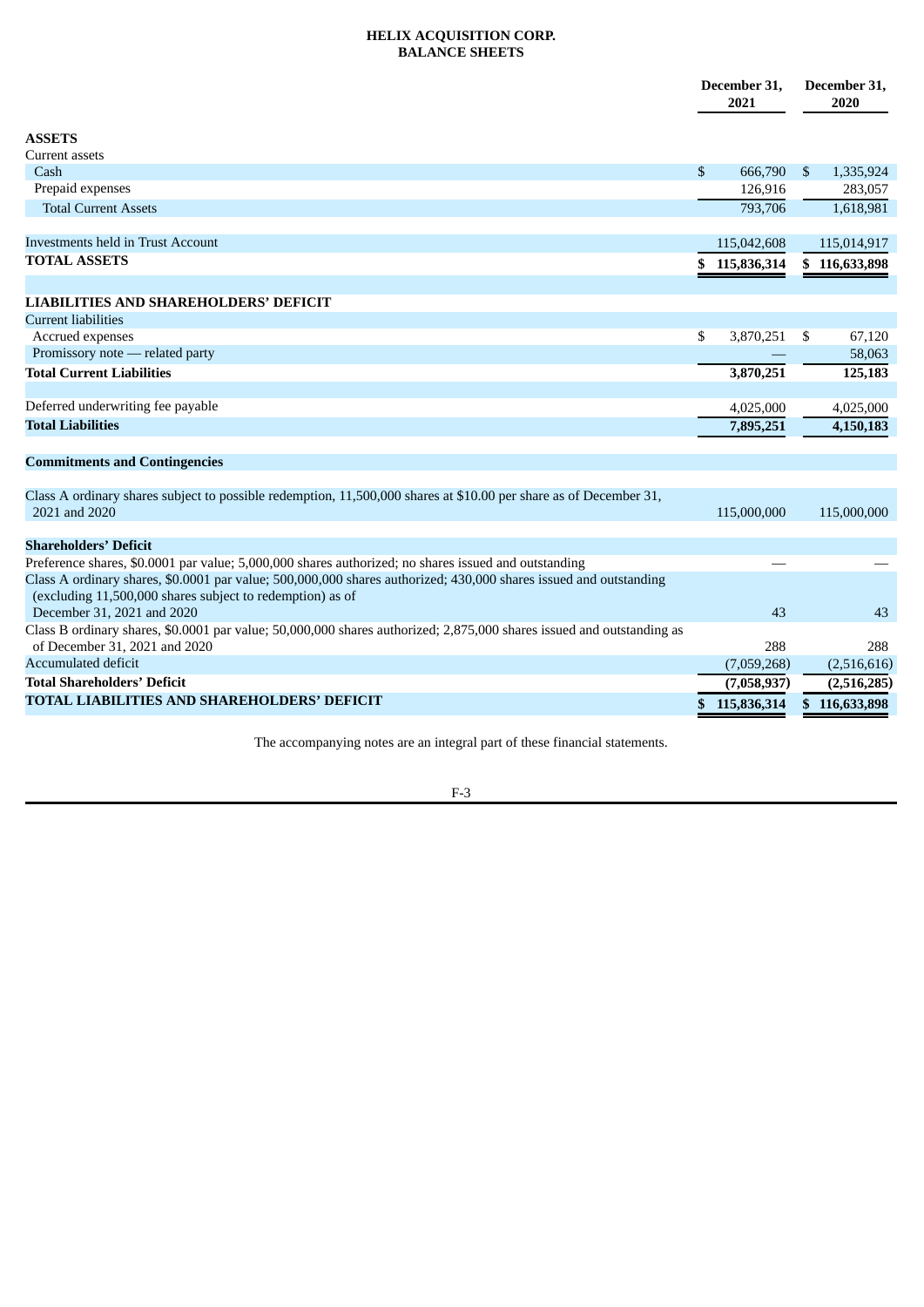# **HELIX ACQUISITION CORP. STATEMENTS OF OPERATIONS**

|                                                                       |   | <b>Year Ended</b><br>December 31,<br>2021 |     | For the<br><b>Period from</b><br>August 13,<br>2020<br>(Inception)<br>through<br>December 31,<br>2020 |
|-----------------------------------------------------------------------|---|-------------------------------------------|-----|-------------------------------------------------------------------------------------------------------|
| General and administrative expenses                                   |   | 4,570,345                                 | \$. | 105,755                                                                                               |
| <b>Loss from operations</b>                                           |   | (4,570,345)                               |     | (105, 755)                                                                                            |
|                                                                       |   |                                           |     |                                                                                                       |
| Other income:<br>Interest earned on investments held in Trust Account |   |                                           |     |                                                                                                       |
|                                                                       |   | 27,691                                    |     | 14,917                                                                                                |
| Total other income, net                                               |   | 27,691                                    |     | 14,917                                                                                                |
| <b>Net loss</b>                                                       |   | (4,542,654)                               | S   | (90, 838)                                                                                             |
| Weighted average shares outstanding of Class A ordinary shares        |   | 11,930,000                                |     | 6,232,090                                                                                             |
| Basic and diluted net loss per share, Class A                         |   |                                           |     |                                                                                                       |
|                                                                       |   | (0.31)                                    |     | (0.01)                                                                                                |
| Weighted average shares outstanding of Class B ordinary shares        |   | 2,875,000                                 |     | 2,695,896                                                                                             |
| Basic and diluted net loss per share, Class B                         | S | (0.31)                                    |     | (0.01)                                                                                                |

The accompanying notes are an integral part of these financial statements.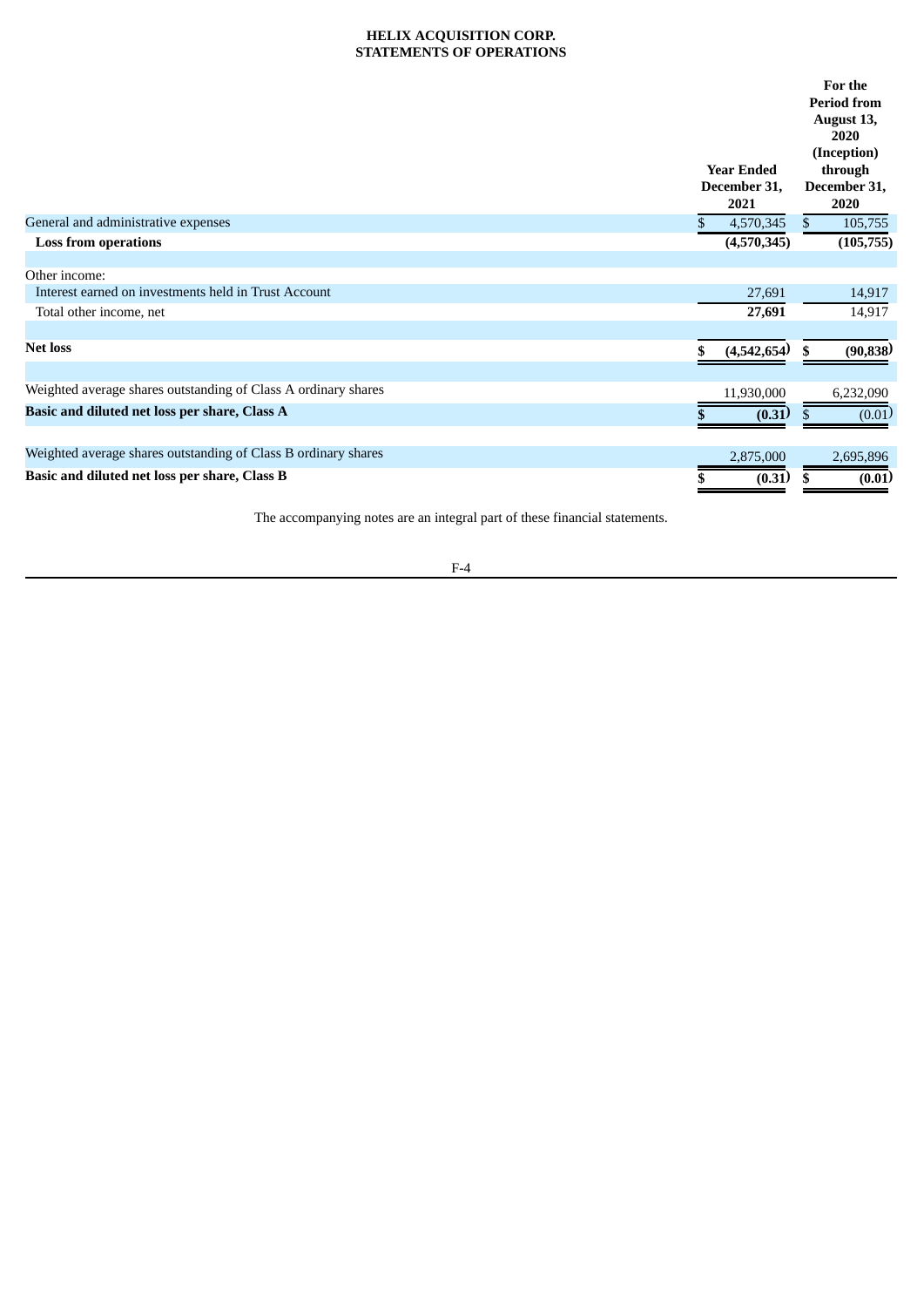# **HELIX ACQUISITION CORP. STATEMENTS OF CHANGES IN SHAREHOLDERS' DEFICIT**

|                                                                               | <b>Class A</b><br><b>Ordinary Shares</b> |               |    | <b>Class B</b><br><b>Ordinary Shares</b> |     |               | <b>Additional</b><br>Paid-in | Accumulated       | <b>Total</b><br>Shareholders' |  |
|-------------------------------------------------------------------------------|------------------------------------------|---------------|----|------------------------------------------|-----|---------------|------------------------------|-------------------|-------------------------------|--|
|                                                                               | Shares                                   | <b>Amount</b> |    | Shares                                   |     | <b>Amount</b> | <b>Capital</b>               | <b>Deficit</b>    | Deficit                       |  |
| Balance — August 13, 2020 (inception)                                         |                                          |               |    |                                          |     |               |                              |                   |                               |  |
| Issuance of Class B ordinary shares to                                        |                                          |               |    |                                          |     |               |                              |                   |                               |  |
| <b>Sponsor</b>                                                                |                                          |               |    | 2,875,000                                |     | 288           | 24,712                       |                   | 25,000                        |  |
|                                                                               |                                          |               |    |                                          |     |               |                              |                   |                               |  |
| Sale of 11,500,000 Units, net of<br>underwriting discounts and offering costs |                                          |               |    |                                          |     |               | (4,324,669)                  | (2,425,776)       | (6,750,445)                   |  |
|                                                                               |                                          |               |    |                                          |     |               |                              |                   |                               |  |
| Sale of 430,000 Private Placement Shares                                      | 430,000                                  |               | 43 |                                          |     |               | 4,299,957                    |                   | 4,300,000                     |  |
| Net loss                                                                      |                                          |               |    |                                          |     |               |                              | (90, 838)         | (90, 838)                     |  |
| Balance — December 31, 2020                                                   | 430,000                                  | \$            | 43 | 2,875,000                                | \$. | 288           | -\$                          | (2,516,614)<br>S. | (2,516,283)<br>.S             |  |
|                                                                               |                                          |               |    |                                          |     |               |                              |                   |                               |  |
| Net loss                                                                      |                                          |               |    |                                          |     |               |                              | (4,542,654)       | (4,542,654)                   |  |
| Balance — December 31, 2021                                                   | 430,000                                  |               | 43 | 2,875,000                                |     | 288           |                              | (7,059,268)       | (7,058,937)                   |  |

The accompanying notes are an integral part of these financial statements.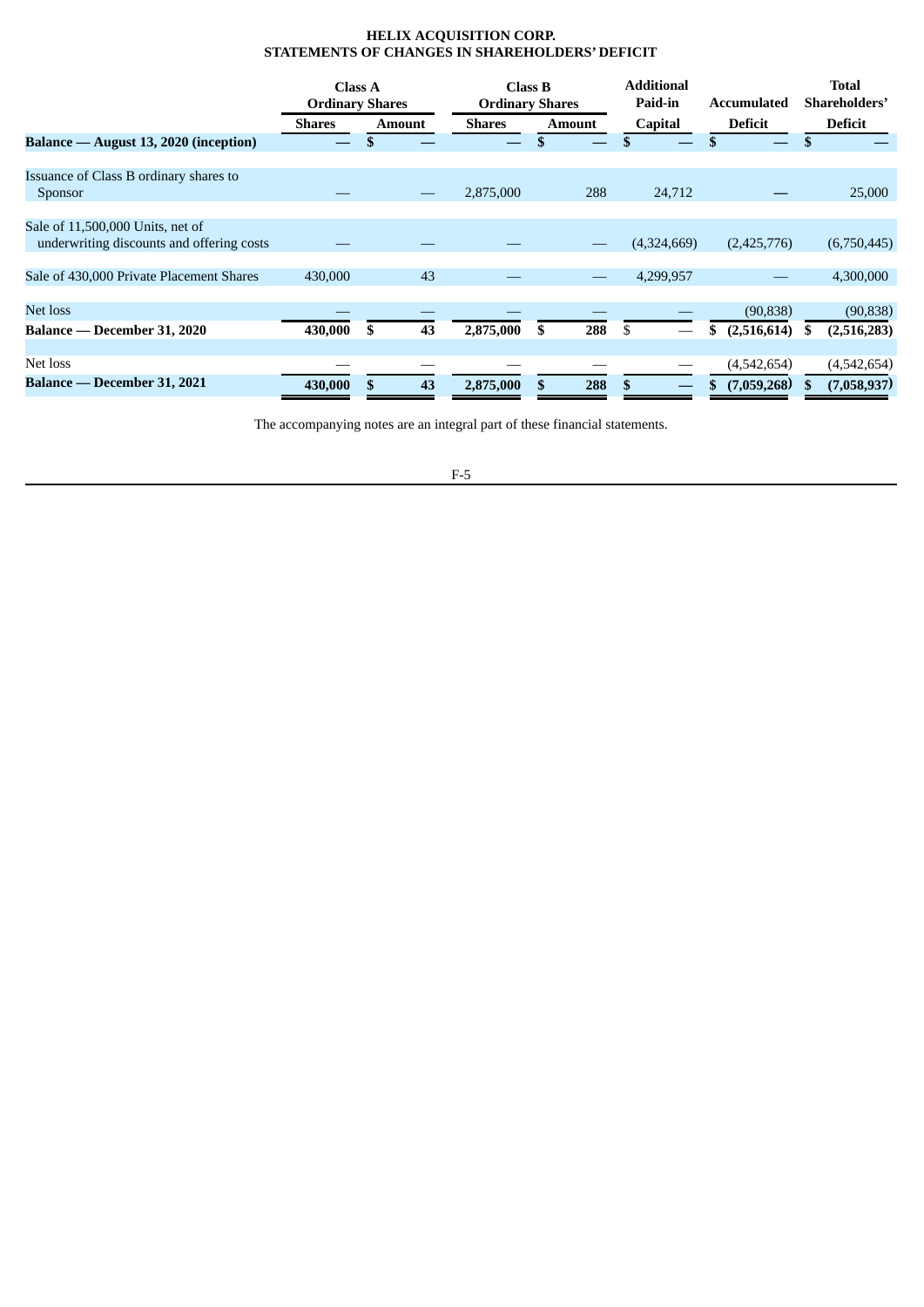# **HELIX ACQUISITION CORP. STATEMENTS OF CASH FLOWS**

|                                                                                                                        | Year<br><b>Ended</b><br>December 31,<br>2021 | For the<br><b>Period from</b><br>August 13,<br>2020<br>(Inception)<br>through<br>December 31,<br>2020 |  |  |
|------------------------------------------------------------------------------------------------------------------------|----------------------------------------------|-------------------------------------------------------------------------------------------------------|--|--|
| <b>Cash Flows from Operating Activities:</b>                                                                           |                                              |                                                                                                       |  |  |
| Net loss                                                                                                               | \$<br>$(4,542,654)$ \$                       | (90, 838)                                                                                             |  |  |
| Adjustments to reconcile net loss to net cash used in operating activities:                                            |                                              |                                                                                                       |  |  |
| Interest earned on investments held in Trust Account                                                                   | (27, 691)                                    | (14, 917)                                                                                             |  |  |
| Payment of formation costs through issuance of Class B ordinary shares<br>Changes in operating assets and liabilities: |                                              | 5,000                                                                                                 |  |  |
| Prepaid expenses                                                                                                       | 156,141                                      | (283,057)                                                                                             |  |  |
| Accrued expenses                                                                                                       | 3,803,133                                    | 67,120                                                                                                |  |  |
| Net cash used in operating activities                                                                                  | (611, 071)                                   | (316, 692)                                                                                            |  |  |
|                                                                                                                        |                                              |                                                                                                       |  |  |
| <b>Cash Flows from Investing Activities:</b>                                                                           |                                              |                                                                                                       |  |  |
| Investment of cash into Trust Account                                                                                  |                                              | (115,000,000)                                                                                         |  |  |
| Net cash provided by investing activities                                                                              |                                              | (115,000,000)                                                                                         |  |  |
|                                                                                                                        |                                              |                                                                                                       |  |  |
| <b>Cash Flows from Financing Activities:</b>                                                                           |                                              |                                                                                                       |  |  |
| Proceeds from sale of Class A ordinary shares, net of underwriting discounts paid                                      |                                              | 112,700,000                                                                                           |  |  |
| Proceeds from sale of Private Placement Shares                                                                         |                                              | 4,300,000                                                                                             |  |  |
| Repayment of promissory note - related party                                                                           | (58,063)                                     |                                                                                                       |  |  |
| Payment of offering costs                                                                                              |                                              | (347, 384)                                                                                            |  |  |
| Net cash provided by (used in) financing activities                                                                    | (58,063)                                     | 116,652,616                                                                                           |  |  |
| <b>Net Change in Cash</b>                                                                                              | (669, 134)                                   | 1,335,924                                                                                             |  |  |
| Cash – Beginning                                                                                                       | 1,335,924                                    |                                                                                                       |  |  |
| <b>Cash – Ending</b>                                                                                                   | \$<br>666,790                                | 1,335,924<br>\$                                                                                       |  |  |
|                                                                                                                        |                                              |                                                                                                       |  |  |
| <b>Non-cash investing and financing activities:</b>                                                                    |                                              |                                                                                                       |  |  |
| Offering costs paid by Sponsor included in accrued offering costs                                                      | \$                                           | 20,000<br>\$                                                                                          |  |  |
| Offering costs paid through promissory note                                                                            | \$                                           | \$<br>58,063                                                                                          |  |  |
| Deferred underwriting fee payable                                                                                      | \$                                           | 4,025,000<br>\$                                                                                       |  |  |
| Accretion of Class A ordinary shares to redemption amount                                                              | \$                                           | \$<br>(6,750,445)                                                                                     |  |  |
|                                                                                                                        |                                              |                                                                                                       |  |  |

The accompanying notes are an integral part of these financial statements.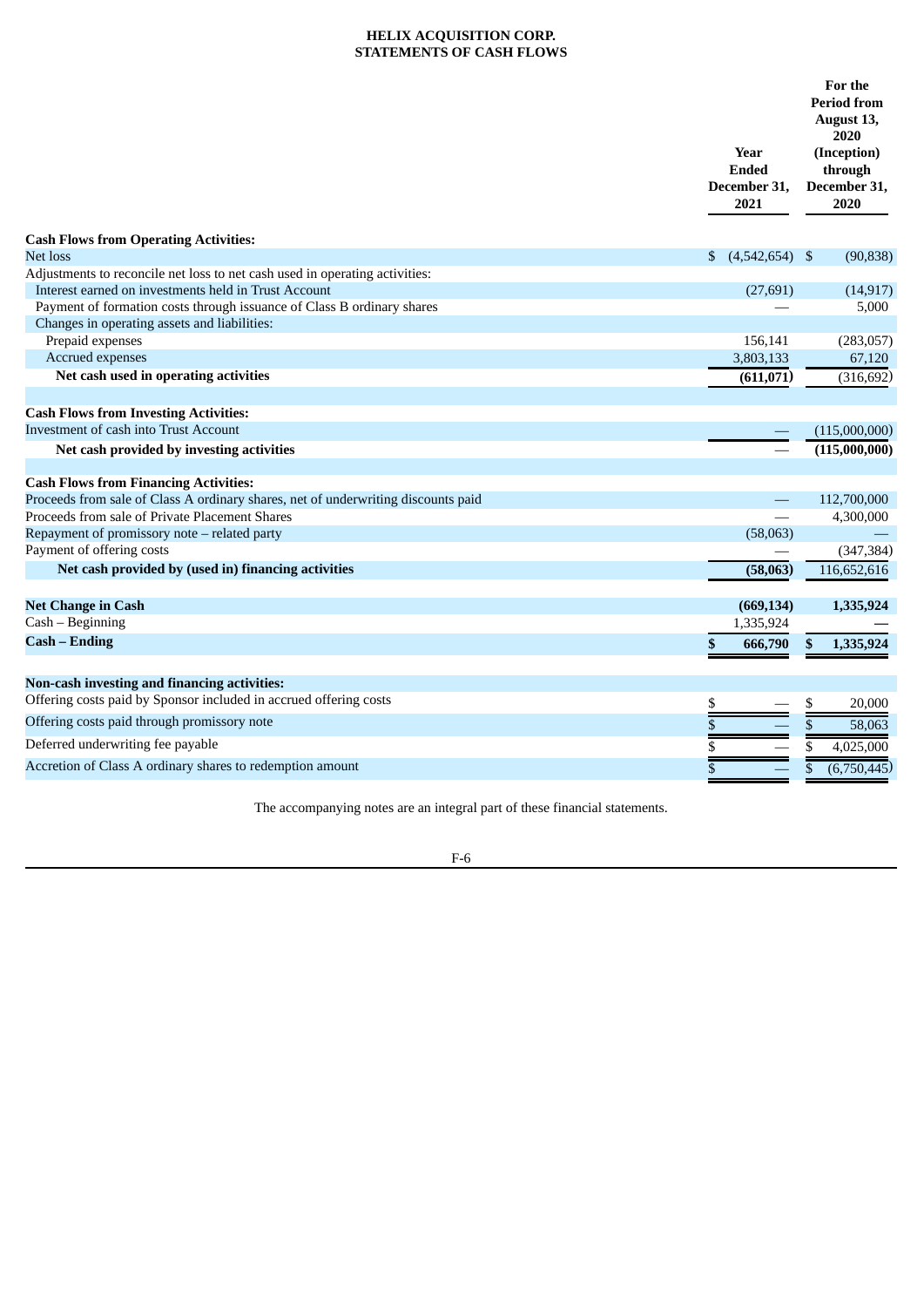## **NOTE 1 — DESCRIPTION OF ORGANIZATION AND BUSINESS OPERATIONS**

Helix Acquisition Corp. (the "Company") is a blank check company incorporated as a Cayman Islands exempted company on August 13, 2020. The Company was incorporated for the purpose of effecting a merger, share exchange, asset acquisition, share purchase, reorganization or similar business combination with one or more businesses or entities (a "Business Combination").

The Company is not limited to a particular industry or sector for purposes of consummating a Business Combination. The Company is an early stage and emerging growth company and, as such, the Company is subject to all of the risks associated with early stage and emerging growth companies.

As of December 31, 2021, the Company had not commenced any operations. All activity for the year ended December 31, 2021 relates to the Company's formation and the initial public offering ("Initial Public Offering"), which is described below. The Company will not generate any operating revenues until after the completion of a Business Combination, at the earliest. The Company will generate non-operating income in the form of interest income from the proceeds derived from the Initial Public Offering.

The registration statement for the Company's Initial Public Offering was declared effective on October 19, 2020. On October 22, 2020 the Company consummated the Initial Public Offering of 11,500,000 Class A ordinary shares (the "Public Shares") at \$10.00 per Public Share, which included the full exercise by the underwriters of their over-allotment option in the amount of 1,500,000 Public Shares, at \$10.00 per Public Share, generating gross proceeds of \$115,000,000, which is described in Note 3.

Simultaneously with the closing of the Initial Public Offering, the Company consummated the sale of 430,000 Private Placement Shares (the "Private Placement Shares") at a price of \$10.00 per Private Placement Share in a private placement to Helix Holdings, LLC (the "Sponsor"), generating gross proceeds of \$4,300,000, which is described in Note 4.

Transaction costs charged to equity amounted to \$6,750,447, consisting of \$2,300,000 of underwriting fees, \$4,025,000 of deferred underwriting fees and \$425,447 of other offering costs.

Following the closing of the Initial Public Offering on October 22, 2020, \$115,000,000 (\$10.00 per Public Share) from the net proceeds of the sale of the Public Shares in the Initial Public Offering and the sale of the Private Placement Shares was placed in a trust account (the "Trust Account") and will be invested in U.S. government securities, within the meaning set forth in Section 2(a)(16) of the Investment Company Act of 1940, as amended (the "Investment Company Act"), with a maturity of 185 days or less, or in any open-ended investment company that holds itself out as a money market fund investing solely in U.S. Treasuries and meeting certain conditions under Rule 2a-7 of the Investment Company Act, as determined by the Company, until the earliest of: (i) the completion of a Business Combination and (ii) the distribution of the funds in the Trust Account to the Company's shareholders, as described below.

The Company's management has broad discretion with respect to the specific application of the net proceeds of the Initial Public Offering and the sale of the Private Placement Shares, although substantially all of the net proceeds are intended to be applied generally toward consummating a Business Combination. The stock exchange listing rules require that the Business Combination must be with one or more operating businesses or assets with a fair market value equal to at least 80% of the assets held in the Trust Account (excluding the amount of any deferred underwriting commissions and taxes payable on the income earned on the Trust Account). The Company will only complete a Business Combination if the post-Business Combination company owns or acquires 50% or more of the issued and outstanding voting securities of the target or otherwise acquires a controlling interest in the target business sufficient for it not to be required to register as an investment company under the Investment Company Act. There is no assurance that the Company will be able to successfully effect a Business Combination.

The Company provided the holders of the Public Shares (the "Public Shareholders") with the opportunity to redeem all or a portion of their Public Shares upon the completion of the Business Combination, either (i) in connection with a general meeting called to approve the Business Combination or (ii) by means of a tender offer. The decision as to whether the Company will seek shareholder approval of a Business Combination or conduct a tender offer will be made by the Company, solely in its discretion. The Public Shareholders will be entitled to redeem their Public Shares, equal to the aggregate amount then on deposit in the Trust Account, calculated as of two business days prior to the consummation of the Business Combination (initially \$10.00 per Public Share), including interest (which interest shall be net of taxes payable), divided by the number of then issued and outstanding Public Shares, subject to certain limitations. The per-share amount to be distributed to the Public Shareholders who properly redeem their shares will not be reduced by the deferred underwriting commissions the Company will pay to the underwriters (as discussed in Note 6).

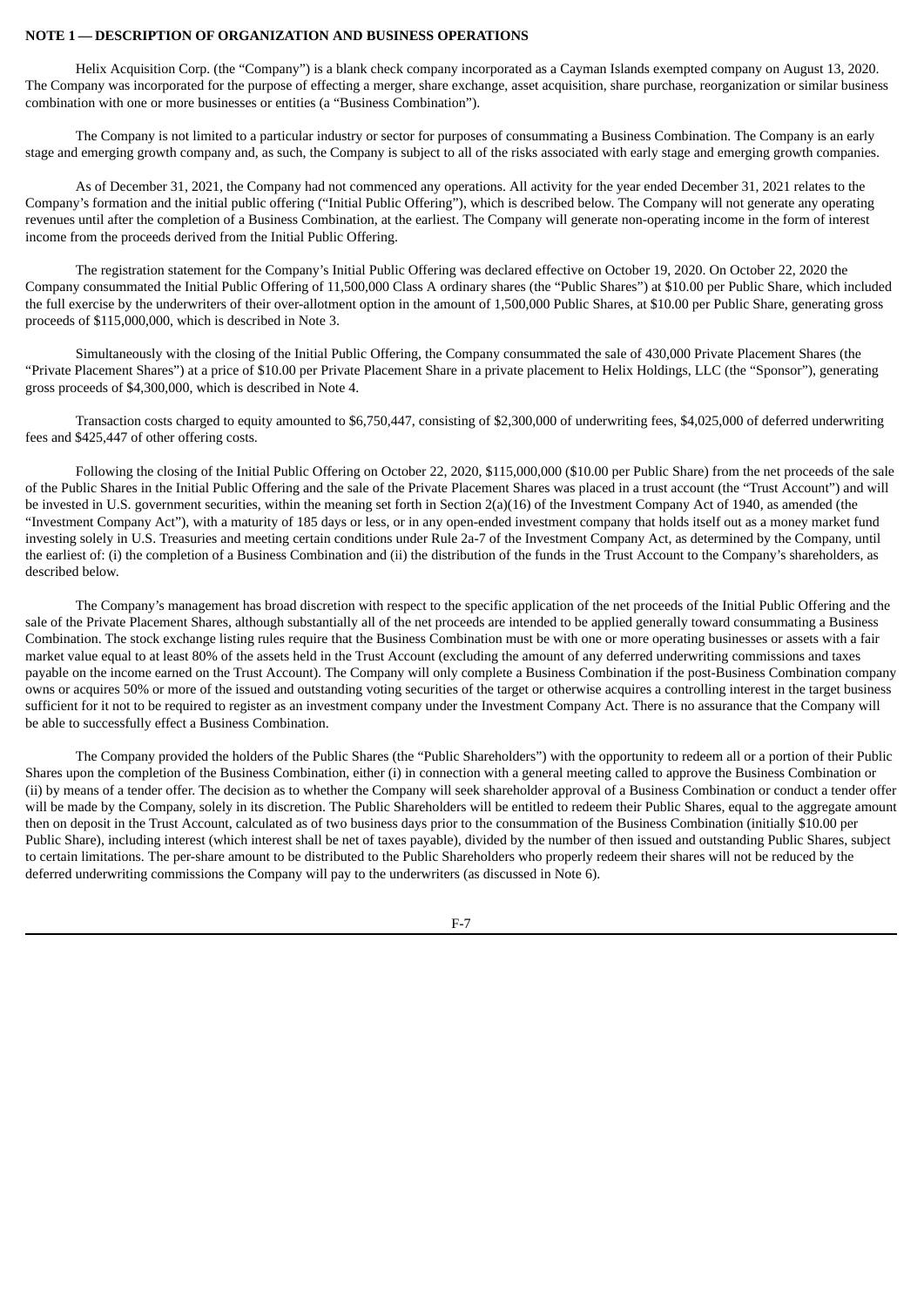The Company will proceed with a Business Combination by seeking shareholder approval and will proceed if it receives an ordinary resolution under Cayman Islands law approving a Business Combination, which requires the affirmative vote of a majority of the shareholders who attend and vote at a general meeting of the Company. If a shareholder vote is not required and the Company does not decide to hold a shareholder vote for business or other legal reasons, the Company will, pursuant to its Amended and Restated Memorandum and Articles of Association, conduct the redemptions pursuant to the tender offer rules of the Securities and Exchange Commission ("SEC"), and file tender offer documents containing substantially the same information as would be included in a proxy statement with the SEC prior to completing a Business Combination. If the Company seeks shareholder approval in connection with a Business Combination, the Sponsor has agreed to vote the Founder Shares (as defined in Note 5) and any Public Shares purchased during or after the Initial Public Offering in favor of approving a Business Combination. Additionally, each Public Shareholder may elect to redeem their Public Shares, without voting, and if they do vote, irrespective of whether they vote for or against a proposed Business Combination.

Notwithstanding the foregoing, if the Company seeks shareholder approval of the Business Combination and the Company does not conduct redemptions pursuant to the tender offer rules, a Public Shareholder, together with any affiliate of such shareholder or any other person with whom such shareholder is acting in concert or as a "group" (as defined under Section 13 of the Securities Exchange Act of 1934, as amended (the "Exchange Act")), will be restricted from redeeming its shares with respect to more than an aggregate of 20% of the Public Shares without the Company's prior written consent.

The Sponsor has agreed (a) to waive its redemption rights with respect to any Founder Shares, Private Placement Shares and Public Shares held by it in connection with the completion of a Business Combination and (b) not to propose an amendment to the Amended and Restated Memorandum and Articles of Association (i) to modify the substance or timing of the Company's obligation to allow redemption in connection with the Company's initial Business Combination or to redeem 100% of the Public Shares if the Company does not complete a Business Combination within the Combination Period (as defined below) or (ii) with respect to any other provision relating to shareholders' rights or pre-initial business combination activity, unless the Company provides the Public Shareholders with the opportunity to redeem their Public Shares upon approval of any such amendment at a per-share price, payable in cash, equal to the aggregate amount then on deposit in the Trust Account, including interest earned on the Trust Account and not previously released to pay taxes, divided by the number of then issued and outstanding Public Shares.

The Company will have until 24 months from the closing of the Initial Public Offering to consummate a Business Combination (the "Combination Period"). However, if the Company has not completed a Business Combination within the Combination Period, the Company will (i) cease all operations except for the purpose of winding up, (ii) as promptly as reasonably possible but not more than ten business days thereafter, redeem 100% of the Public Shares, at a per-share price, payable in cash, equal to the aggregate amount then on deposit in the Trust Account, including interest earned and not previously released to the Company to pay its taxes, if any (less up to \$100,000 of interest to pay dissolution expenses), divided by the number of then issued and outstanding Public Shares, which redemption will completely extinguish the rights of the Public Shareholders as shareholders (including the right to receive further liquidating distributions, if any), and (iii) as promptly as reasonably possible following such redemption, subject to the approval of the Company's remaining Public Shareholders and its Board of Directors, liquidate and dissolve, subject in each case to the Company's obligations under Cayman Islands law to provide for claims of creditors and the requirements of other applicable law.

The Sponsor has agreed to waive its rights to liquidating distributions from the Trust Account with respect to the founder shares and Private Placement Shares it will receive if the Company fails to complete a Business Combination within the Combination Period. However, if the Sponsor or any of its respective affiliates acquire Public Shares, such Public Shares will be entitled to liquidating distributions from the Trust Account if the Company fails to complete a Business Combination within the Combination Period. The underwriters have agreed to waive their rights to their deferred underwriting commission (see Note 6) held in the Trust Account in the event the Company does not complete a Business Combination within the Combination Period, and in such event, such amounts will be included with the other funds held in the Trust Account that will be available to fund the redemption of the Public Shares. In the event of such distribution, it is possible that the per share value of the assets remaining available for distribution will be less than the Initial Public Offering price per Share (\$10.00).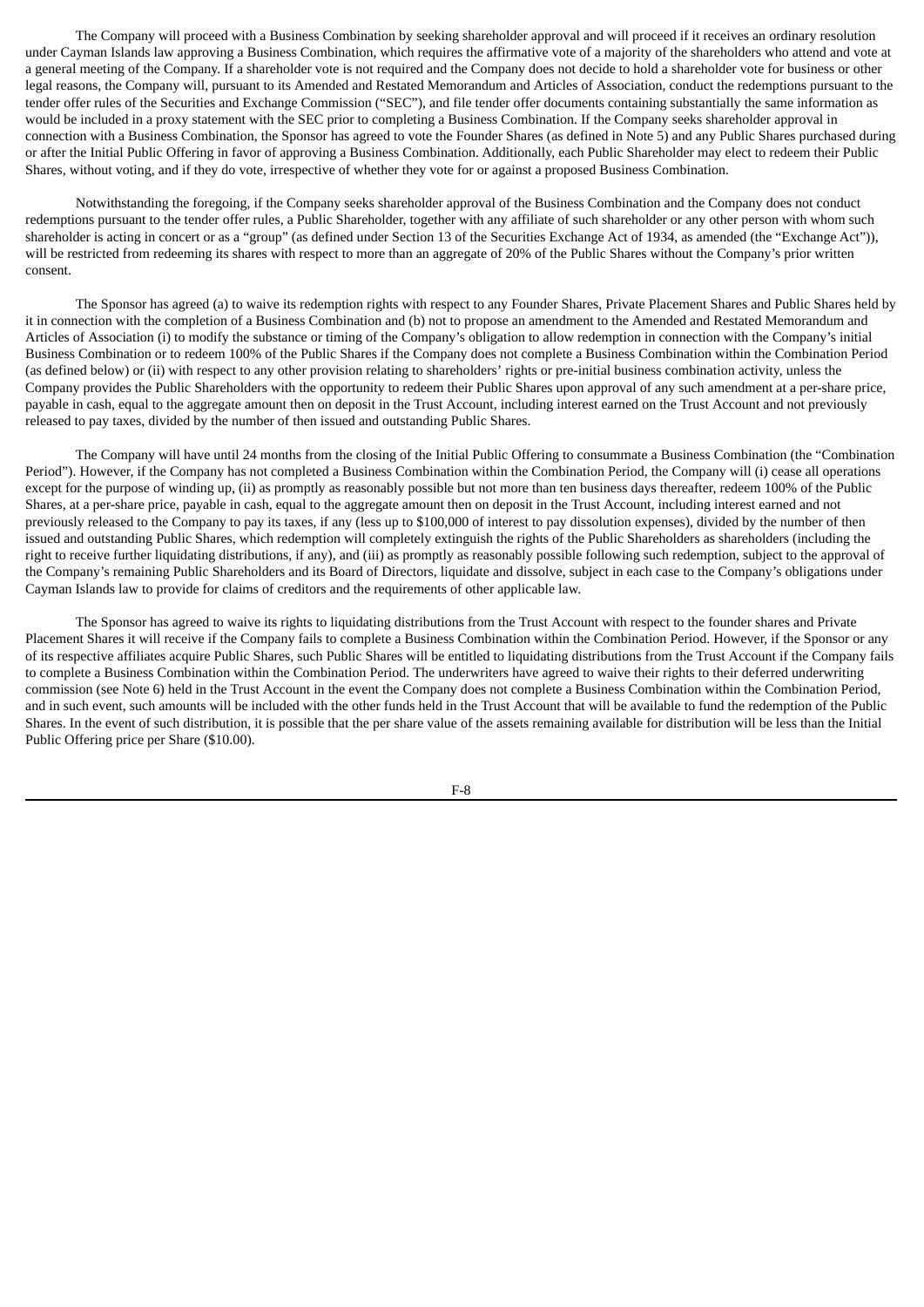In order to protect the amounts held in the Trust Account, the Sponsor has agreed that it will be liable to the Company if and to the extent any claims by a third party (other than the Company's independent registered public accounting firm) for services rendered or products sold to the Company, or a prospective target business with which the Company has discussed entering into a transaction agreement, reduce the amount of funds in the Trust Account to below the lesser of (1) \$10.00 per Public Share and (2) the actual amount per Public Share held in the Trust Account as of the date of the liquidation of the Trust Account, if less than \$10.00 per Public Share, due to reductions in the value of trust assets, in each case net of the interest that may be withdrawn to pay taxes. This liability will not apply to any claims by a third party who executed a waiver of any and all rights to seek access to the Trust Account and as to any claims under the Company's indemnity of the underwriters of the Initial Public Offering against certain liabilities, including liabilities under the Securities Act of 1933, as amended (the "Securities Act"). In the event that an executed waiver is deemed to be unenforceable against a third party, the Sponsor will not be responsible to the extent of any liability for such third-party claims. The Company will seek to reduce the possibility that the Sponsor will have to indemnify the Trust Account due to claims of creditors by endeavoring to have all vendors, service providers (other than the Company's independent registered public accounting firm), prospective target businesses or other entities with which the Company does business, execute agreements with the Company waiving any right, title, interest or claim of any kind in or to monies held in the Trust Account.

## *Liquidity, Capital Resources and Going Concern*

As of December 31, 2021, the Company had approximately \$0.7 million in its operating bank accounts and working capital deficit of approximately \$3.1 million.

Prior to the completion of the Initial Public Offering, the Company's liquidity needs had been satisfied through a contribution of \$25,000 from the Sponsor to cover for certain offering costs in exchange for the issuance of the Founder Shares, the loan of up to \$300,000 from the Sponsor pursuant to a promissory note, and the proceeds from the consummation of the Private Placement not held in the Trust Account. In addition, in order to finance transaction costs in connection with a Business Combination, the Sponsor or an affiliate of the Sponsor, or certain of the Company's officers and directors may, but are not obligated to, provide the Company Working Capital Loans (see Note 5). As of December 31, 2021, there were no amounts outstanding under any Working Capital Loan.

In connection with the Company's assessment of going concern considerations in accordance with Financial Accounting Standard Board's Accounting Standards Update ("ASU") 2014-15, "Disclosures of Uncertainties about an Entity's Ability to Continue as a Going Concern," the Company has until October 22, 2022 to consummate a Business Combination. It is uncertain that the Company will be able to consummate a Business Combination by this time. If a Business Combination is not consummated by this date, there will be a mandatory liquidation and subsequent dissolution of the Company. Management has determined that the liquidity condition and mandatory liquidation, should a Business Combination not occur, and potential subsequent dissolution raises substantial doubt about the Company's ability to continue as a going concern. No adjustments have been made to the carrying amounts of assets or liabilities should the Company be required to liquidate after October 22, 2022.

# **NOTE 2 — SUMMARY OF SIGNIFICANT ACCOUNTING POLICIES**

### *Basis of Presentation*

The accompanying financial statements are presented in U.S. dollars and have been prepared in accordance with accounting principles generally accepted in the United States of America ("U.S. GAAP") and pursuant to the accounting and disclosure rules and regulations of the Securities and Exchange Commission (the "SEC").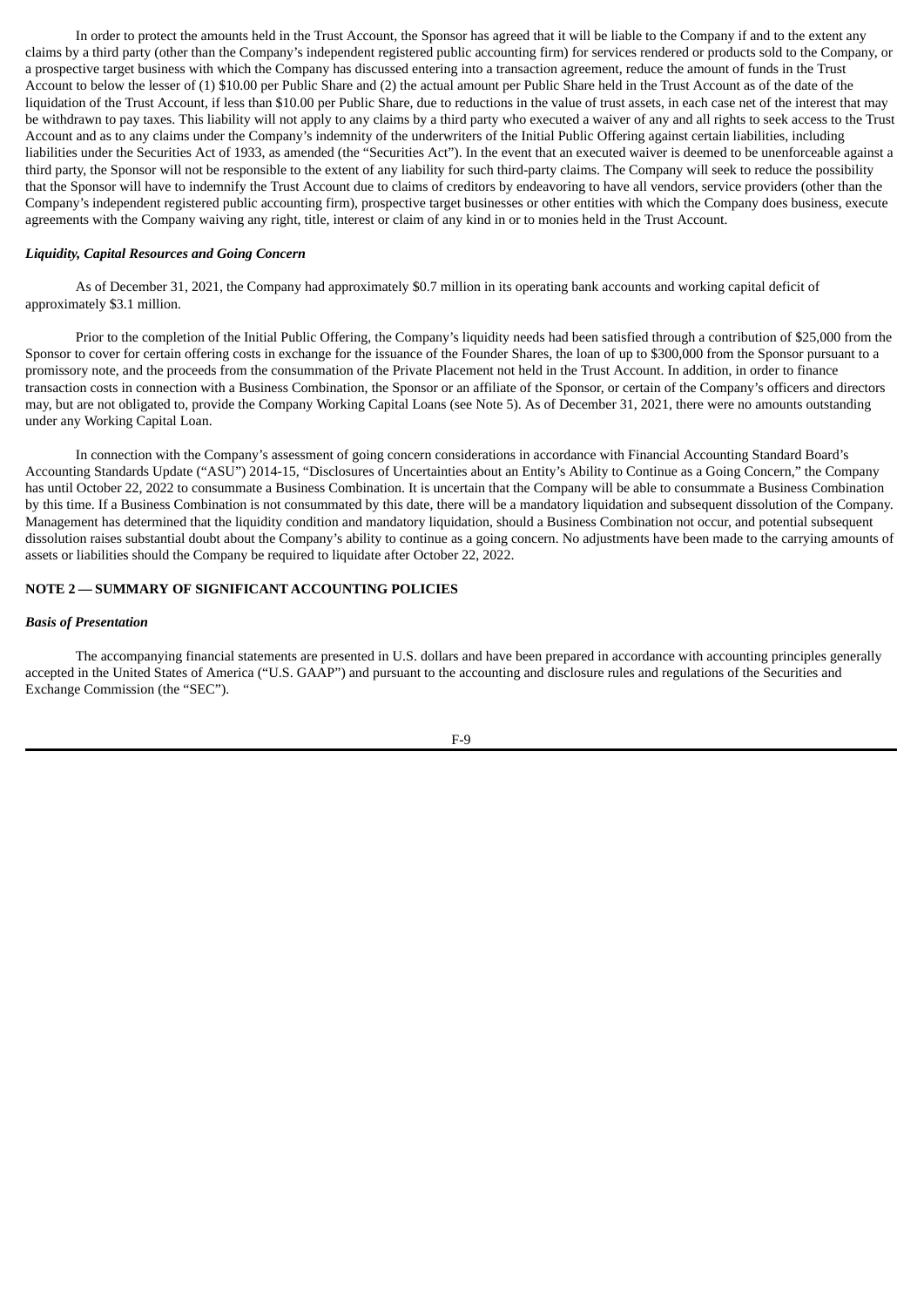## *Emerging Growth Company*

The Company is an "emerging growth company," as defined in Section 2(a) of the Securities Act, as modified by the Jumpstart Our Business Startups Act of 2012 (the "JOBS Act"), and it may take advantage of certain exemptions from various reporting requirements that are applicable to other public companies that are not emerging growth companies including, but not limited to, not being required to comply with the independent registered public accounting firm attestation requirements of Section 404 of the Sarbanes-Oxley Act of 2002, reduced disclosure obligations regarding executive compensation in its periodic reports and proxy statements, and exemptions from the requirements of holding a nonbinding advisory vote on executive compensation and shareholder approval of any golden parachute payments not previously approved.

Further, Section 102(b)(1) of the JOBS Act exempts emerging growth companies from being required to comply with new or revised financial accounting standards until private companies (that is, those that have not had a Securities Act registration statement declared effective or do not have a class of securities registered under the Exchange Act) are required to comply with the new or revised financial accounting standards. The JOBS Act provides that a company can elect to opt out of the extended transition period and comply with the requirements that apply to non-emerging growth companies but any such election to opt out is irrevocable. The Company has elected not to opt out of such extended transition period which means that when a standard is issued or revised and it has different application dates for public or private companies, the Company, as an emerging growth company, can adopt the new or revised standard at the time private companies adopt the new or revised standard. This may make comparison of the Company's financial statements with another public company which is neither an emerging growth company nor an emerging growth company which has opted out of using the extended transition period difficult or impossible because of the potential differences in accounting standards used.

### *Use of Estimates*

The preparation of financial statements in conformity with GAAP requires the Company's management to make estimates and assumptions that affect the reported amounts of assets and liabilities and disclosure of contingent assets and liabilities at the date of the financial statements and the reported amounts of expenses during the reporting period.

Making estimates requires management to exercise significant judgment. It is at least reasonably possible that the estimate of the effect of a condition, situation or set of circumstances that existed at the date of the financial statements, which management considered in formulating its estimate, could change in the near term due to one or more future confirming events. Such estimates may be subject to change as more current information becomes available and, accordingly, the actual results could differ significantly from those estimates.

### *Cash and Cash Equivalents*

The Company considers all short-term investments with an original maturity of three months or less when purchased to be cash equivalents. The Company did not have any cash equivalents as of December 31, 2021 and 2020.

## *Offering Costs*

Offering costs consisted of legal, accounting and other expenses incurred through the Initial Public Offering that were directly related to the Initial Public Offering. Offering costs were allocated to the separable financial instruments issued in the Initial Public Offering based on a relative fair value basis, compared to total proceeds received. Offering costs associated with the Class A ordinary shares issued were initially charged to temporary equity and then accreted to ordinary shares subject to redemption upon the completion of the Initial Public Offering (see Note 1).

# *Class A Ordinary Shares Subject to Possible Redemption*

The Company accounts for its Class A ordinary shares subject to possible redemption in accordance with the guidance in Accounting Standards Codification ("ASC") Topic 480 "Distinguishing Liabilities from Equity." Class A ordinary shares subject to mandatory redemption are classified as a liability instrument and are measured at fair value. Conditionally redeemable ordinary shares (including ordinary shares that feature redemption rights that are either within the control of the holder or subject to redemption upon the occurrence of uncertain events not solely within the Company's control) are classified as temporary equity. At all other times, ordinary shares are classified as shareholders' equity. The Company's Class A ordinary shares feature certain redemption rights that are considered to be outside of the Company's control and subject to occurrence of uncertain future events. Accordingly, an aggregate of 11,500,000 Class A ordinary shares subject to possible redemption are presented as temporary equity, outside of the shareholders' equity section of the Company's balance sheets at December 31, 2021 and 2020.

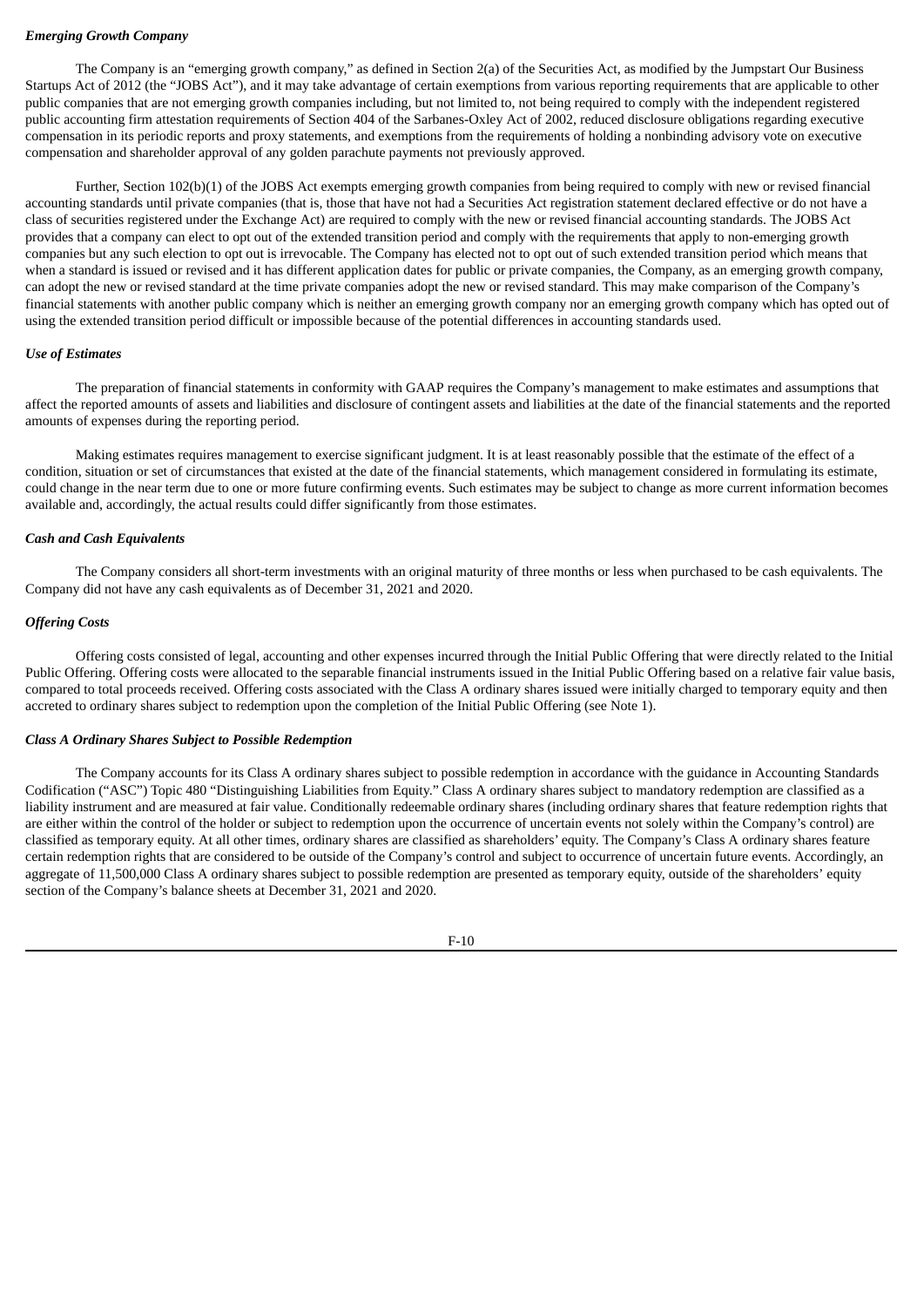The Company recognizes changes in redemption value immediately as they occur and adjusts the carrying value of redeemable ordinary shares to equal the redemption value at the end of each reporting period. Immediately upon the closing of the Initial Public Offering, the Company recognized the accretion from initial book value to redemption amount value. The change in the carrying value of redeemable Class A ordinary shares resulted in charges against additional paid-in capital and accumulated deficit.

At December 31, 2021 and 2020, the Class A ordinary shares reflected in the balance sheets are reconciled in the following table:

| Gross proceeds                                         | \$115,000,000 |
|--------------------------------------------------------|---------------|
| Less:                                                  |               |
| Class A ordinary shares issuance costs                 | (6,750,445)   |
| Plus:                                                  |               |
| Accretion of carrying value to redemption value        | 6,750,445     |
|                                                        |               |
| Class A ordinary shares subject to possible redemption | \$115,000,000 |
|                                                        |               |

#### *Income Taxes*

The Company accounts for income taxes under ASC Topic 740, "Income Taxes," which requires an asset and liability approach to financial accounting and reporting for income taxes.

ASC Topic 740 prescribes a recognition threshold and a measurement attribute for the financial statement recognition and measurement of tax positions taken or expected to be taken in a tax return. For those benefits to be recognized, a tax position must be more likely than not to be sustained upon examination by taxing authorities. The Company's management determined that the Cayman Islands is the Company's major tax jurisdiction. The Company recognizes accrued interest and penalties related to unrecognized tax benefits as income tax expense. As of December 31, 2021 and 2020, there were no unrecognized tax benefits and no amounts accrued for interest and penalties. The Company is currently not aware of any issues under review that could result in significant payments, accruals or material deviation from its position. The Company is subject to income tax examinations by major taxing authorities since inception.

The Company is considered to be an exempted Cayman Islands company with no connection to any other taxable jurisdiction and is presently not subject to income taxes or income tax filing requirements in the Cayman Islands or the United States. As such, the Company's tax provision was zero for the period presented. The Company's management does not expect the total amount of unrecognized tax benefits will materially change over the next twelve months.

#### *Net Income (Loss) Per Ordinary Share*

The Company complies with accounting and disclosure requirements of FASB ASC Topic 260, "Earnings Per Share". Net income (loss) per ordinary share is computed by dividing net income (loss) by the weighted average number of ordinary shares outstanding for the period. The Company applies the two-class method in calculating earnings per share. Accretion associated with the redeemable shares of Class A ordinary shares is excluded from earnings per share as the redemption value approximates fair value.

As of December 31, 2021 and 2020, the Company did not have any dilutive securities or other contracts that could, potentially, be exercised or converted into ordinary shares and then share in the earnings of the Company. As a result, diluted net loss per ordinary share is the same as basic net loss per ordinary share for the periods presented.

$$
F-11
$$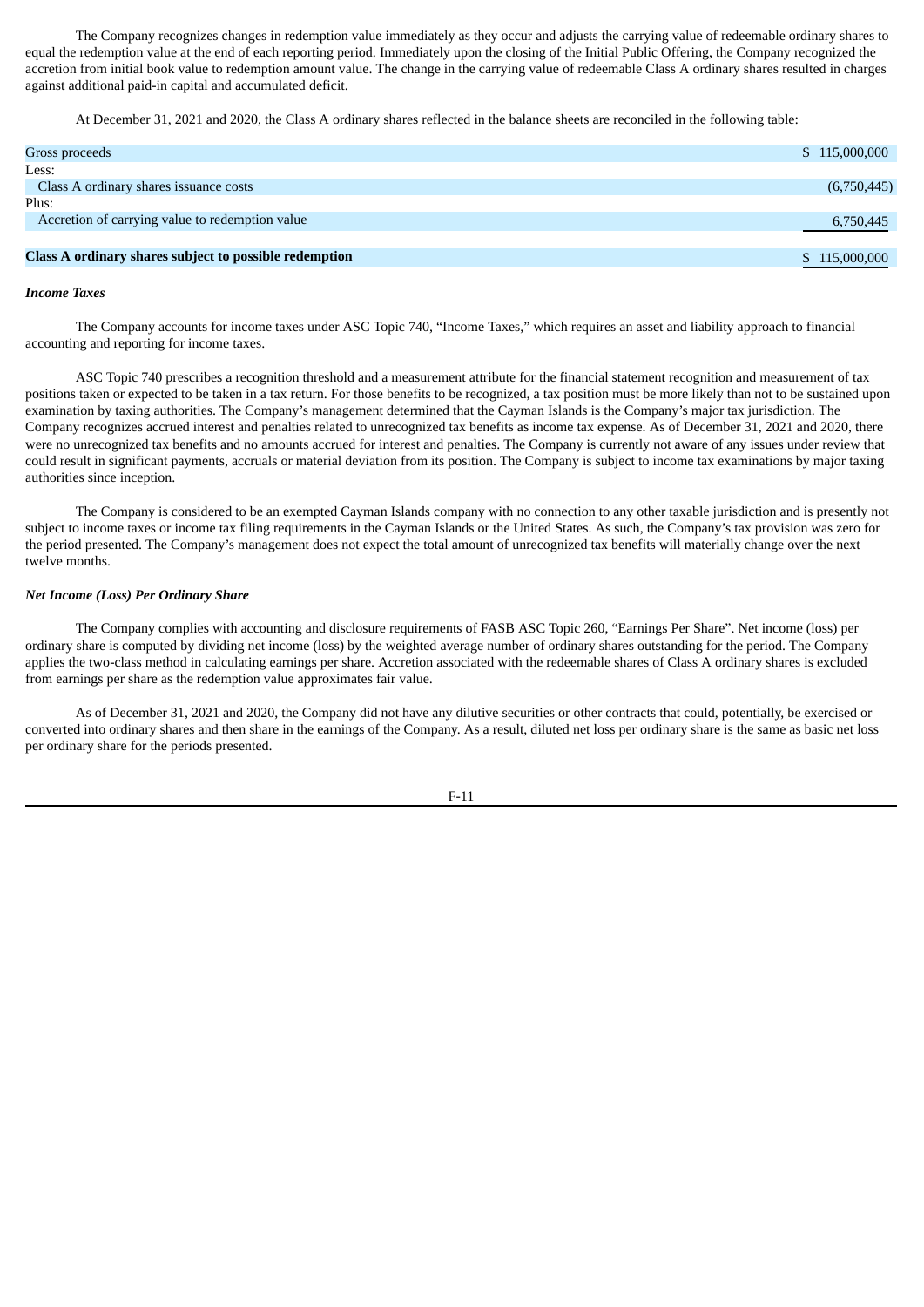The following table reflects the calculation of basic and diluted net income (loss) per ordinary share (in dollars, except per share amounts):

|                                                       | <b>Year Ended</b><br>December 31,<br>2021 |                | For the<br><b>Period from</b><br>August 13,<br>2020 (Inception)<br>Through<br>December 31,<br>2020 |                |  |                |
|-------------------------------------------------------|-------------------------------------------|----------------|----------------------------------------------------------------------------------------------------|----------------|--|----------------|
|                                                       |                                           | <b>Class A</b> | Class B                                                                                            | <b>Class A</b> |  | <b>Class B</b> |
| Basic and diluted net loss per ordinary share         |                                           |                |                                                                                                    |                |  |                |
| Numerator:                                            |                                           |                |                                                                                                    |                |  |                |
| Allocation of net loss, as adjusted                   | \$                                        | (3,660,511)    | \$<br>$(882, 143)$ \$                                                                              | $(63,409)$ \$  |  | (27, 429)      |
| Denominator:                                          |                                           |                |                                                                                                    |                |  |                |
| Basic and diluted weighted average shares outstanding |                                           | 11,930,000     | 2,875,000                                                                                          | 6,232,090      |  | 2,695,896      |
|                                                       |                                           |                |                                                                                                    |                |  |                |
| Basic and diluted net loss per ordinary share         | \$                                        | (0.31)         | \$<br>$(0.31)$ \$                                                                                  | $(0.01)$ \$    |  | (0.01)         |

## *Concentration of Credit Risk*

Financial instruments that potentially subject the Company to concentrations of credit risk consist of a cash account in a financial institution, which, at times, may exceed the Federal Deposit Insurance Corporation coverage amount of \$250,000. The Company has not experienced losses on this account and management believes the Company is not exposed to significant risks on such accounts.

## *Fair Value of Financial Instruments*

The fair value of the Company's assets and liabilities, which qualify as financial instruments under ASC Topic 820, "Fair Value Measurement," approximates the carrying amounts represented in the Company's balance sheets, primarily due to their short-term nature.

## *Recent Accounting Standards*

In August 2020, the FASB issued ASU No. 2020-06, "Debt—Debt with Conversion and Other Options (Subtopic 470-20) and Derivatives and Hedging—Contracts in Entity's Own Equity (Subtopic 815-40): Accounting for Convertible Instruments and Contracts in an Entity's Own Equity" ("ASU 2020-06"), which simplifies accounting for convertible instruments by removing major separation models required under current GAAP. ASU 2020-06 removes certain settlement conditions that are required for equity contracts to qualify for the derivative scope exception and it also simplifies the diluted earnings per share calculation in certain areas. ASU 2020-06 is effective for fiscal years beginning after December 15, 2023, including interim periods within those fiscal years, with early adoption permitted. The Company is currently assessing the impact, if any, that ASU 2020-06 would have on its financial position, results of operations or cash flows.

Management does not believe that any recently issued, but not yet effective, accounting standards, if currently adopted, would have a material effect on the Company's financial statements.

### **NOTE 3 — INITIAL PUBLIC OFFERING**

Pursuant to the Initial Public Offering, the Company sold 11,500,000 Public Shares, which included the full exercise by the underwriters of their over-allotment option in the amount of 1,500,000 Public Shares, at a purchase price of \$10.00 per Public Share generating gross proceeds of \$115,000,000.

# **NOTE 4 — PRIVATE PLACEMENT**

Simultaneously with the closing of the Initial Public Offering, the Sponsor purchased an aggregate of 430,000 Private Placement Shares at a price of \$10.00 per Private Placement Share, for an aggregate purchase price of \$4,300,000. A portion of the proceeds from the Private Placement Shares were added to the proceeds from the Initial Public Offering held in the Trust Account.

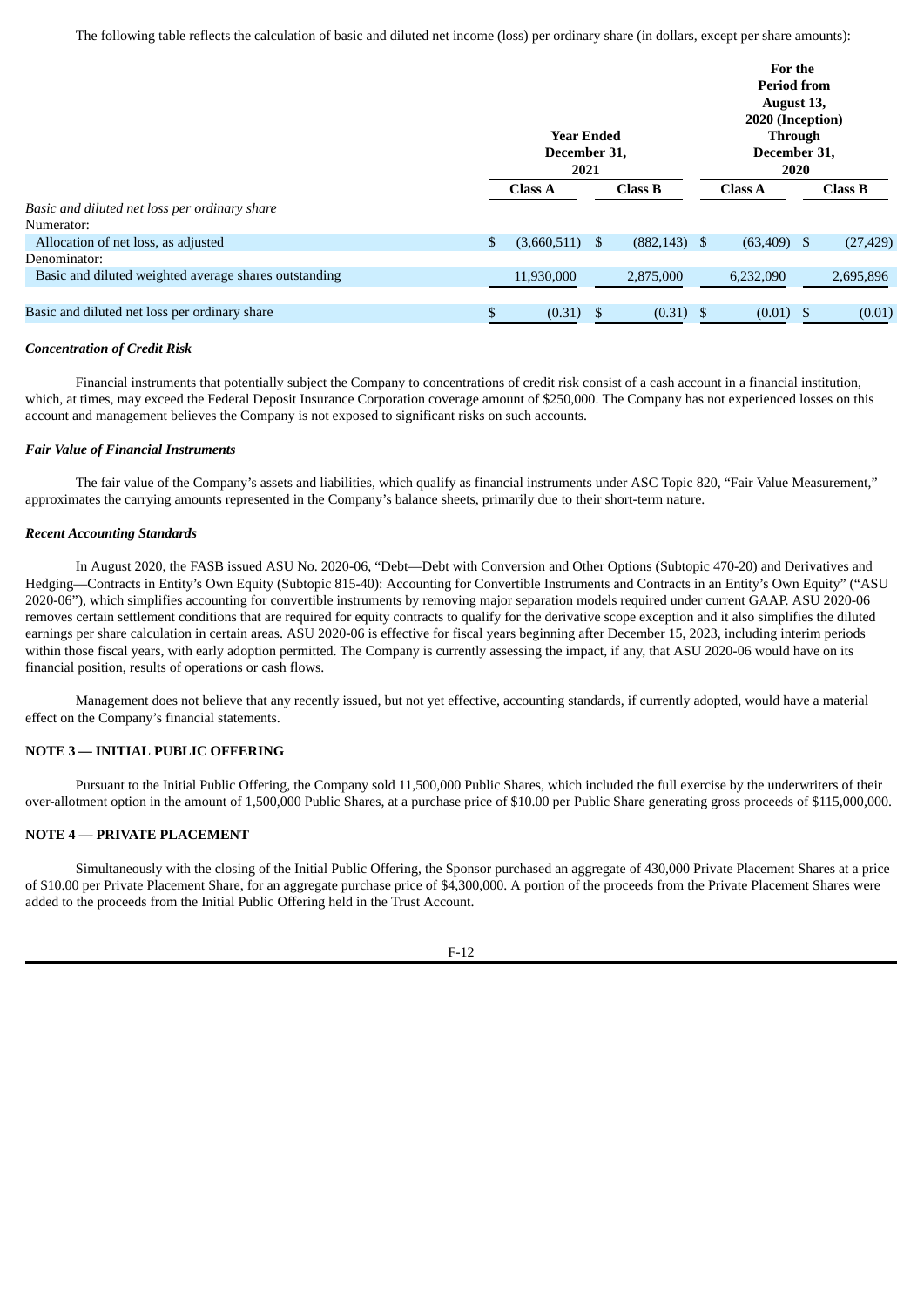### **NOTE 5 — RELATED PARTY TRANSACTIONS**

#### *Founder Shares*

On August 19, 2020, the Sponsor paid \$25,000 to cover certain offering and formation costs of the Company in consideration for 3,593,750 Class B ordinary shares. On March 31, 2021, the Sponsor surrendered, for no consideration, 718,750 Class B ordinary shares, resulting in the Sponsor holding 2,875,000 Class B ordinary shares (the "Founder Shares"). In September 2020, the Sponsor transferred 30,000 Founder Shares to each of its independent directors. As a result of the underwriters' election to fully exercise their over-allotment option, 375,000 Founder Shares are no longer subject to forfeiture.

The Sponsor has agreed, subject to limited exceptions, not to transfer, assign or sell any of the Founder Shares or Private Placement Shares until the earliest of: (A) one year after the completion of a Business Combination and (B) subsequent to a Business Combination, (x) if the closing price of the Class A ordinary shares equals or exceeds \$12.00 per share (as adjusted for share sub-divisions, share dividends, rights issuances, reorganizations, recapitalizations and the like) for any 20 trading days within any 30-trading day period commencing at least 150 days after a Business Combination, or (y) the date on which the Company completes a liquidation, merger, share exchange or other similar transaction that results in all of the Public Shareholders having the right to exchange their Class A ordinary shares for cash, securities or other property.

#### *Administrative Services Agreement*

Commencing on October 22, 2020, the Company entered into an agreement to pay the Sponsor up to \$10,000 per month for office space, utilities, administrative services and remote support services. Upon completion of a Business Combination or its liquidation, the Company will cease paying these monthly fees. For the year ended December 31, 2021 and 2020, the Company incurred and accrued \$120,000 and \$20,000 in fees for these services. A total of \$140,000 and \$20,000 are included in accrued expenses in the accompanying balance sheets as of December 31, 2021 and 2020, respectively.

#### *Related Party Loans*

In order to finance transaction costs in connection with a Business Combination, the Sponsor or an affiliate of the Sponsor, or certain of the Company's officers and directors may, but are not obligated to, loan the Company funds as may be required ("Working Capital Loans"). Such Working Capital Loans would be evidenced by promissory notes. The notes may be repaid upon completion of a Business Combination, without interest, or, at the lender's discretion, up to \$1,500,000 of notes may be converted upon completion of a Business Combination into shares at a price of \$10.00 per share. Such shares would be identical to the Private Placement Shares. In the event that a Business Combination does not close, the Company may use a portion of proceeds held outside the Trust Account to repay the Working Capital Loans but no proceeds held in the Trust Account would be used to repay the Working Capital Loans. As of December 31, 2021 and 2020, the Company had no outstanding borrowings under the Working Capital Loans.

# **NOTE 6 — COMMITMENTS AND CONTINGENCIES**

### *Risks and Uncertainties*

Management continues to evaluate the impact of the COVID-19 global pandemic on the industry and has concluded that while it is reasonably possible that the virus could have a negative effect on the Company's financial position, results of its operations and/or search for a target company, the specific impact is not readily determinable as of the date of these financial statements. The financial statements do not include any adjustments that might result from the outcome of this uncertainty.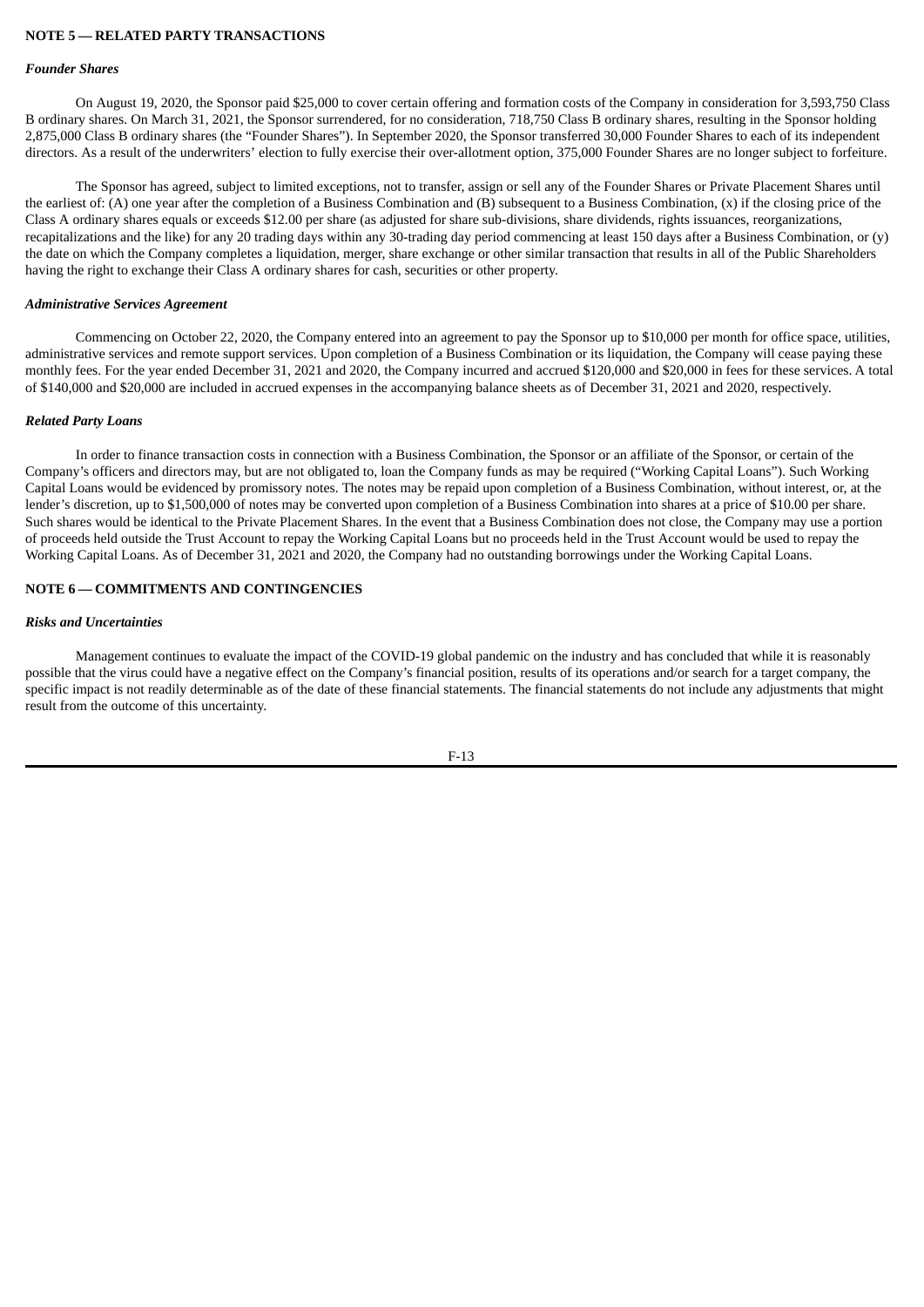# *Registration Rights*

Pursuant to a registration rights agreement entered into on October 19, 2020, the holders of the Founder Shares and Private Placement Shares that may be issued upon conversion of Working Capital Loans will be entitled to registration rights require the Company to register a sale of any of the Company's securities held by them. The holders of these securities will be entitled to make up to three demands, excluding short form demands, that the Company register such securities. In addition, the holders have certain "piggy-back" registration rights with respect to registration statements filed subsequent to the completion of a Business Combination. The registration rights agreement does not contain liquidating damages or other cash settlement provisions resulting from delays in registering the Company's securities. The Company will bear the expenses incurred in connection with the filing of any such registration statements.

## *Underwriting Agreement*

The underwriters are entitled to a deferred fee of \$0.35 per Share, or \$4,025,000 in the aggregate. The deferred fee will become payable to the underwriters from the amounts held in the Trust Account solely in the event that the Company completes a Business Combination, subject to the terms of the underwriting agreement.

### *Business Combination Agreement*

On October 4, 2021, the Company announced that it entered into a Business Combination Agreement (the "Business Combination Agreement"), by and among the Company, MoonLake Immunotherapeutics AG, a Swiss stock corporation (Aktiengesellschaft) registered with the commercial register of the Canton of Zug, Switzerland under the number CHE-433.093.536 ("MoonLake"), the existing equity holders of MoonLake (collectively, the "ML Parties"), Helix Holdings LLC, a Cayman Islands limited liability company and the sponsor of the Company (the "Sponsor"), and the representative of the ML Parties.

Following completion (the "Closing" and the date of Closing, the "Closing Date") of the Business Combination contemplated by the Business Combination Agreement, (i) the existing equity holders of MoonLake will retain their equity interests in MoonLake (except as noted in the Company's Form 8-K filed on October 4, 2021) and will receive a number of non-economic voting shares in the Company determined by multiplying the number of MoonLake common shares held by them immediately prior to the Closing by the Exchange Ratio; (ii) ) certain equity holders of MoonLake (the "BVF Shareholders") will assign all of their MoonLake common shares to the Company and the Company will issue to the BVF Shareholders an aggregate number of the Company's Class A ordinary shares equal to the product of such number of assigned MoonLake common shares and the Exchange Ratio; and (iii) Helix will receive a controlling equity interest in MoonLake in exchange for making the Cash Contribution (as defined in the Business Combination Agreement). The Exchange Ratio is the quotient obtained by dividing (a) 360,000,000 by (b) the fully diluted shares of MoonLake prior to the Closing by (c) 10. Substantially all of the assets and business of MoonLake and Helix will be held by MoonLake as the operating company following the Closing. At the Closing, the Company will change its name to "MoonLake Immunotherapeutics."

The Business Combination has been approved by the boards of directors of each of the Company and MoonLake. The Closing is expected to occur late in the fourth quarter of 2021 or early in the first quarter of 2022, following the receipt of the required approval by MoonLake's and the Company's shareholders and the satisfaction of certain other customary closing conditions.

On October 4, 2021, concurrently with the execution of the Business Combination Agreement, the Company entered into subscription agreements (collectively, the "Subscription Agreements") with certain investors (collectively, the "PIPE Investors" which include an affiliate of the Sponsor and the BVF Shareholders and their affiliates) pursuant to, and on the terms and subject to the conditions of which, the PIPE Investors have collectively subscribed for 11,500,000 the Company's Class A ordinary shares at a price of \$10.00 per share, for an aggregate purchase price of \$115,000,000 (the "PIPE").

The PIPE is expected to be consummated immediately prior to or substantially concurrently with the Closing of the Business Combination. The closing of the PIPE is conditioned upon, among other things, (i) the satisfaction or waiver of all conditions precedent to the Business Combination and the substantially concurrent consummation of the Business Combination, (ii) the accuracy of all representations and warranties of the Company and the PIPE Investors in the Subscription Agreements, subject to certain bring-down standards, and (iii) the satisfaction of all covenants, agreements, and conditions required to be performed by the Company and the PIPE Investors pursuant to the Subscription Agreements. The Subscription Agreements provide for certain customary registration rights for the PIPE Investors.

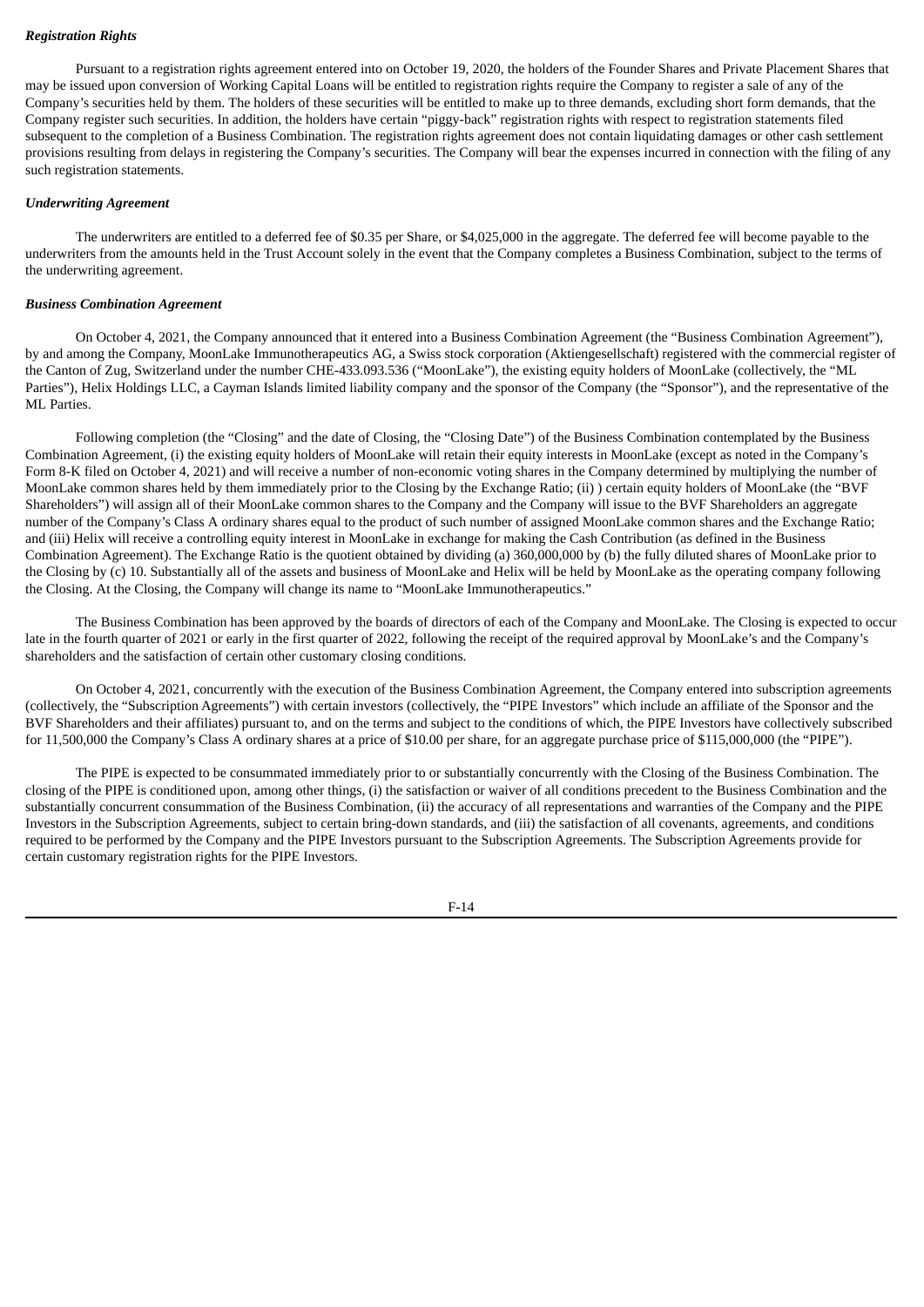The Subscription Agreements will terminate with no further force and effect upon the earliest to occur of: (a) such date and time as the Business Combination Agreement or Investment Agreement is terminated in accordance with its terms; (b) the mutual written agreement of the Company and the PIPE Investor to terminate its Subscription Agreement; (c) if on the Closing Date, any of the conditions to closing set forth in the Subscription Agreement are not satisfied or waived, and, as a result thereof, the transactions contemplated in the Subscription Agreement are not consummated at the Closing; or (d) May 30, 2022.

### *Financial Advisor Fees*

The underwriters of Helix's initial public offering are entitled to a deferred fee of \$0.35 per share sold in the IPO. The deferred fee will become payable to the underwriters in the event that Helix completes an initial business combination, subject to the terms of the underwriting agreement.

In connection with the proposed Business Combination with MoonLake, Helix retained SVB Leerink LLC as its financial advisor in connection with the Business Combination to provide an opinion on the fairness, from a financial point of view, to Helix of the consideration to be paid by Helix in the Business Combination. Helix also retained Jefferies, one of the underwriters of the Initial Public Offering, as lead capital markets advisor and lead placement agent, Cowen and Company, LLC as co-lead placement agent, and SVB Leerink as financial advisor and co-lead placement agent for the PIPE financing. Under the placement agent engagement letters between Helix and each of Jefferies, Cowen, and SVB Leerink, each of Jefferies, Cowen, and SVB Leerink are entitled to a placement agent fee based on the amount of gross proceeds of the PIPE, payable upon the consummation of the PIPE.

The aggregate amount of contingent and deferred fees payable by Helix upon the consummation of the proposed Business Combination with MoonLake will be approximately \$9.1 million (including expense reimbursements).

### *Board Member Agreements*

Helix has entered into board member agreements with the new directors that will serve as members of Helix's Board of Directors following the proposed Business Combination with MoonLake. These board member agreements will take effect at the Closing of the proposed Business Combination. The annual compensation for each new Board Member will be \$35,000 per calendar year, subject to the terms of the board member agreement.

## **NOTE 7 — SHAREHOLDERS' EQUITY**

*Preference Shares* — The Company is authorized to issue 5,000,000 preference shares with a par value of \$0.0001 per share, with such designations, voting and other rights and preferences as may be determined from time to time by the Company's board of directors. At December 31, 2021 and 2020, there were no preference shares issued or outstanding.

*Class A Ordinary Shares* — The Company is authorized to issue 500,000,000 Class A ordinary shares, with a par value of \$0.0001 per share. Holders of Class A ordinary shares are entitled to one vote for each share. As of December 31, 2021 and 2020, there were 430,000 Class A ordinary shares issued or outstanding, excluding 11,500,000 Class A ordinary shares subject to possible redemption, which are included in temporary equity.

*Class B Ordinary Shares* — The Company is authorized to issue 50,000,000 Class B ordinary shares, with a par value of \$0.0001 per share. Holders of the Class B ordinary shares are entitled to one vote for each share. At December 31, 2021 and 2020, there were 2,875,000 Class B ordinary shares issued and outstanding.

Holders of Class A ordinary shares and Class B ordinary shares will vote together as a single class on all other matters submitted to a vote of shareholders, except as required by law.

In a vote to continue the Company in a jurisdiction outside the Cayman Islands (which required the approval of at least two-thirds of the votes of all ordinary shares), holders of the Founder Shares will have ten votes for every Founder Share and holders of the Class A ordinary shares will have one vote for every Class A ordinary share.

The Class B ordinary shares will automatically convert into Class A ordinary shares concurrently with or immediately following the consummation of a Business Combination on a one-for-one basis, subject to adjustment. In the case that additional Class A ordinary shares or equity-linked securities, are issued or deemed issued in connection with a Business Combination, the number of Class A ordinary shares issuable upon conversion of all Founder Shares will equal, in the aggregate, 20% of the total number of Class A ordinary shares outstanding after such conversion (after giving effect to any redemptions of Class A ordinary shares by Public Shareholders), including the total number of Class A ordinary shares issued, or deemed issued or issuable upon conversion or exercise of any equity-linked securities or rights issued or deemed issued, by the Company in connection with or in relation to the consummation of a Business Combination, excluding any Class A ordinary shares or equity-linked securities exercisable for or convertible into Class A ordinary shares issued, or to be issued, to any seller in a Business Combination and any Private Placement Shares issued upon conversion of Working Capital Loans; provided that such conversion of Founder Shares will never occur on a less than one-for-one basis.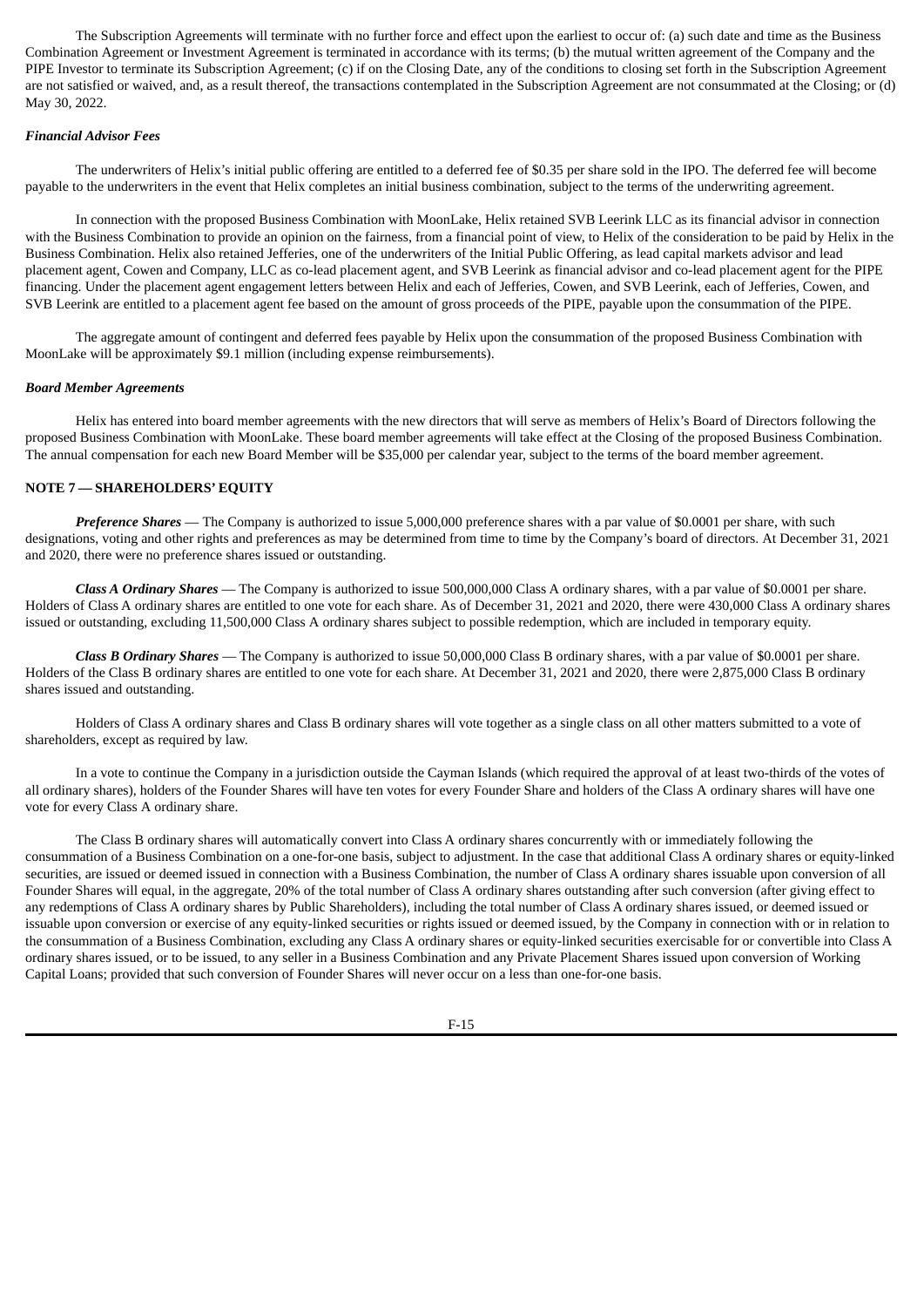## **NOTE 8 — FAIR VALUE MEASUREMENTS**

The fair value of the Company's financial assets and liabilities reflects management's estimate of amounts that the Company would have received in connection with the sale of the assets or paid in connection with the transfer of the liabilities in an orderly transaction between market participants at the measurement date. In connection with measuring the fair value of its assets and liabilities, the Company seeks to maximize the use of observable inputs (market data obtained from independent sources) and to minimize the use of unobservable inputs (internal assumptions about how market participants would price assets and liabilities). The following fair value hierarchy is used to classify assets and liabilities based on the observable inputs and unobservable inputs used in order to value the assets and liabilities:

- Level 1: Quoted prices in active markets for identical assets or liabilities. An active market for an asset or liability is a market in which transactions for the asset or liability occur with sufficient frequency and volume to provide pricing information on an ongoing basis.
- Level 2: Observable inputs other than Level 1 inputs. Examples of Level 2 inputs include quoted prices in active markets for similar assets or liabilities and quoted prices for identical assets or liabilities in markets that are not active.
- Level 3: Unobservable inputs based on our assessment of the assumptions that market participants would use in pricing the asset or liability.

The Company classifies its U.S. Treasury and equivalent securities as held-to-maturity in accordance with ASC Topic 320 "Investments - Debt and Equity Securities." Held-to-maturity securities are those securities which the Company has the ability and intent to hold until maturity. Held-tomaturity treasury securities are recorded at amortized cost on the accompanying balance sheets and adjusted for the amortization or accretion of premiums or discounts.

At December 31, 2021, assets held in the Trust Account were comprised of \$115,042,608 in money market funds which are invested primarily in U.S. Treasury securities. During the year ended December 31, 2021, the Company did not withdraw any interest income from the Trust Account to pay for taxes.

At December 31, 2020, assets held in the Trust Account were comprised of \$457 in cash and \$115,014,460 in U.S. Treasury securities. During the year ended December 31, 2020, the Company did not withdraw any interest income from the Trust Account.

The following table presents information about the Company's assets that are measured at fair value on a recurring basis at December 31, 2020 and indicates the fair value hierarchy of the valuation inputs the Company utilized to determine such fair value. The gross holding gains and fair value of held-to-maturity securities at December 31, 2020 are as follows:

|                   |                                               |       | Gross       |                |                   |
|-------------------|-----------------------------------------------|-------|-------------|----------------|-------------------|
|                   |                                               |       | Amortized   | <b>Holding</b> |                   |
|                   | <b>Held-To-Maturity</b>                       | Level | Cost        | Gain           | <b>Fair Value</b> |
| December 31, 2020 | U.S. Treasury Securities (Matured on 1/21/21) |       | 115.014.460 | 1.417          | 115,015,877       |

The following table presents information about the Company's assets that are measured at fair value on a recurring basis at December 31, 2021 and indicates the fair value hierarchy of the valuation inputs the Company utilized to determine such fair value.

| Level: | <b>Assets:</b>                |   | Fair<br>value         |
|--------|-------------------------------|---|-----------------------|
|        | This held in Trust<br>Account | w | 2.608<br>$\mathbf{U}$ |

## **NOTE 9 — SUBSEQUENT EVENTS**

The Company evaluated subsequent events and transactions that occurred after the balance sheet date up to the date that the financial statements were issued. Based upon this review, the Company did not identify any subsequent events that would have required adjustment or disclosure in the financial statements.

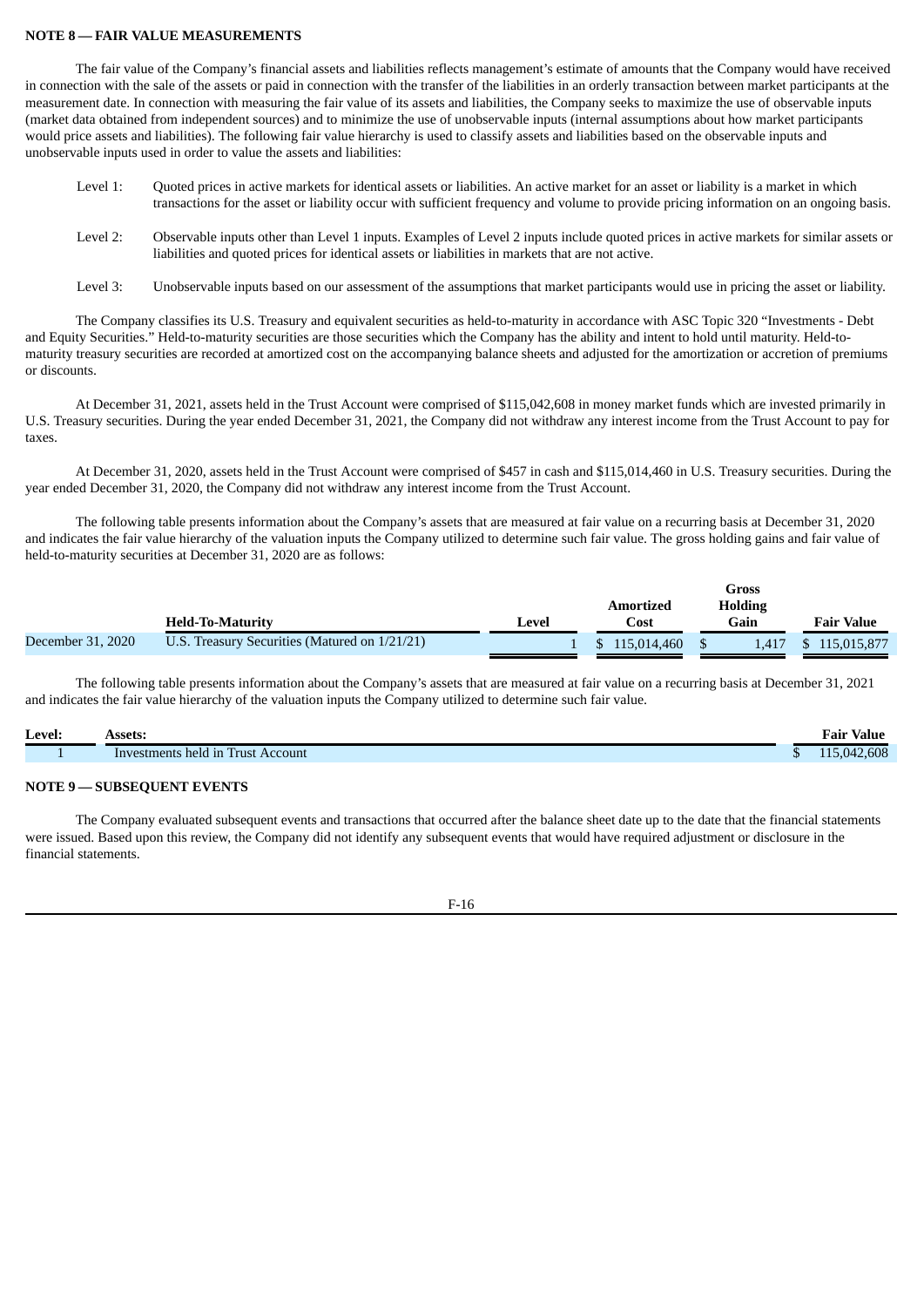#### **SIGNATURES**

Pursuant to the requirements of Section 13 or 15(d) of the Securities and Exchange Act of 1934, the registrant has duly caused this report to be signed on its behalf by the undersigned, thereunto duly authorized.

February 17, 2022

## **HELIX ACQUISITION CORP.**

By: /s/ Bihua Chen

Name: Bihua Chen Title: Chief Executive Officer

### **POWER OF ATTORNEY**

KNOW ALL PERSONS BY THESE PRESENTS, that each person whose signature appears below constitutes and appoints Bihua Chen and Andrew J. Phillips, and each or any one of them, his or her true and lawful attorney-in-fact and agent, with full power of substitution and resubstitution, for him or her and in his or her name, place and stead, in any and all capacities, to sign any and all amendments to this Annual Report on Form 10-K, and to file the same, with all exhibits thereto, and other documents in connection therewith, with the United States Securities and Exchange Commission, granting unto said attorneys-in-fact and agents, and each of them, full power and authority to do and perform each and every act and thing requisite and necessary to be done in connection therewith, as fully to all intents and purposes as he or she might or could do in person, hereby ratifying and confirming all that said attorneys-in-fact and agents, or any of them, or his or her substitutes or substitute, may lawfully do or cause to be done by virtue hereof.

Pursuant to the requirements of the Securities and Exchange Act of 1934, this report has been signed below by the following persons in the capacities and on the dates indicated below.

| <b>Name</b>                                  | <b>Title</b>                           | <b>Date</b>       |
|----------------------------------------------|----------------------------------------|-------------------|
| /s/ Bihua Chen<br>Bihua Chen                 | Chief Executive Officer and Chairwoman | February 17, 2022 |
| /s/ Andrew J. Phillips<br>Andrew J. Phillips | Chief Financial Officer                | February 17, 2022 |
| /s/ Nancy Chang<br>Nancy Chang               | <b>Director</b>                        | February 17, 2022 |
| /s/ Will Lewis<br>Will Lewis                 | Director                               | February 17, 2022 |
| /s/ John Schmid<br>John Schmid               | <b>Director</b>                        | February 17, 2022 |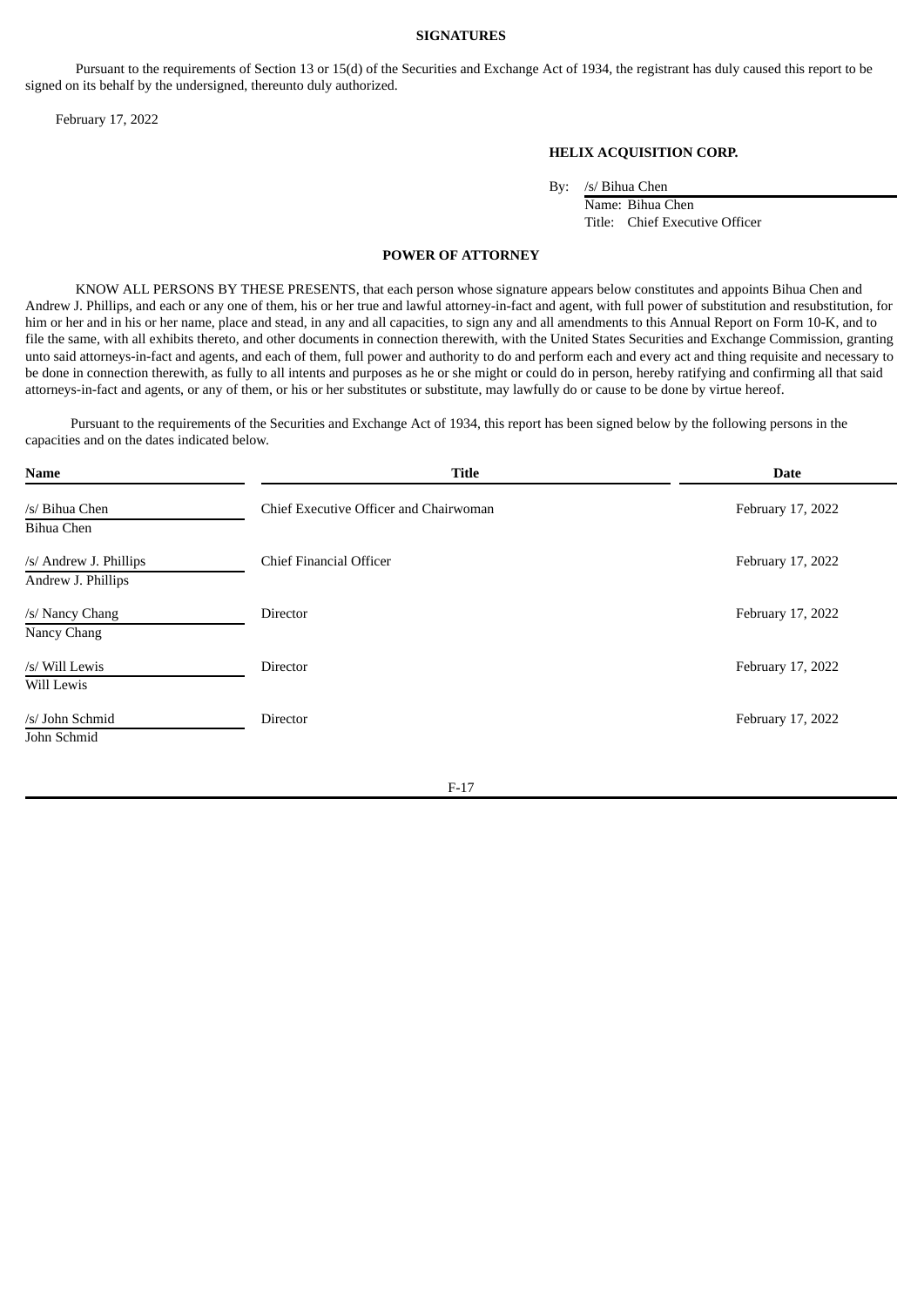# **DESCRIPTION OF SECURITIES**

The following description of our Class A ordinary shares and Class B ordinary shares is a summary and does not purport to be complete. It is subject to and qualified in its entirety by reference to our amended and restated memorandum and articles of association, which are incorporated by reference as an exhibit to the Annual Report on Form 10-K of which this Exhibit 4.5 is a part. We encourage you to read our amended and restated memorandum and articles of association and the applicable provisions of Companies Law (2020 Revision) of the Cayman Islands.

Terms not otherwise defined herein shall have the meaning assigned to them in the Annual Report on Form 10-K of which this Exhibit 4.5 is a

# part.

# **General**

We are a Cayman Islands exempted company (company number 365150) and our affairs are governed by our amended and restated memorandum and articles of association, the Companies Law and the common law of the Cayman Islands. Pursuant to our amended and restated memorandum and articles of association which was adopted upon the consummation of our initial public offering, or the offering, we are authorized to issue 550,000,000 ordinary shares, \$0.0001 par value each, including 500,000,000 Class A ordinary shares and 50,000,000 Class B ordinary shares, as well as 5,000,000 preferred shares, \$0.0001 par value each. The following description summarizes certain terms of our shares as set out more particularly in our amended and restated memorandum and articles of association. Because it is only a summary, it may not contain all the information that is important to you.

## **Ordinary Shares**

As of December 31, 2021, 14,805,000 of our ordinary shares were outstanding including:

- 11,500,000 Class A ordinary shares sold in the offering:
- 430,000 Class A ordinary shares issued in a private placement; and
- 2,875,000 Class B ordinary shares held by our initial shareholders.

Ordinary shareholders of record are entitled to one vote for each share held on all matters to be voted on by shareholders. Holders of Class A ordinary shares and holders of Class B ordinary shares will vote together as a single class on all matters submitted to a vote of our shareholders except as required by law. Unless specified in our amended and restated memorandum and articles of association, or as required by applicable provisions of the Companies Law or applicable stock exchange rules, the affirmative vote of a majority of our ordinary shares that are voted is required to approve any such matter voted on by our shareholders. Approval of certain actions requires a special resolution under Cayman Islands law, being the affirmative vote of at least two-thirds of the ordinary shares that are voted, and pursuant to our amended and restated memorandum and articles of association; such actions include amending our amended and restated memorandum and articles of association and approving a statutory merger or consolidation with another company. Our board of directors is divided into three classes, each of which will generally serve for a term of three years with only one class of directors being appointed in each year. There is no cumulative voting with respect to the appointment of directors, with the result that the holders of more than 50% of the shares voted for the appointment of directors can elect all of the directors. However, only holders of Class B ordinary shares have the right to appoint directors in any election held prior to or in connection with the completion of our initial business combination, meaning that holders of Class A ordinary shares do not have the right to appoint any directors until after the completion of our initial business combination. In addition, in a vote to continue the Company in a jurisdiction outside the Cayman Islands (which requires the approval of at least two thirds of the votes of all ordinary shares), holders of our Class B ordinary shares will have ten votes for every Class B ordinary share and holders of our Class A ordinary shares will have one vote for every Class A ordinary share. The provisions of our amended and restated memorandum and articles of association governing the appointment or removal of directors prior to our initial business combination and our continuation in a jurisdiction outside the Cayman Islands prior to our initial business combination may only be amended by a special resolution passed by not less than two-thirds of our ordinary shares who attend and vote at our general meeting which shall include the affirmative vote of a simple majority of our Class B ordinary shares. Our shareholders are entitled to receive ratable dividends when, as and if declared by the board of directors out of funds legally available therefor.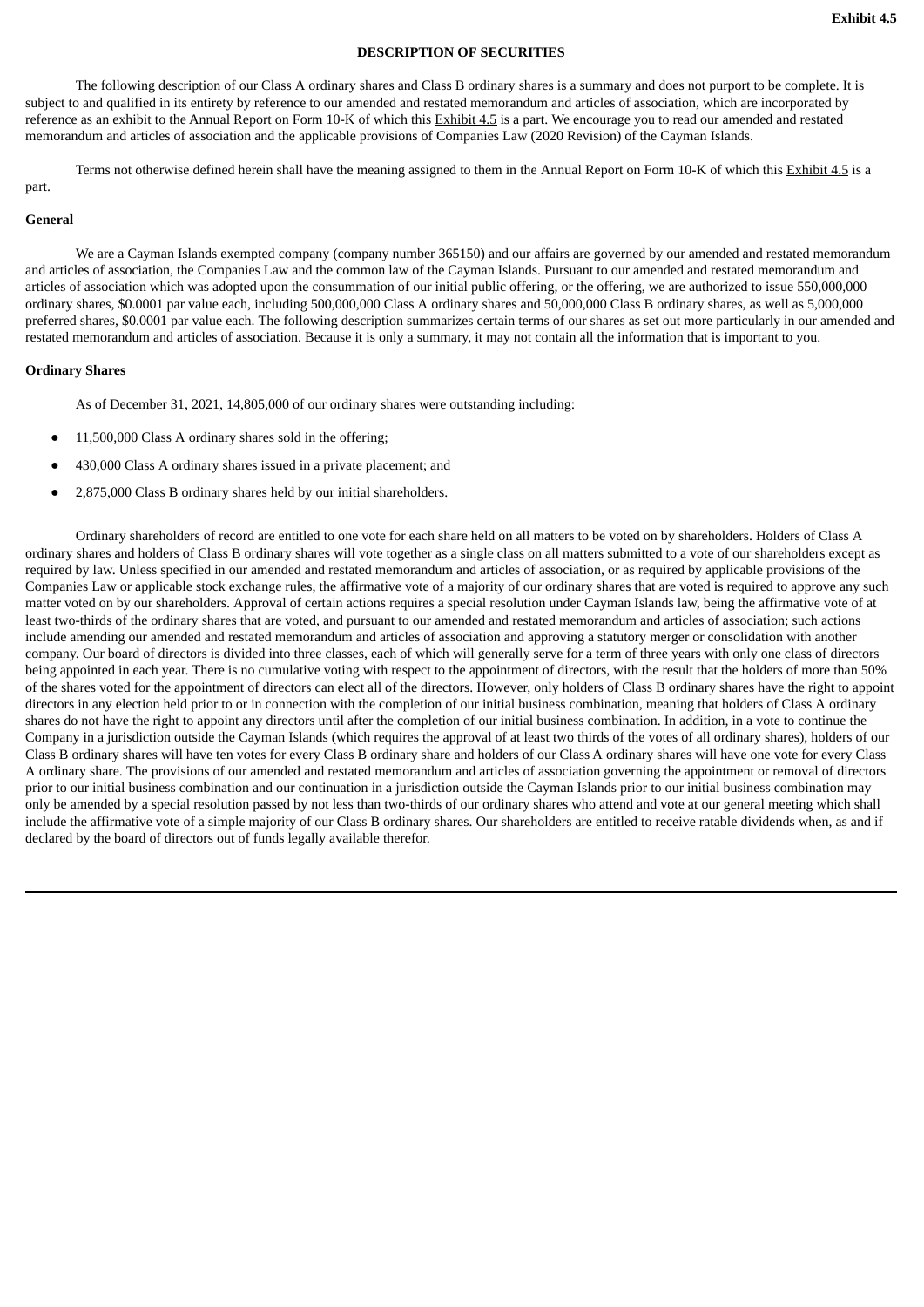Because our amended and restated memorandum and articles of association authorize the issuance of up to 500,000,000 Class A ordinary shares, if we were to enter into a business combination, we may (depending on the terms of such a business combination) be required to increase the number of Class A ordinary shares which we are authorized to issue at the same time as our shareholders vote on the business combination to the extent we seek shareholder approval in connection with our initial business combination.

There is no requirement under the Companies Law for us to hold annual or general meetings or appoint directors. We may not hold an annual general meeting to appoint new directors prior to the consummation of our initial business combination.

We will provide our public shareholders with the opportunity to redeem all or a portion of their public shares upon the completion of our initial business combination at a per-share price, payable in cash, equal to the aggregate amount then on deposit in the trust account calculated as of two business days prior to the consummation of our initial business combination, including interest earned on the funds held in the trust account and not previously released to us to pay our taxes, divided by the number of then outstanding public shares, subject to the limitations and on the conditions described herein. The amount in the trust account is anticipated to be \$10.00 per public share as of December 31, 2021. The per share amount we will distribute to investors who properly redeem their shares will not be reduced by the deferred underwriting commissions we will pay to the underwriters. Our sponsor, Helix Holdings, LLC ("Sponsor"), officers and directors have entered into a letter agreement with us, pursuant to which they have agreed to waive their redemption rights with respect to their founder shares and public shares in connection with the completion of our initial business combination. Unlike many special purpose acquisition companies that hold shareholder votes and conduct proxy solicitations in conjunction with their initial business combinations and provide for related redemptions of public shares for cash upon completion of such initial business combinations even when a vote is not required by law, if a shareholder vote is not required by law and we do not decide to hold a shareholder vote for business or other legal reasons, we will, pursuant to our amended and restated memorandum and articles of association, conduct the redemptions pursuant to the tender offer rules of the SEC, and file tender offer documents with the SEC prior to completing our initial business combination. Our amended and restated memorandum and articles of association require these tender offer documents to contain substantially the same financial and other information about our initial business combination and the redemption rights as is required under the SEC's proxy rules. If, however, a shareholder approval of the transaction is required by law, or we decide to obtain shareholder approval for business or other reasons, we will, like many special purpose acquisition companies, offer to redeem shares in conjunction with a proxy solicitation pursuant to the proxy rules and not pursuant to the tender offer rules. If we seek shareholder approval, we will complete our initial business combination only if it is approved by an ordinary resolution under Cayman Islands law, which requires the affirmative vote of the holders of the shares present in person or by proxy at a general meeting of the Company. However, the participation of our sponsor, officers, directors, advisors or their affiliates in privately-negotiated transactions, if any, could result in the approval of our initial business combination even if a majority of our public shareholders vote, or indicate their intention to vote, against such initial business combination. For purposes of seeking approval of an ordinary resolution, non-votes will have no effect on the approval of our initial business combination once a quorum is obtained. Our amended and restated memorandum and articles of association require that at least five days' notice be given of any general meeting.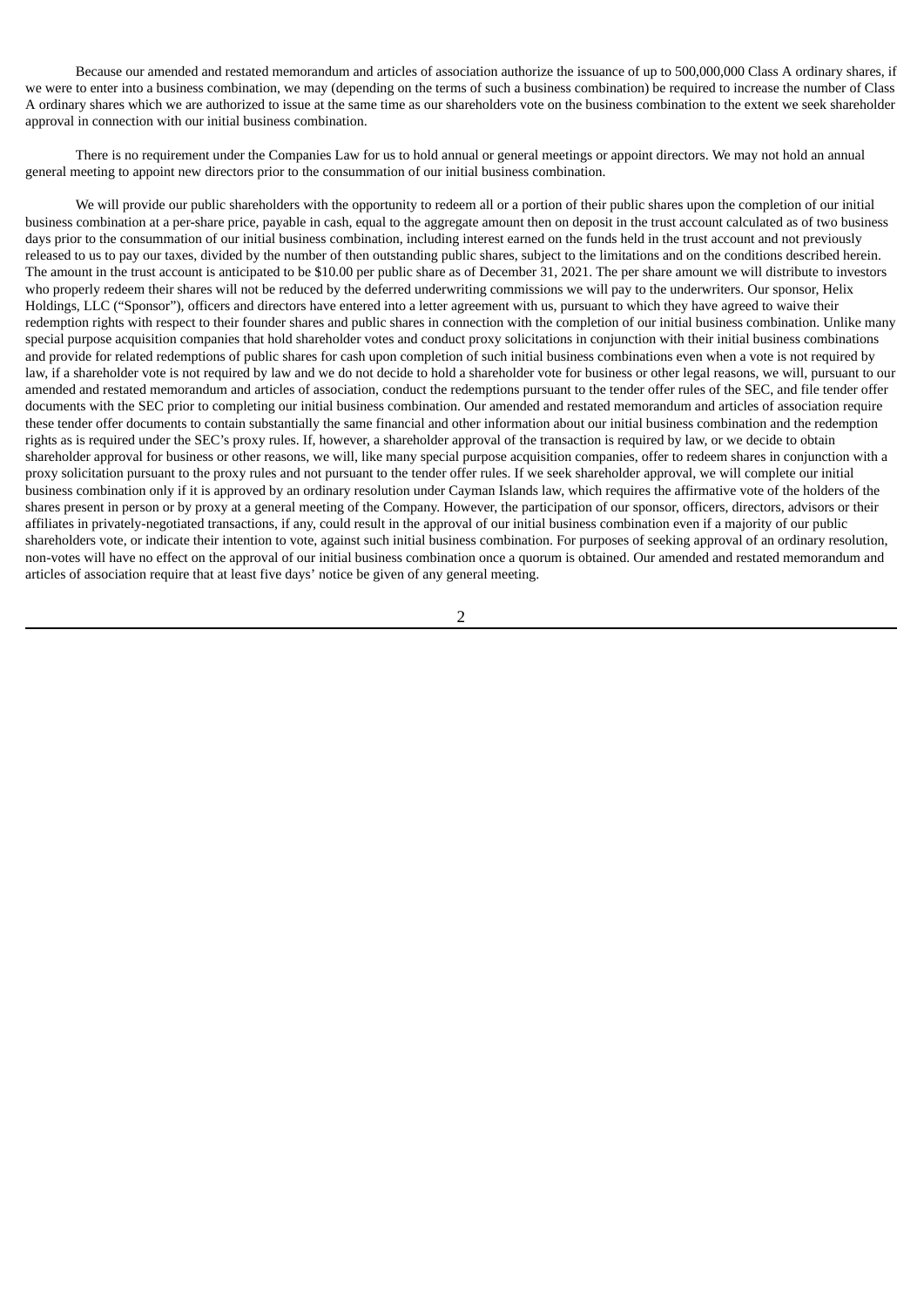If we seek shareholder approval of our initial business combination and we do not conduct redemptions in connection with our initial business combination pursuant to the tender offer rules, our amended and restated memorandum and articles of association provide that a public shareholder, together with any affiliate of such shareholder or any other person with whom such shareholder is acting in concert or as a "group" (as defined under Section 13 of the Exchange Act), will be restricted from redeeming its shares with respect to Excess Shares without our prior consent. However, we would not be restricting our shareholders' ability to vote all of their shares (including Excess Shares) for or against our initial business combination. Our shareholders' inability to redeem the Excess Shares will reduce their influence over our ability to complete our initial business combination, and such shareholders could suffer a material loss in their investment if they sell such Excess Shares on the open market. Additionally, such shareholders will not receive redemption distributions with respect to the Excess Shares if we complete our initial business combination. And, as a result, such shareholders will continue to hold that number of shares exceeding 20% and, in order to dispose such shares would be required to sell their shares in open market transactions, potentially at a loss.

If we seek shareholder approval in connection with our initial business combination, our sponsor, officers and directors have agreed to vote their founder shares, private placement shares, and any public shares purchased during or after the offering (including in open market and privately-negotiated transactions) in favor of our initial business combination. As of the December 31, 2021, our initial shareholders own approximately 22.3% of our total outstanding ordinary shares. Accordingly, only 4,097,501 public shares, or approximately 35.6% of the 11,500,000 Class A Ordinary Shares sold in Helix's initial public offering, need to be voted in favor of the initial business combination in order for it to be approved assuming all outstanding ordinary shares are voted on such proposal. If only a minimum quorum, consisting of a bare majority of outstanding Helix ordinary shares, is present at the meeting in which shareholder approval is sought, Helix would need only 396,251 public shares, or approximately 3.4% of the Class A Ordinary Shares sold in Helix's IPO, to be voted in favor of the business combination in order for it to be approved.

Each public shareholder may elect to redeem their public shares irrespective of whether they vote for or against the proposed transaction or whether they were a public shareholder on the record date for the general meeting held to approve the proposed transaction.

Pursuant to our amended and restated memorandum and articles of association, if we are unable to complete our initial business combination by October 22, 2022, we will (i) cease all operations except for the purpose of winding up, (ii) as promptly as reasonably possible but no more than ten business days thereafter, redeem the public shares, at a per-share price, payable in cash, equal to the aggregate amount then on deposit in the trust account, including interest earned on the funds held in the trust account (less taxes payable and up to \$100,000 of interest to pay dissolution expenses), divided by the number of then outstanding public shares, which redemption will completely extinguish public shareholders' rights as shareholders (including the right to receive further liquidation distributions, if any), subject to applicable law and (iii) as promptly as reasonably possible following such redemption, subject to the approval of our remaining shareholders and our board of directors, liquidate and dissolve, subject in the case of clauses (ii) and (iii) to our obligations under Cayman Islands law to provide for claims of creditors and in all cases subject to the other requirements of applicable law. Our sponsor, officers and directors have entered into a letter agreement with us, pursuant to which they have agreed to waive their rights to liquidating distributions from the trust account with respect to their founder shares if we fail to complete our initial business combination by October 22, 2022. However, if our sponsor or management team acquire public shares in or after the offering, they will be entitled to liquidating distributions from the trust account with respect to such public shares if we fail to complete our initial business combination within the prescribed time period.

In the event of a liquidation, dissolution or winding up of the Company after a business combination, our shareholders are entitled to share ratably in all assets remaining available for distribution to them after payment of liabilities and after provision is made for each class of shares, if any, having preference over the ordinary shares. Our shareholders have no preemptive or other subscription rights. There are no sinking fund provisions applicable to the ordinary shares, except that we will provide our public shareholders with the opportunity to redeem their public shares for cash at a per share price equal to the aggregate amount then on deposit in the trust account, including interest earned on the funds held in the trust account and not previously released to us to pay our taxes, divided by the number of then outstanding public shares, upon the completion of our initial business combination, subject to the limitations and on the conditions described herein.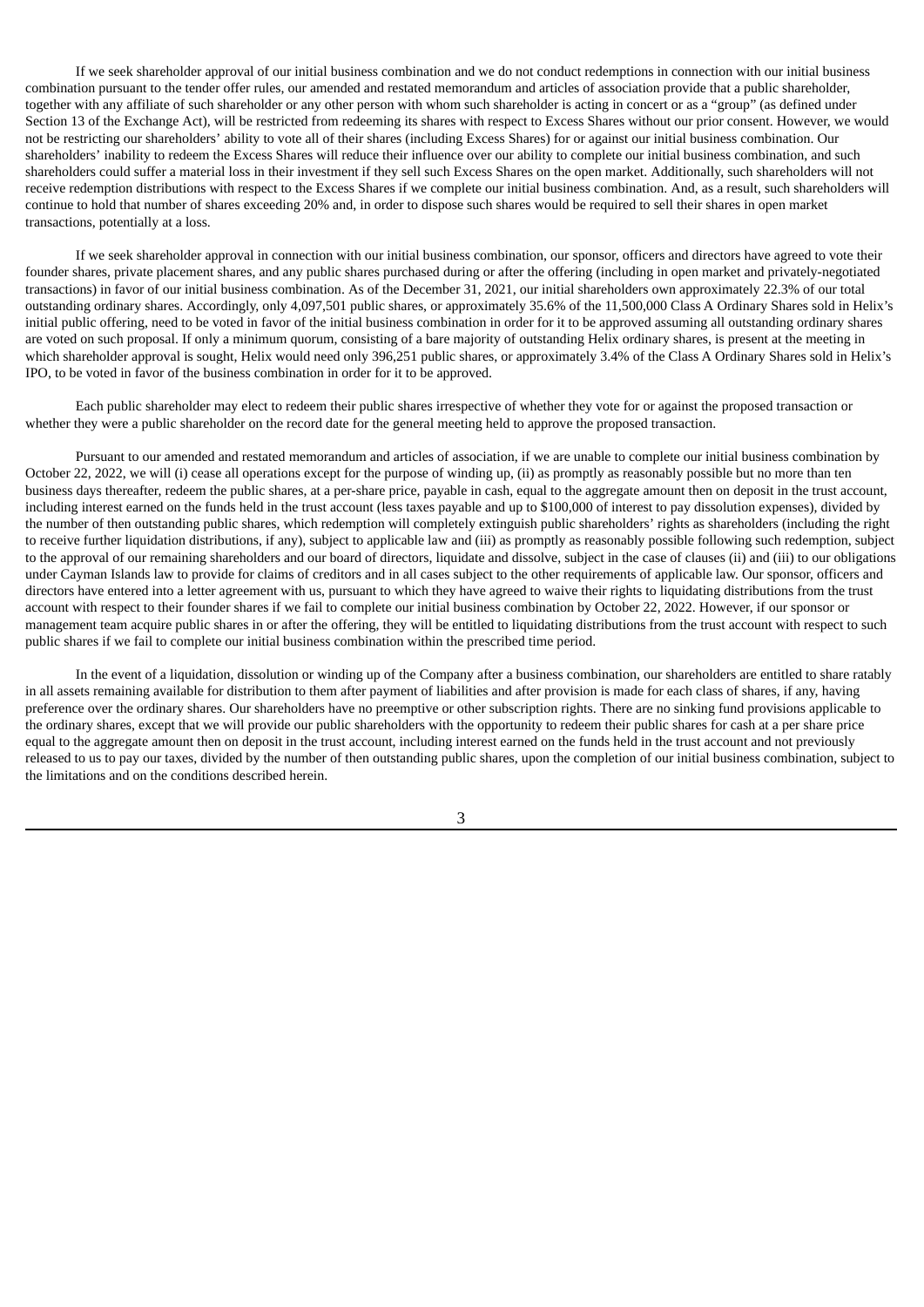### **Founder Shares and Private Placement Shares**

The founder shares are designated as Class B ordinary shares and, except as described below, are identical to the Class A ordinary shares sold in the offering, and holders of founder shares and private placement shares have the same shareholder rights as public shareholders, except that (i) the founder shares and private placement shares are subject to certain transfer restrictions, as described in more detail below, (ii) the founder shares are entitled to registration rights; (iii) in a vote to continue the Company in a jurisdiction outside the Cayman Islands (which requires the approval of at least two thirds of the votes of all ordinary shares), holders of our founder shares will have ten votes for every founder share and holders of our Class A ordinary shares will have one vote for every Class A ordinary share, (iv) our sponsor, officers and directors have entered into a letter agreement with us, pursuant to which they have agreed to (A) waive their redemption rights with respect to their founder shares, private placement shares and public shares in connection with the completion of our initial business combination, (B) waive their redemption rights with respect to their founder shares and public shares in connection with a shareholder vote to approve an amendment to our amended and restated memorandum and articles of association (x) to modify the substance or timing of our obligation to allow redemption in connection with our initial business combination or to redeem 100% of our public shares if we have not consummated an initial business combination by October 22, 2022 or (y) with respect to any other material provisions relating to shareholders' rights or pre-initial business combination activity, (C) waive their rights to liquidating distributions from the trust account with respect to their founder shares and private placement shares if we fail to complete our initial business combination by October 22, 2022, although they will be entitled to liquidating distributions from the trust account with respect to any public shares they hold if we fail to complete our initial business combination within such time period and (D) vote any founder shares held by them and any public shares purchased during or after the offering (including in open market and privatelynegotiated transactions) in favor of our initial business combination, (v) the founder shares are automatically convertible into Class A ordinary shares concurrently with or immediately following the consummation of our initial business combination on a one-for-one basis, subject to adjustment as described herein and in our amended and restated memorandum and articles of association, and (vi) only holders of Class B ordinary shares will have the right to appoint directors in any election held prior to or in connection with the completion of our initial business combination.

The founder shares will automatically convert into Class A ordinary shares concurrently with or immediately following the consummation of our initial business combination on a one-for-one basis, subject to adjustment for share sub-divisions, share capitalizations, reorganizations, recapitalizations and the like, and subject to further adjustment as provided herein. In the case that additional Class A ordinary shares or equity-linked securities are issued or deemed issued in connection with our initial business combination, the number of Class A ordinary shares issuable upon conversion of all founder shares will equal, in the aggregate, 20% of the total number of Class A ordinary shares outstanding (excluding the private placement shares) after such conversion (after giving effect to any redemptions of Class A ordinary shares by public shareholders), including the total number of Class A ordinary shares issued, or deemed issued or issuable upon conversion or exercise of any equity-linked securities or rights issued or deemed issued, by the Company in connection with or in relation to the consummation of the initial business combination, excluding any Class A ordinary shares or equity-linked securities exercisable for or convertible into Class A ordinary shares issued, or to be issued, to any seller in the initial business combination and any private placement shares issued to our sponsor, officers or directors upon conversion of working capital loans; provided that such conversion of founder shares will never occur on a less than one-for-one basis.

With certain limited exceptions, the founder shares are not transferable, assignable or salable (except to our officers and directors and other persons or entities affiliated with our sponsor, each of whom will be subject to the same transfer restrictions) until the earlier of (A) one year after the completion of our initial business combination or earlier if, subsequent to our initial business combination, the closing price of the Class A ordinary shares equals or exceeds \$12.00 per share (as adjusted for share sub-divisions, share capitalizations, reorganizations, recapitalizations and the like) for any 20 trading days within any 30-trading day period commencing at least 150 days after our initial business combination, and (B) the date following the completion of our initial business combination on which we complete a liquidation, merger, share exchange or other similar transaction that results in all of our shareholders having the right to exchange their Class A ordinary shares for cash, securities or other property. The private placement shares are not be transferable, assignable or salable until 30 days after the completion of our initial business combination (except, among other limited exceptions, to our officers and directors and other persons or entities affiliated with our sponsor).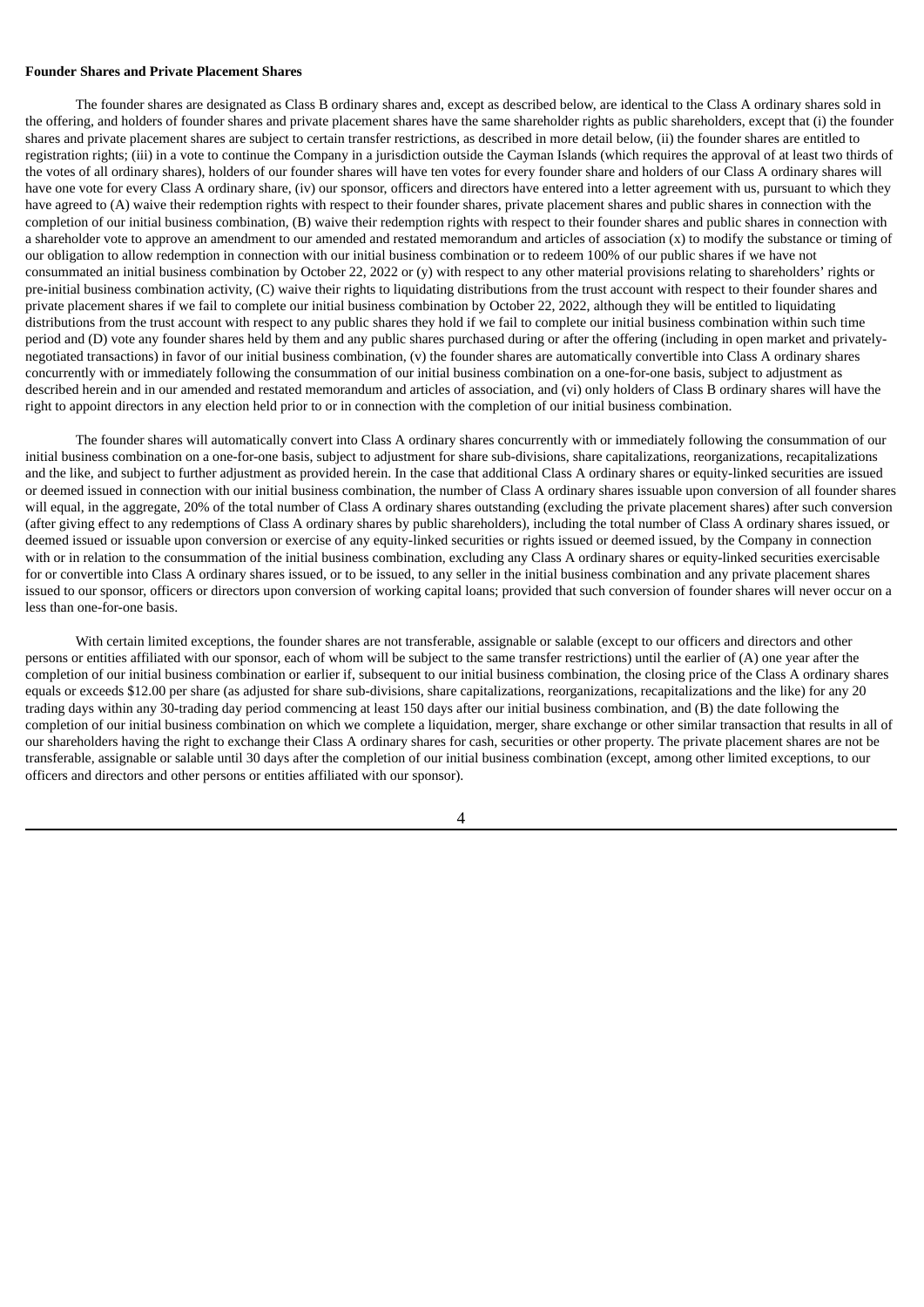### **Register of Members**

Under Cayman Islands law, we must keep a register of members and there will be entered therein:

- the names and addresses of the members, a statement of the shares held by each member, and of the amount paid or agreed to be considered as paid, on the shares of each member and the voting rights of the shares of each member;
- whether voting rights are attached to the share in issue;
- the date on which the name of any person was entered on the register as a member; and
- the date on which any person ceased to be a member.

Under Cayman Islands law, the register of members of our company is prima facie evidence of the matters set out therein (i.e. the register of members will raise a presumption of fact on the matters referred to above unless rebutted) and a member registered in the register of members will be deemed as a matter of Cayman Islands law to have legal title to the shares as set against its name in the register of members. Upon the closing of the public offering, the register of members was immediately updated to reflect the issue of shares by us. Once our register of members was updated, the shareholders recorded in the register of members were deemed to have legal title to the shares set against their name. However, there are certain limited circumstances where an application may be made to a Cayman Islands court for a determination on whether the register of members reflects the correct legal position. Further, the Cayman Islands court has the power to order that the register of members maintained by a company should be rectified where it considers that the register of members does not reflect the correct legal position. If an application for an order for rectification of the register of members were made in respect of our ordinary shares, then the validity of such shares may be subject to re-examination by a Cayman Islands court.

#### **Preferred Shares**

Our amended and restated memorandum and articles of association authorize 5,000,000 preferred shares and provide that preferred shares may be issued from time to time in one or more series. Our board of directors will be authorized to fix the voting rights, if any, designations, powers, preferences, the relative, participating, optional or other special rights and any qualifications, limitations and restrictions thereof, applicable to the shares of each series. Our board of directors is able to, without shareholder approval, issue preferred shares with voting and other rights that could adversely affect the voting power and other rights of the holders of the ordinary shares and could have anti-takeover effects. The ability of our board of directors to issue preferred shares without shareholder approval could have the effect of delaying, deferring or preventing a change of control of us or the removal of existing management. We have no preferred shares outstanding at the date hereof. Although we do not currently intend to issue any preferred shares, we cannot assure you that we will not do so in the future. No preferred shares were issued or registered in the offering.

#### **Dividends**

We have not paid any cash dividends on our ordinary shares to date and do not intend to pay cash dividends prior to the completion of a business combination. The payment of cash dividends in the future will be dependent upon our revenues and earnings, if any, capital requirements and general financial condition subsequent to completion of a business combination. The payment of any cash dividends subsequent to a business combination will be within the discretion of our board of directors at such time. Further, if we incur any indebtedness, our ability to declare dividends may be limited by restrictive covenants we may agree to in connection therewith.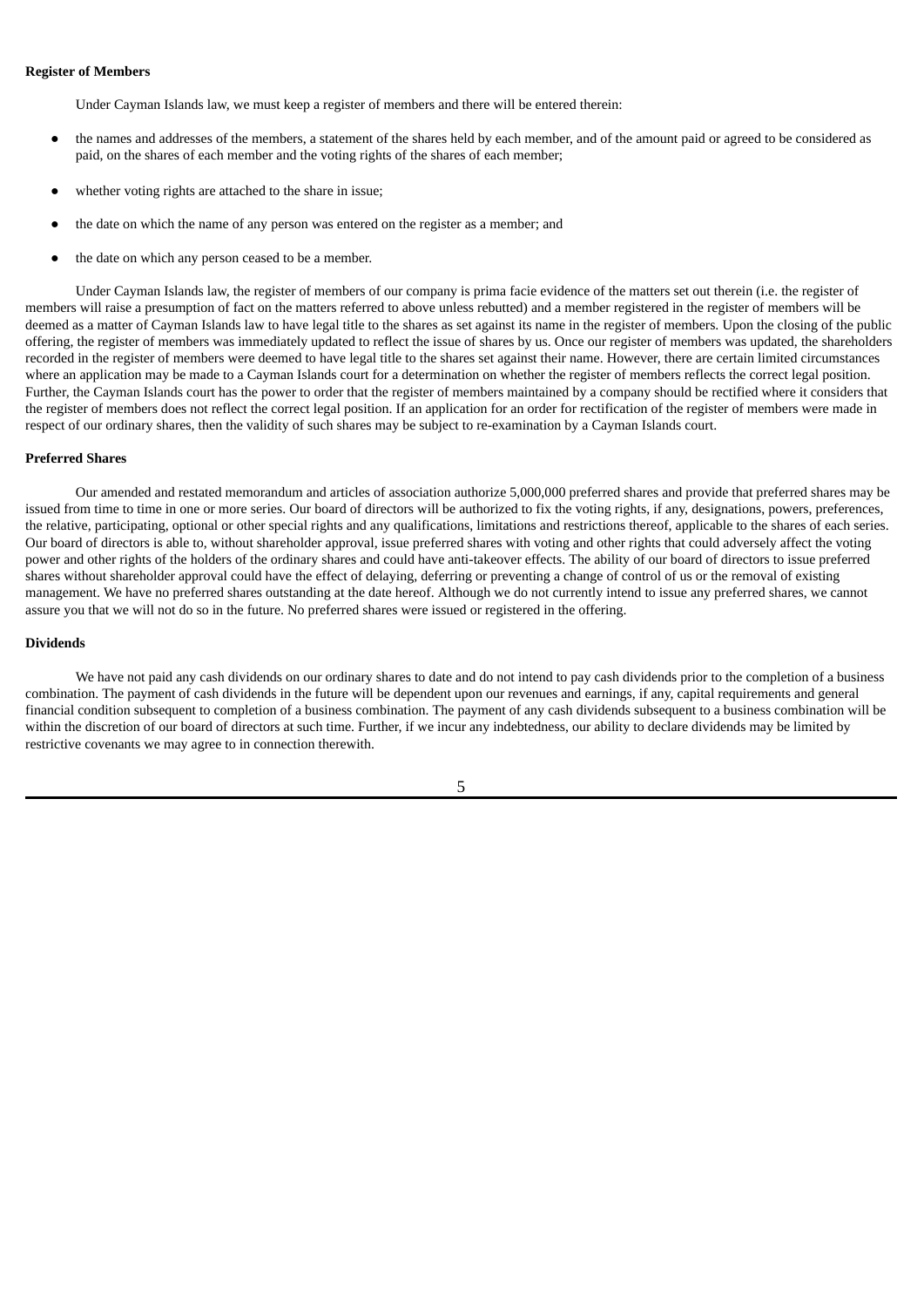### **Our Transfer Agent**

The transfer agent for our ordinary shares is Continental Stock Transfer & Trust Company. We have agreed to indemnify Continental Stock Transfer & Trust Company in its roles as transfer agent, its agents and each of its shareholders, directors, officers and employees against all claims and losses that may arise out of acts performed or omitted for its activities in that capacity, except for any liability due to any gross negligence or intentional misconduct of the indemnified person or entity. Continental Stock Transfer & Trust Company has agreed that it has no right of set-off or any right, title, interest or claim of any kind to, or to any monies in, the trust account, and has irrevocably waived any right, title, interest or claim of any kind to, or to any monies in, the trust account that it may have now or in the future. Accordingly, any indemnification provided will only be able to be satisfied, or a claim will only be able to be pursued, solely against us and our assets outside the trust account and not against the any monies in the trust account or interest earned thereon.

#### **Certain Differences in Corporate Law**

Cayman Islands companies are governed by the Companies Law. The Companies Law is modeled on English Law but does not follow recent English Law statutory enactments, and differs from laws applicable to U.S. corporations and their shareholders. Set forth below is a summary of the material differences between the provisions of the Companies Law applicable to us and the laws applicable to companies incorporated in the United States and their shareholders.

*Mergers and Similar Arrangements.* In certain circumstances, the Companies Law allows for mergers or consolidations between two Cayman Islands companies, or between a Cayman Islands exempted company and a company incorporated in another jurisdiction (provided that is facilitated by the laws of that other jurisdiction).

Where the merger or consolidation is between two Cayman Islands companies, the directors of each company must approve a written plan of merger or consolidation containing certain prescribed information. That plan or merger or consolidation must then be authorized by either (a) a special resolution (usually a majority of 66  $^2\!\!3\%$  in value of the voting shares voted at a general meeting) of the shareholders of each company; or (b) such other authorization, if any, as may be specified in such constituent company's articles of association. No shareholder resolution is required for a merger between a parent company (i.e., a company that owns at least 90% of the issued shares of each class in a subsidiary company) and its subsidiary company. The consent of each holder of a fixed or floating security interest of a constituent company must be obtained, unless the court waives such requirement. If the Cayman Islands Registrar of Companies is satisfied that the requirements of the Companies Law (which includes certain other formalities) have been complied with, the Registrar of Companies will register the plan of merger or consolidation.

Where the merger or consolidation involves a foreign company, the procedure is similar, save that with respect to the foreign company, the directors of the Cayman Islands exempted company are required to make a declaration to the effect that, having made due enquiry, they are of the opinion that the requirements set out below have been met: (i) that the merger or consolidation is permitted or not prohibited by the constitutional documents of the foreign company and by the laws of the jurisdiction in which the foreign company is incorporated, and that those laws and any requirements of those constitutional documents have been or will be complied with; (ii) that no petition or other similar proceeding has been filed and remains outstanding or order made or resolution adopted to wind up or liquidate the foreign company in any jurisdictions; (iii) that no receiver, trustee, administrator or other similar person has been appointed in any jurisdiction and is acting in respect of the foreign company, its affairs or its property or any part thereof; (iv) that no scheme, order, compromise or other similar arrangement has been entered into or made in any jurisdiction whereby the rights of creditors of the foreign company are and continue to be suspended or restricted.

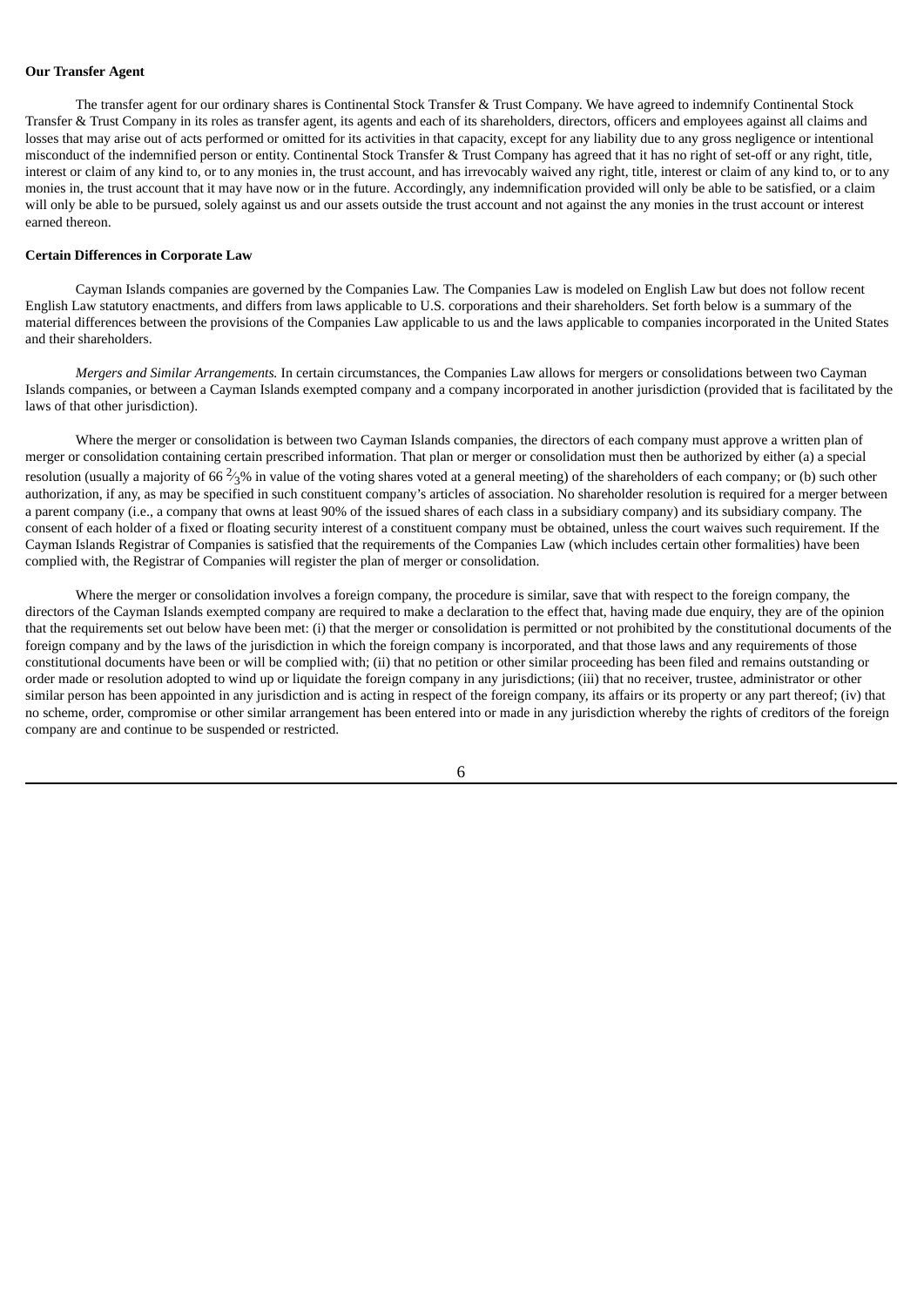Where the surviving company is the Cayman Islands exempted company, the directors of the Cayman Islands exempted company are further required to make a declaration to the effect that, having made due enquiry, they are of the opinion that the requirements set out below have been met: (i) that the foreign company is able to pay its debts as they fall due and that the merger or consolidated is bona fide and not intended to defraud unsecured creditors of the foreign company; (ii) that in respect of the transfer of any security interest granted by the foreign company to the surviving or consolidated company (a) consent or approval to the transfer has been obtained, released or waived; (b) the transfer is permitted by and has been approved in accordance with the constitutional documents of the foreign company; and (c) the laws of the jurisdiction of the foreign company with respect to the transfer have been or will be complied with; (iii) that the foreign company will, upon the merger or consolidation becoming effective, cease to be incorporated, registered or exist under the laws of the relevant foreign jurisdiction; and (iv) that there is no other reason why it would be against the public interest to permit the merger or consolidation.

Where the above procedures are adopted, the Companies Law provides for a right of dissenting shareholders to be paid a payment of the fair value of his shares upon their dissenting to the merger or consolidation if they follow a prescribed procedure. In essence, that procedure is as follows (a) the shareholder must give his written objection to the merger or consolidation to the constituent company before the vote on the merger or consolidation, including a statement that the shareholder proposes to demand payment for his shares if the merger or consolidation is authorized by the vote; (b) within 20 days following the date on which the merger or consolidation is approved by the shareholders, the constituent company must give written notice to each shareholder who made a written objection; (c) a shareholder must within 20 days following receipt of such notice from the constituent company, give the constituent company a written notice of his intention to dissent including, among other details, a demand for payment of the fair value of his shares; (d) within seven days following the date of the expiration of the period set out in paragraph (b) above or seven days following the date on which the plan of merger or consolidation is filed, whichever is later, the constituent company, the surviving company or the consolidated company must make a written offer to each dissenting shareholder to purchase his shares at a price that the Company determines is the fair value and if the Company and the shareholder agree the price within 30 days following the date on which the offer was made, the Company must pay the shareholder such amount; and (e) if the Company and the shareholder fail to agree a price within such 30 day period, within 20 days following the date on which such 30 day period expires, the Company (and any dissenting shareholder) must file a petition with the Cayman Islands Grand Court to determine the fair value and such petition must be accompanied by a list of the names and addresses of the dissenting shareholders with whom agreements as to the fair value of their shares have not been reached by the Company. At the hearing of that petition, the court has the power to determine the fair value of the shares together with a fair rate of interest, if any, to be paid by the Company upon the amount determined to be the fair value. Any dissenting shareholder whose name appears on the list filed by the Company may participate fully in all proceedings until the determination of fair value is reached. These rights of a dissenting shareholder are not available in certain circumstances, for example, to dissenters holding shares of any class in respect of which an open market exists on a recognized stock exchange or recognized interdealer quotation system at the relevant date or where the consideration for such shares to be contributed are shares of any company listed on a national securities exchange or shares of the surviving or consolidated company.

Moreover, Cayman Islands law has separate statutory provisions that facilitate the reconstruction or amalgamation of companies in certain circumstances, schemes of arrangement will generally be more suited for complex mergers or other transactions involving widely held companies, commonly referred to in the Cayman Islands as a "scheme of arrangement" which may be tantamount to a merger. In the event that a merger was sought pursuant to a scheme of arrangement (the procedures for which are more rigorous and take longer to complete than the procedures typically required to consummate a merger in the United States), the arrangement in question must be approved by a majority in number of each class of shareholders and creditors with whom the arrangement is to be made and who must in addition represent three-fourths in value of each such class of shareholders or creditors, as the case may be, that are present and voting either in person or by proxy at a meeting, or meeting summoned for that purpose. The convening of the meetings and subsequently the terms of the arrangement must be sanctioned by the Grand Court of the Cayman Islands. While a dissenting shareholder would have the right to express to the court the view that the transaction should not be approved, the court can be expected to approve the arrangement if it satisfies itself that:

we are not proposing to act illegally or beyond the scope of our corporate authority and the statutory provisions as to majority vote have been complied with;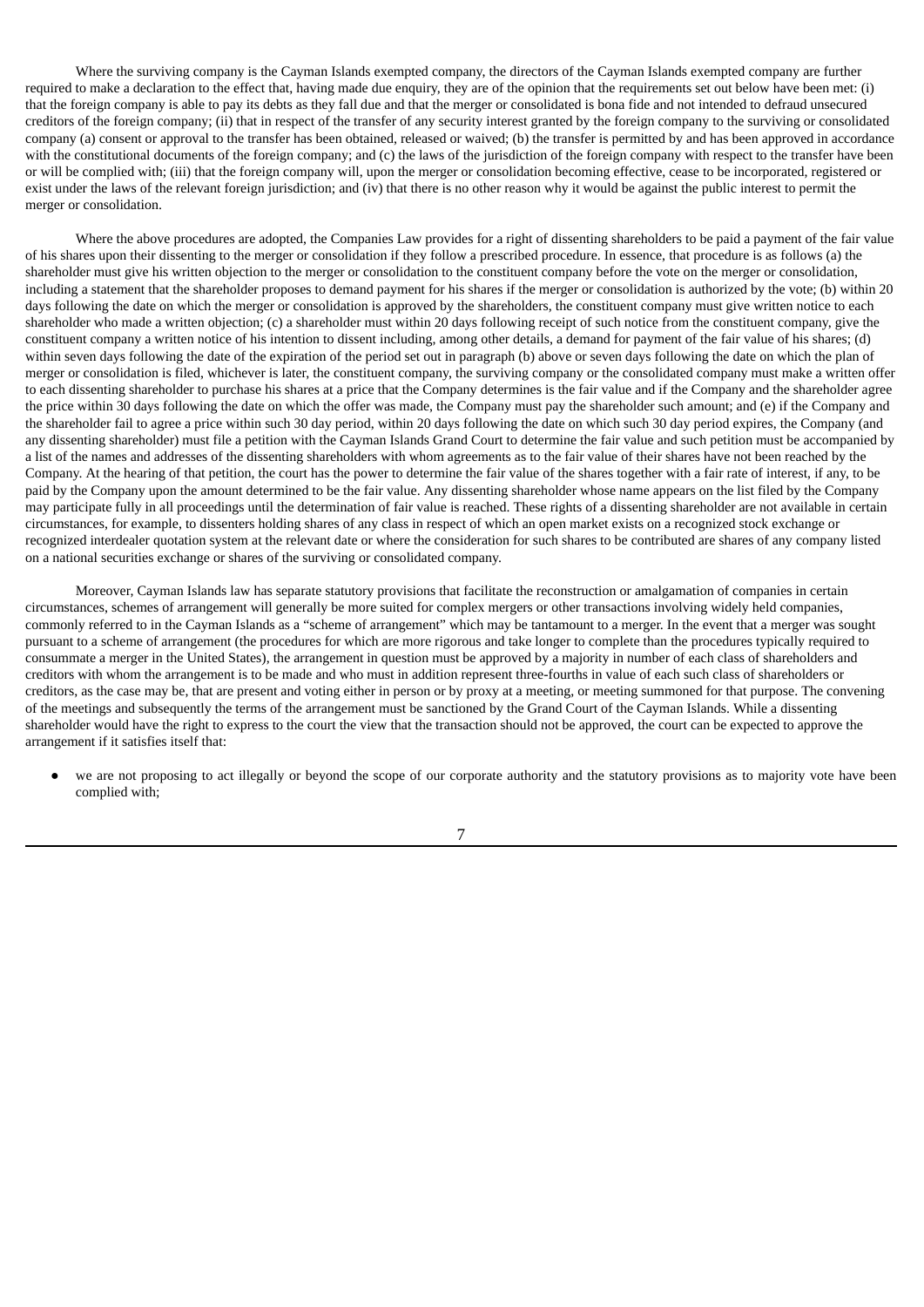- the shareholders have been fairly represented at the meeting in question;
- the arrangement is such as a businessman would reasonably approve; and
- the arrangement is not one that would more properly be sanctioned under some other provision of the Companies Law or that would amount to a "fraud on the minority."

If a scheme of arrangement or takeover offer (as described below) is approved, any dissenting shareholder would have no rights comparable to appraisal rights (providing rights to receive payment in cash for the judicially determined value of the shares), which would otherwise ordinarily be available to dissenting shareholders of U.S. corporations.

*Squeeze-out Provisions.* When a takeover offer is made and accepted by holders of 90% of the shares to whom the offer relates is made within four months, the offeror may, within a two-month period, require the holders of the remaining shares to transfer such shares on the terms of the offer. An objection can be made to the Grand Court of the Cayman Islands but this is unlikely to succeed unless there is evidence of fraud, bad faith, collusion or inequitable treatment of the shareholders.

Further, transactions similar to a merger, reconstruction and/or an amalgamation may in some circumstances be achieved through means other than these statutory provisions, such as a share capital exchange, asset acquisition or control, or through contractual arrangements, of an operating business.

*Shareholders' Suits.* Maples and Calder, our Cayman Islands legal counsel, is not aware of any reported class action having been brought in a Cayman Islands court. Derivative actions have been brought in the Cayman Islands courts, and the Cayman Islands courts have confirmed the availability for such actions. In most cases, we will be the proper plaintiff in any claim based on a breach of duty owed to us, and a claim against (for example) our officers or directors usually may not be brought by a shareholder. However, based both on Cayman Islands authorities and on English authorities, which would in all likelihood be of persuasive authority and be applied by a court in the Cayman Islands, exceptions to the foregoing principle apply in circumstances in which:

- a company is acting, or proposing to act, illegally or beyond the scope of its authority;
- the act complained of, although not beyond the scope of the authority, could be effected if duly authorized by more than the number of votes which have actually been obtained; or
- those who control the Company are perpetrating a "fraud on the minority."

A shareholder may have a direct right of action against us where the individual rights of that shareholder have been infringed or are about to be infringed.

*Enforcement of Civil Liabilities.* The Cayman Islands has a different body of securities laws as compared to the United States and provides less protection to investors. Additionally, Cayman Islands companies may not have standing to sue before the Federal courts of the United States.

We have been advised by Maples and Calder, our Cayman Islands legal counsel, that the courts of the Cayman Islands are unlikely (i) to recognize or enforce against us judgments of courts of the United States predicated upon the civil liability provisions of the federal securities laws of the United States or any state; and (ii) in original actions brought in the Cayman Islands, to impose liabilities against us predicated upon the civil liability provisions of the federal securities laws of the United States or any state, so far as the liabilities imposed by those provisions are penal in nature. In those circumstances, although there is no statutory enforcement in the Cayman Islands of judgments obtained in the United States, the courts of the Cayman Islands will recognize and enforce a foreign money judgment of a foreign court of competent jurisdiction without retrial on the merits based on the principle that a judgment of a competent foreign court imposes upon the judgment debtor an obligation to pay the sum for which judgment has been given provided certain conditions are met. For a foreign judgment to be enforced in the Cayman Islands, such judgment must be final and conclusive and for a liquidated sum, and must not be in respect of taxes or a fine or penalty, inconsistent with a Cayman Islands judgment in respect of the same matter, impeachable on the grounds of fraud or obtained in a manner, and or be of a kind the enforcement of which is, contrary to natural justice or the public policy of the Cayman Islands (awards of punitive or multiple damages may well be held to be contrary to public policy). A Cayman Islands Court may stay enforcement proceedings if concurrent proceedings are being brought elsewhere.

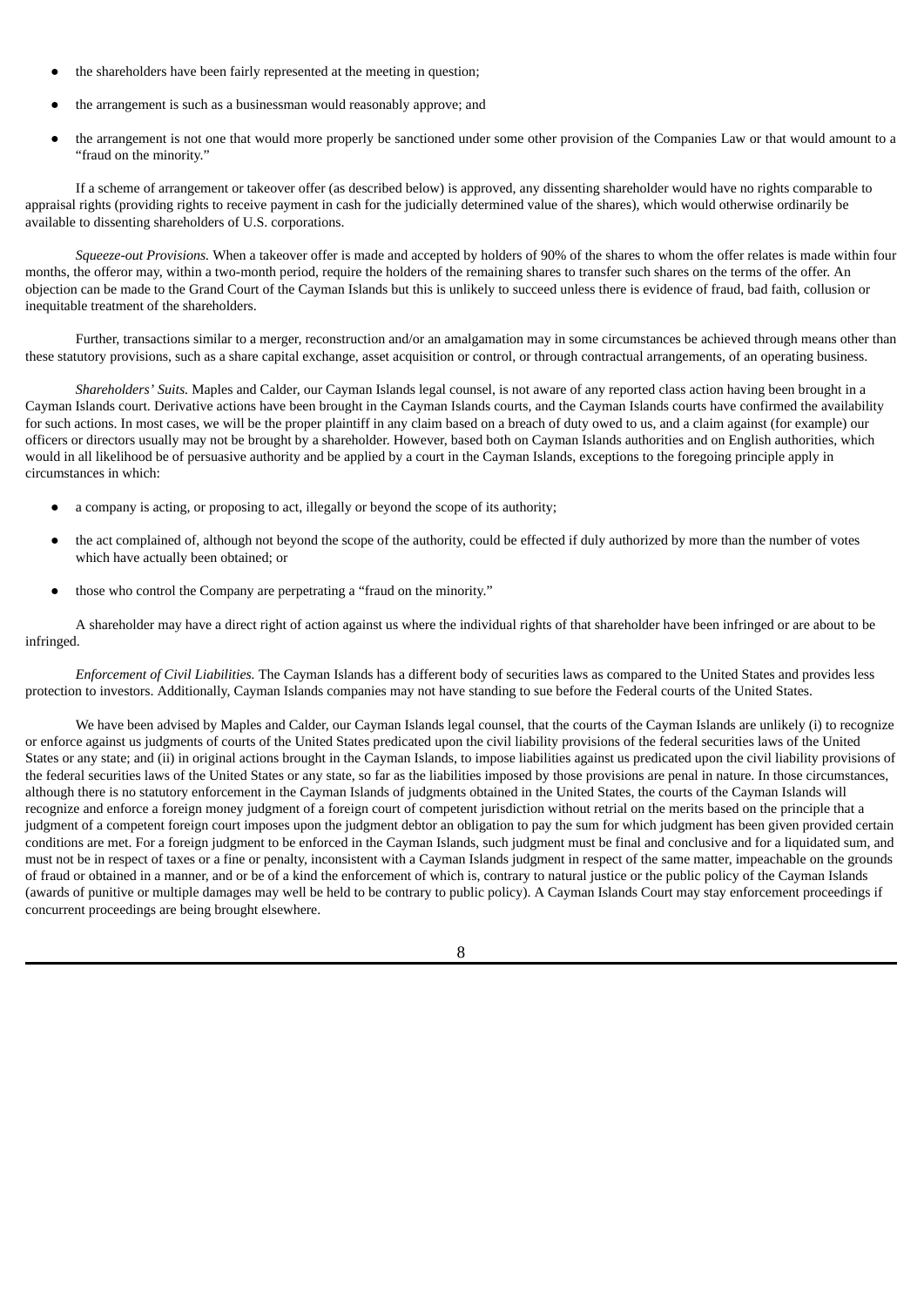*Special Considerations for Exempted Companies.* We are an exempted company with limited liability (meaning our public shareholders have no liability, as members of the Company, for liabilities of the Company over and above the amount paid for their shares) under the Companies Law. The Companies Law distinguishes between ordinary resident companies and exempted companies. Any company that is registered in the Cayman Islands but conducts business mainly outside of the Cayman Islands may apply to be registered as an exempted company.

The requirements for an exempted company are similar for an ordinary company, except for the exemptions below:

- an exempted company does not have to file an annual return of its shareholders with the Registrar of Companies;
- an exempted company's register of members is not open to inspection;
- an exempted company does not have to hold an annual general meeting;
- an exempted company may issue shares with no par value;
- an exempted company may obtain an undertaking against the imposition of any future taxation (such undertakings are usually given for 20 years in the first instance);
- an exempted company may register by way of continuation in another jurisdiction and be deregistered in the Cayman Islands;
- an exempted company may register as a limited duration company; and
- an exempted company may register as a segregated portfolio company.

### **Amended and Restated Memorandum and Articles of Association**

The Business Combination Article of our amended and restated memorandum and articles of association contains provisions designed to provide certain rights and protections relating to the offering that apply to us until the completion of our initial business combination. These provisions cannot be amended without a special resolution. As a matter of Cayman Islands law, a resolution is deemed to be a special resolution where it has been approved by either (i) at least two-thirds (or any higher threshold specified in a company's articles of association) of a company's shareholders at a general meeting for which notice specifying the intention to propose the resolution as a special resolution has been given; or (ii) if so authorized by a company's articles of association, by a unanimous written resolution of all of the Company's shareholders. Our amended and restated memorandum and articles of association provide that special resolutions must be approved either by at least two-thirds of our shareholders (i.e., the lowest threshold permissible under Cayman Islands law), or by a unanimous written resolution of all of our shareholders.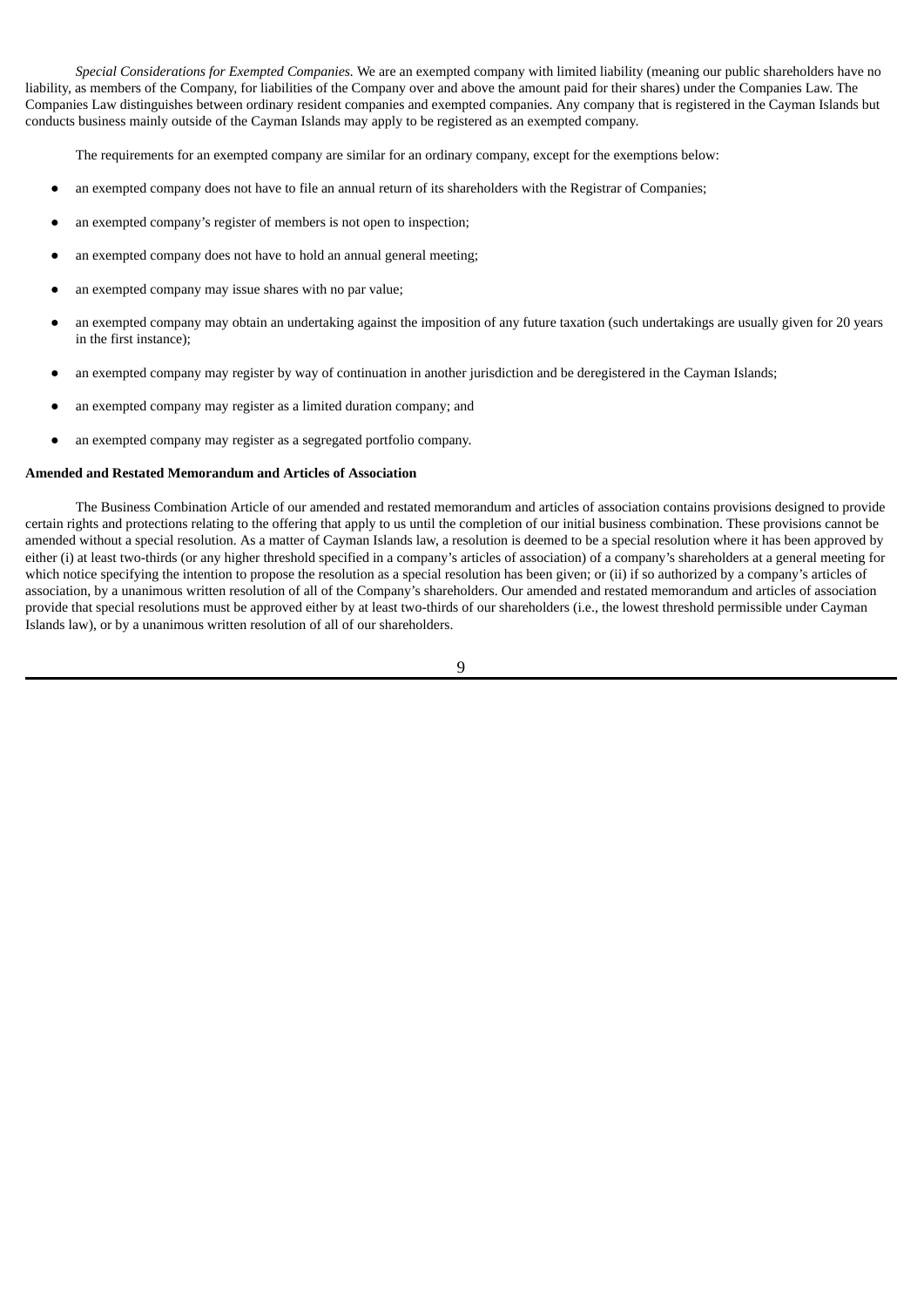Our initial shareholders, who collectively beneficially own approximately 22.3% of our ordinary shares, will participate in any vote to amend our amended and restated memorandum and articles of association and have the discretion to vote in any manner they choose. Specifically, our amended and restated memorandum and articles of association provide, among other things, that:

- If we are unable to complete our initial business combination by October 22, 2022, we will (i) cease all operations except for the purpose of winding up, (ii) as promptly as reasonably possible but no more than ten business days thereafter, redeem the public shares, at a per-share price, payable in cash, equal to the aggregate amount then on deposit in the trust account, including interest earned on the funds held in the trust account (less taxes payable and up to \$100,000 of interest to pay dissolution expenses), divided by the number of then outstanding public shares, which redemption will completely extinguish public shareholders' rights as shareholders (including the right to receive further liquidation distributions, if any) and (iii) as promptly as reasonably possible following such redemption, subject to the approval of our remaining shareholders and our board of directors, liquidate and dissolve, subject in the case of clauses (ii) and (iii) to our obligations under Cayman Islands law to provide for claims of creditors and in all cases subject to the other requirements of applicable law;
- Prior to our initial business combination, we may not issue additional securities that would entitle the holders thereof to (i) receive funds from the trust account or (ii) vote on our initial business combination;
- Although we do not intend to enter into a business combination with a target business that is affiliated with our sponsor, our directors or our officers, we are not prohibited from doing so. In the event we enter into such a transaction, we, or a committee of independent directors, will obtain an opinion from an independent investment banking firm which is a member of FINRA or a valuation or appraisal firm that such a business combination is fair to our company from a financial point of view;
- If a shareholder vote on our initial business combination is not required by law and we do not decide to hold a shareholder vote for business or other legal reasons, we will offer to redeem our public shares pursuant to Rule 13e-4 and Regulation 14E of the Exchange Act, and will file tender offer documents with the SEC prior to completing our initial business combination which contain substantially the same financial and other information about our initial business combination and the redemption rights as is required under Regulation 14A of the Exchange Act;
- If our shareholders approve an amendment to our amended and restated memorandum and articles of association (A) to modify the substance or timing of our obligation to allow redemption in connection with our initial business combination or to redeem 100% of our public shares if we do not complete our initial business combination by October 22, 2022 or (B) with respect to any other material provisions relating to shareholders' rights or pre-initial business combination activity, we will provide our public shareholders with the opportunity to redeem all or a portion of their Class A ordinary shares upon such approval at a per-share price, payable in cash, equal to the aggregate amount then on deposit in the trust account, including interest earned on the funds held in the trust account and not previously released to us to pay our taxes, divided by the number of then outstanding public shares, subject to the limitations and on the conditions described herein; and
- We will not effectuate our initial business combination with another blank check company or a similar company with nominal operations.

In addition, our amended and restated memorandum and articles of association provide we will not redeem our public shares in an amount that would cause our net tangible assets to be less than \$5,000,001. We may, however, raise funds through the issuance of equity-linked securities or through loans, advances or other indebtedness in connection with our initial business combination, including pursuant to forward purchase agreements or backstop arrangements we may enter into following consummation of the offering, in order to, among other reasons, satisfy such net tangible assets requirement.

The Companies Law permits a company incorporated in the Cayman Islands to amend its memorandum and articles of association with the approval of a special resolution. A company's articles of association may specify that the approval of a higher majority is required but, provided the approval of the required majority is obtained, any Cayman Islands exempted company may amend its memorandum and articles of association regardless of whether its memorandum and articles of association provides otherwise. Accordingly, although we could amend any of the provisions relating to our proposed offering, structure and business plan which are contained in our amended and restated memorandum and articles of association, we view all of these provisions as binding obligations to our shareholders and neither we, nor our officers or directors, will take any action to amend or waive any of these provisions unless we provide dissenting public shareholders with the opportunity to redeem their public shares.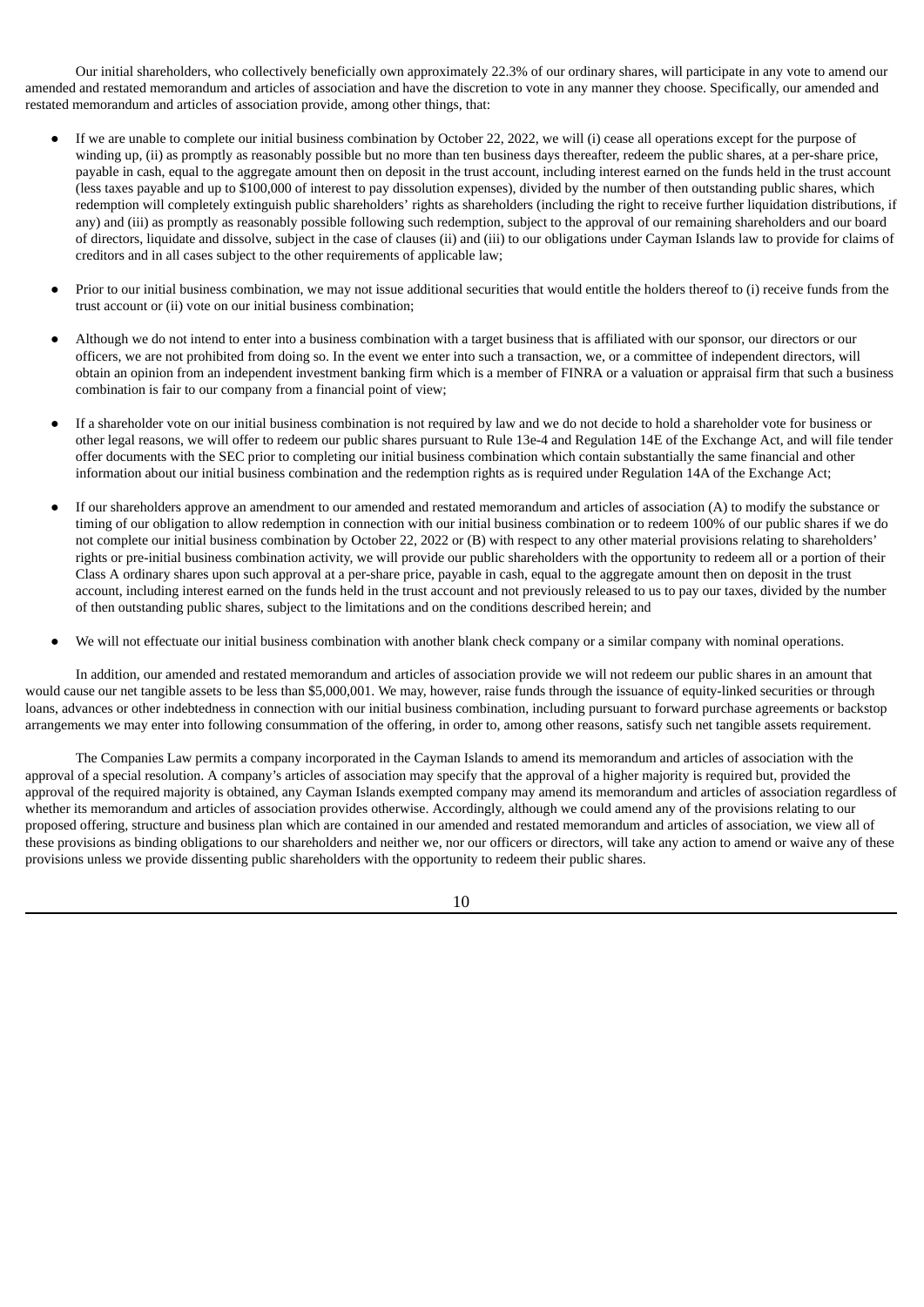## **Anti-Money Laundering—Cayman Islands**

If any person in the Cayman Islands knows or suspects or has reasonable grounds for knowing or suspecting that another person is engaged in criminal conduct or money laundering or is involved with terrorism or terrorist financing and property and the information for that knowledge or suspicion came to their attention in the course of business in the regulated sector, or other trade, profession, business or employment, the person will be required to report such knowledge or suspicion to (i) the Financial Reporting Authority of the Cayman Islands, pursuant to the Proceeds of Crime Law (2020 Revision) of the Cayman Islands if the disclosure relates to criminal conduct or money laundering, or (ii) a police officer of the rank of constable or higher, or the Financial Reporting Authority, pursuant to the Terrorism Law (2018 Revision) of the Cayman Islands, if the disclosure relates to involvement with terrorism or terrorist financing and property. Such a report will not be treated as a breach of confidence or of any restriction upon the disclosure of information imposed by any enactment or otherwise.

#### **Cayman Islands Data Protection**

We have certain duties under the Data Protection Law, 2017 of the Cayman Islands (the "DPL") based on internationally accepted principles of data privacy.

### **Privacy Notice**

#### **Introduction**

This privacy notice puts our shareholders on notice that through your investment in the Company you will provide us with certain personal information which constitutes personal data within the meaning of the DPL ("personal data").

In the following discussion, the "Company" refers to us and our affiliates and/or delegates, except where the context requires otherwise.

### **Investor Data**

We will collect, use, disclose, retain and secure personal data to the extent reasonably required only and within the parameters that could be reasonably expected during the normal course of business. We will only process, disclose, transfer or retain personal data to the extent legitimately required to conduct our activities of on an ongoing basis or to comply with legal and regulatory obligations to which we are subject. We will only transfer personal data in accordance with the requirements of the DPL, and will apply appropriate technical and organizational information security measures designed to protect against unauthorized or unlawful processing of the personal data and against the accidental loss, destruction or damage to the personal data.

In our use of this personal data, we will be characterized as a "data controller" for the purposes of the DPL, while our affiliates and service providers who may receive this personal data from us in the conduct of our activities may either act as our "data processors" for the purposes of the DPL or may process personal information for their own lawful purposes in connection with services provided to us.

We may also obtain personal data from other public sources. Personal data includes, without limitation, the following information relating to a shareholder and/or any individuals connected with a shareholder as an investor: name, residential address, email address, contact details, corporate contact information, signature, nationality, place of birth, date of birth, tax identification, credit history, correspondence records, passport number, bank account details, source of funds details and details relating to the shareholder's investment activity.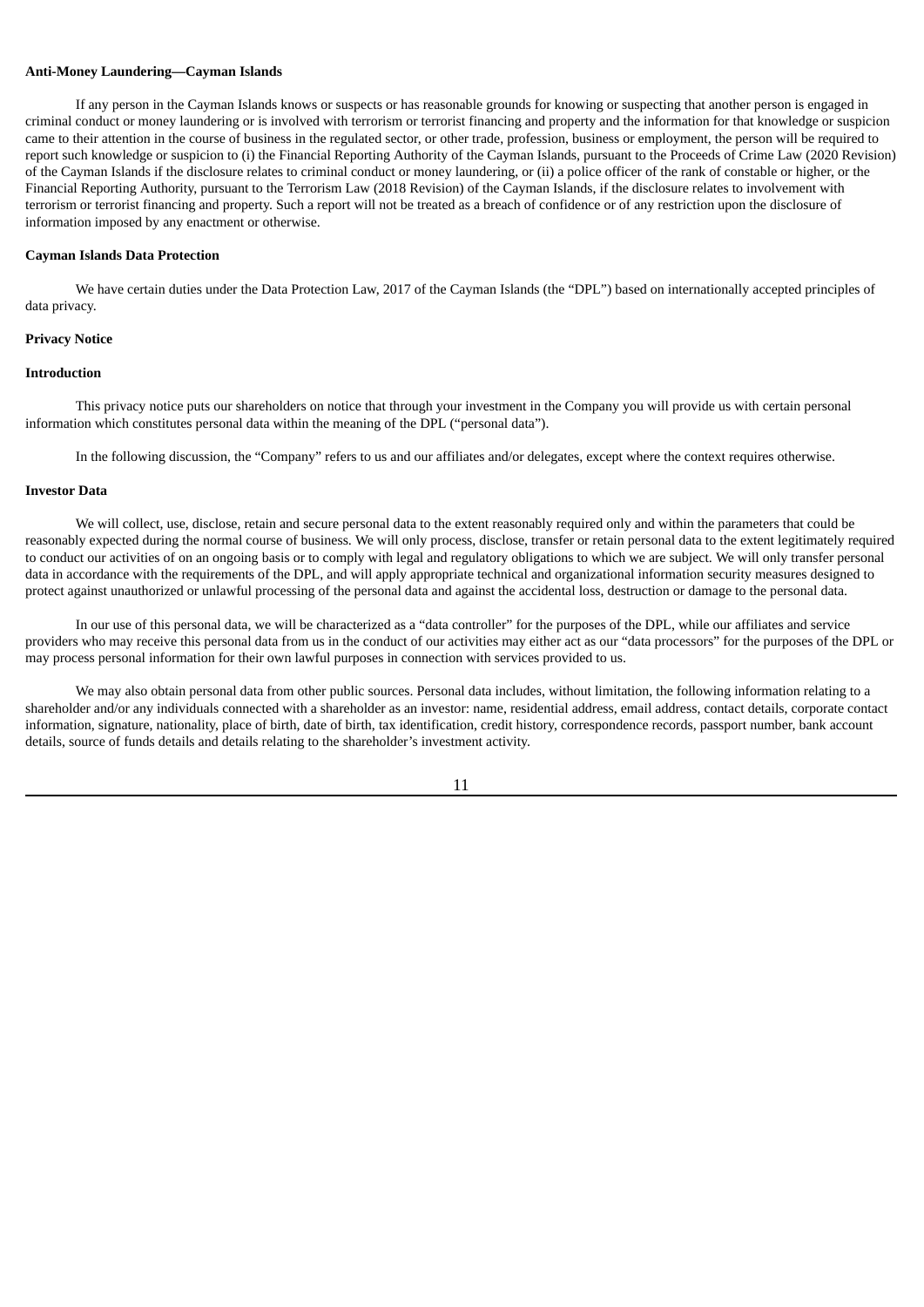### **Who this Affects**

you.

If you are a natural person, this will affect you directly. If you are a corporate investor (including, for these purposes, legal arrangements such as trusts or exempted limited partnerships) that provides us with personal data on individuals connected to you for any reason in relation your investment in the Company, this will be relevant for those individuals and you should transmit the content of this Privacy Notice to such individuals or otherwise advise them of its content.

### **How the Company May Use Your Personal Data**

The company, as the data controller, may collect, store and use personal data for lawful purposes, including, in particular:

- (i) where this is necessary for the performance of our rights and obligations under any purchase agreements;
- (ii) where this is necessary for compliance with a legal and regulatory obligation to which we are subject (such as compliance with anti-money laundering and FATCA/CRS requirements); and/or
- (iii) where this is necessary for the purposes of our legitimate interests and such interests are not overridden by your interests, fundamental rights or freedoms.

Should we wish to use personal data for other specific purposes (including, if applicable, any purpose that requires your consent), we will contact

#### **Why We May Transfer Your Personal Data**

In certain circumstances, we may be legally obliged to share personal data and other information with respect to your shareholding with the relevant regulatory authorities such as the Cayman Islands Monetary Authority or the Tax Information Authority. They, in turn, may exchange this information with foreign authorities, including tax authorities.

We anticipates disclosing personal data to persons who provide services to us and their respective affiliates (which may include certain entities located outside the United States, the Cayman Islands or the European Economic Area), who will process your personal data on our behalf.

#### **The Data Protection Measures We Take**

Any transfer of personal data by us or our duly authorized affiliates and/or delegates outside of the Cayman Islands shall be in accordance with the requirements of the DPL.

We and our duly authorized affiliates and/or delegates shall apply appropriate technical and organizational information security measures designed to protect against unauthorized or unlawful processing of personal data, and against accidental loss or destruction of, or damage to, personal data.

We shall notify you of any personal data breach that is reasonably likely to result in a risk to your interests, fundamental rights or freedoms or those data subjects to whom the relevant personal data relates.

## **Certain Anti-Takeover Provisions of our Amended and Restated Memorandum and Articles of Association**

Our amended and restated memorandum and articles of association provide that our board of directors will be classified into three classes of directors. As a result, in most circumstances, a person can gain control of our board only by successfully engaging in a proxy contest at two or more annual general meetings.

Our authorized but unissued Class A ordinary shares and preferred shares are available for future issuances without shareholder approval and could be utilized for a variety of corporate purposes, including future offerings to raise additional capital, acquisitions and employee benefit plans. The existence of authorized but unissued and unreserved Class A ordinary shares and preferred shares could render more difficult or discourage an attempt to obtain control of us by means of a proxy contest, tender offer, merger or otherwise.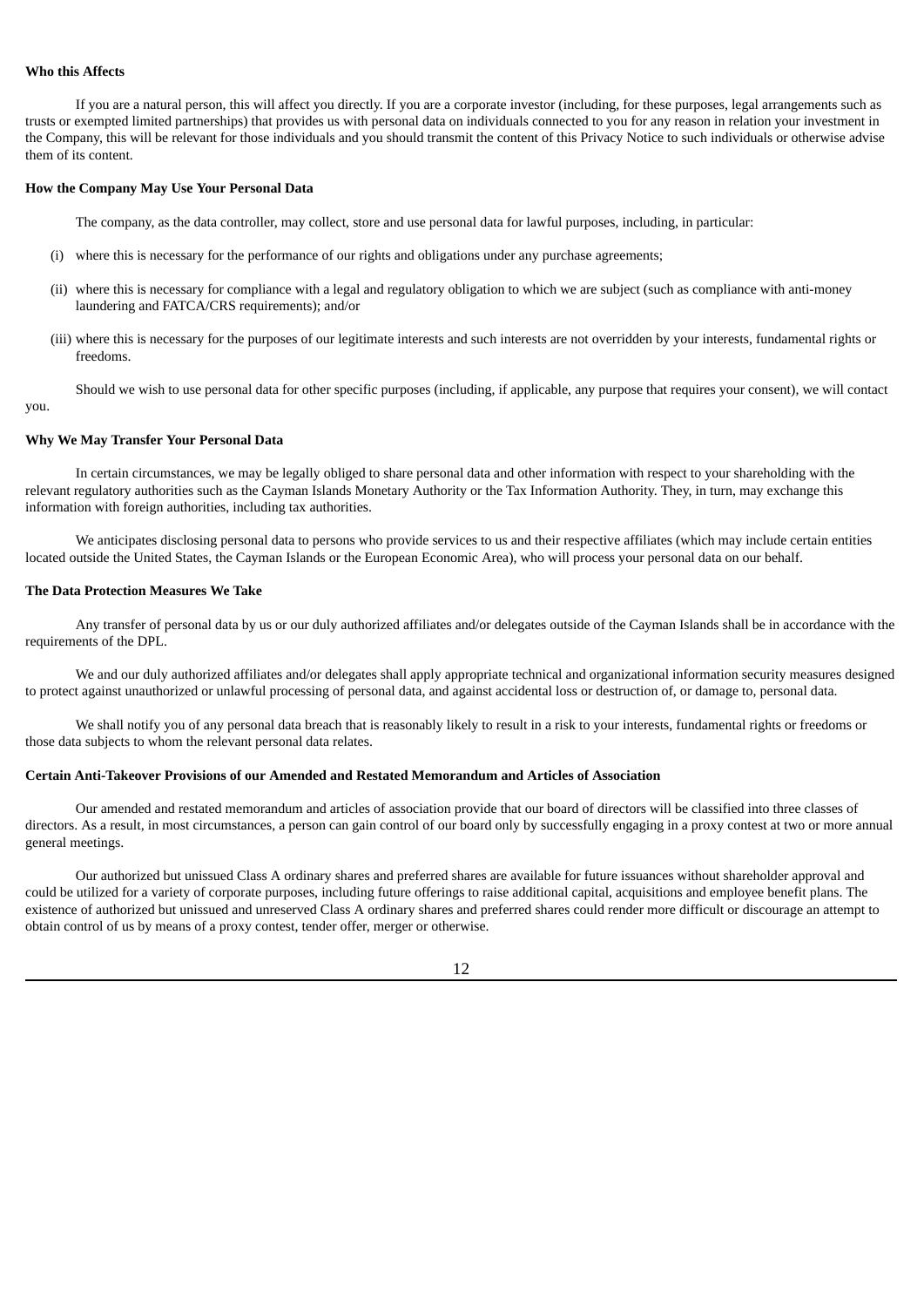### **Securities Eligible for Future Sale**

Immediately after the offering we had 14,805,000 ordinary shares outstanding. Of these shares, the 11,500,000 Class A ordinary shares sold in the offering are freely tradable without restriction or further registration under the Securities Act, except for any Class A ordinary shares purchased by one of our affiliates within the meaning of Rule 144 under the Securities Act. All of the 2,875,000 outstanding founder shares and all of the 430,000 outstanding private placement shares are restricted securities under Rule 144, in that they were issued in private transactions not involving a public offering.

#### **Rule 144**

Pursuant to Rule 144, a person who has beneficially owned restricted shares for at least six months would be entitled to sell their securities provided that (i) such person is not deemed to have been one of our affiliates at the time of, or at any time during the three months preceding, a sale and (ii) we are subject to the Exchange Act periodic reporting requirements for at least three months before the sale and have filed all required reports under Section 13 or 15(d) of the Exchange Act during the 12 months (or such shorter period as we were required to file reports) preceding the sale.

Persons who have beneficially owned restricted shares for at least six months but who are our affiliates at the time of, or at any time during the three months preceding, a sale, would be subject to additional restrictions, by which such person would be entitled to sell within any three-month period only a number of securities that does not exceed the greater of:

- 1% of the total number of ordinary shares then outstanding, which equals 148,050 shares immediately after the offering; or
- the average weekly reported trading volume of the Class A ordinary shares during the four calendar weeks preceding the filing of a notice on Form 144 with respect to the sale.

Sales by our affiliates under Rule 144 are also limited by manner of sale provisions and notice requirements and to the availability of current public information about us.

### **Restrictions on the Use of Rule 144 by Shell Companies or Former Shell Companies**

Rule 144 is not available for the resale of securities initially issued by shell companies (other than business combination related shell companies) or issuers that have been at any time previously a shell company. However, Rule 144 also includes an important exception to this prohibition if the following conditions are met:

- the issuer of the securities that was formerly a shell company has ceased to be a shell company;
- the issuer of the securities is subject to the reporting requirements of Section 13 or 15(d) of the Exchange Act;
- the issuer of the securities has filed all Exchange Act reports and material required to be filed, as applicable, during the preceding 12 months (or such shorter period that the issuer was required to file such reports and materials), other than current reports on Form 8-K; and
- at least one year has elapsed from the time that the issuer filed current Form 10 type information with the SEC reflecting its status as an entity that is not a shell company.

As a result, our initial shareholders will be able to sell their founder shares and private placement shares, as applicable, pursuant to Rule 144 without registration one year after we have completed our initial business combination.

#### **Registration Rights**

Our initial shareholders have registration rights to require us to register a sale of any of our securities held by them pursuant to a registration rights agreement. The initial shareholders are entitled to make up to three demands, excluding short form demands, that we register such securities. In addition, the holders have certain "piggyback" registration rights with respect to registration statements filed subsequent to our completion of our initial business combination. We will bear the expenses incurred in connection with the filing of any such registration statements.

### **Listing of Securities**

Our Class A ordinary shares are listed on Nasdaq under the symbol "HLXA".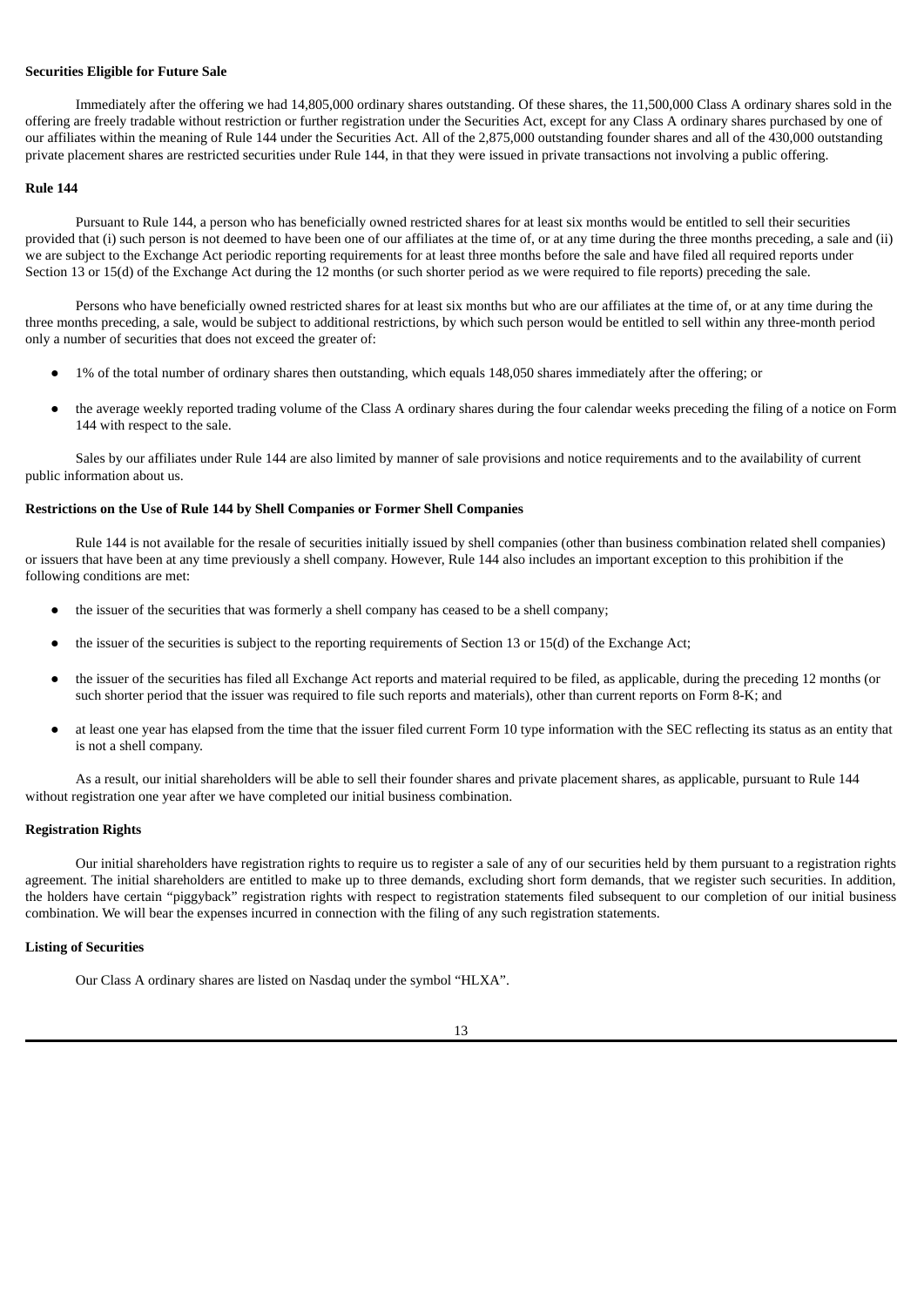## **CERTIFICATION**

### **PURSUANT TO RULE 13a-14 AND 15d-14**

## **UNDER THE SECURITIES EXCHANGE ACT OF 1934, AS AMENDED**

I, Bihua Chen, certify that:

- 1. I have reviewed this Annual Report on Form 10-K for the year ended December 31, 2021 of Helix Acquisition Corp.;
- 2. Based on my knowledge, this report does not contain any untrue statement of a material fact or omit to state a material fact necessary to make the statements made, in light of the circumstances under which such statements were made, not misleading with respect to the period covered by this report;
- 3. Based on my knowledge, the financial statements, and other financial information included in this report, fairly present in all material respects the financial condition, results of operations and cash flows of the registrant as of, and for, the periods presented in this report;
- 4. The registrant's other certifying officer and I are responsible for establishing and maintaining disclosure controls and procedures (as defined in Exchange Act Rules 13a-15(e) and 15d-15(e)) for the registrant and have:
	- a. Designed such disclosure controls and procedures, or caused such disclosure controls and procedures to be designed under our supervision, to ensure that material information relating to the registrant, including its consolidated subsidiaries, is made known to us by others within those entities, particularly during the period in which this report is being prepared;
	- b. [Paragraph intentionally omitted in accordance with SEC Release Nos. 34-47986 and 34-54942];
	- c. Evaluated the effectiveness of the registrant's disclosure controls and procedures and presented in this report our conclusions about the effectiveness of the disclosure controls and procedures, as of the end of the period covered by this report based on such evaluation; and
	- d. Disclosed in this report any change in the registrant's internal control over financial reporting that occurred during the registrant's most recent fiscal quarter (the registrant's fourth fiscal quarter in the case of an annual report) that has materially affected, or is reasonably likely to materially affect, the registrant's internal control over financial reporting; and
- 5. The registrant's other certifying officers and I have disclosed, based on our most recent evaluation of internal control over financial reporting, to the registrant's auditors and the audit committee of the registrant's board of directors (or persons performing the equivalent functions):
	- a. All significant deficiencies and material weaknesses in the design or operation of internal control over financial reporting which are reasonably likely to adversely affect the registrant's ability to record, process, summarize and report financial information; and
	- b. Any fraud, whether or not material, that involves management or other employees who have a significant role in the registrant's internal control over financial reporting.

Date: February 17, 2022 By: /s/ Bihua Chen

Bihua Chen Chief Executive Officer (Principal Executive Officer)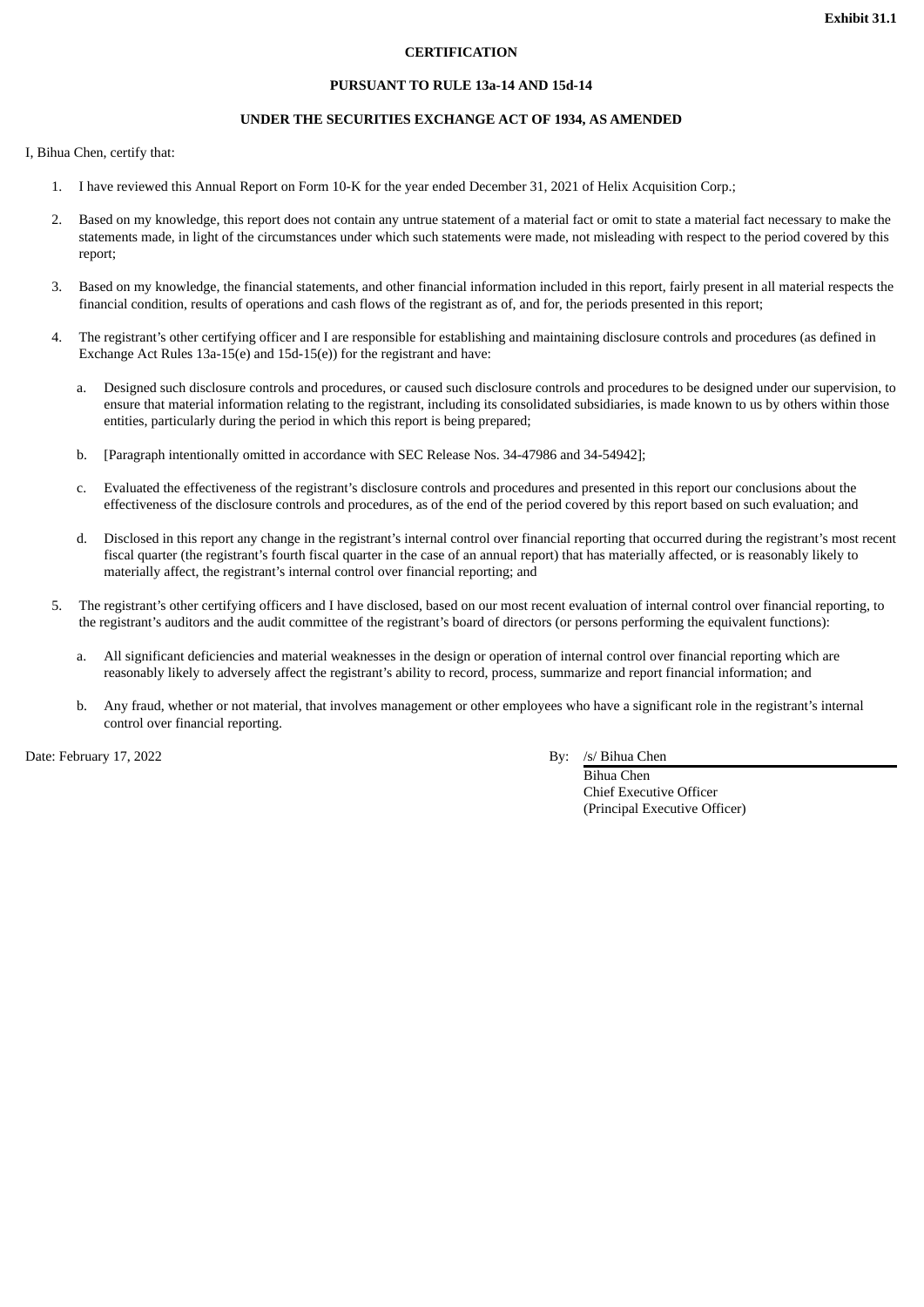## **CERTIFICATION**

#### **PURSUANT TO RULE 13a-14 AND 15d-14**

## **UNDER THE SECURITIES EXCHANGE ACT OF 1934, AS AMENDED**

I, Andrew J. Phillips, certify that:

- 1. I have reviewed this Annual Report on Form 10-K for the year ended December 31, 2021 of Helix Acquisition Corp.;
- 2. Based on my knowledge, this report does not contain any untrue statement of a material fact or omit to state a material fact necessary to make the statements made, in light of the circumstances under which such statements were made, not misleading with respect to the period covered by this report;
- 3. Based on my knowledge, the financial statements, and other financial information included in this report, fairly present in all material respects the financial condition, results of operations and cash flows of the registrant as of, and for, the periods presented in this report;
- 4. The registrant's other certifying officer and I are responsible for establishing and maintaining disclosure controls and procedures (as defined in Exchange Act Rules 13a-15(e) and 15d-15(e)) for the registrant and have:
	- a. Designed such disclosure controls and procedures, or caused such disclosure controls and procedures to be designed under our supervision, to ensure that material information relating to the registrant, including its consolidated subsidiaries, is made known to us by others within those entities, particularly during the period in which this report is being prepared;
	- b. [Paragraph intentionally omitted in accordance with SEC Release Nos. 34-47986 and 34-54942];
	- c. Evaluated the effectiveness of the registrant's disclosure controls and procedures and presented in this report our conclusions about the effectiveness of the disclosure controls and procedures, as of the end of the period covered by this report based on such evaluation; and
	- d. Disclosed in this report any change in the registrant's internal control over financial reporting that occurred during the registrant's fourth fiscal quarter that has materially affected, or is reasonably likely to materially affect, the registrant's internal control over financial reporting; and
- 5. The registrant's other certifying officer and I have disclosed, based on our most recent evaluation of internal control over financial reporting, to the registrant's auditors and the audit committee of the registrant's board of directors (or persons performing the equivalent functions):
	- a. All significant deficiencies and material weaknesses in the design or operation of internal control over financial reporting which are reasonably likely to adversely affect the registrant's ability to record, process, summarize and report financial information; and
	- b. Any fraud, whether or not material, that involves management or other employees who have a significant role in the registrant's internal control over financial reporting.

# Date: February 17, 2022 By: /s/ Andrew J. Phillips

Andrew J. Phillips Chief Financial Officer (Principal Accounting and Financial Officer)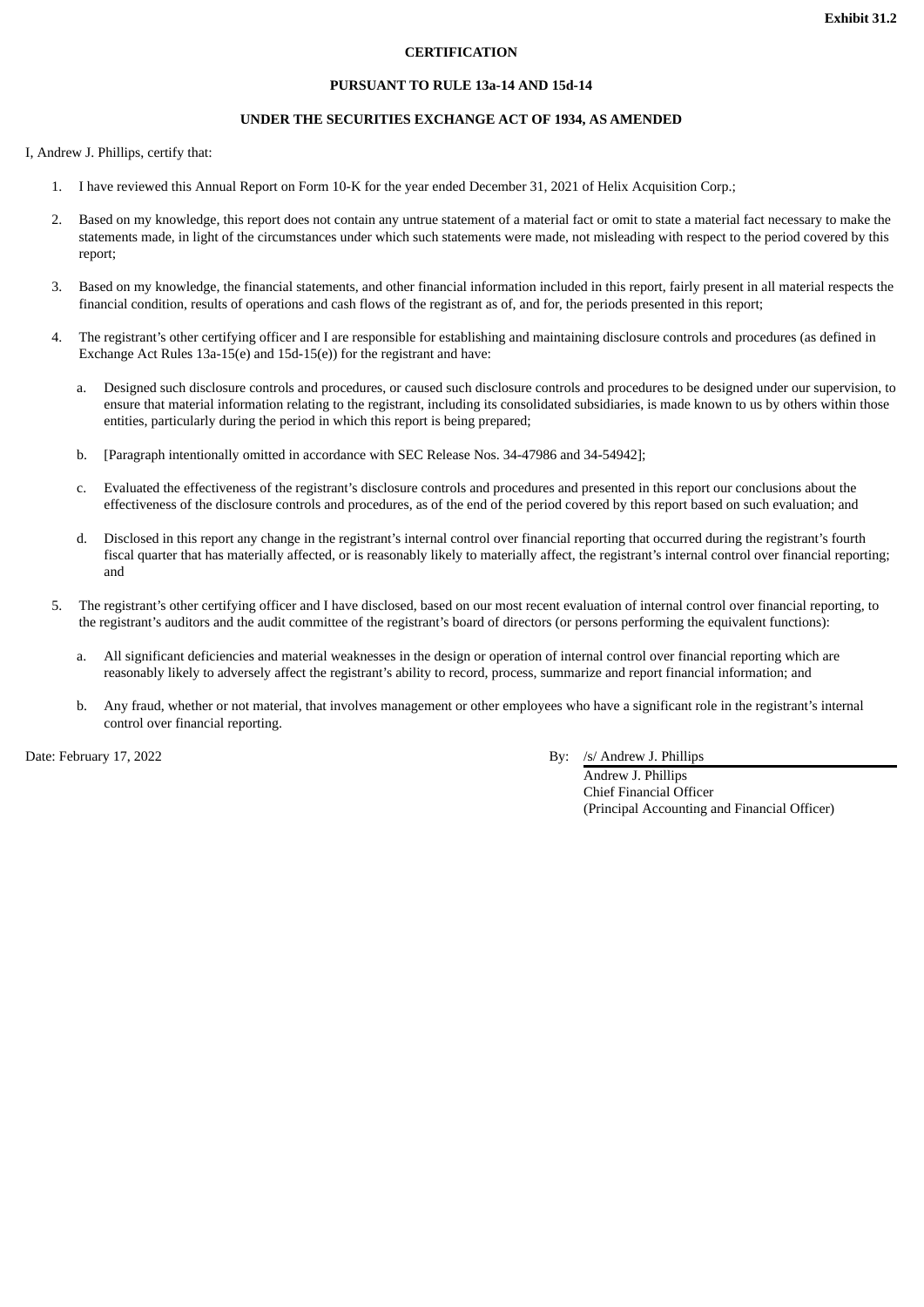# **CERTIFICATION PURSUANT TO**

## **18 U.S.C. 1350**

# **(SECTION 906 OF THE SARBANES-OXLEY ACT OF 2002)**

In connection with the Annual Report on Form 10-K of Helix Acquisition Corp. (the "Company") for the year ended December 31, 2021, as filed with the Securities and Exchange Commission on the date hereof (the "Report"), I, Bihua Chen, Chief Executive Officer of the Company, certify, pursuant to 18 U.S.C. Section 1350, as adopted pursuant to Section 906 of the Sarbanes-Oxley Act of 2002, that, to the best of my knowledge:

(1) the Report fully complies with the requirements of Section 13(a) or 15(d) of the Securities Exchange Act of 1934; and

(2) the information contained in the Report fairly presents, in all material respects, the financial condition and results of operations of the Company.

Date: February 17, 2022 By: /s/ Bihua Chen

Bihua Chen Chief Executive Officer (Principal Executive Officer)